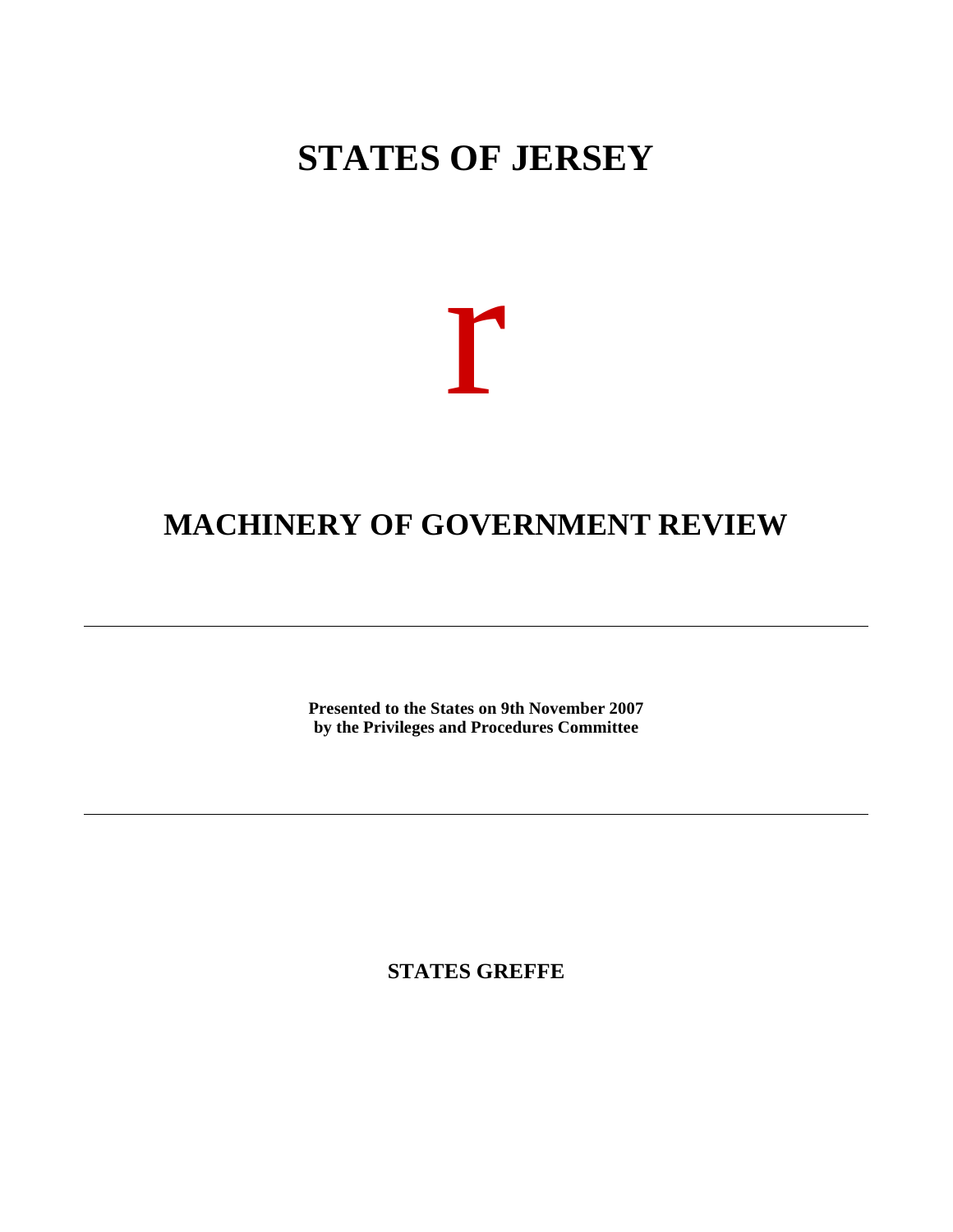#### **FOREWORD**

At the end of 2006, the Privileges and Procedures Committee was requested by the States to prepare a report on the first 12 months of ministerial government, and appointed a sub-committee of 3 of its members to undertake this task – Connétable Derek Gray, the Chairman, Senator M.E. Vibert and Deputy J. Gallichan of St. Mary.

The sub-committee received written and oral evidence over a period of several months, and has now put its findings, together with its recommendations, into the attached report. The Privileges and Procedures Committee is presenting the findings of the sub-committee without alteration, and intends to recommend a way forward to carry out the discussions and further reviews recommended, with a view to bringing to the Assembly, where appropriate, proposals for approval.

The Privileges and Procedures Committee will also co-ordinate consideration of the recommendations and where appropriate has suggested a lead body to take them forward. Where there are a significant number of stakeholders, PPC itself will act as lead body. The Committee will invite feedback on all matters discussed, and it will report to the States on actions already taken and any further action proposed by the lead body. Any matters that require decision by the States will be proposed by the Committee. The objective will be to have any necessary changes in place by the end of the second session of the States in 2008, and given the timing of elections, any that require States' approval will need to be considered no later than 21st October.

The Committee proposes to hold a series of events involving all States members early in the New Year to consider the major issues highlighted in the report, and members are encouraged to attend so as to reach a shared understanding of the key issues.

The following lead bodies are proposed in respect of the recommendations –

| Recommendation 7  | The sub-committee recommends that Standing Orders<br>should be amended to provide that a Minister, if present in<br>the Assembly, should only be able to delegate the<br>answering of an oral question with notice to an Assistant<br>Minister with the consent of the questioner. This would<br>ensure that members are not frustrated in their attempts to<br>hold Ministers themselves to account if they wish to do so.<br>(CoM/Scrutiny members)                                                           |
|-------------------|-----------------------------------------------------------------------------------------------------------------------------------------------------------------------------------------------------------------------------------------------------------------------------------------------------------------------------------------------------------------------------------------------------------------------------------------------------------------------------------------------------------------|
| Recommendation 12 | The sub-committee recommends that Ministerial Decision<br>Summaries be clear, robust and comprehensive, and are<br>cross-referenced with earlier decisions and discussions, and<br>that they must be accompanied by all appropriate<br>background papers and reports of relevance to ensure that<br>the decision can be seen in context.<br>(CoM/Chairmen's Committee)                                                                                                                                          |
| Recommendation 15 | The sub-committee recommends that the States should<br>work to reach a shared understanding of what Scrutiny is<br>there to do and when, and what scrutiny is <i>not</i> . The sub-<br>committee believes that in the Jersey context this will<br>include a variety of different forms of Scrutiny activity,<br>ranging from involvement at the earliest stages of policy<br>development to reviews of existing policy at a much later<br>stage.<br>(Chairmen's Committee/Scrutiny members/All States' members) |
| Recommendation 17 | The sub-committee recommends Panels should analyse                                                                                                                                                                                                                                                                                                                                                                                                                                                              |

#### **PRIVILEGES AND PROCEDURES COMMITTEE**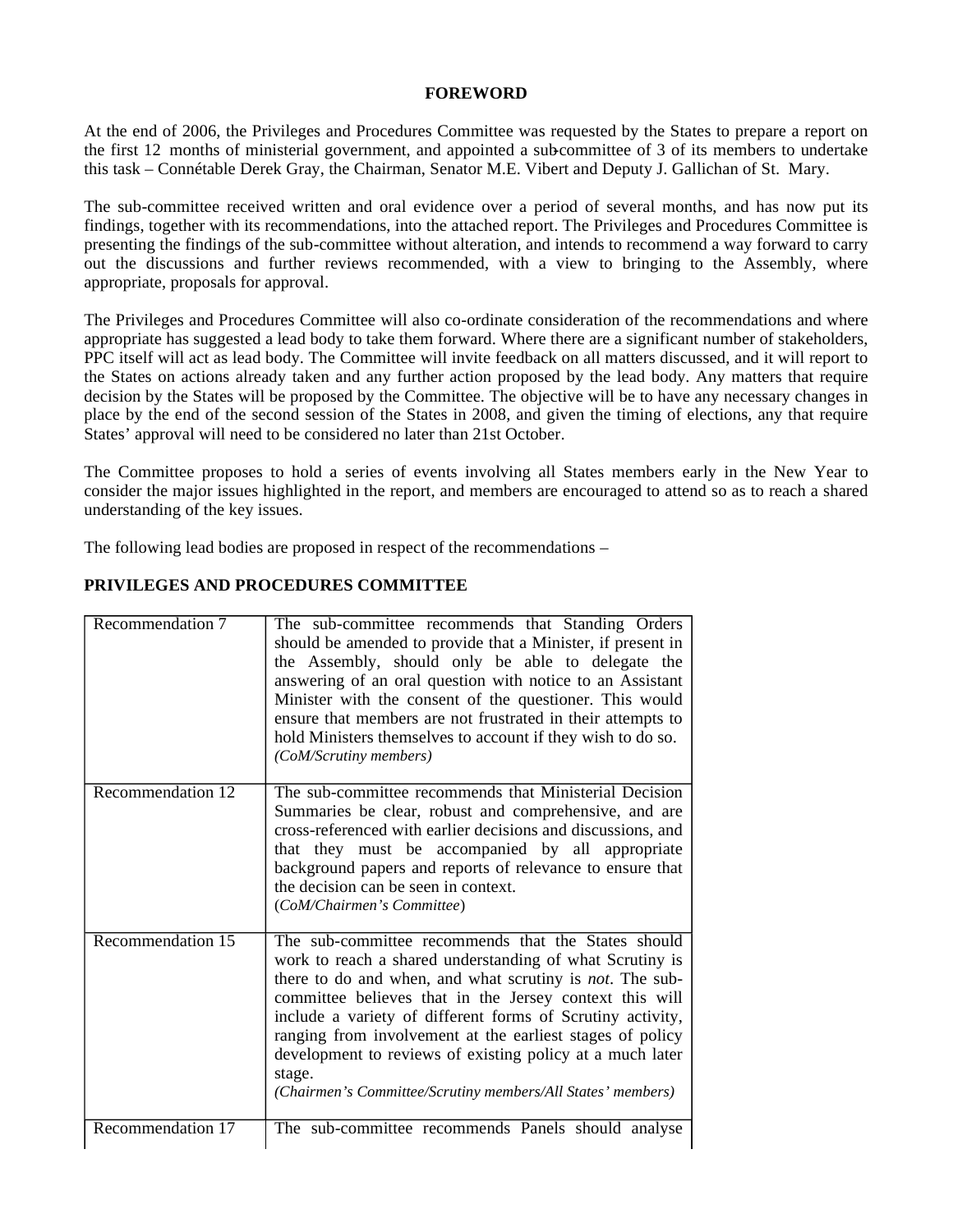|                   | decisions, not the general activity of a Minister, and that a<br>Scrutiny Panel should focus on conducting reviews by<br>receiving/hearing evidence and obtaining advice. Panels<br>should avoid old style 'committee' discussion.<br>(Chairmen's<br>Scrutiny<br>Panels/Council<br>Committee/All<br>$\circ f$<br>Ministers)                                                                                                                                                                                                                                              |
|-------------------|--------------------------------------------------------------------------------------------------------------------------------------------------------------------------------------------------------------------------------------------------------------------------------------------------------------------------------------------------------------------------------------------------------------------------------------------------------------------------------------------------------------------------------------------------------------------------|
| Recommendation 21 | The sub-committee recommends that the Chairmen's<br>Committee should consider and publish the procedure for<br>scrutinising the Strategic Plan, the Annual Business Plan<br>and the Budget and that annually, the Council of Ministers<br>the Chairmen's Committee should agree<br>and<br>the<br>programme for the coming year, and inform the States<br>thereon.<br>(Chairmen's Committee/Council of Ministers)                                                                                                                                                         |
| Recommendation 22 | The sub-committee recommends that, if not already in<br>place, clear procedures should be agreed on the passing of<br>all relevant information to each Scrutiny Panel in relation<br>to the Strategic Plan and Annual Business Plan in a timely<br>fashion, and that the Chairmen's Committee should be<br>responsible for co-ordinating the work of the different<br>panels.<br>(Chairmen's Committee/Council of Ministers)                                                                                                                                             |
| Recommendation 23 | The Council of Ministers and the Chairmen's Committee<br>should agree a protocol on the sharing of information<br>between Panels in relation to States-wide policies, for<br>example in relation to the Strategic Plan, the Annual<br>Business Plan and the Budget.<br>(Chairmen's Committee/Council of Ministers)                                                                                                                                                                                                                                                       |
| Recommendation 25 | The sub-committee believes it is essential that all major<br>law should be scrutinised so that members fully understand<br>the impacts on the citizen of the legislation, once<br>introduced. The sub-committee is not yet happy with this<br>situation and would like to see an in-depth review of the<br>way in which legislation is scrutinised.<br>(Chairmen's Committee/Council of Ministers)                                                                                                                                                                       |
| Recommendation 27 | As part of the discussions about "What is Scrutiny?"<br>referred to earlier, agreement should be reached on what<br>Scrutiny comprises, and whether or not Scrutiny should be<br>reviewing the process of making a decision, as well as the<br>actual decision itself.<br>(Chairmen's Committee/Council of Ministers)                                                                                                                                                                                                                                                    |
| Recommendation 31 | sub-committee recommends that members<br>The<br>0t<br>Scrutiny Panels should take care to ensure that<br>information received by the panel is not used for<br>individual political purposes, that is, information<br>received in confidence by a Scrutiny Panel should not be<br>used by an individual member in a personal capacity, for<br>example, during question time in a States meeting.<br>Furthermore, when seeking information as a private<br>member, members who also serve on Scrutiny Panels<br>should make it clear that the request for information is a |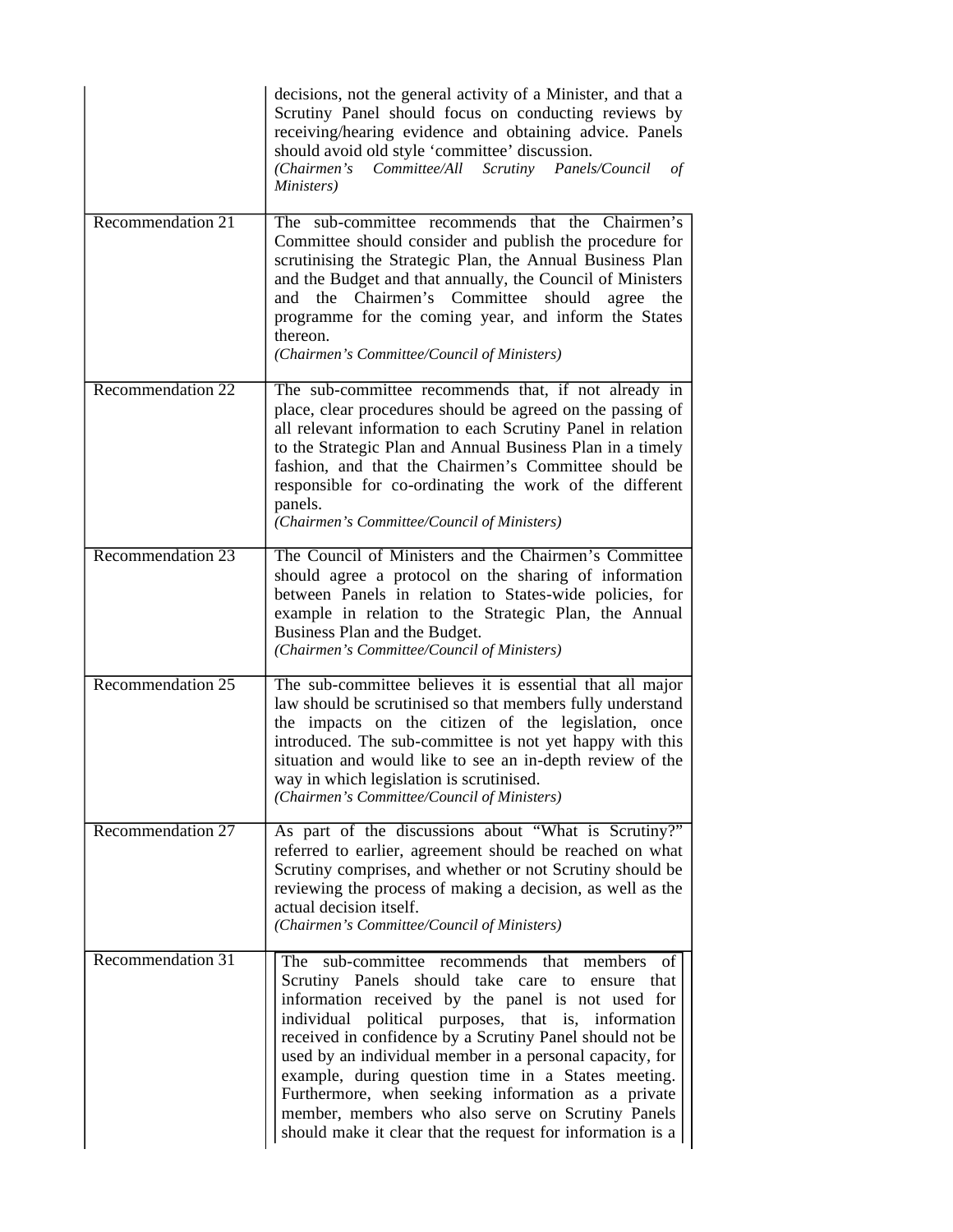|                   | personal one and not made on behalf of a Scrutiny Panel.<br>(Chairmen's Committee/All Scrutiny members)                                                                                                                                                                                                                                                                                                                                                                                                                                                                                                                                                                           |
|-------------------|-----------------------------------------------------------------------------------------------------------------------------------------------------------------------------------------------------------------------------------------------------------------------------------------------------------------------------------------------------------------------------------------------------------------------------------------------------------------------------------------------------------------------------------------------------------------------------------------------------------------------------------------------------------------------------------|
| Recommendation 36 | The sub-committee does not see the need to have<br>2 independent members on the Chairmen's Committee.<br>(Chairmen's Committee)                                                                                                                                                                                                                                                                                                                                                                                                                                                                                                                                                   |
| Recommendation 37 | The sub-committee recommends that the Chairmen's<br>Committee should –<br>actively co-ordinate the work of the Scrutiny Panels;<br>(i)<br>take a lead in the organisation of Scrutiny of the<br>(ii)<br>Annual Business Plan and Budget;<br>monitor the progress of the Panels'<br>(iii)<br>work<br>programmes.<br>(Chairmen's Committee/All Scrutiny members/<br>Council of Ministers)                                                                                                                                                                                                                                                                                           |
| Recommendation 38 | The Chairmen's Committee should prioritise the allocation<br>of resources in accordance with Standing Orders. This will<br>necessitate a discussion on proposed reviews across the<br>piece, the prioritisation of the reviews, and the allocation<br>funds to those given the highest priority. (The allocation of<br>staff resources should be undertaken by the Scrutiny<br>Manager and not at a political level). It is recommended<br>that the Committee should not allocate the entire budget at<br>the start of the year, but should hold a proportion of funds<br>back for allocation later in the year according to need.<br>(Chairmen's Committee/All Scrutiny members) |
| Recommendation 39 | It is recommended that a more streamlined process be<br>introduced for approving and lodging amendments to<br>Standing Orders which have been agreed by the<br>Chairmen's Committee.                                                                                                                                                                                                                                                                                                                                                                                                                                                                                              |
|                   | The Chairmen's Committee should review the structure of<br>Scrutiny and determine whether there is<br>sufficient<br>flexibility within the current system, whether the structure<br>remains appropriate, and whether there is merit in reducing<br>time spent on general discussion of Ministers' policies.<br>(Chairmen's Committee)                                                                                                                                                                                                                                                                                                                                             |
| Recommendation 44 | The sub-committee recommends that Standing Orders<br>should be amended to provide that the President of the<br>Chairmen's Committee should be an ex-officio member of<br>PPC to ensure good co-ordination between PPC and the<br>Scrutiny function.<br>(Chairmen's Committee)                                                                                                                                                                                                                                                                                                                                                                                                     |
| Recommendation 45 | In order to allow peer review of the Scrutiny budget, the<br>sub-committee recommends that the PPC<br>should<br>continue to hold the Scrutiny budget, and should take a<br>stronger position on an appropriate budget level for<br>Scrutiny, having regard to previous years' underspends.<br>Secondly, a procedure should be agreed to resolve any<br>difficulties that may be highlighted by the Accounting<br>Officer.<br>(Chairmen's Committee)                                                                                                                                                                                                                               |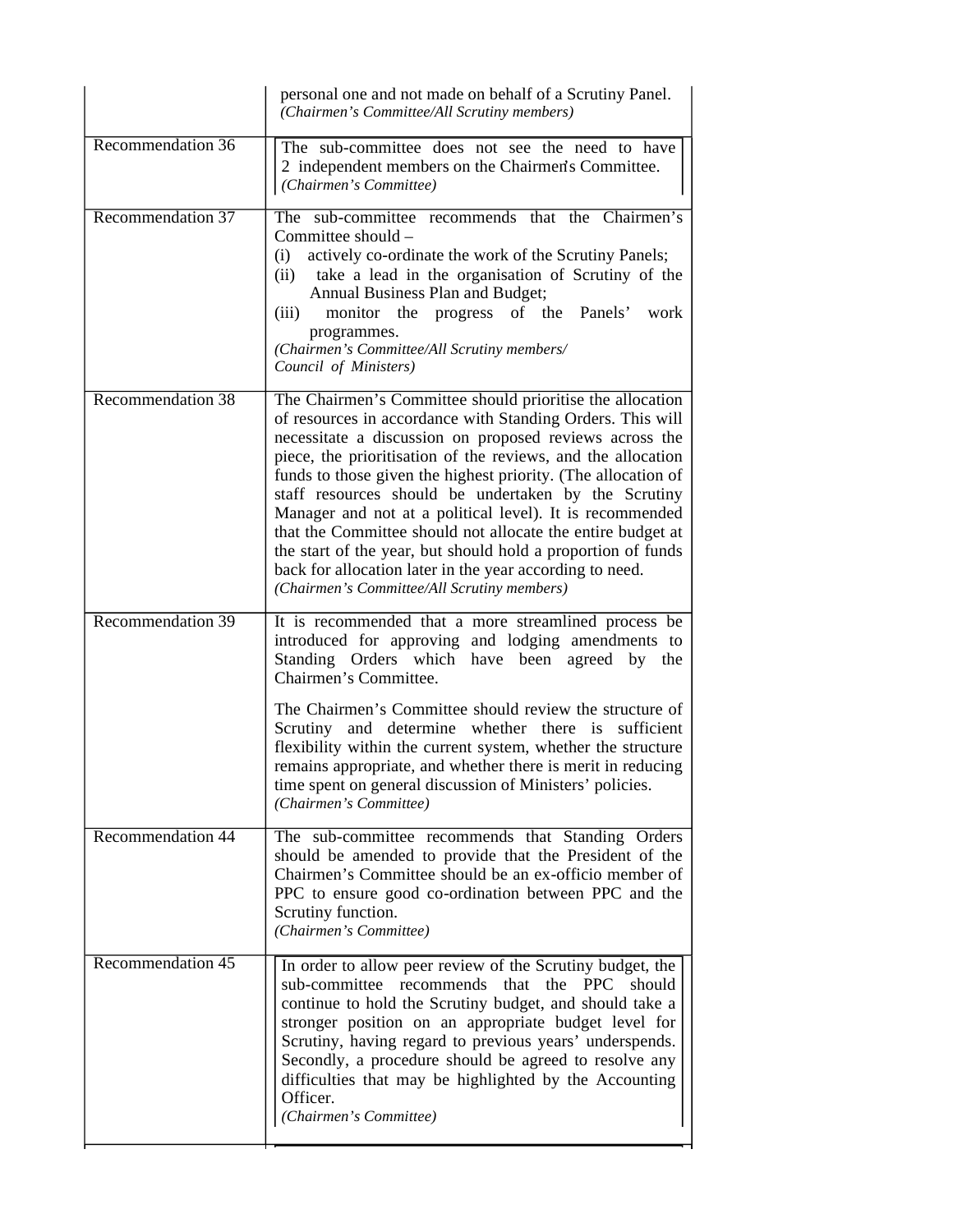| Recommendation 48        | The sub-committee recommends that there should be<br>form of informal "hustings" organised for<br>some<br>members, particularly new members, before the formal<br>appointment process in the States Chamber. This would<br>enable new members to meet the candidates for Chief<br>Minister – and those who might be nominated to be<br>Ministers – before being required to<br>make<br>the<br>appointment.<br>(All States members)                                                                                                      |
|--------------------------|-----------------------------------------------------------------------------------------------------------------------------------------------------------------------------------------------------------------------------------------------------------------------------------------------------------------------------------------------------------------------------------------------------------------------------------------------------------------------------------------------------------------------------------------|
| <b>Recommendation 49</b> | The sub-committee recommends that Standing Orders<br>should be amended to require the Chief Minister designate<br>to give formal notice through the States Greffe of his or her<br>nominees as Ministers at least 24 hours before the<br>appointments are made.<br>(All States members)                                                                                                                                                                                                                                                 |
| Recommendation 50        | The sub-committee recommends that Standing Orders<br>should be amended to provide that all candidates for<br>ministerial office, even if uncontested, should produce a<br>written statement so that their proposed policy as Ministers<br>is set out in advance for the official record and recorded in<br>Hansard.                                                                                                                                                                                                                     |
| Recommendation 51        | The sub-committee recommends that the Chairmen's<br>Committee and the Council of Ministers, in consultation<br>with the Privileges and Procedures Committee, review the<br>possible advantages and disadvantages of amending the<br>States of Jersey Law 2005 and Standing Orders to allow<br>Assistant Ministers, in certain circumstances, to participate<br>in the Scrutiny function.<br>(Council of Ministers/Chairmen's Committee)                                                                                                 |
| Recommendation 52        | The sub-committee recommends that there should be a<br>short adjournment of at least 4 hours between the<br>appointment of Ministers and the subsequent appointment<br>of the Chairman of the Privileges and Procedures<br>Committee, the Public Accounts Committee and the<br>Scrutiny Panels. This half-day adjournment could, in<br>practice, mean reconvening the following day<br>or.<br>alternatively, meeting in the afternoon if the appointment<br>of Ministers is concluded during a morning Sitting.<br>(All States members) |
| Recommendation 53        | The sub-committee recommends that Standing Orders be<br>amended to restrict the number of written questions that<br>any one member can submit per States meeting to 3 written<br>questions of a maximum length of 200 words each.<br>(All States members)                                                                                                                                                                                                                                                                               |
| Recommendation 54        | The sub-committee recommends that Standing Order 27 be<br>amended to provide that the Greffier shall refer a<br>Proposition lodged by a private member to the relevant<br>Minister or Ministers so that the Ministers can consider<br>whether or not to report to the States on the matter.<br>(Council of Ministers)                                                                                                                                                                                                                   |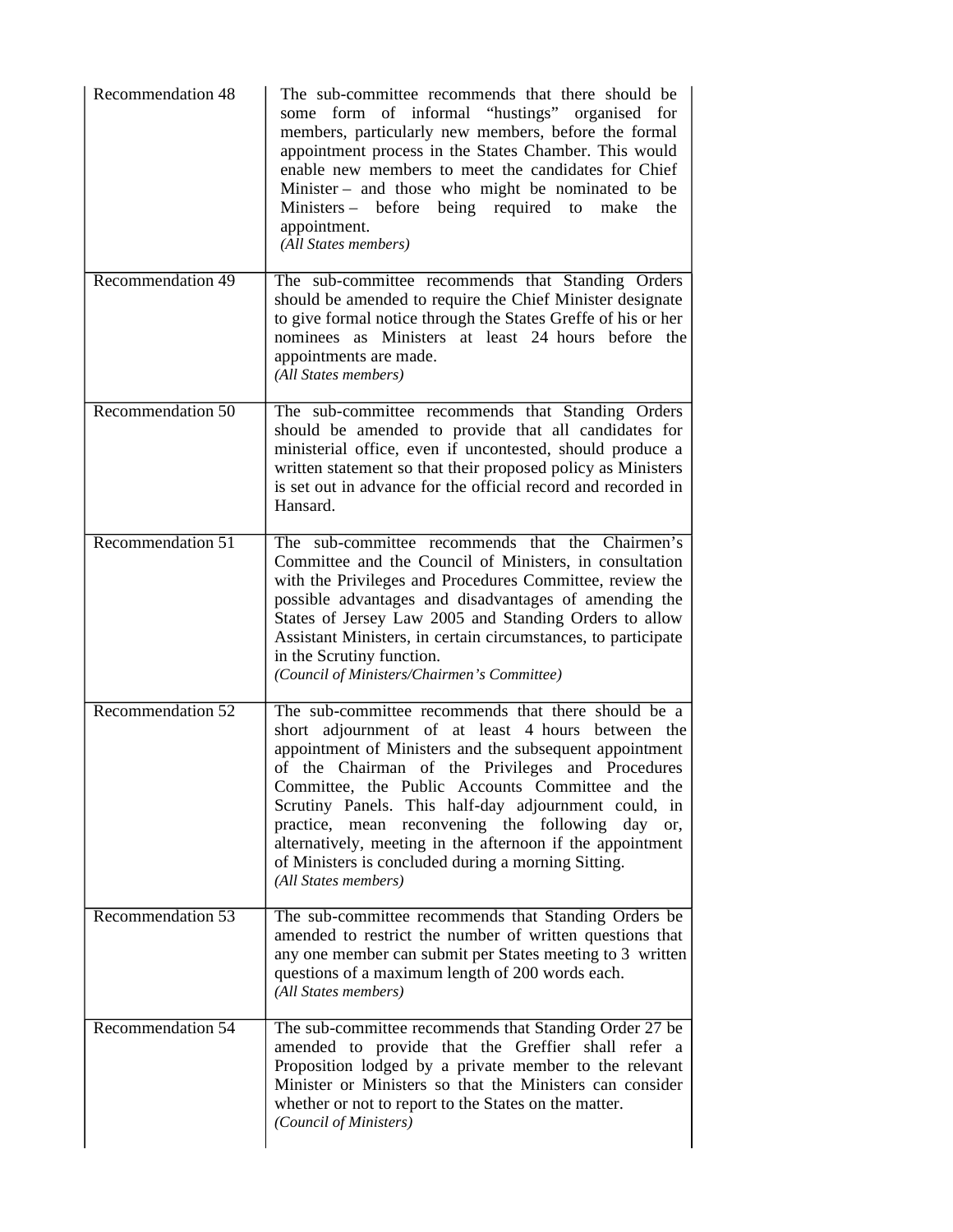# **CHIEF MINISTER**

ı

| Recommendation 4 | The sub-committee recommends that, in cases of breach of<br>the Ministerial Code that do not merit dismissal, the Chief<br>Minister should issue a formal written reprimand to the<br>Minister concerned and present this to the States Assembly<br>for information. The issue of such a formal written<br>reprimand would put on record the disapproval of the<br>Chief Minister, supported by a majority of Ministers, in<br>relation to the conduct concerned; and would be available<br>as a formal record if further concern about the Minister's<br>conduct occurred at a later date. If the Minister concerned<br>had been asked to apologise, details of any apology given<br>could also be recorded in the same document when<br>presented to the Assembly.<br>(Council of Ministers)        |
|------------------|-------------------------------------------------------------------------------------------------------------------------------------------------------------------------------------------------------------------------------------------------------------------------------------------------------------------------------------------------------------------------------------------------------------------------------------------------------------------------------------------------------------------------------------------------------------------------------------------------------------------------------------------------------------------------------------------------------------------------------------------------------------------------------------------------------|
| Recommendation 5 | The sub-committee recommends that the appropriate<br>legislation should be amended to provide that once a<br>proposition for the dismissal of a Minister is lodged by the<br>Chief Minister in accordance<br>with<br>the<br>statutory<br>requirements, the Chief Minister should, supported by a<br>majority of Ministers, be empowered to suspend the<br>Minister concerned from office pending the States debate<br>on the dismissal. In these circumstances, the Chief<br>Minister himself or herself, or another Minister nominated<br>by the Chief Minister, would fulfil the functions of the<br>suspended Minister pending the debate. If the States were<br>to reject the dismissal proposal, the suspended Minister<br>would immediately resume his or her duties.<br>(Council of Ministers) |

<u> 1989 - Johann Barn, mars eta bainar e</u>

# **COUNCIL OF MINISTERS**

| Recommendation 1 | The sub-committee recommends that where reports are of<br>interest to all States members and are not confidential to<br>the Council of Ministers, then presentations on them<br>should be made to all members and not just to the Council.                                                                                                                                                                                                                           |
|------------------|----------------------------------------------------------------------------------------------------------------------------------------------------------------------------------------------------------------------------------------------------------------------------------------------------------------------------------------------------------------------------------------------------------------------------------------------------------------------|
| Recommendation 2 | The sub-committee recommends that the Council of<br>Ministers review how it liaises with the Comité des<br>Connétables.                                                                                                                                                                                                                                                                                                                                              |
| Recommendation 3 | The sub-committee recommends that the Council of<br>Ministers should keep items listed on the B Agenda to<br>the strict minimum and should always err on the side of<br>openness in case of any uncertainty about whether an<br>item should be taken as Part A or Part B. Every effort<br>should be made to communicate forthcoming discussions<br>and the subsequent decisions with all members of the<br>States, and significant policy decisions should always be |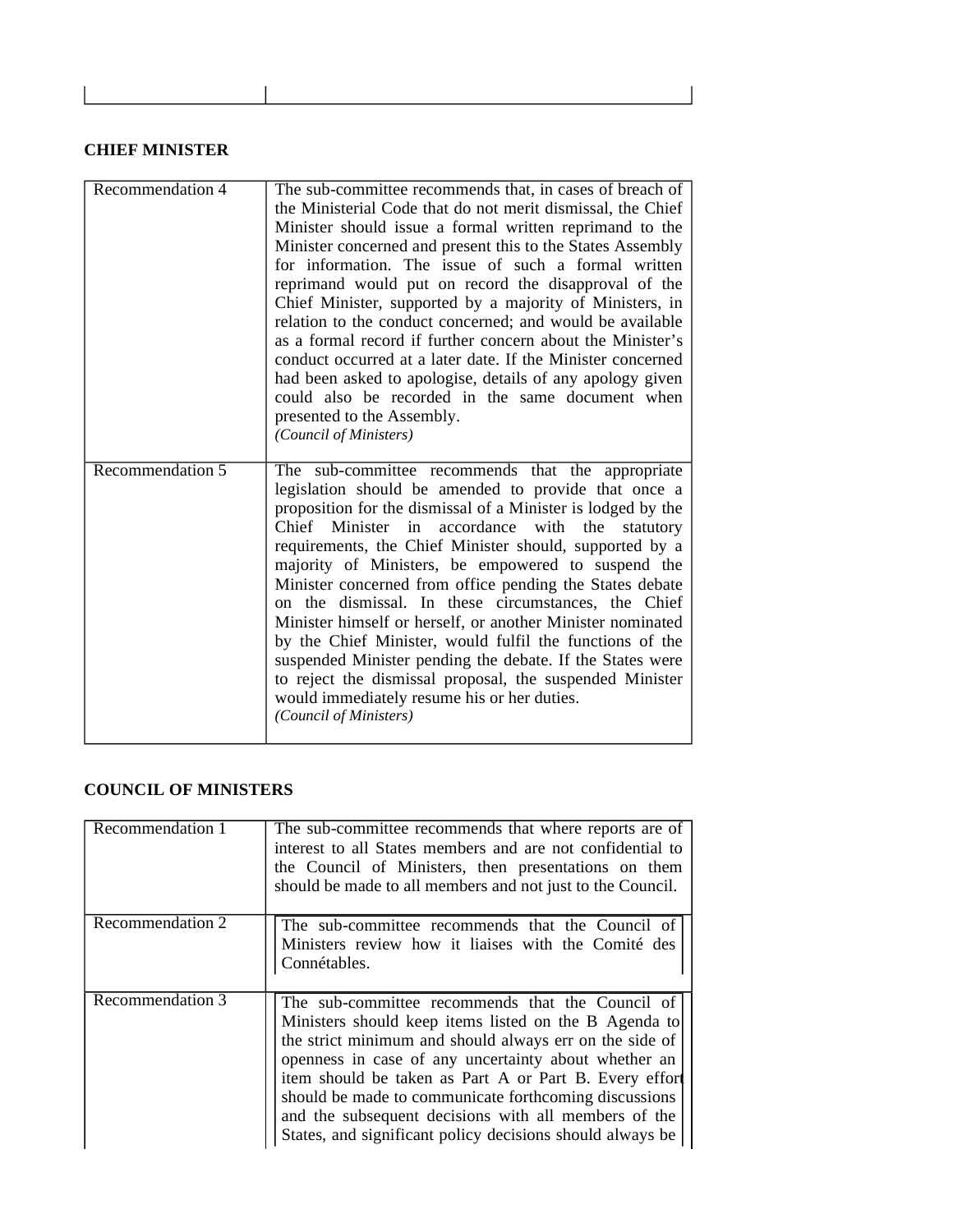|                   | notified to other members of the States before they are<br>released to the media. In order to ensure information is as<br>accessible as possible, the Council of Ministers should<br>ensure that minutes of Part B items are recorded in Part A<br>minutes once a decision has been taken so that members<br>are advised of what has been decided. There is also the<br>facility to divide the record of an item between Part A<br>and Part B of the minutes where residual confidential<br>matters remain.                                                                                                                    |
|-------------------|--------------------------------------------------------------------------------------------------------------------------------------------------------------------------------------------------------------------------------------------------------------------------------------------------------------------------------------------------------------------------------------------------------------------------------------------------------------------------------------------------------------------------------------------------------------------------------------------------------------------------------|
| Recommendation 6  | The sub-committee recommends that more use should be<br>made of Assistant Ministers appointed to more than one<br>Department and that the current limit of 2 Assistant<br>Ministers per Ministry should be removed, albeit with no<br>change to the overall maximum number of Assistant<br>Ministers.                                                                                                                                                                                                                                                                                                                          |
| Recommendation 8  | The sub-committee recommends that Assistant Ministers<br>should only be appointed if the Minister concerned has a<br>meaningful rôle for them to undertake. It is clear to the<br>sub-committee that Assistant Ministers who have been<br>given specific, well-defined, delegated responsibility, have<br>found their rôle more meaningful than those whose rôle is<br>not clearly defined.                                                                                                                                                                                                                                    |
| Recommendation 9  | The sub-committee recommends that ongoing delegations<br>to Assistant Ministers, both in terms of general oversight<br>and statutory functions, should be made clear on each<br>department's website, so that the public and States<br>members know who is dealing with which issues on a day-<br>to-day basis.                                                                                                                                                                                                                                                                                                                |
| Recommendation 10 | The sub-committee recommends that the Council of<br>Ministers, in consultation with Assistant Ministers, the<br>Privileges and Procedures Committee and others, should<br>give consideration to the appropriate arrangements that<br>should be put in place when a Minister is absent. This<br>review should clarify the rôle of the Assistant Minister in<br>these circumstances. If necessary, appropriate amendments<br>can then be brought to the States of Jersey Law 2005 and<br>the Standing Orders of the States to clarify the rôle of an<br>Assistant Minister in a Minister's absence.<br>(Assistant Ministers/PPC) |
| Recommendation 11 | The sub-committee recommends that the scope of matters<br>that can be delegated to Assistant Ministers should be<br>reviewed. Subject to the receipt of appropriate legal advice<br>the sub-committee sees no reason, for example, that<br>Assistant Ministers should not be able to make Orders<br>specific legislation<br>where other<br>under<br>statutory<br>responsibilities have already been delegated to them,<br>subject to appropriate limitations.<br>(AG)                                                                                                                                                          |
|                   | At the beginning of each year $-$                                                                                                                                                                                                                                                                                                                                                                                                                                                                                                                                                                                              |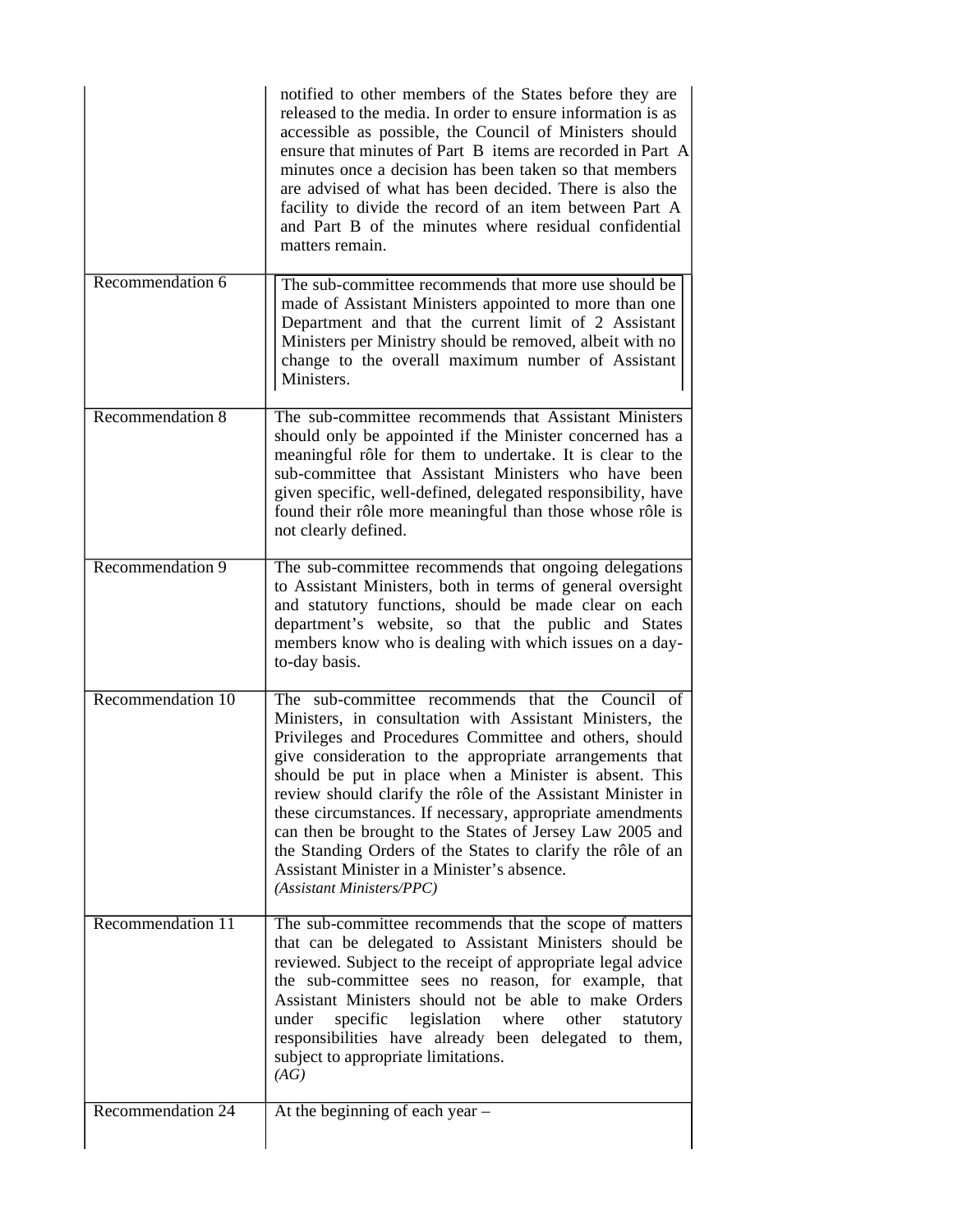|                   | the Council of Ministers must inform the Chairmen's<br>Committee of its indicative programmes in relation to<br>the Annual Business Plan and the Budget, and every<br>third year, the Strategic Plan, and the dates of the key<br>meetings which Scrutiny members would be invited to<br>attend in relation to each;<br>Scrutiny must provide the Council of Ministers with<br>scheduled<br>dates<br>of each of its Panels<br>for<br>meetings/hearings in relation to these documents; and<br>dates upon which it would seek informal briefing<br>meetings with officers, and meetings with Ministers;<br>with a view to ensuring the timely transfer of information,<br>the dovetailing of meetings of the Executive and Scrutiny,<br>sufficient time for Scrutiny and the efficient and effective<br>use of manpower resources.<br>(Chairmen's Committee) |
|-------------------|-------------------------------------------------------------------------------------------------------------------------------------------------------------------------------------------------------------------------------------------------------------------------------------------------------------------------------------------------------------------------------------------------------------------------------------------------------------------------------------------------------------------------------------------------------------------------------------------------------------------------------------------------------------------------------------------------------------------------------------------------------------------------------------------------------------------------------------------------------------|
| Recommendation 26 | Proper arrangements should be put in place to provide for<br>timely access to information. The time of the States<br>Assembly should not be taken up in questions and answers<br>that are required for the purpose of Scrutiny. Requests for<br>information should be reasonable, allow a reasonable<br>period for reply, and consideration should be given to<br>deciding whether such requests should relate to the<br>decision only, and not the decision-making process.<br>(Chairmen's Committee)                                                                                                                                                                                                                                                                                                                                                      |
| Recommendation 30 | The sub-committee recommends that Ministers should<br>ensure that the 2 processes (policy formulation and<br>Scrutiny) will operate side by side from the start, and that<br>'green' (Discussion) and 'white' (Draft Policy) papers<br>should be issued and available for Scrutiny. The sub-<br>committee believes it would be helpful for the title pages<br>of discussion papers to be printed on green paper.                                                                                                                                                                                                                                                                                                                                                                                                                                            |
| Recommendation 46 | The sub-committee recommends that the future Strategic<br>Plan brought forward by the Council of Ministers should<br>be a broad policy statement setting out the general overall<br>policy direction of the Council without excessive detail on<br>individual initiatives.                                                                                                                                                                                                                                                                                                                                                                                                                                                                                                                                                                                  |
| Recommendation 55 | The sub-committee believes that the Council of Ministers<br>should nevertheless give consideration to requesting all<br>departments to identify fee increases currently made by<br>Regulation so that appropriate amendments could be made<br>to enable these to be made by Order in the future.                                                                                                                                                                                                                                                                                                                                                                                                                                                                                                                                                            |

# **MINISTER FOR TREASURY AND RESOURCES**

| Recommendation 47 | The sub-committee recommends that the Minister for        |
|-------------------|-----------------------------------------------------------|
|                   | Treasury and Resources should review the annual financial |
|                   | cycle to see if there is any scope to alter the current   |
|                   | lodging and debate time for the Annual Business Plan.     |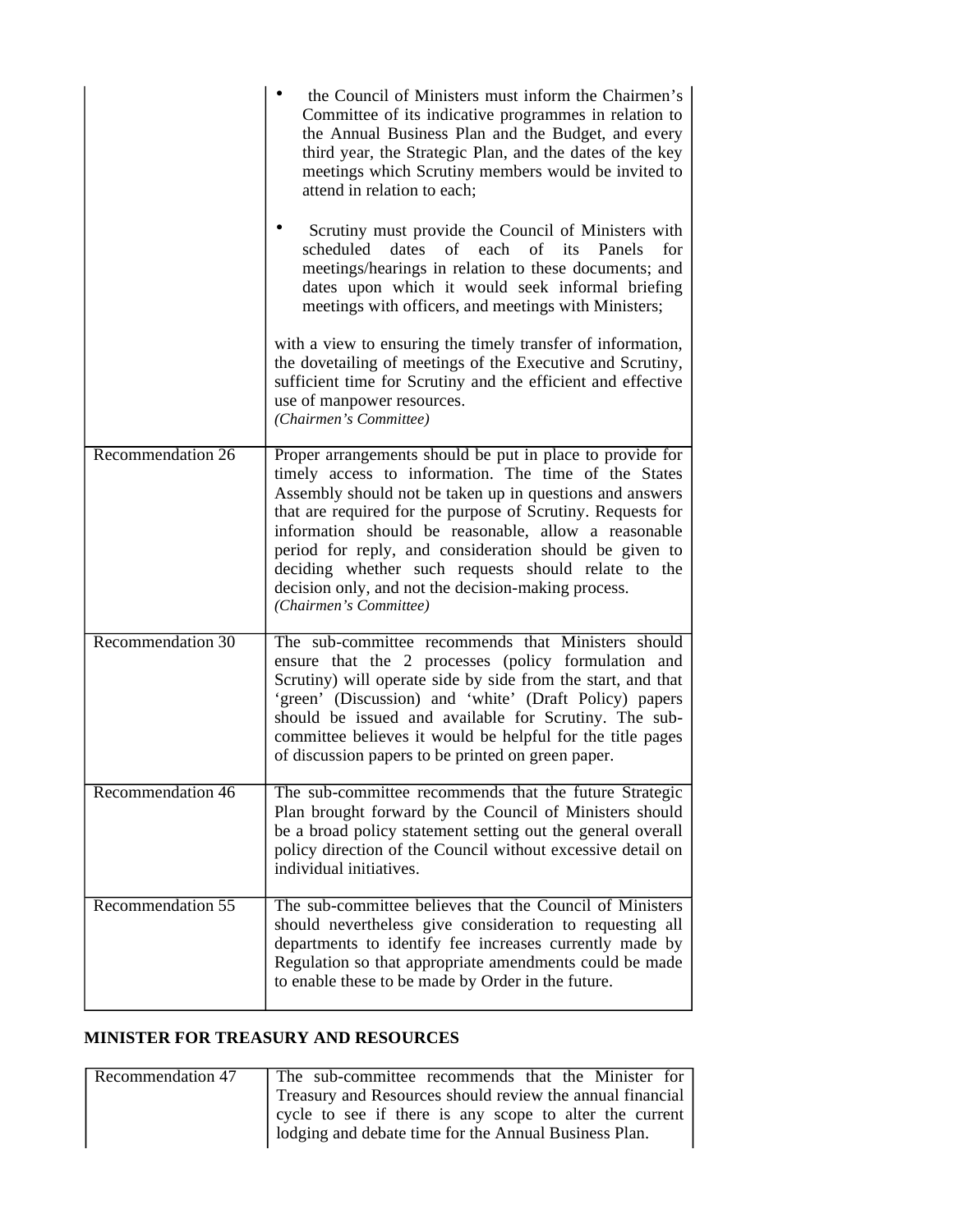# **CHIEF MINISTER'S DEPARTMENT**

| Recommendation 13 | The sub-committee recommends that the Chief Executive<br>to the Council of Ministers should examine ways of<br>expanding the policy support available to the Council of<br>Ministers, possibly drawing on expertise already available<br>in other departments.<br>(Chief Executive to the Council of Ministers)                                                                                                                                                                                                                                                                                                                                   |
|-------------------|---------------------------------------------------------------------------------------------------------------------------------------------------------------------------------------------------------------------------------------------------------------------------------------------------------------------------------------------------------------------------------------------------------------------------------------------------------------------------------------------------------------------------------------------------------------------------------------------------------------------------------------------------|
| Recommendation 14 | The sub-committee recommends that the Chief Minister's<br>Department should investigate the creation of a private<br>secretary type support rôle for the Chief Minister. This<br>would be a full-time rôle that might involve a civil servant<br>of approximately Grade 911, who would be responsible<br>for undertaking basic research for the Chief Minister,<br>assisting with preparation for official duties and attending<br>meetings with the Chief Minister. In addition, the person<br>appointed could undertake more basic functions such as<br>diary planning for the Chief Minister.<br>(Chief Executive to the Council of Ministers) |

# **CHAIRMEN'S COMMITTEE**

| Recommendation 16 | The membership of a Panel or Sub-Panel undertaking a<br>review should not be heavily weighted in favour of a<br>political party.<br>(PPC)                                                                                                                                                                 |
|-------------------|-----------------------------------------------------------------------------------------------------------------------------------------------------------------------------------------------------------------------------------------------------------------------------------------------------------|
| Recommendation 18 | The sub-committee recommends that the Scrutiny function<br>gives further consideration to the manner in which its<br>public relations are handled to ensure that the effective<br>solution is implemented whilst achieving value for money.<br>(PPC)                                                      |
| Recommendation 19 | The sub-committee recommends that Standing Orders be<br>amended to allow sub-panels to present reports to the<br>States in their own name. This recommendation is, in part,<br>dependent on the outcome of the review of the Scrutiny<br>structure referred to in Recommendation 20.<br>(Scrutiny Panels) |
| Recommendation 20 | The sub-committee recommends that the structure of the<br>Scrutiny function be reviewed to capitalise on the<br>enthusiasm and focus that sub-panels have shown.<br>(All Scrutiny members)                                                                                                                |
| Recommendation 24 | At the beginning of each year $-$<br>the Council of Ministers must inform the Chairmen's<br>Committee of its indicative programmes in relation to<br>the Annual Business Plan and the Budget, and every<br>third year, the Strategic Plan, and the dates of the key                                       |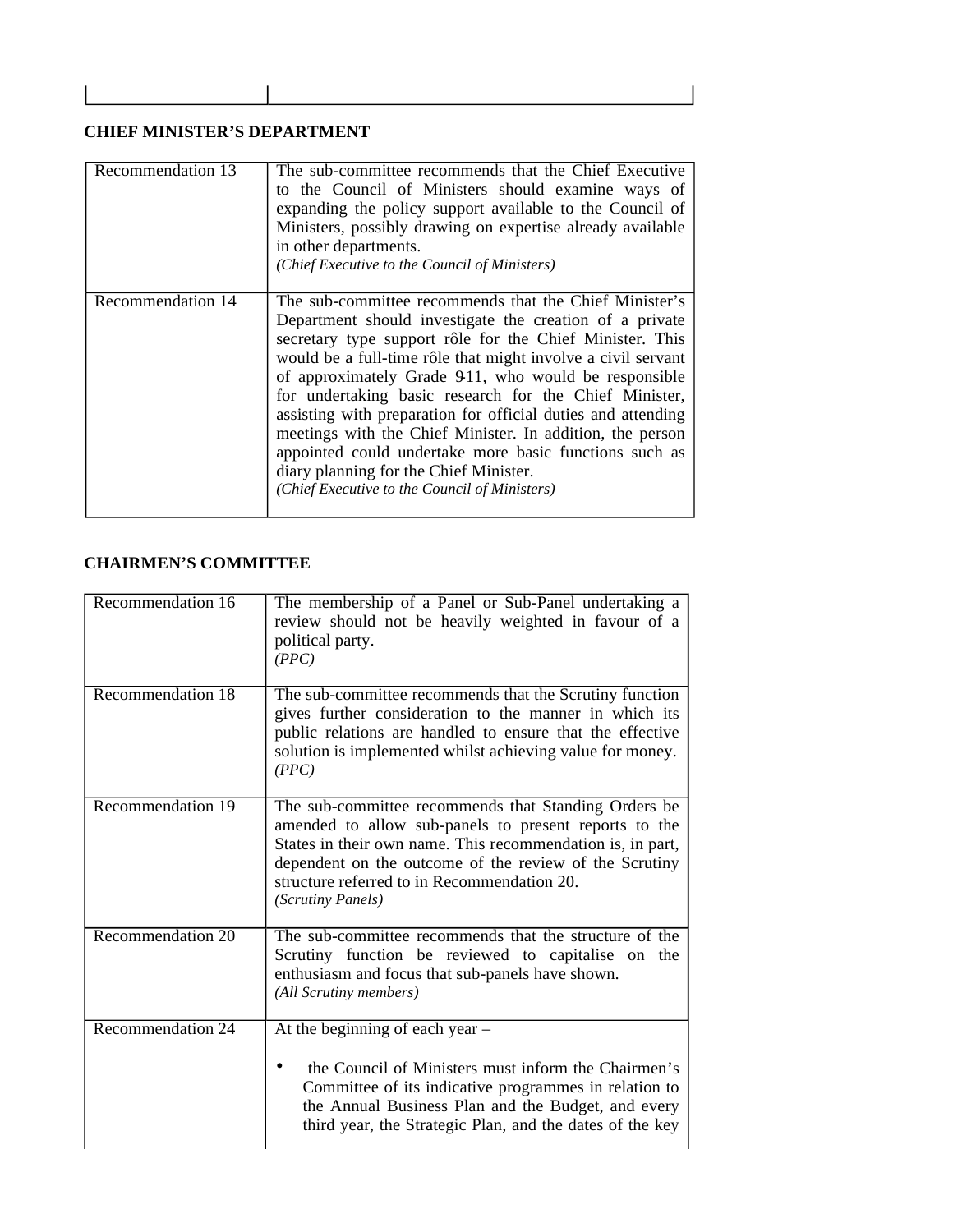|                          | meetings which Scrutiny members would be invited to<br>attend in relation to each;                                                                                                                                                                                                                                                                                                                                                                                                                                                                                                                                                                                                                                                                                                                               |
|--------------------------|------------------------------------------------------------------------------------------------------------------------------------------------------------------------------------------------------------------------------------------------------------------------------------------------------------------------------------------------------------------------------------------------------------------------------------------------------------------------------------------------------------------------------------------------------------------------------------------------------------------------------------------------------------------------------------------------------------------------------------------------------------------------------------------------------------------|
|                          | Scrutiny must provide the Council of Ministers with<br>scheduled dates of each of its Panels for meetings/<br>hearings in relation to these documents; and dates<br>upon which it would seek informal briefing meetings<br>with officers, and meetings with Ministers;                                                                                                                                                                                                                                                                                                                                                                                                                                                                                                                                           |
|                          | with a view to ensuring the timely transfer of information,<br>the dovetailing of meetings of the Executive and Scrutiny,<br>sufficient time for Scrutiny and the efficient and effective<br>use of manpower resources.<br>(Council of Ministers)                                                                                                                                                                                                                                                                                                                                                                                                                                                                                                                                                                |
| <b>Recommendation 28</b> | The sub-committee is aware that discussions in relation to<br>legal advice have been on-going for many months between<br>the Council of Ministers and the Chairmen's Committee.<br>The matter has nearly come to a head on 2 occasions when<br>a debate was scheduled as the draft Code of Practice for<br>Scrutiny, but on both occasions the proposition was<br>withdrawn at the last minute. The sub-committee does not<br>believe it can usefully add to the on-going discussions but<br>believes that the issue must be resolved one way or<br>another. If, as seems likely, no agreement can be reached<br>between the Executive, the Attorney General and Scrutiny,<br>the matter should be brought to the States as soon as<br>possible to allow the whole Assembly to take a decision<br>on this issue. |
| Recommendation 40        | The Chairmen's Committee and the Council of Ministers<br>should meet specifically for the purpose of exchanging<br>information on the work programme of Ministers and the<br>review programme of Scrutiny. The agenda for this<br>meeting should be agreed in advance, and participants<br>should be aware of their rôles in the discussion. On both<br>sides, prior work should be undertaken to agree priorities<br>and set timetables for the work/review programmes.<br>Update meetings should be timetabled and held if changes<br>to the programme have occurred or are likely to occur, in<br>order that everyone is fully informed, and to ensure as far<br>as possible that no abortive work is undertaken.<br>(Council of Ministers)                                                                   |
| Recommendation 41        | The Chairmen's Committee should review its processes<br>for co-ordinating the work programme and prioritising and<br>allocating resources, and clarify these procedures in the<br>Code of Practice.                                                                                                                                                                                                                                                                                                                                                                                                                                                                                                                                                                                                              |
| Recommendation 42        | The updated draft Code of Practice should be lodged and<br>debated without delay. In the event that no consensus can<br>be reached on legal advice, this section should simply be<br>determined by the States.                                                                                                                                                                                                                                                                                                                                                                                                                                                                                                                                                                                                   |
| Recommendation 43        | The question of who is accountable for Scrutiny must be                                                                                                                                                                                                                                                                                                                                                                                                                                                                                                                                                                                                                                                                                                                                                          |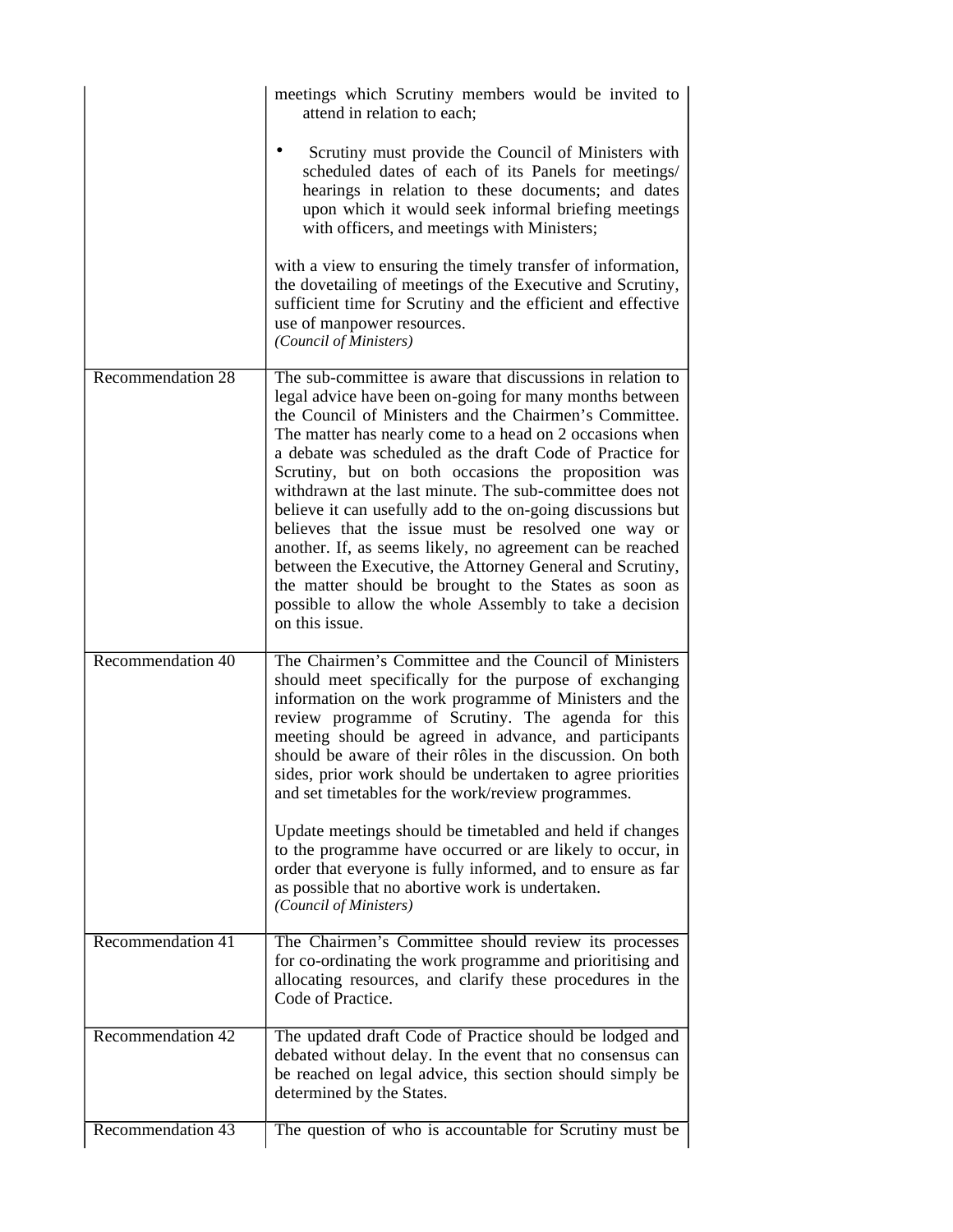## **PUBLIC ACCOUNTS COMMITTEE**

| Recommendation 32        | The sub-committee recommends that the Public Accounts<br>Committee (PAC) be proactive in the latter part of 2008 to<br>ensure the membership is appointed as soon as possible<br>after the beginning of the next session in December 2008.                                                                                                                                                                                                                                                                                                                                                                                                 |
|--------------------------|--------------------------------------------------------------------------------------------------------------------------------------------------------------------------------------------------------------------------------------------------------------------------------------------------------------------------------------------------------------------------------------------------------------------------------------------------------------------------------------------------------------------------------------------------------------------------------------------------------------------------------------------|
| Recommendation 33        | sub-committee recommends that the<br>The<br>of<br>terms<br>reference of the PAC be reviewed to ensure that it has a<br>meaningful rôle, and that it can act independently of the<br>Comptroller and Auditor General (CAG) should it wish to<br>do so.                                                                                                                                                                                                                                                                                                                                                                                      |
| <b>Recommendation 34</b> | The PAC should prepare a future work programme for<br>onward transmission to the Council of Ministers each<br>year.                                                                                                                                                                                                                                                                                                                                                                                                                                                                                                                        |
| Recommendation 35        | The PAC is recommended to adopt a more consistent<br>method of informing members about the PAC's activity,<br>and to produce a report and present it to the States at the<br>conclusion of each of its reviews, so that States members<br>and the public may be apprised of its conclusions on the<br>matters it has considered. These should be uploaded onto<br>States Assembly and PAC websites. The sub-<br>the<br>committee recommends that the PAC meets the Council of<br>Ministers on a regular, perhaps bi-annual, basis to discuss<br>reviews and to offer feedback to the Council on its<br>findings.<br>(Council of Ministers) |

## **SCRUTINY PANELS**

| Recommendation 29 | The sub-committee recommends that there should be a       |
|-------------------|-----------------------------------------------------------|
|                   | formal process, conducted from time to time, to canvass   |
|                   | the public's views on matters for review. Alternatively,  |
|                   | panels might consider holding public hearings from time   |
|                   | to time, during which members of the public may have a    |
|                   | limited time slot to question a departmental officer or a |
|                   | Minister on a matter of public or personal interest.      |
|                   |                                                           |

The lead bodies will be asked to discuss the recommendations with the other stakeholders listed in italics.

The Committee is mindful that to consider all of the above recommendations, and to take subsequent action prior to the next elections, is a considerable task, and it will make every effort to ensure the proposed timescale is adhered to. The Committee will be contacting each of the above bodies, and asking how they propose to review the recommendations, whether they will review the recommendations in consultation with others, and when outcomes are estimated to be available.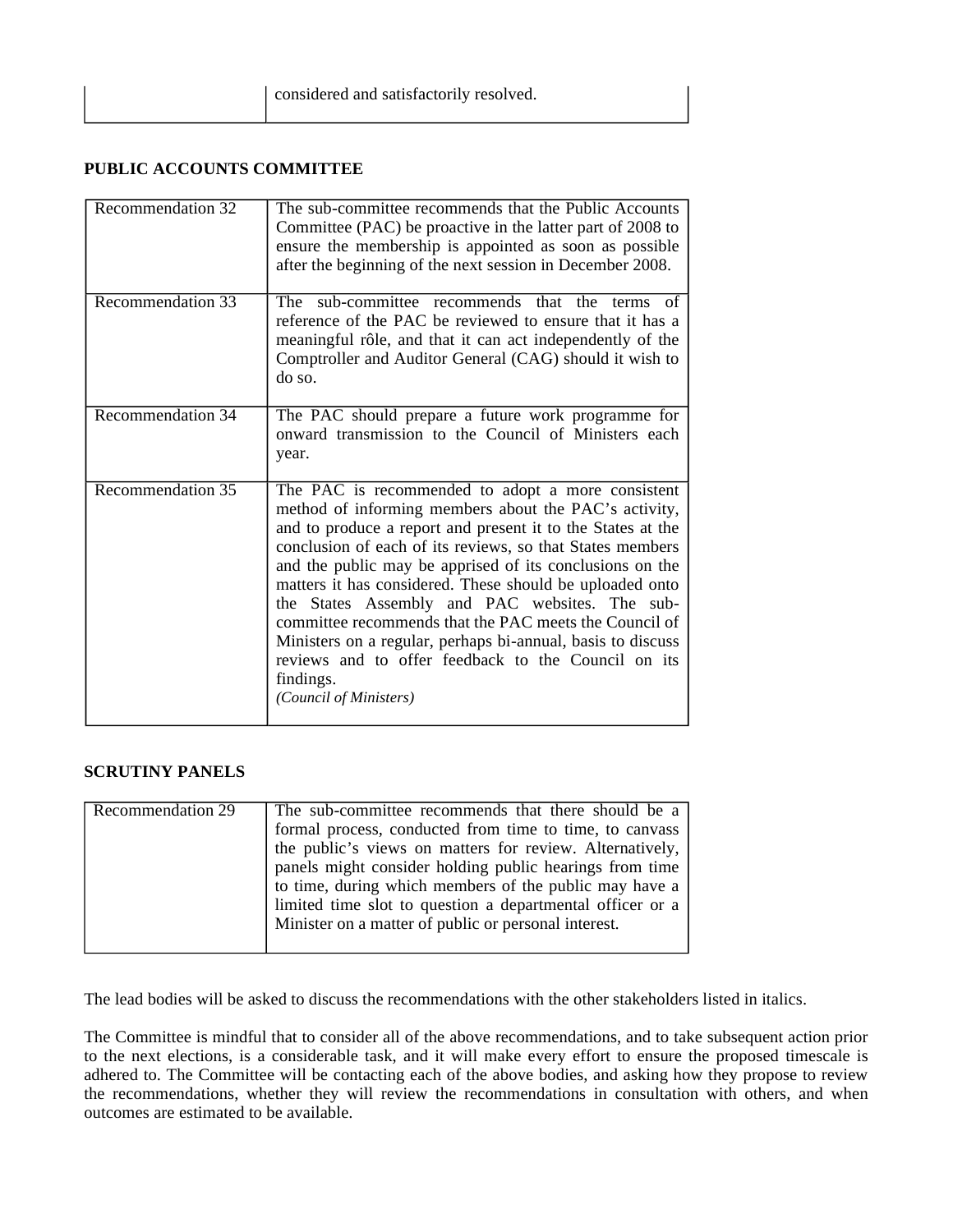**Derek Gray Chairman, Privileges and Procedures Committee**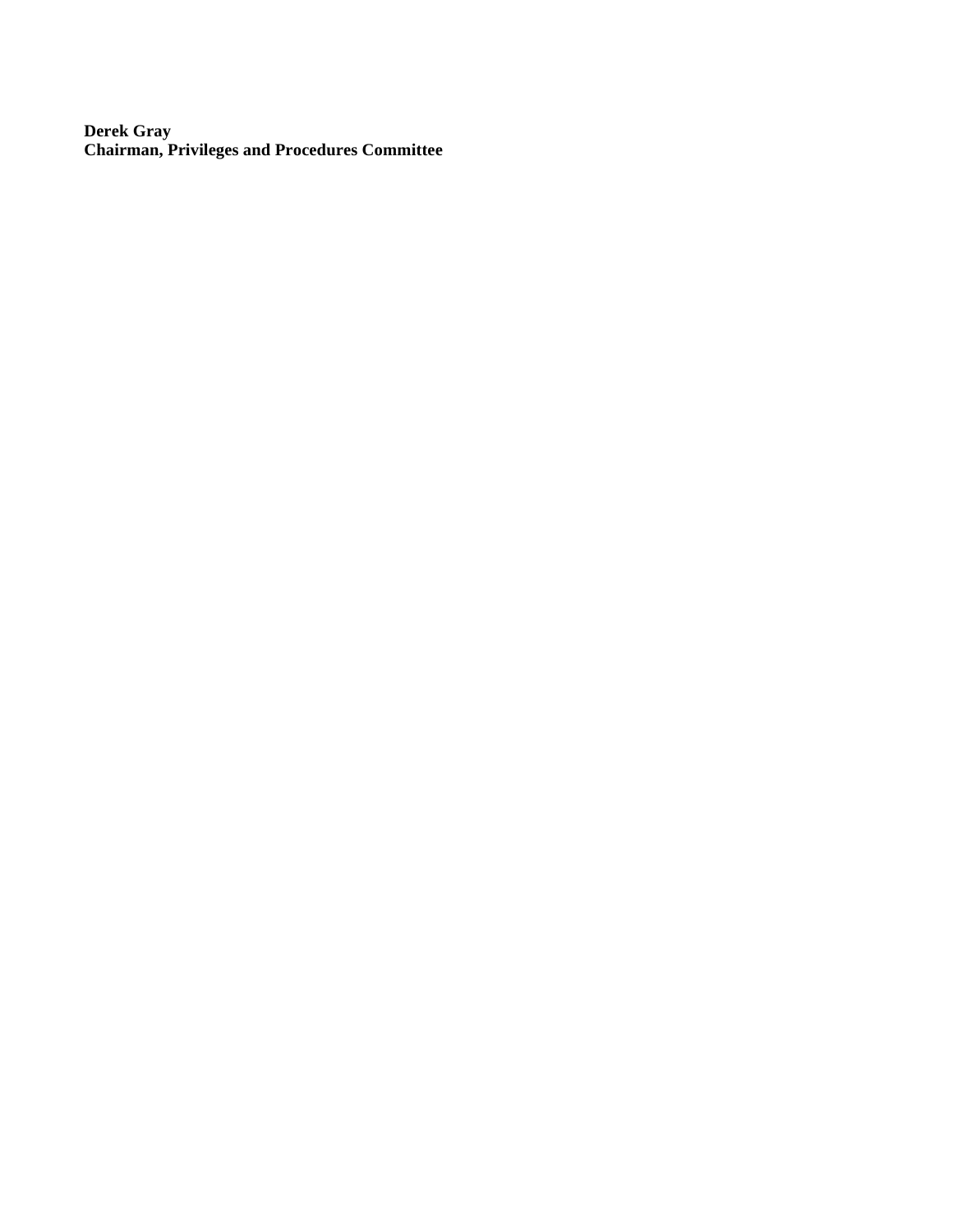| <b>CONTENTS</b> |  |
|-----------------|--|
|-----------------|--|

|    | <b>Contents</b> |                                                                                           | Page      |
|----|-----------------|-------------------------------------------------------------------------------------------|-----------|
|    |                 | <b>Summary of Recommendations</b>                                                         | $16 - 25$ |
| 1. |                 | <b>Introduction</b>                                                                       |           |
| 2. |                 | How the review was undertaken                                                             | 26        |
| 3. |                 | The operation of the Council of Ministers                                                 | 27        |
|    | 3.1             | The internal workings of the Council of Ministers                                         | 27        |
|    | 3.2             | The nature of matters listed on the agenda of the Council of<br>Ministers                 | 28        |
|    | 3.3             | The provision of information by the Council of Ministers                                  | 29        |
| 4. |                 | The rôle of Ministers and Assistant Ministers                                             | 30        |
|    | 4.1             | Rôle of Chief Minister                                                                    | 30        |
|    | 4.2             | Relationship between Ministers and the Council of Ministers                               | 33        |
|    | 4.3             | The rôle of Assistant Ministers                                                           | 34        |
|    | 4.4.            | Recording of ministerial decisions                                                        | 39        |
|    | 4.5             | Administrative support available to Ministers                                             | 41        |
| 5. |                 | The operation of the Scrutiny function (Scrutiny Panels)                                  | 42        |
|    | 5.1             | Terms of reference                                                                        | 42        |
|    | 5.2             | Introduction                                                                              | 43        |
|    | 5.3             | What is Scrutiny?                                                                         | 43        |
|    | 5.4             | The structure of the Scrutiny function                                                    | 48<br>49  |
|    | 5.5.            | The extent to which panels are fulfilling their terms of<br>reference                     |           |
|    | 5.6             | Scrutiny of States' Strategic Plan, Annual Business Plans and                             | 51        |
|    |                 | <b>Budget</b>                                                                             |           |
|    | 5.7             | Who is scrutinising the Strategic Plan and the Annual<br><b>Business Plan</b>             | 52        |
|    | 5.8             | When should Scrutiny commence on the Strategic Plan, the                                  | 53        |
|    |                 | States' Business Plan and the Budget?                                                     |           |
|    | 5.9             | How should the Strategic Plan, the Annual Business Plan and                               | 54        |
|    |                 | the Budget be scrutinised?                                                                |           |
|    | 5.10            | Scrutiny of Draft Laws, Subordinate legislation adopted by                                | 54        |
|    |                 | the States or by the Minister                                                             |           |
|    | 5.11            | The allocation of subject areas to the five panels                                        | 57        |
|    | 5.12            | The level of financial and manpower resources allocated to the                            | 57        |
|    |                 | Scrutiny Function and the level of financial control                                      |           |
|    | 5.13            | The degree and nature of co-operation received from                                       | 60        |
|    |                 | Ministers and Departments                                                                 |           |
|    | 5.14            | Access to Information by Scrutiny Panels                                                  | 61        |
|    | 5.15            | Legal Advice                                                                              | 62        |
|    | 5.16            | Relationships between Scrutiny Panels and the Ministers                                   | 63        |
|    | 5.17            | The procedures governing the manner in which the Scrutiny                                 | 64        |
|    |                 | function is able to review draft policies and draft legislation                           |           |
|    | 5.18            | The impact of the establishment of the Scrutiny function on                               | 68        |
|    |                 | the workload of other States Departments, including the non-                              |           |
|    | 5.19            | <b>Executive Department</b><br>The interaction between members of Scrutiny Panels and the | 72        |
|    |                 | rôle of a backbencher                                                                     |           |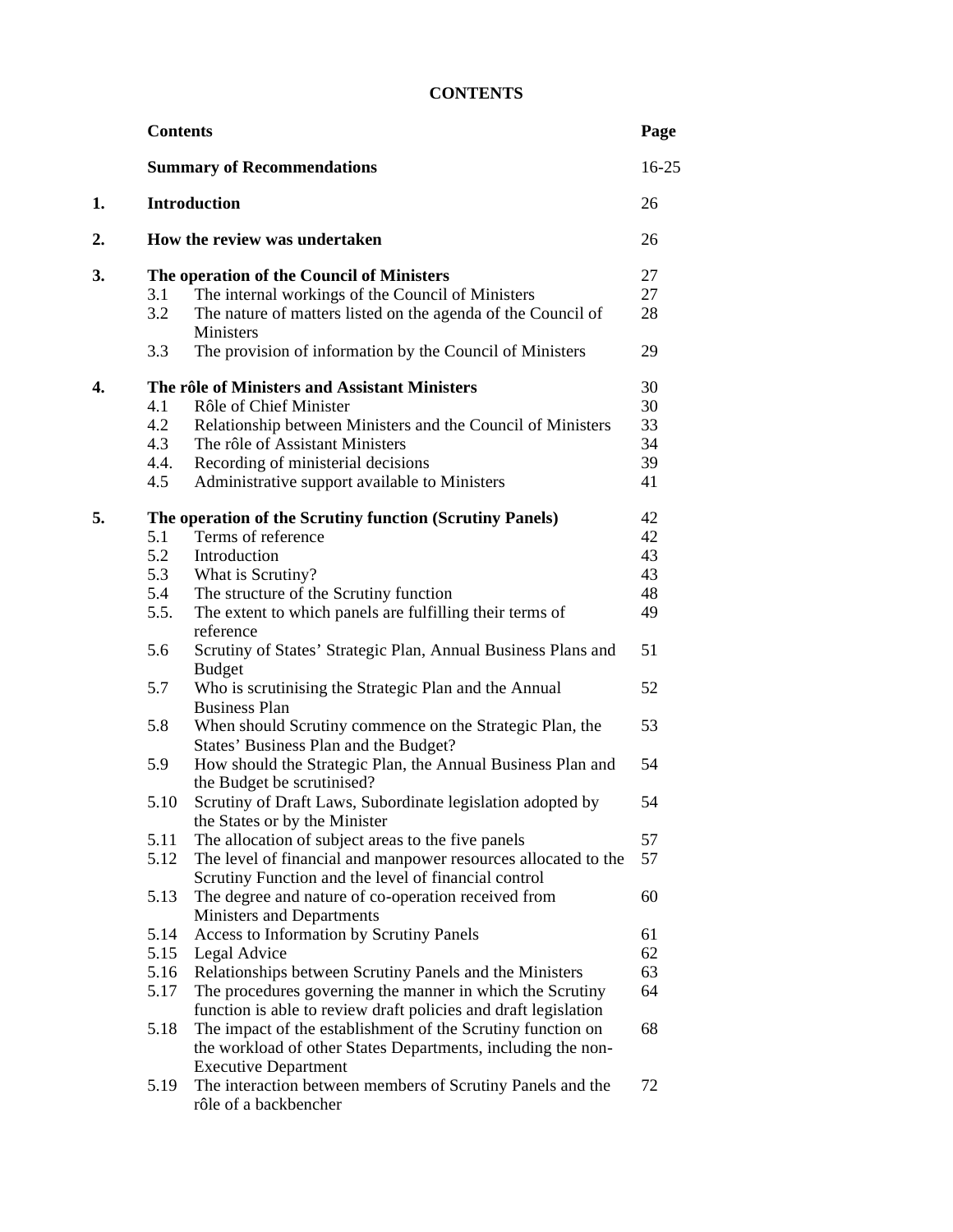| 6   |                 | <b>The Public Accounts Committee</b>                           | 72  |
|-----|-----------------|----------------------------------------------------------------|-----|
|     | 6.1             | Terms of reference                                             | 72  |
|     | 6.2             | General                                                        | 73  |
|     | 6.3             | The manner in which PAC has fulfilled its terms of reference   | 74  |
|     |                 | as set out in Standing Orders.                                 |     |
|     | 6.4             | The relationship between the panels/PAC, Ministers and the     | 76  |
|     |                 | <b>Council of Ministers</b>                                    |     |
|     | 6.5             | The level of financial and manpower resources allocated to the | 78  |
|     |                 | PAC and the level of financial control                         |     |
|     | 6.6.            | The degree and nature of cooperation received from Ministers   | 79  |
|     |                 | and Departments                                                |     |
|     | 6.7             | The impact of the establishment of the Scrutiny function on    | 79  |
|     |                 | the workloads of other States Departments, including the non-  |     |
|     |                 | <b>Executive Departments</b>                                   |     |
| 7.  |                 | The operation of the Chairmen's Committee                      | 79  |
|     | 7.1             | Terms of reference                                             | 79  |
|     | 7.2             | General                                                        | 79  |
|     | 7.3             | Is the Chairmen's Committee fulfilling its terms of reference  | 81  |
|     |                 | as set out in Standing Orders and do those terms of reference  |     |
|     |                 | remain appropriate?                                            |     |
|     | 7.4             | The prioritisation and allocation of resources to the PAC and  | 82  |
|     |                 | Scrutiny Panel by the Chairmen's Committee                     |     |
|     | 7.5             | The manner in which the Chairmen's Committee have kept         | 83  |
|     |                 | under review the operation of the Scrutiny function            |     |
|     | 7.6             | Production of an Annual Report                                 | 84  |
|     | 7.7             | Liaison and co-operation between the Chairmen's Committee      | 84  |
|     |                 | and the Council of Ministers                                   |     |
|     | 7.8             | Code of Practice for Scrutiny                                  | 85  |
|     | 7.9             | The relationship of the Chairmen's Committee and the           | 87  |
|     |                 | <b>Scrutiny Panels/PAC</b>                                     |     |
|     | 7.10            | The relationship between the Chairmen's Committee and the      | 88  |
|     |                 | Privilege and Procedures Committee                             |     |
|     | 7.11            | The relationship between the Chairmen's Committee and the      | 89  |
|     |                 | <b>Council of Ministers</b>                                    |     |
| 8.  |                 | The impact of machinery of government changes on the States    | 90  |
|     | <b>Assembly</b> |                                                                |     |
|     | 8.1             | Terms of reference                                             | 90  |
|     | 8.2             | Strategic Plan                                                 | 90  |
|     | 8.3             | The relationship between the Strategic Plan and the Annual     | 94  |
|     |                 | <b>Business Plan</b>                                           |     |
|     | 8.4             | Changes to the authority of the States Assembly by the new     | 94  |
|     |                 | system                                                         |     |
| 9.  |                 | The appointment procedure in December 2005                     | 97  |
|     | 9.1             | Terms of reference                                             | 97  |
|     | 9.2             | <b>Chief Minister</b>                                          | 97  |
|     | 9.3             | Ministers                                                      | 98  |
|     | 9.4             | <b>Assistant Ministers</b>                                     | 99  |
|     | 9.5             | <b>Chairmen of Scrutiny Panels</b>                             | 99  |
|     | 9.6             | Members of PPC, PAC and Scrutiny Panels                        | 100 |
|     |                 |                                                                |     |
| 10. |                 | <b>Other issues</b>                                            | 100 |
|     | 10.1            | Introduction                                                   | 100 |
|     | 10.2            | Questions                                                      | 100 |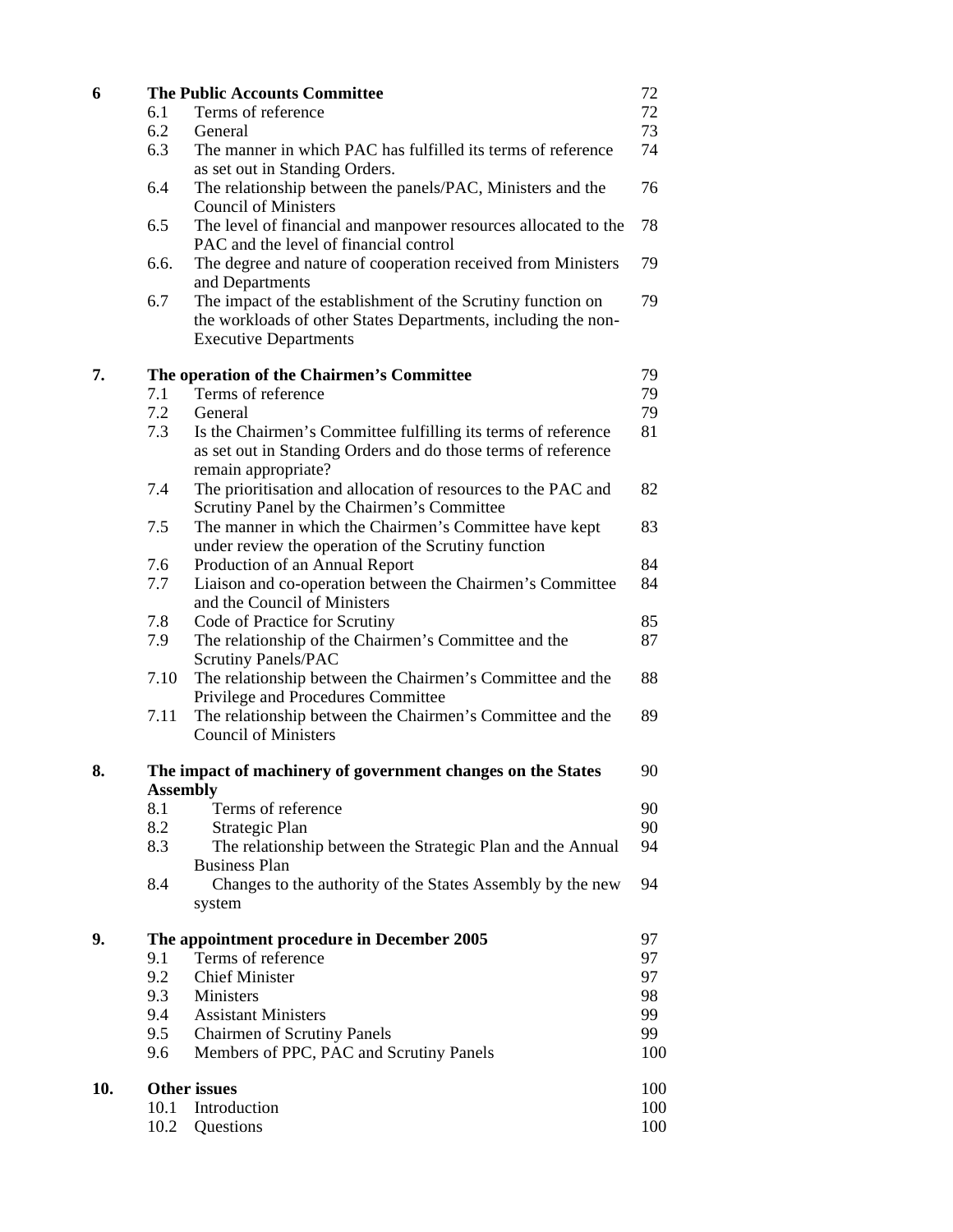|    |            | 10.3 Private members Propositions                  | 101 |
|----|------------|----------------------------------------------------|-----|
|    |            | 10.4 Minimum lodging periods                       | 102 |
|    |            | 10.5 Appointed Day Acts and Orders                 | 102 |
|    |            | 10.6 Succession Planning in the Ministerial system | 103 |
| 11 | Conclusion |                                                    | 103 |
|    |            |                                                    |     |

| Appendix $A - Terms$ of Reference                                                      | 105   |
|----------------------------------------------------------------------------------------|-------|
| Appendix $B - Oral$ witnesses                                                          | 107   |
| Appendix $C$ – Review of the Role of Assistant Ministers – Check list                  | 109   |
| Appendix D – Education, Sport and Culture Working with the Ministerial<br>Team         | - 111 |
| Appendix E – Chief Minister's Department – Guidelines for Ministerial 113<br>Decisions |       |
| Appendix F – Public Accounts Committee and Scrutiny Reports                            | 115   |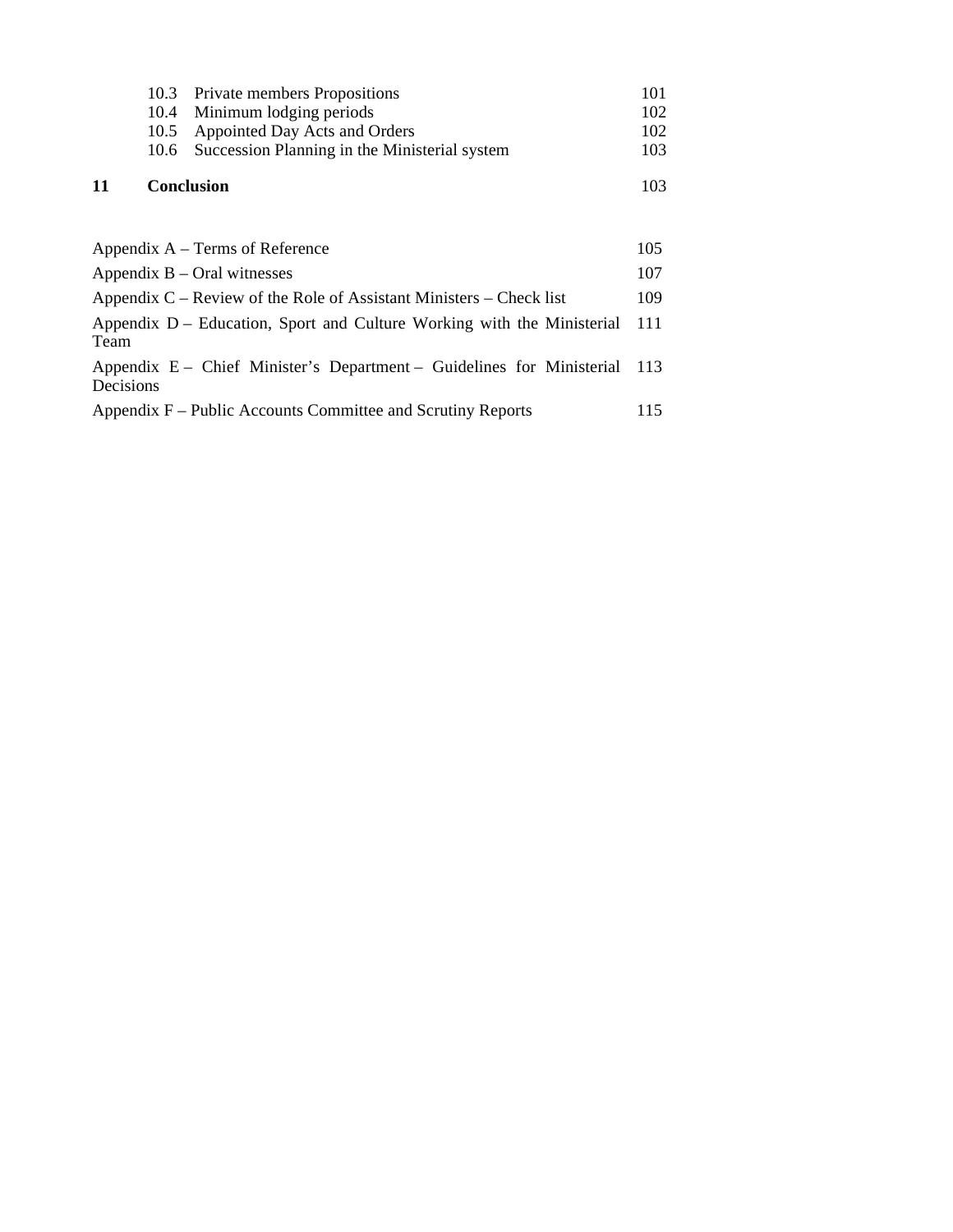# **Summary of Recommendations**

| Recommendation 1 | The sub-committee recommends that where reports are of<br>interest to all States members and are not confidential to the<br>Council of Ministers, then presentations on them should be<br>made to all members and not just to the Council.                                                                                                                                                                                                                                                                                                                                                                                                                                                                                                                                                                                                                                                                                                                                      |
|------------------|---------------------------------------------------------------------------------------------------------------------------------------------------------------------------------------------------------------------------------------------------------------------------------------------------------------------------------------------------------------------------------------------------------------------------------------------------------------------------------------------------------------------------------------------------------------------------------------------------------------------------------------------------------------------------------------------------------------------------------------------------------------------------------------------------------------------------------------------------------------------------------------------------------------------------------------------------------------------------------|
| Recommendation 2 | The sub-committee recommends that the Council of<br>Ministers review how it liaises with the Comité des<br>Connétables.                                                                                                                                                                                                                                                                                                                                                                                                                                                                                                                                                                                                                                                                                                                                                                                                                                                         |
| Recommendation 3 | The sub-committee recommends that the Council of Ministers<br>should keep items listed on the B Agenda to the strict<br>minimum and should always err on the side of openness in<br>case of any uncertainty about whether an item should be taken<br>as Part A or Part B. Every effort should be made to<br>communicate forthcoming discussions and the subsequent<br>decisions with all members of the States and significant policy<br>decisions should always be notified to other members of the<br>States before they are released to the media. In order to ensure<br>information is as accessible as possible, the Council of<br>Ministers should ensure that minutes of Part B items are<br>recorded in Part A minutes once a decision has been taken so<br>that members are advised of what has been decided. There is<br>also the facility to divide the record of an item between Part A<br>and Part B of the minutes where residual confidential matters<br>remain. |
| Recommendation 4 | The sub-committee recommends that in cases of breach of the<br>Ministerial Code that do not merit dismissal, the Chief Minister<br>should issue a formal written reprimand to the Minister<br>concerned and present this to the States Assembly for<br>information. The issue of such a formal written reprimand<br>would put on record the disapproval of the Chief Minister,<br>supported by a majority of Ministers, in relation to the conduct<br>concerned; and would be available as a formal record if further<br>concern about the Minister's conduct occurred at a later date. If<br>the Minister concerned had been asked to apologise, details of<br>any apology given could also be recorded in the same<br>document when presented to the Assembly.                                                                                                                                                                                                                |
| Recommendation 5 | sub-committee<br>recommends that the<br>The<br>appropriate<br>legislation should be amended to provide that once a<br>proposition for the dismissal of a Minister is lodged by the<br>Chief Minister in accordance with the statutory requirements,<br>the Chief Minister should, supported by a majority of<br>Ministers, be empowered to suspend the Minister concerned<br>from office pending the States debate on the dismissal. In these<br>circumstances, the Chief Minister himself or herself, or another<br>Minister nominated by the Chief Minister, would fulfil the<br>functions of the suspended Minister pending the debate. If the<br>States were to reject the dismissal proposal the suspended<br>Minister would immediately resume his or her duties.                                                                                                                                                                                                         |
|                  |                                                                                                                                                                                                                                                                                                                                                                                                                                                                                                                                                                                                                                                                                                                                                                                                                                                                                                                                                                                 |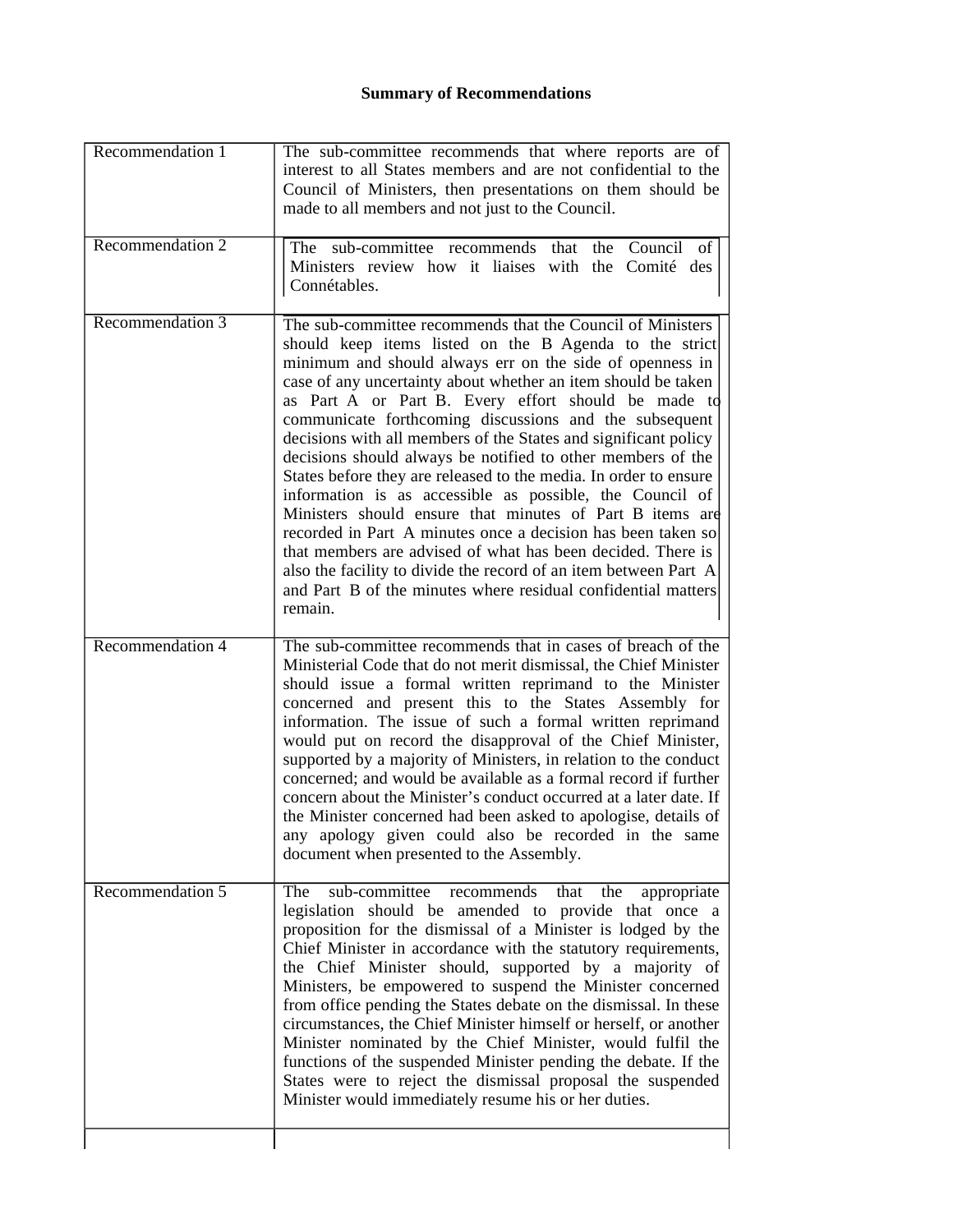| Recommendation 6  | The sub-committee recommends that more use should be made<br>of Assistant Ministers appointed to more than one Department<br>and that the current limit of 2 Assistant Ministers per Ministry<br>should be removed, albeit with no change to the overall<br>maximum number of Assistant Ministers.                                                                                                                                                                                                                                                                                             |
|-------------------|------------------------------------------------------------------------------------------------------------------------------------------------------------------------------------------------------------------------------------------------------------------------------------------------------------------------------------------------------------------------------------------------------------------------------------------------------------------------------------------------------------------------------------------------------------------------------------------------|
| Recommendation 7  | The sub-committee recommends that Standing Orders should<br>be amended to provide that a Minister, if present in the<br>Assembly, should only be able to delegate the answering of an<br>oral question with notice to an Assistant Minister with the<br>consent of the questioner. This would ensure that members are<br>not frustrated in their attempts to hold Ministers themselves to<br>account if they wish to do so.                                                                                                                                                                    |
| Recommendation 8  | The sub-committee recommends that Assistant Ministers<br>should only be appointed if the Minister concerned has a<br>meaningful rôle for them to undertake. It is clear to the sub-<br>committee that Assistant Ministers who have been given<br>specific, well defined, delegated responsibility, have found<br>their rôle more meaningful than those whose rôle is not clearly<br>defined.                                                                                                                                                                                                   |
| Recommendation 9  | The sub-committee recommends that ongoing delegations to<br>Assistant Ministers, both in terms of general oversight and<br>statutory functions, should be made clear on each department's<br>website, so that the public and States members know who is<br>dealing with which issues on a day-to-day basis.                                                                                                                                                                                                                                                                                    |
| Recommendation 10 | The sub-committee recommends that the Council of Ministers,<br>in consultation with Assistant Ministers, the Privileges and<br>Procedures Committee and others, should give consideration to<br>the appropriate arrangements that should be put in place when<br>a Minister is absent. This review should clarify the rôle of the<br>Assistant Minister in these circumstances. If necessary,<br>appropriate amendments can then be brought to the States of<br>Jersey Law 2005 and the Standing Orders of the States to<br>clarify the rôle of an Assistant Minister in a Minister's absence. |
| Recommendation 11 | The sub-committee recommends that the scope of matters that<br>can be delegated to Assistant Ministers should be reviewed.<br>Subject to the receipt of appropriate legal advice the sub-<br>committee sees no reason, for example, that Assistant Ministers<br>should not be able to make Orders under specific legislation<br>where other statutory responsibilities have already been<br>delegated to them, subject to appropriate limitations.                                                                                                                                             |
| Recommendation 12 | The sub-committee recommends that Ministerial Decision<br>Summaries be clear, robust and comprehensive, and are cross-<br>referenced with earlier decisions and discussions, and that they<br>must be accompanied by all appropriate background papers and<br>reports of relevance to ensure that the decision can be seen in<br>context.                                                                                                                                                                                                                                                      |
| Recommendation 13 | The sub-committee recommends that the Chief Executive to<br>the Council of Ministers should examine ways of expanding<br>the policy support available to the Council of Ministers,                                                                                                                                                                                                                                                                                                                                                                                                             |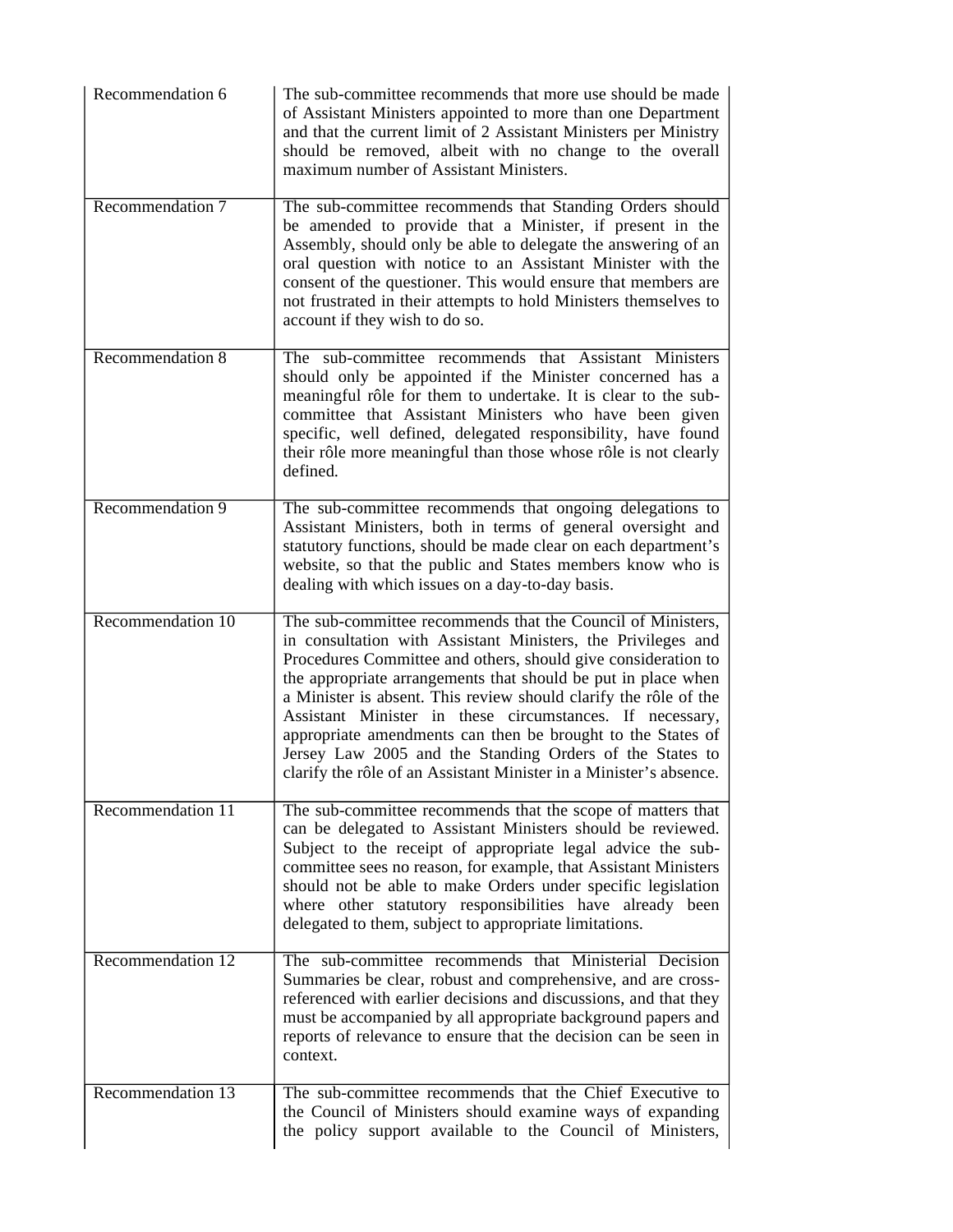|                   | possibly drawing on expertise already available in other<br>departments.                                                                                                                                                                                                                                                                                                                                                                                                                                                                                                                         |
|-------------------|--------------------------------------------------------------------------------------------------------------------------------------------------------------------------------------------------------------------------------------------------------------------------------------------------------------------------------------------------------------------------------------------------------------------------------------------------------------------------------------------------------------------------------------------------------------------------------------------------|
| Recommendation 14 | The sub-committee recommends that the Chief Minister's<br>Department should investigate the creation of a private<br>secretary type support rôle for the Chief Minister. This would<br>be a full-time rôle that might involve a civil servant of<br>approximately Grade 911, who would be responsible for<br>undertaking basic research for the Chief Minister, assisting<br>with preparation for official duties and attending meetings with<br>the Chief Minister. In addition, the person appointed could<br>undertake more basic functions such as diary planning for the<br>Chief Minister. |
| Recommendation 15 | The sub-committee recommends that the States should work to<br>reach a shared understanding of what Scrutiny is there to do<br>and when, and what scrutiny is <i>not</i> . The sub-committee<br>believes that in the Jersey context this will include a variety of<br>different forms of Scrutiny activity, ranging from involvement<br>at the earliest stages of policy development to reviews of<br>existing policy at a much later stage.                                                                                                                                                     |
| Recommendation 16 | The membership of a Panel or Sub-Panel undertaking a review<br>should not be heavily weighted in favour of a political party.                                                                                                                                                                                                                                                                                                                                                                                                                                                                    |
| Recommendation 17 | The sub-committee recommends Panels should analyse<br>decisions, not the general activity of a Minister, and that a<br>Scrutiny Panel should focus on conducting reviews by<br>receiving/hearing evidence and obtaining advice. Panels should<br>avoid old style 'committee' discussion.                                                                                                                                                                                                                                                                                                         |
| Recommendation 18 | The sub-committee recommends that the Scrutiny function<br>gives further consideration to the manner in which its public<br>relations are handled to ensure that the effective solution is<br>implemented whilst achieving value for money.                                                                                                                                                                                                                                                                                                                                                      |
| Recommendation 19 | The sub-committee recommends that Standing Orders be<br>amended to allow sub-panels to present reports to the States in<br>their own name. This recommendation is, in part, dependent on<br>the outcome of the review of the Scrutiny structure referred to<br>in Recommendation 20.                                                                                                                                                                                                                                                                                                             |
| Recommendation 20 | The sub-committee recommends that the structure of the<br>Scrutiny function be reviewed to capitalise on the enthusiasm<br>and focus that sub-panels have shown.                                                                                                                                                                                                                                                                                                                                                                                                                                 |
| Recommendation 21 | sub-committee<br>The<br>recommends<br>Chairmen's<br>that<br>the<br>Committee should consider and publish the procedure for<br>scrutinising the Strategic Plan, the Annual Business Plan and<br>the Budget and that annually, the Council of Ministers and the<br>Chairmen's Committee should agree the programme for the<br>coming year, and inform the States thereon.                                                                                                                                                                                                                          |
| Recommendation 22 | The sub-committee recommends that, if not already in place,<br>clear procedures should be agreed on the passing of all relevant<br>information to each Scrutiny Panel in relation to the Strategic                                                                                                                                                                                                                                                                                                                                                                                               |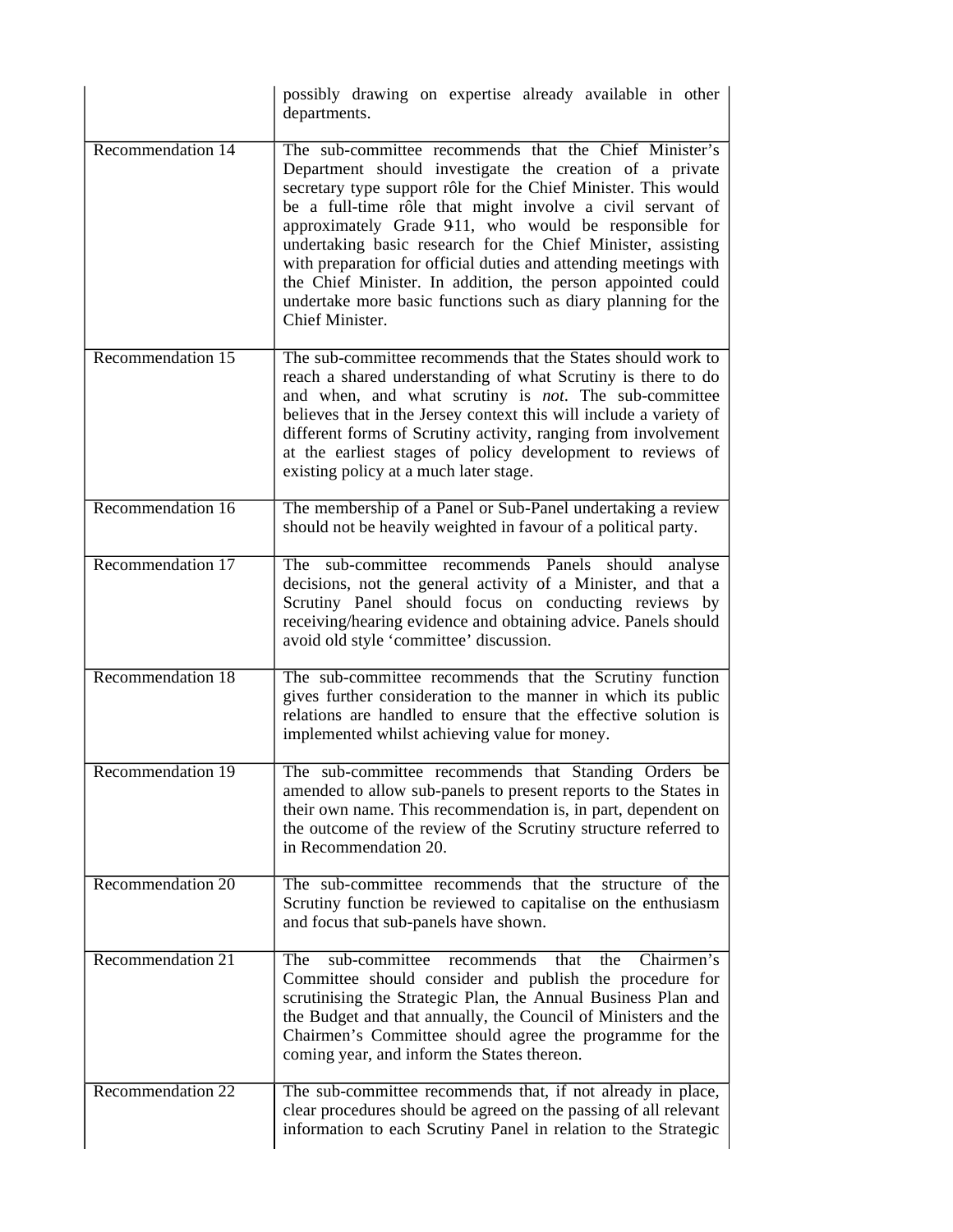|                   | Plan and Annual Business Plan in a timely fashion, and that the<br>Chairmen's Committee should be responsible for co-ordinating<br>the work of the different panels.                                                                                                                                                                                                                                                                                                         |
|-------------------|------------------------------------------------------------------------------------------------------------------------------------------------------------------------------------------------------------------------------------------------------------------------------------------------------------------------------------------------------------------------------------------------------------------------------------------------------------------------------|
| Recommendation 23 | The Council of Ministers and the Chairmen's Committee<br>should agree a protocol on the sharing of information between<br>Panels in relation to States-wide policies, for example in<br>relation to the Strategic Plan, the Annual Business Plan and the<br>Budget.                                                                                                                                                                                                          |
| Recommendation 24 | At the beginning of each year $-$                                                                                                                                                                                                                                                                                                                                                                                                                                            |
|                   | the Council of Ministers must inform the Chairmen's<br>٠<br>Committee of its indicative programmes in relation to the<br>Annual Business Plan and the Budget, and every third year,<br>the Strategic Plan, and the dates of the key meetings which<br>Scrutiny members would be invited to attend in relation to<br>each;                                                                                                                                                    |
|                   | Scrutiny must provide the Council of Ministers with<br>scheduled dates of each of its Panels for meetings/hearings<br>in relation to these documents; and dates upon which it<br>would seek informal briefing meetings with officers, and<br>meetings with Ministers;                                                                                                                                                                                                        |
|                   | with a view to ensuring the timely transfer of information, the<br>dovetailing of meetings of the Executive and Scrutiny,<br>sufficient time for Scrutiny and the efficient and effective use<br>of manpower resources.                                                                                                                                                                                                                                                      |
| Recommendation 25 | The sub-committee believes it is essential that all major law<br>should be scrutinised so that members fully understand the<br>impacts on the citizen of the legislation, once introduced. The<br>sub-committee is not yet happy with this situation and would<br>like to see an in-depth review of the way in which legislation is<br>scrutinised.                                                                                                                          |
| Recommendation 26 | Proper arrangements should be put in place to provide for<br>timely access to information. The time of the States Assembly<br>should not be taken up in questions and answers that are<br>required for the purpose of Scrutiny. Requests for information<br>should be reasonable, allow a reasonable period for reply, and<br>consideration should be given to deciding whether such<br>requests should relate to the decision only, and not the<br>decision-making process. |
| Recommendation 27 | As part of the discussions about "What is Scrutiny?" referred to<br>earlier, agreement should be reached on what Scrutiny<br>comprises, and whether or not Scrutiny should be reviewing<br>the process of making a decision, as well as the actual decision<br>itself.                                                                                                                                                                                                       |
| Recommendation 28 | The sub-committee is aware that discussions in relation to legal<br>advice have been on-going for many months between the<br>Council of Ministers and the Chairmen's Committee. The<br>matter has nearly come to a head on 2 occasions when a debate                                                                                                                                                                                                                         |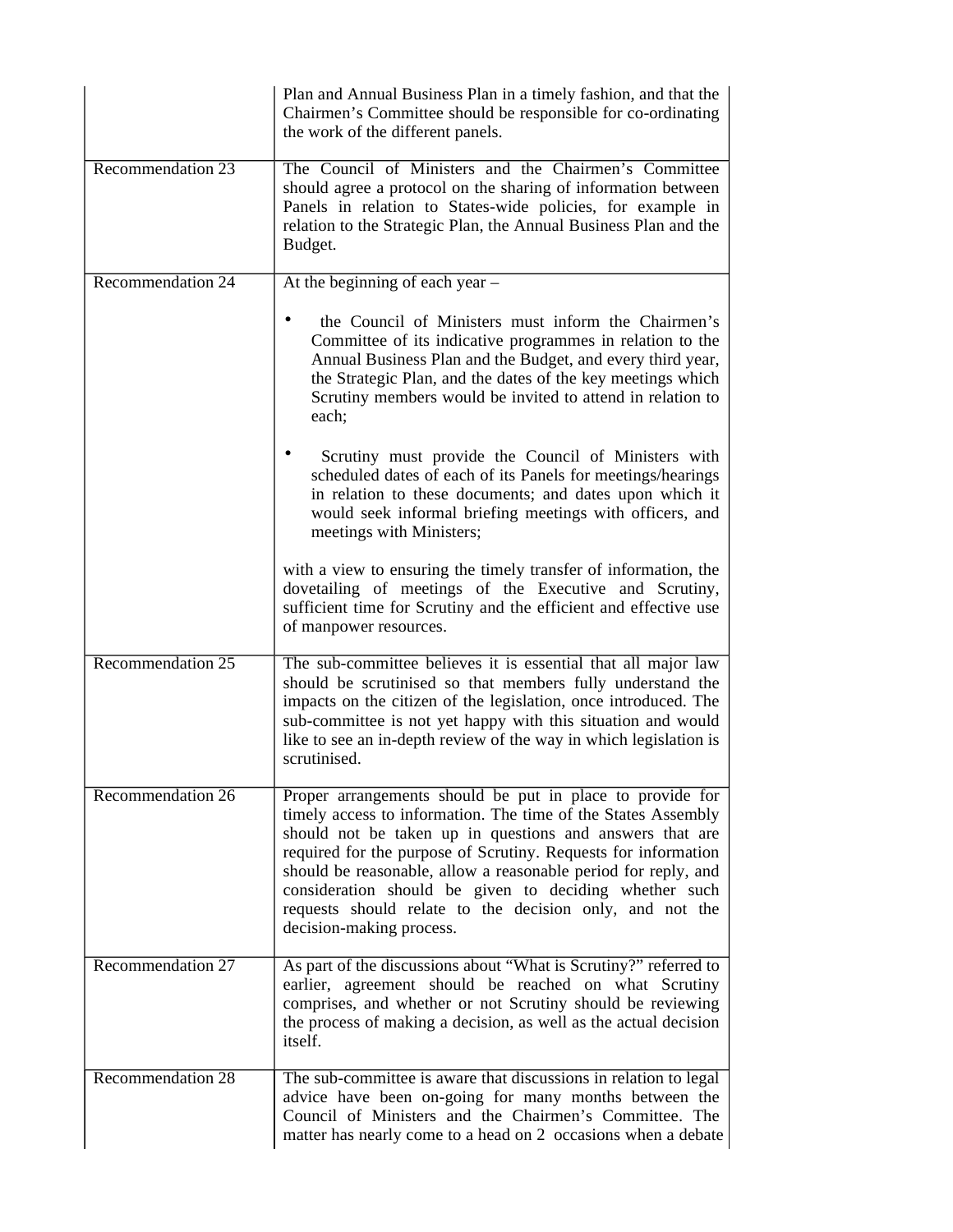|                          | was scheduled as the draft Code of Practice for Scrutiny but on<br>both occasions the proposition was withdrawn at the last<br>minute. The sub-committee does not believe it can usefully add<br>to the on-going discussions but believes that the issue must be<br>resolved one way or another. If, as seems likely, no agreement<br>can be reached between the Executive, the Attorney General<br>and Scrutiny, the matter should be brought to the States as soon<br>as possible to allow the whole Assembly to take a decision on<br>this issue.                                                                        |
|--------------------------|-----------------------------------------------------------------------------------------------------------------------------------------------------------------------------------------------------------------------------------------------------------------------------------------------------------------------------------------------------------------------------------------------------------------------------------------------------------------------------------------------------------------------------------------------------------------------------------------------------------------------------|
| Recommendation 29        | The sub-committee recommends that there should be a formal<br>process, conducted from time to time, to canvass the public's<br>views on matters for review. Alternatively, panels might<br>consider holding public hearings from time to time, during<br>which members of the public may have a limited time slot to<br>question a departmental officer or a Minister on a matter of<br>public or personal interest.                                                                                                                                                                                                        |
| Recommendation 30        | The sub-committee recommends that Ministers should ensure<br>that the 2 processes (policy formulation and Scrutiny) will<br>operate side by side from the start, and that 'green' (Discussion<br>papers) and 'white' (Draft Policy) papers should be issued and<br>available for Scrutiny. The sub-committee believes it would be<br>helpful for the title pages of discussion papers to be printed on<br>green paper.                                                                                                                                                                                                      |
| Recommendation 31        | The sub-committee recommends that members of Scrutiny<br>Panels should take care to ensure that information received<br>by the panel is not used for individual political purposes, that<br>is, information received in confidence by a Scrutiny Panel<br>should not be used by an individual member in a personal<br>capacity, for example, during question time in a States<br>meeting. Furthermore, when seeking information as a private<br>member, members who also serve on Scrutiny Panels should<br>make it clear that the request for information is a personal<br>one and not made on behalf of a Scrutiny Panel. |
| Recommendation 32        | The sub-committee recommends that the Public Accounts<br>Committee (PAC) be proactive in the latter part of 2008 to<br>ensure the membership is appointed as soon as possible after<br>the beginning of the next session in December 2008.                                                                                                                                                                                                                                                                                                                                                                                  |
| Recommendation 33        | The sub-committee recommends that the terms of reference of<br>the PAC be reviewed to ensure that it has a meaningful rôle,<br>and that it can act independently of the Comptroller and<br>Auditor General (CAG) should it wish to do so.                                                                                                                                                                                                                                                                                                                                                                                   |
| <b>Recommendation 34</b> | The PAC should prepare a future work programme for onward<br>transmission to the Council of Ministers each year.                                                                                                                                                                                                                                                                                                                                                                                                                                                                                                            |
| Recommendation 35        | The PAC is recommended to adopt a more consistent method<br>of informing members about the PAC's activity, and to<br>produce a report and present it to the States at the conclusion of<br>each of its reviews, so that States members and the public may<br>be apprised of its conclusions on the matters it has considered.<br>These should be uploaded onto the States Assembly and PAC                                                                                                                                                                                                                                  |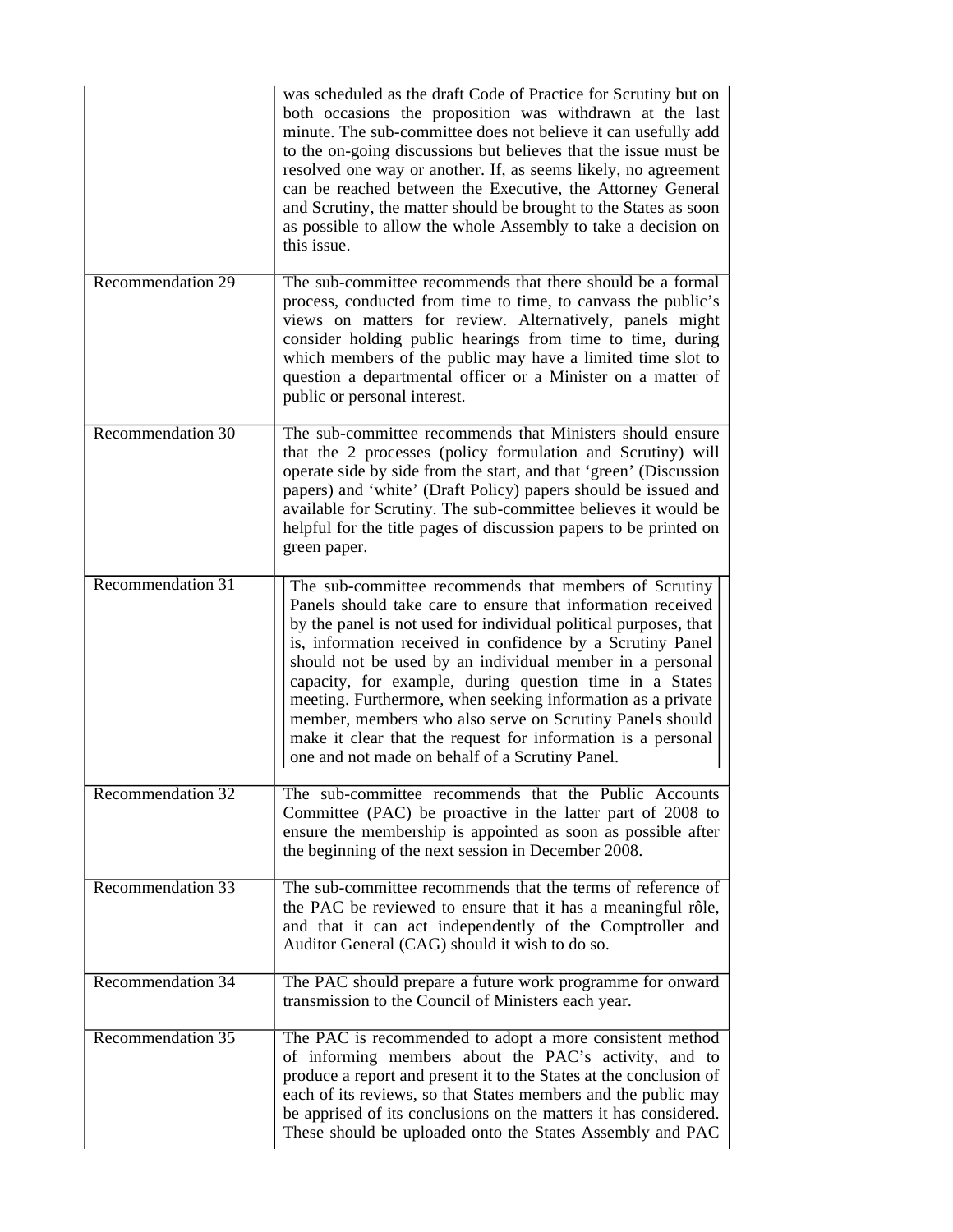|                   | websites. The sub-committee recommends that the PAC meets<br>the Council of Ministers on a regular, perhaps bi-annual, basis<br>to discuss reviews and to offer feedback to the Council on its<br>findings.                                                                                                                                                                                                                                                                                                                                                                                                                                                                                                          |
|-------------------|----------------------------------------------------------------------------------------------------------------------------------------------------------------------------------------------------------------------------------------------------------------------------------------------------------------------------------------------------------------------------------------------------------------------------------------------------------------------------------------------------------------------------------------------------------------------------------------------------------------------------------------------------------------------------------------------------------------------|
| Recommendation 36 | The sub-committee does not see the need to have<br>2 independent members on the Chairmen's Committee.                                                                                                                                                                                                                                                                                                                                                                                                                                                                                                                                                                                                                |
| Recommendation 37 | Chairmen's<br>The<br>sub-committee<br>recommends<br>that<br>the<br>Committee should -                                                                                                                                                                                                                                                                                                                                                                                                                                                                                                                                                                                                                                |
|                   | (i)<br>actively co-ordinate the work of the Scrutiny Panels;<br>take a lead in the organisation of Scrutiny of the<br>(ii)<br>Annual Business Plan and Budget;<br>(iii)<br>monitor the progress of the Panels' work programmes.                                                                                                                                                                                                                                                                                                                                                                                                                                                                                      |
| Recommendation 38 | The Chairmen's Committee should prioritise the allocation of<br>resources in accordance with Standing Orders. This will<br>necessitate a discussion on proposed reviews across the piece,<br>the prioritisation of the reviews, and the allocation of funds to<br>those given the highest priority. (The allocation of staff<br>resources should be undertaken by the Scrutiny Manager and<br>not at a political level.) It is recommended that the Committee<br>should not allocate the entire budget at the start of the year, but<br>should hold a proportion of funds back for allocation later in<br>the year according to need.                                                                                |
| Recommendation 39 | It is recommended that a more streamlined process be<br>introduced for approving and lodging amendments to Standing<br>Orders which have been agreed by the Chairmen's Committee.<br>The Chairmen's Committee should review the structure of<br>Scrutiny and determine whether there is sufficient flexibility<br>within the current system, whether the structure remains<br>appropriate, and whether there is merit in reducing time spent<br>on general discussion of Ministers' policies.                                                                                                                                                                                                                        |
| Recommendation 40 | The Chairmen's Committee and the Council of Ministers<br>should meet specifically for the purpose of exchanging<br>information on the work programme of Ministers and the<br>review programme of Scrutiny. The agenda for this meeting<br>should be agreed in advance, and participants should be aware<br>of their rôles in the discussion. On both sides, prior work<br>should be undertaken to agree priorities and set timetables for<br>the work/review programmes.<br>Update meetings should be timetabled and held if changes to<br>the programme have occurred or are likely to occur, in order<br>that everyone is fully informed, and to ensure as far as possible<br>that no abortive work is undertaken. |
| Recommendation 41 | The Chairmen's Committee should review its processes for co-<br>ordinating the work programme and prioritising and allocating<br>resources, and clarify these procedures in the Code of Practice.                                                                                                                                                                                                                                                                                                                                                                                                                                                                                                                    |
| Recommendation 42 | The updated draft Code of Practice should be lodged and                                                                                                                                                                                                                                                                                                                                                                                                                                                                                                                                                                                                                                                              |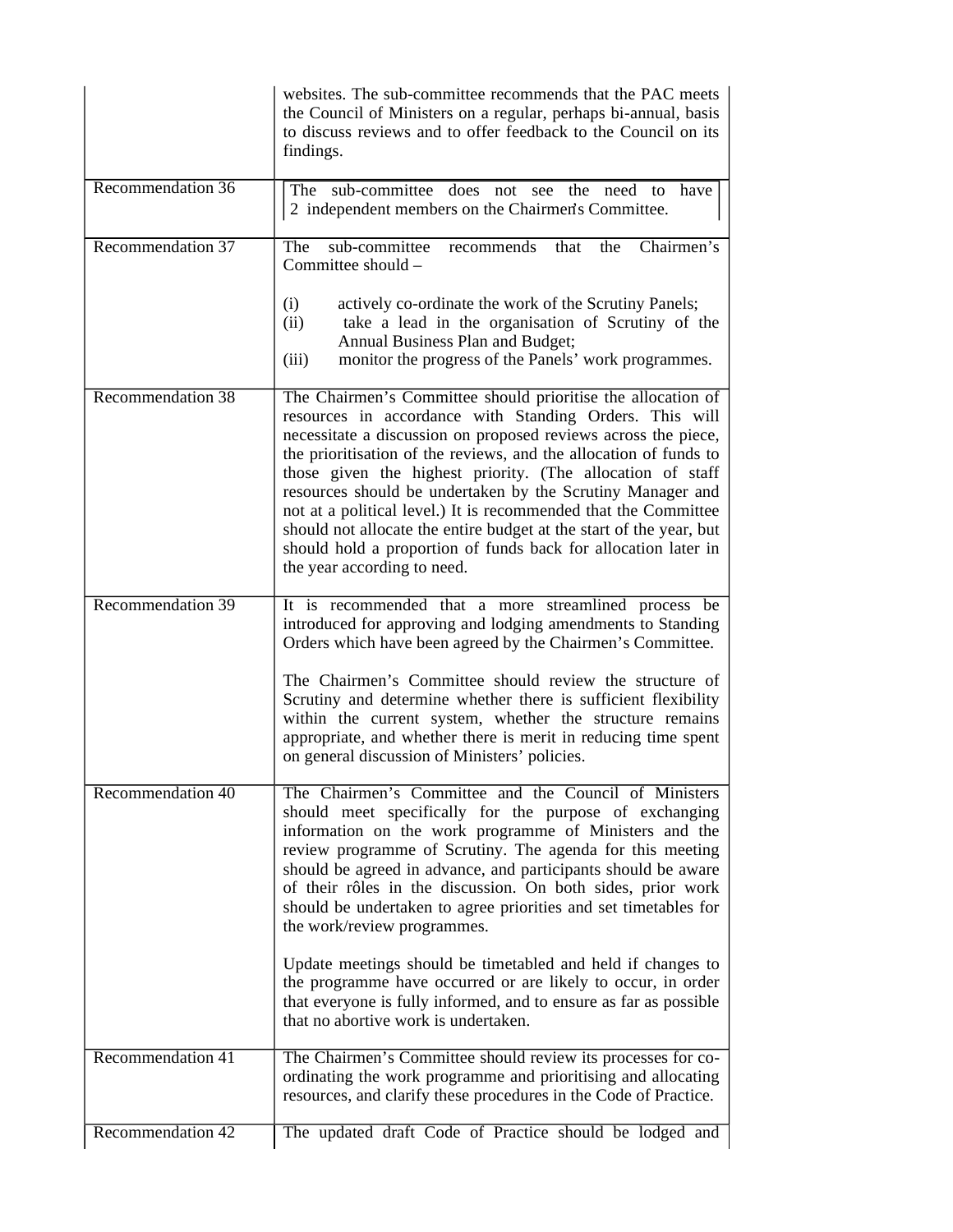|                   | debated without delay. In the event that no consensus can be<br>reached on legal advice, this section should simply be<br>determined by the States.                                                                                                                                                                                                                                                                  |
|-------------------|----------------------------------------------------------------------------------------------------------------------------------------------------------------------------------------------------------------------------------------------------------------------------------------------------------------------------------------------------------------------------------------------------------------------|
| Recommendation 43 | The question of who is accountable for Scrutiny must be<br>considered and satisfactorily resolved.                                                                                                                                                                                                                                                                                                                   |
| Recommendation 44 | The sub-committee recommends that Standing Orders should<br>be amended to provide that the President of the Chairmen's<br>Committee should be an ex-officio member of PPC to ensure<br>good co-ordination between PPC and the Scrutiny function.                                                                                                                                                                     |
| Recommendation 45 | In order to allow peer review of the Scrutiny budget, the sub-<br>committee recommends that the PPC should continue to hold<br>the Scrutiny budget, and should take a stronger position on<br>an appropriate budget level for Scrutiny, having regard to<br>previous years' underspends. Secondly, a procedure should<br>be agreed to resolve any difficulties that may be highlighted<br>by the Accounting Officer. |
| Recommendation 46 | The sub-committee recommends that the future Strategic Plan<br>brought forward by the Council of Ministers should be a broad<br>policy statement setting out the general overall policy direction<br>of the Council without excessive detail on individual<br>initiatives.                                                                                                                                           |
| Recommendation 47 | The sub-committee recommends that the Minister for Treasury<br>and Resources should review the annual financial cycle to see<br>if there is any scope to alter the current lodging and debate time<br>for the Annual Business Plan.                                                                                                                                                                                  |
| Recommendation 48 | The sub-committee recommends that there should be some<br>form of informal "hustings" organised for members,<br>particularly new members, before the formal appointment<br>process in the States Chamber. This would enable new<br>members to meet the candidates for Chief Minister – and<br>those who might be nominated to be Ministers - before being<br>required to make the appointment.                       |
| Recommendation 49 | The sub-committee recommends that Standing Orders should<br>be amended to require the Chief Minister designate to give<br>formal notice through the States Greffe of his or her nominees<br>as Ministers at least 24 hours before the appointments are<br>made.                                                                                                                                                      |
| Recommendation 50 | The sub-committee recommends that Standing Orders should<br>be amended to provide that all candidates for ministerial office,<br>even if uncontested, should produce a written statement so that<br>their proposed policy as Ministers is set out in advance for the<br>official record and recorded in Hansard.                                                                                                     |
| Recommendation 51 | sub-committee<br>recommends<br>the<br>Chairmen's<br>The<br>that<br>Committee and the Council of Ministers, in consultation with<br>the Privileges and Procedures Committee, review the possible<br>advantages and disadvantages of amending the States of Jersey<br>Law 2005 and Standing Orders to allow Assistant Ministers, in                                                                                    |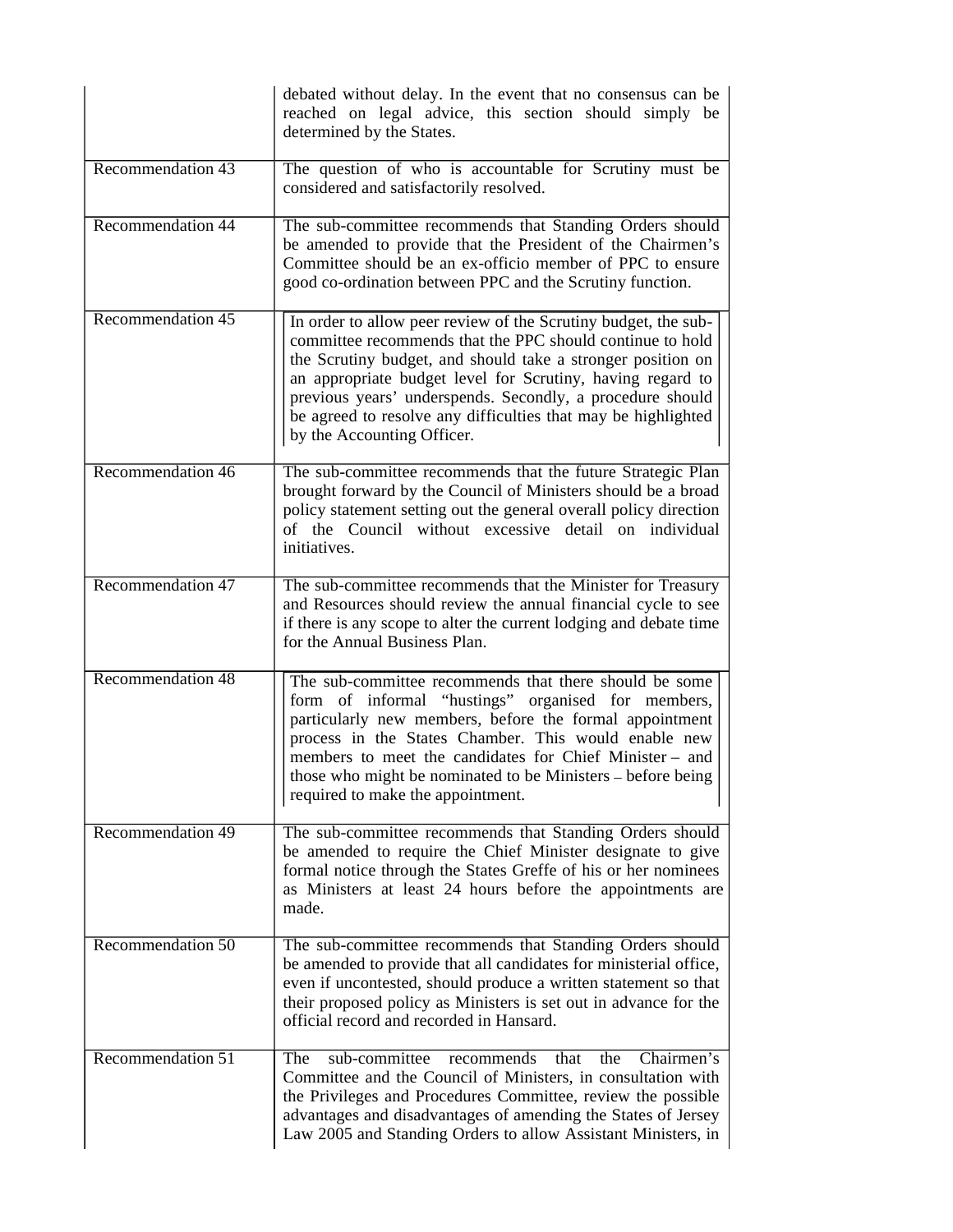|                   | certain circumstances, to participate in the Scrutiny function.                                                                                                                                                                                                                                                                                                                                                                                                                                           |
|-------------------|-----------------------------------------------------------------------------------------------------------------------------------------------------------------------------------------------------------------------------------------------------------------------------------------------------------------------------------------------------------------------------------------------------------------------------------------------------------------------------------------------------------|
| Recommendation 52 | The sub-committee recommends that there should be a short<br>adjournment of at least 4 hours between the appointment of<br>Ministers and the subsequent appointment of the Chairman of<br>the Privileges and Procedures Committee, the Public Accounts<br>Committee and the Scrutiny Panels. This half-day adjournment<br>could, in practice, mean reconvening the following day or,<br>alternatively, meeting in the afternoon if the appointment of<br>Ministers is concluded during a morning Sitting. |
| Recommendation 53 | The sub-committee recommends that Standing Orders be<br>amended to restrict the number of written questions that any<br>one member can submit per States meeting to 3 written<br>questions of a maximum length of 200 words each.                                                                                                                                                                                                                                                                         |
| Recommendation 54 | The sub-committee recommends that Standing Order 27 be<br>amended to provide that the Greffier shall refer a Proposition<br>lodged by a private member to the relevant Minister or<br>Ministers so that the Ministers can consider whether or not to<br>report to the States on the matter.                                                                                                                                                                                                               |
| Recommendation 55 | The sub-committee believes that the Council of Ministers<br>should nevertheless give consideration to requesting all<br>departments to identify fee increases currently made by<br>Regulation so that appropriate amendments could be made to<br>enable these to be made by Order in the future.                                                                                                                                                                                                          |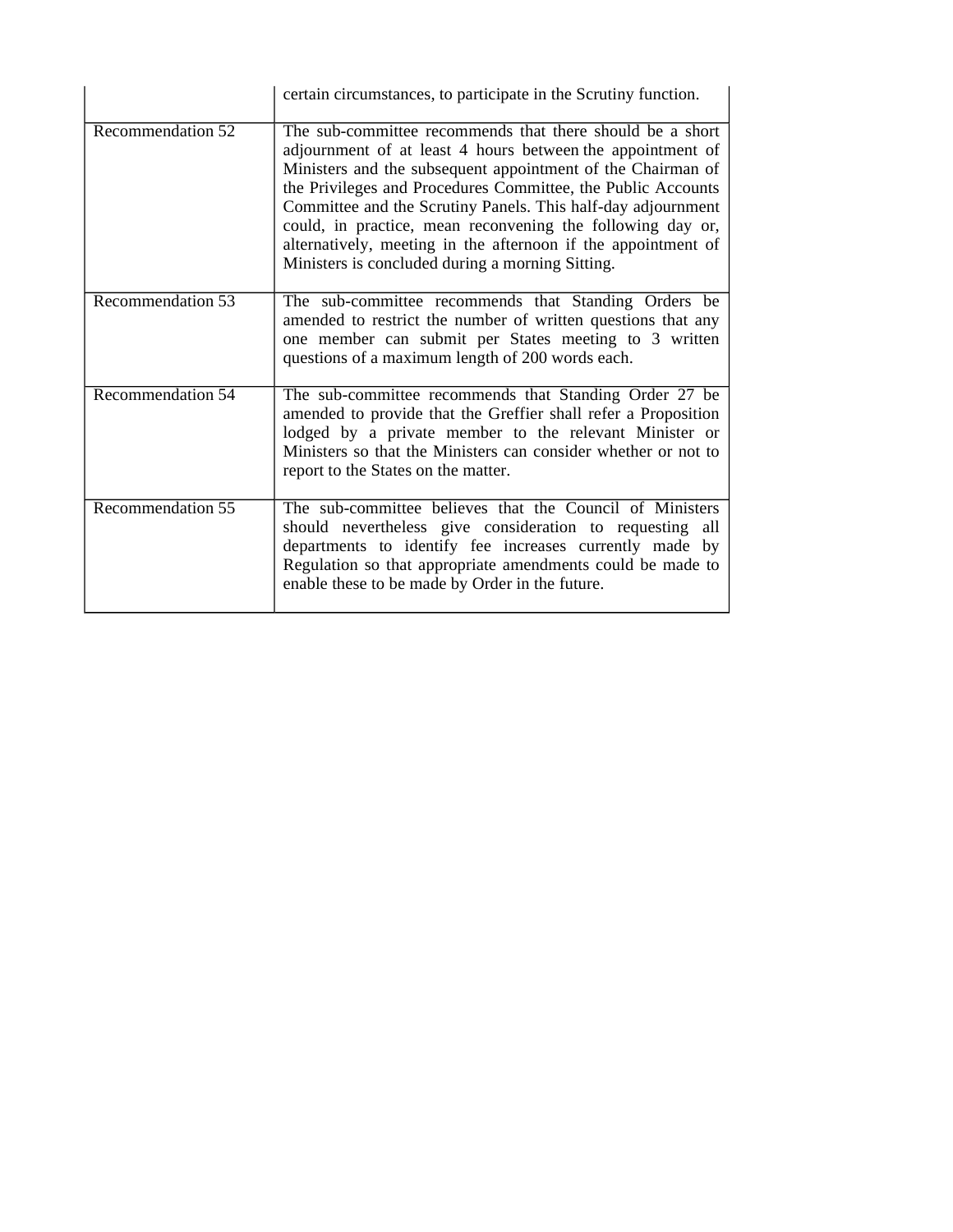#### **MACHINERY OF GOVERNMENT REVIEW**

#### **1. Introduction (Background)**

- 1.1 On 21st November 2006 the States adopted a proposition lodged by Senator B.E. Shenton and agreed to request the Privileges and Procedures Committee to present to the States a report reviewing the first 12 months of ministerial government. The report was to include comment on the operation of both the Council of Ministers and the Scrutiny function examining the strengths and weaknesses of current processes and making any recommendations for improvement that PPC felt appropriate.
- 1.2 Following the adoption of an amendment lodged by the Privileges and Procedures Committee the full terms of reference of the review were agreed by the States (see Appendix A).

#### **2. How review was undertaken**

- 2.1 The Privileges and Procedures Committee decided to establish a small sub-committee to undertake the Review on its behalf. The sub-committee was chaired by the Committee Chairman, Connétable Derek Gray, and in order to ensure a balance between the Executive and non-executive, Senator Mike Vibert (Minister for Education, Sport and Culture) and Deputy Juliette Gallichan of St. Mary (member of  $\epsilon$ Scrutiny Panel) were appointed as members.
- 2.2 The sub-committee wrote to all members of the States seeking their views on 18th January 2007. Members were invited to respond by completing a questionnaire which set out the terms of reference or by giving evidence in person at one of the public hearings organised by the sub-committee. The subcommittee was somewhat disappointed with the response received from members as only a small number of questionnaires were returned, but the sub-committee nevertheless received oral evidence from a large number of members of the States at a series of public hearings held throughout March and April. A full list of those who gave evidence to the sub-committee is included in Appendix B.
- 2.3 The sub-committee received written evidence from a number of sources and gave careful consideration to all views expressed. A list of those who submitted written evidence is included in Appendix B.
- 2.4 The sub-committee has found that certain themes have emerged from the evidence and the sub-committee noted that strong views were expressed on 3 particular aspects of the new system: namely the rôle of Assistant Ministers, the Scrutiny function, and the operation of the Chairmen's Committee.
- 2.5 As can be seen from this report the sub-committee has made a number of recommendations but, in addition, has also raised a number of issues that it believes are worthy of further consideration. In some areas the sub-committee felt it was inappropriate, without further consultation, to make specific recommendations but trusts that those involved in these areas will take the necessary steps to respond to the points raised by the sub-committee.
- 2.6 The sub-committee has spent a considerable period of time hearing evidence and considering the written evidence submitted. The sub-committee therefore hopes that the Council of Ministers, the Chairmen's Committee and others will give full consideration to this report so that appropriate changes can be brought forward in the coming months.

#### **3. The operation of the Council of Ministers**

 *The terms of reference of this part of the Review were as follows –*

*to review the operation of the Council of Ministers and, in particular –* 

 *(i) the nature of matters listed on the agenda of meetings of the Council and the timeliness and effectiveness of decision-making;*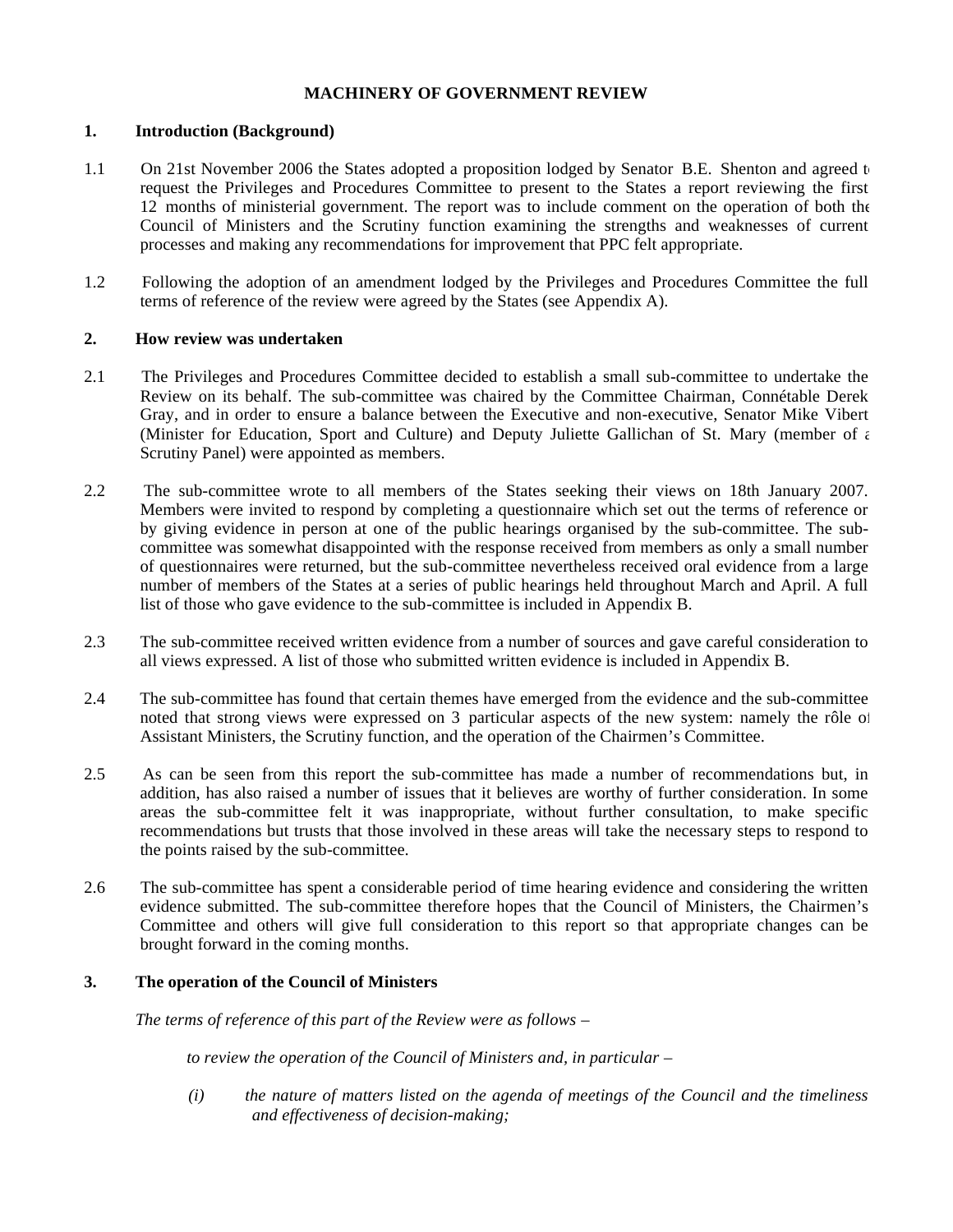- *(ii) the extent to which decisions are taken by the Council as opposed to individual Ministers;*
- *(iii) the relationship between the Council and other members of the States;*
- *(iv) the provision of information to members of the States and the public about the work of the Council.*

#### **3.1 The internal workings of the Council of Ministers**

- 3.1.1 During its review the sub-committee did not receive extensive evidence concerning the operation of the Council of Ministers. In general the evidence received from the Chief Minister and other Ministers that was collaborated by Senior Officers, was that the Council of Ministers had worked well as a team since its establishment in December 2005. It is fair to point out that the sub-committee concluded its evidencegathering before the summer recess of 2007 and events since that date relating to the position of the Minister for Health and Social Services have clearly indicated difficulties that were not apparent when the sub-committee took its initial evidence.
- 3.1.2 In relation to the internal workings of the Council of Ministers the sub-committee heard that Ministers felt that decisions have been made much more swiftly and efficiently under the ministerial system than under the former Committee system. In some cases individual Ministers were working closely together on particular topics and this led to much quicker decision-making than was possible under the old system. Ministers felt that decision-making was faster and it had been possible to gain value. There was also a feeling from Ministers that some cross-departmental strategy that was now possible would not have been easy to achieve under the Committee system.
- 3.1.3 The sub-committee undertook some analysis of the nature of matters listed on the agenda of meetings of the Council. It was noted that many significant items of policy that were the legal responsibility of one individual Minister had been taken to the Council for discussion since December 2005. This is understandable as Ministers no doubt wish to use the Council of Ministers as a form of "sounding board" for developing policies and strategy. The sub-committee believes that it is nevertheless important to remember that legal responsibility for decisions rests with individual Ministers and not with the Council as a whole; and the sub-committee believes it is important that individual Ministers do not use the Council as a means of taking difficult decisions, thereby shielding individual Ministers from proper accountability and responsibility for their decisions.
- 3.1.4 The analysis of matters listed on the Council's agenda showed that there were many discussions on matters that affected more than one Minister and the ability of Ministers to discuss cross-cutting issues in this manner is clearly a significant advantage of the new system.
- 3.1.5 In summary, the sub-committee does not believe that any significant changes are required to the current operation of the Council of Ministers. Despite the difficulties referred to above, the Chief Minister was satisfied, when giving his evidence, that Ministers had become an effective team where differences of opinion are nevertheless able to be openly expressed even to the extent of speaking and voting against other Ministers in States' debates. In light of recent events relating to the position of the Minister for Health and Social Services, the sub-committee nevertheless believes that the current procedures relating to the dismissal of Ministers need to be reviewed and makes recommendations on this matter later in this Report.

#### **3.2. The nature of matters listed on the agenda of the Council of Ministers**

3.2.1 The areas of concern relating to the operation of the Council of Ministers as expressed to the subcommittee related almost exclusively to the manner in which the Council communicated with other members of the States. A number of members giving evidence to the sub-committee who were not Ministers expressed the view that the Council was too secretive and viewed by some as a form of "inner élite".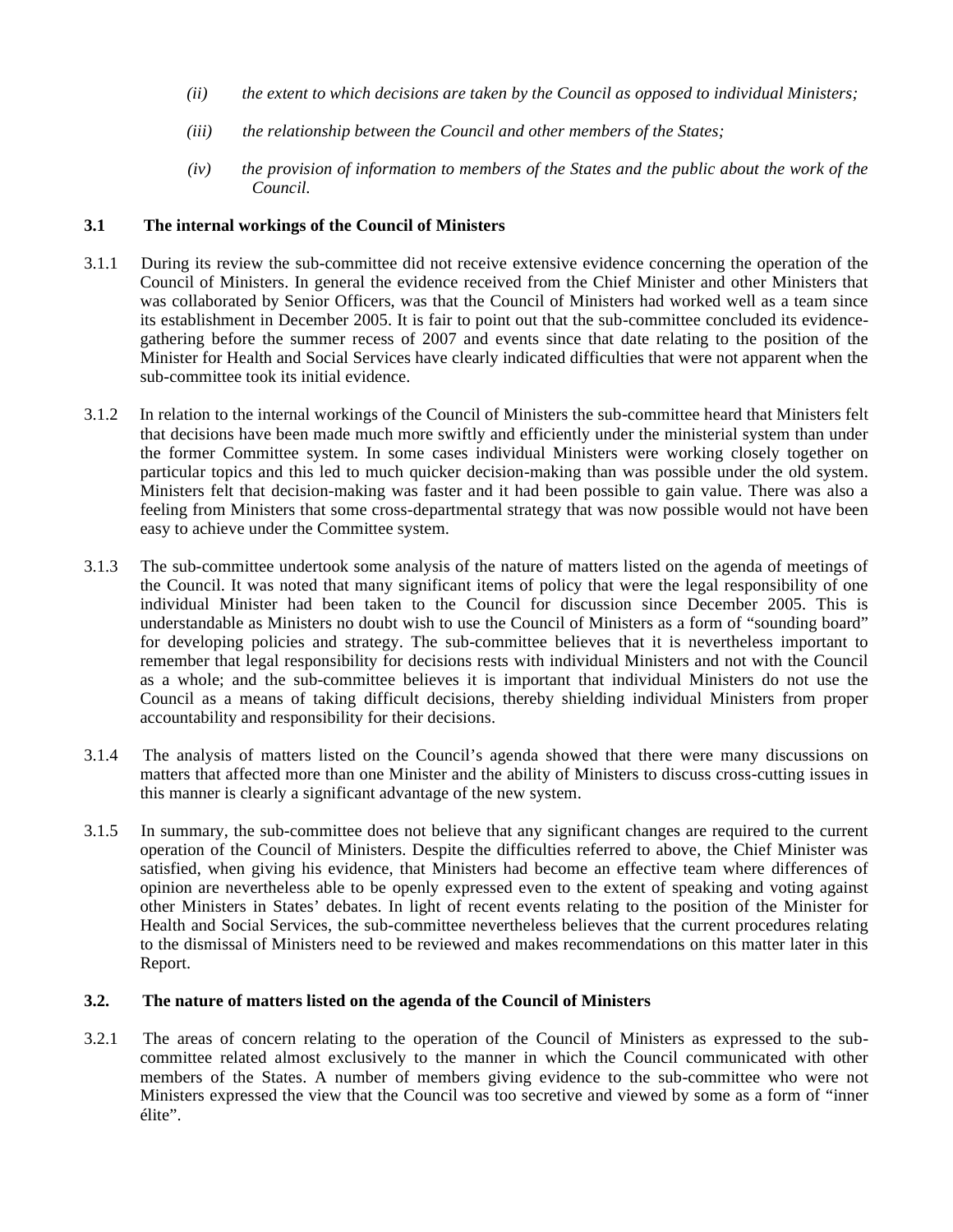3.2.2 In examining the agendas of the Council the sub-committee had some concern that there were items presented to the Council exclusively that could perhaps have been shared more widely, for example, the Annual Report of the Medical Officer of Health or the Building a Safer Society Annual Report. Although the recommendations and actions in these reports do impact on the work of Ministers it perhaps only enhances the concern of other members about the workings of the Council when "general" reports of this nature are not shared at the outset with all members.

#### **Recommendation 1 The sub-committee recommends that where reports are of interest to all States members and are not confidential to the Council of Ministers, then presentations of them should be made to all members and not just to the Council.**

- 3.2.3 The Comité des Connétables has advised the sub-committee, however, that there is a positive relationship between the Council of Ministers and the Comité, as the Chairman of the Comité attends all Council meetings by invitation as an observer. This has enabled the Connétables to comment on issues which affect 'local' government in the Parishes and to raise relevant matters with the Council of Ministers. The Chairman had been able to report to the Comité des Connétables on any issues addressed by the Council, and the Chief Minister has also attended a number of meetings of the Connétables. This has provided a vital link between the Parishes and the Council, and the Comité would welcome the attendance of the Chairman at Council meetings to be formalised so as to become a permanent feature to ensure the good relationship continues.
- 3.2.4 In considering whether to continue or formalise this arrangement, the Council of Ministers would need to accept that it does not appoint the Chairman of the Comité, that person is appointed by the Connétables. Indeed, the Connétables play an important part in the scrutiny function at this time, with 5 Connétables being involved, and it is possible that a future Chairman of the Comité might be a Chairman of a Scrutiny Panel, for example, rather than the current position where the Chairman is Assistant Minister to the Chief Minister.
- 3.2.5 In formalising such an arrangement, the Council of Ministers will need to review the criteria surrounding this issue, as there may be other office-holders of equal importance who should also be permitted to attend as an observer.

**Recommendation 2 The sub-committee recommends that the Council of Ministers review how it liaises with the Comité des Connétables.**

#### **3.3 The provision of information by the Council of Ministers**

- 3.3.1 Many members of the States who were not Ministers expressed significant concern about the degree of communication given to States members by the Council of Ministers. This concern was expressed not only by members who are not in the Executive but also by certain Assistant Ministers (further discussion of the concerns of Assistant Ministers is given in a later section). Members were particularly concerned that since the introduction of ministerial government there have been occasions when members had learnt about new policy initiatives or decisions in the media. One member giving evidence to the sub-committee commented that communication from the Council related only to trivial matters and not the most important decisions.
- 3.3.2 The sub-committee noted that significant efforts have been made by the Council since December 2005 to improve communication with other States members. The Part A Minutes of the Council have always been circulated to other members once signed and, because of the inevitable time delay for this, the Council instituted a system some months ago of sending a summary of the decisions on Part A items prepared by the Committee Clerk the day after each Council meeting. The sub-committee recognises that this is a positive step forward although, inevitably, the majority of substantial items discussed by the Council are often listed on the B Agenda. Quite recently the Council instituted a new system of summarising the principal B items for discussion on the face of the A Agenda and again the sub-committee recognises that this is a positive step forward.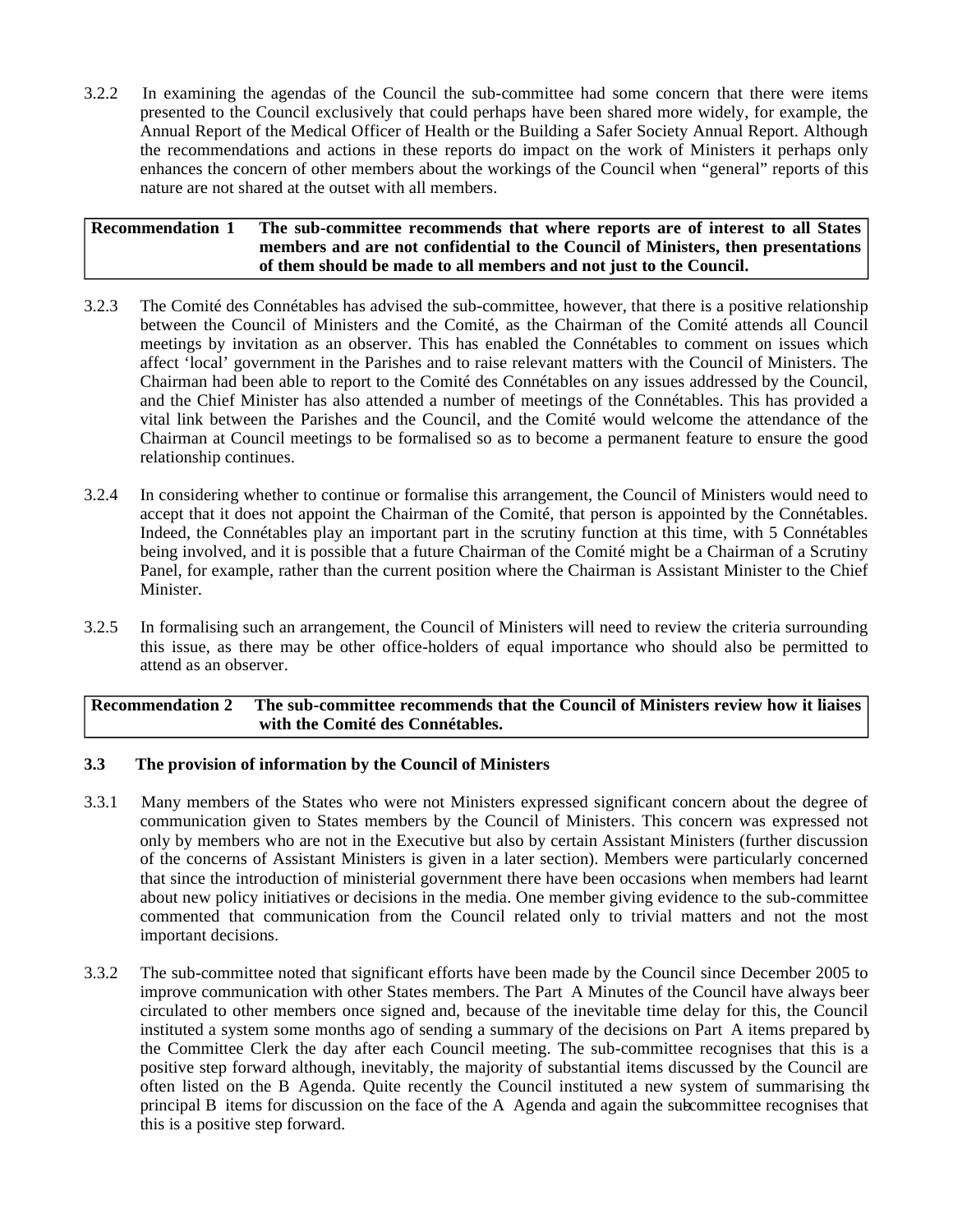- 3.3.3 The Chief Minister informed the sub-committee that he was extremely keen to ensure that all members were properly informed about the work of the Council and the regular update meetings by Ministers that are now being held during the lunch adjournment on certain States' sitting days should also be of benefit. Not all States members are content with this arrangement and consequently not all members attend.
- 3.3.4 The sub-committee recognises that it is an inevitable consequence of the new system that some discussions of the Council of Ministers must remain confidential and Ministers will often be aware of matters that cannot initially be shared with all members. It is simply not possible or desirable for all Executive business to be conducted in public.

**Recommendation 3 The sub-committee recommends that the Council of Ministers should keep items listed on the B Agenda to the strict minimum and should always err on the side of openness in case of any uncertainty about whether an item should be taken as Part A or Part B. Every effort should be made to communicate forthcoming discussions and the subsequent decisions with all members of the States, and significant policy decisions should always be notified to other members of the States before they are released to the media. In order to ensure information is as accessible as possible, the Council of Ministers should ensure that Part B items are recorded in Part A minutes once a decision has been taken so that members are advised of what has been decided. There is also the facility to divide the record of an item between Part A and Part B of the minutes where residual confidential matters remain.**

#### **4 The rôle of Ministers and Assistant Ministers**

 *The terms of reference of this part of the Review were as follows –*

*to consider the rôle of Ministers and Assistant Ministers and, in particular –* 

- *(i) the relationship between Ministers and the Council of Ministers;*
- *(ii) the relationship between Ministers and Assistant Ministers;*
- *(iii) the timeliness and effectiveness of decision-making by Ministers and the manner in which ministerial decisions are recorded and disseminated;*
- *(iv) the level of administrative support available to the Council of Ministers, Ministers and Assistant Ministers.*

#### **4.1 Rôle of the Chief Minister**

- 4.1.1 The rôle of the Chief Minister was not referred to directly in the terms of reference of the review but the sub-committee believed it was appropriate to consider how the rôle had developed since December 2005.
- 4.1.2 The sub-committee noted that the rôle of the Chief Minister is something of a paradox under the new system as introduced in December 2005. In some ways the rôle is an extremely important and demanding one whereas, in other respects, the Chief Minister has very little personal executive responsibility or authority.
- 4.1.3 When giving evidence to the sub-committee, the Chief Minister himself stated that the rôle was much as he had expected and had possibly exceeded his expectations. He regarded his primary rôle as being to lead the Council of Ministers and ensure that all policies were approved and implemented in accordance with the timescales laid down. He regarded it as part of his rôle to ensure that the Strategic Plan was delivered by Ministers and he did this through leadership and motivation. He chaired the Council of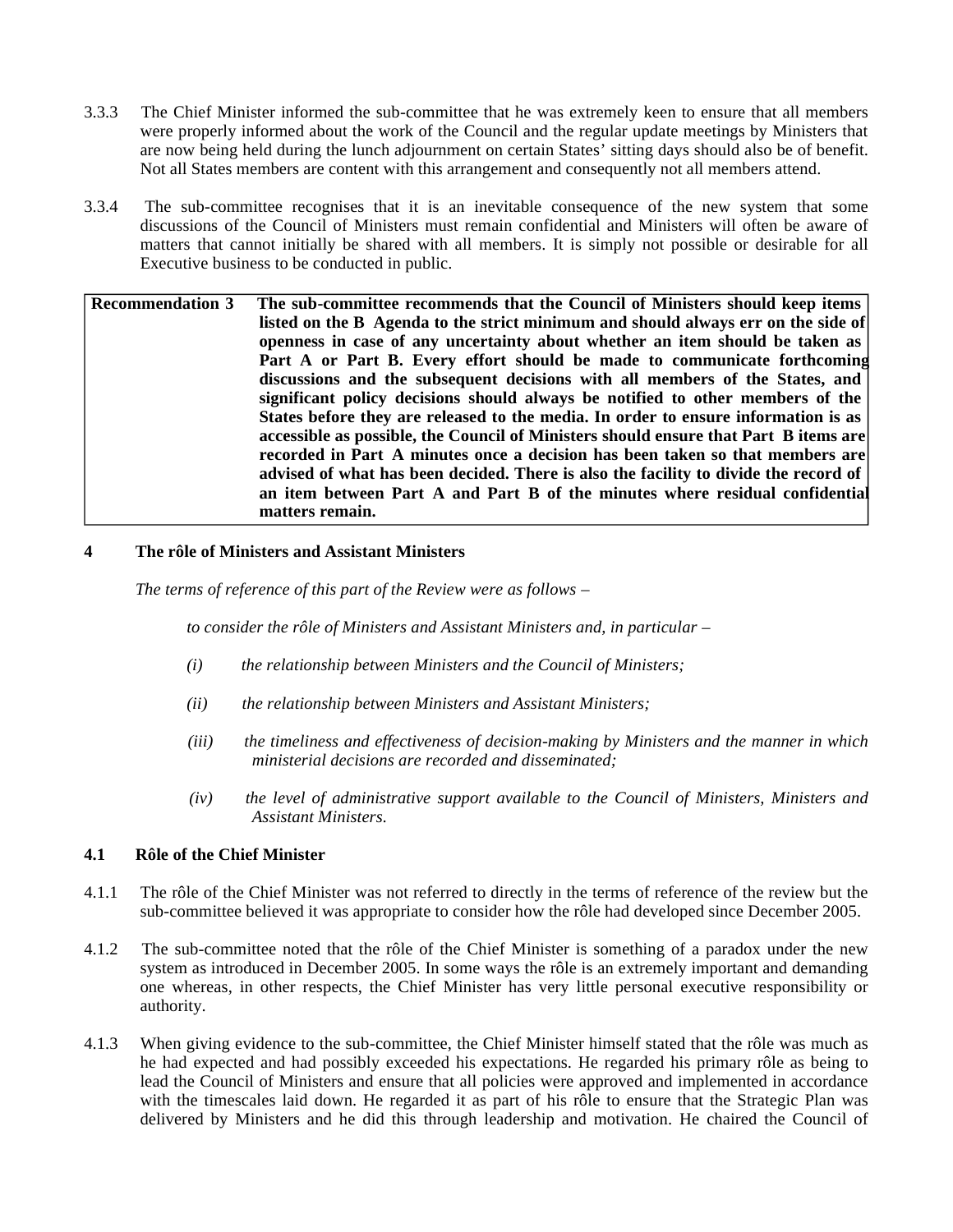- Ministers and assisted it to reach a cohesive decision on issues. He also had a personal function to represent Jersey internationally.
- 4.1.4 It is clear to the sub-committee that the rôle of Chief Minister is an extremely busy one, even though the actual executive functions of the Chief Minister for statutory purposes are limited. Difficult political issues frequently involve a discussion with the Chief Minister and the sub-committee also heard evidence that many individuals and bodies in the Island seek meetings with the Chief Minister on a range of issues. It is, perhaps, inevitable that people want to "go to the top" in Jersey to seek the views or support of the Chief Minister on particular issues.
- 4.1.5 Despite a perception for some members of the public that the Chief Minister is too powerful, several people giving evidence to the sub-committee expressed concern about the very limited powers of the Chief Minister over other Ministers. The Chief Minister himself expressed some concern that his options in relation to minor disagreements with Ministers were very limited. There is no sanction between doing nothing and the more radical option of seeking the dismissal of the Minister concerned for matters such as a breach of the Ministerial Code.
- 4.1.6 The sub-committee noted that the various decisions taken by the States in the lead up to the introduction of Ministerial Government had very severely restricted the powers of the Chief Minister. Unlike in other jurisdictions where the Prime Minister or Chief Minister might have the ability to hire and fire Ministers there is, of course, no such ability for the Chief Minister in Jersey. The Chief Minister is required to work with a team of Ministers appointed by the States, some of whom may not be his or her preferences. In addition, the Chief Minister cannot dismiss a Minister as this power is reserved to the States as a whole. Although the sub-committee believes that the current statutory provisions should be kept under review in the coming years, it is probably too early to suggest any radical changes to the current appointment and dismissal procedures. The sub-committee nevertheless noted with interest that in the Isle of Man the initial system of appointment and dismissal of Ministers by Tynwald has now been replaced with the more traditional system of allowing the Chief Minister to appoint and dismiss, as this was felt to give greater accountability to the Chief Minister for the actions of Ministers.
- 4.1.7 In relation to the issue of discipline for Ministers the sub-committee believes that certain minor changes could be introduced. As mentioned above, the Chief Minister himself expressed concern that there is currently no sanction between doing nothing and dismissing a Minister in the event, for example, of a minor breach of the Ministerial Code. The sub-committee has struggled to identify any appropriate alternative to the current arrangements as it would not seem appropriate to grant the Chief Minister power to suspend a Minister in these circumstances. Some formal written reprimand may nevertheless be possible in such cases.
- **Recommendation 4 The sub-committee recommends that, in cases of breach of the Ministerial Code that do not merit dismissal, the Chief Minister should issue a formal written reprimand to the Minister concerned and present this to the States Assembly for information. The issue of such a formal written reprimand would put on record the disapproval of the Chief Minister, supported by a majority of Ministers, in relation to the conduct concerned; and would be available as a formal record if further concern about the Minister's conduct occurred at a later date. If the Minister concerned had been asked to apologise, details of any apology given could also be recorded in the same document when presented to the Assembly.**
- 4.1.8 The sub-committee had concluded its evidence-gathering when the events of the summer of 2007 relating to the Minister for Health and Social Services occurred. The sub-committee has nevertheless considered the lessons to be learnt from these events.
- 4.1.9 The sub-committee does not believe it is satisfactory that a Minister should be able to continue performing his duties after the Chief Minister has lodged a Proposition for his or her dismissal. Once the relationship between a Minister and his or her ministerial colleagues has broken down to the extent that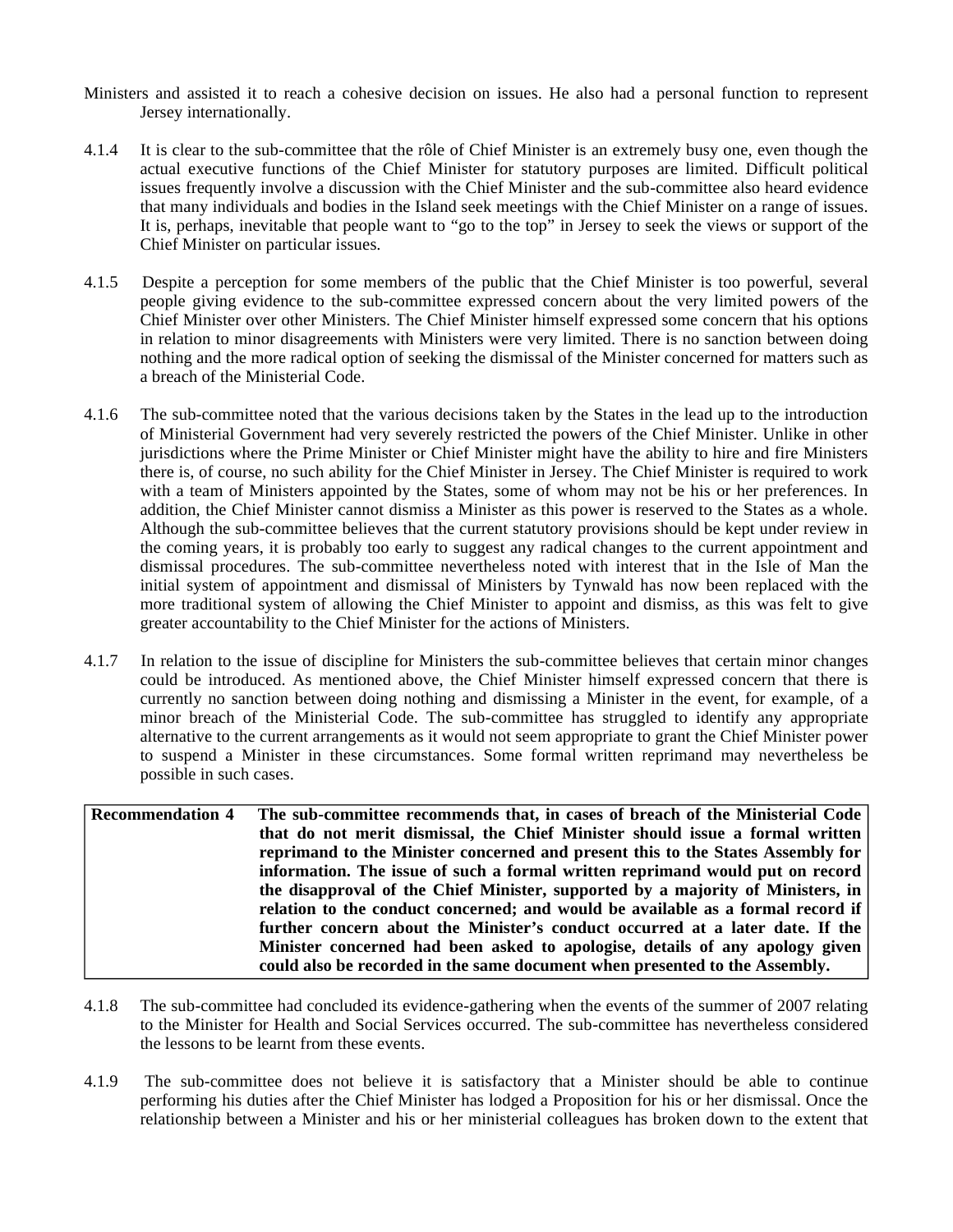the Chief Minister is seeking the dismissal of the Minister concerned, it seems inappropriate that the Minister, who may have extensive statutory powers and duties, should continue to carry out his duties, but should instead be suspended until the States make a decision on his/her dismissal.

| Recommendation 5 The sub-committee recommends that the appropriate legislation should be |
|------------------------------------------------------------------------------------------|
| amended to provide that once a proposition for the dismissal of a Minister is            |
| lodged by the Chief Minister in accordance with the statutory requirements, the          |
| Chief Minister should, supported by a majority of Ministers, be empowered to             |
| suspend the Minister concerned from office pending the States debate on the              |
| dismissal. In these circumstances, the Chief Minister himself or herself, or another     |
| Minister nominated by the Chief Minister, would fulfil the functions of the              |
| suspended Minister pending the debate. If the States were to reject the dismissal        |
| proposal, the suspended Minister would immediately resume his or her duties.             |

#### **4.2 Relationship between Ministers and the Council of Ministers**

- 4.2.1 Reference has already been made in the previous section to the relationship between Ministers and the Council of Ministers. It is clearly a matter of judgement for Ministers to decide when policy matters should be brought to the Council of Ministers. Similarly, it is on occasions a matter of judgement for a Minister, no doubt after consultation with the Council of Ministers, to know which policy matters are sufficiently important to bring to the States for debate. The sub-committee believes that since the introduction of ministerial government Ministers have, in general, made the right decisions about what policy issues should be brought to the States for consideration.
- 4.2.2 In considering the general rôle of Ministers, the sub-committee notes that it is an extremely demanding rôle and all Ministers giving evidence to the sub-committee pointed out that they spent very long hours on their ministerial duties. In addition, with the introduction of technology such as 'Blackberries', Ministers can find themselves "on duty" when they are out of the Island on business and even on annual leave. The fact that the rôle of Minister is a demanding one is not surprising and is an inevitable consequence of moving from the previous Committee system to a ministerial system with the concentration of all executive responsibility for one department in one person, albeit assisted by one or two Assistant Ministers. The sub-committee does not believe it is possible to make specific recommendations relating to the manner in which Ministers undertake their duties, but recommends that all ministerial departments ensure that proper schemes of delegation are in place to ensure that Ministers are only required to take the important policy decisions that should rightly be taken at political level. The sub-committee was, for example, surprised to note that certain applications under the Mental Health (Jersey) Law 1969 are referred to the Minister in person and the sub-committee can see no reason why this function could not be delegated to an appropriate officer under the provisions of Article 28 of the States of Jersey Law 2005 relating to the delegation of functions.

#### **4.3. The rôle of Assistant Ministers**

- 4.3.1 Evidence relating to the rôle of Assistant Ministers represented by far the second largest area of concern expressed to the sub-committee after concerns relating to the Scrutiny function and the Chairmen's Committee. The sub-committee received evidence from a number of Assistant Ministers and heard a wide range of views from almost all members of the States who gave evidence about this rôle.
- 4.3.2 It is clear to the sub-committee that, despite certain steps taken by Ministers during the last 18 months, the rôle of Assistant Ministers is unclear, varied and there is great uncertainty among States members (including some Assistant Ministers themselves) about the exact purpose and function of the position.
- 4.3.3 The sub-committee's research into the background to ministerial government through the various reports, propositions and legislation indicates that the position of Assistant Ministers was one that had, perhaps, too little thought before ministerial government was established.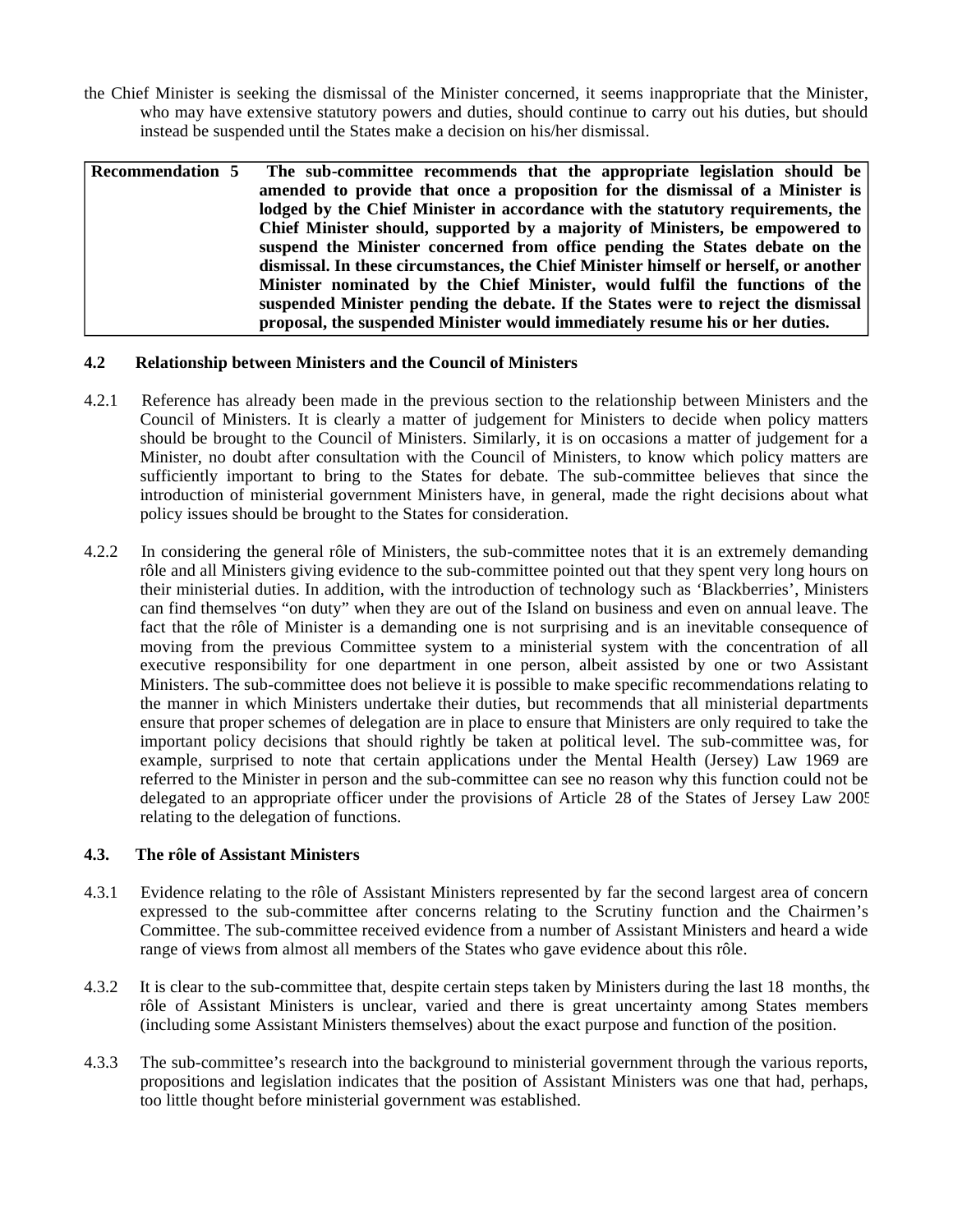- 4.3.4 It is clear from the various documents that significant work went into designing the Departmental structure and into defining the rôle of Ministers. Furthermore, the establishment of the Shadow Scrutiny function enabled much valuable preparation work to be undertaken in relation to the establishment of the Scrutiny function. Little appears to have been done to define the precise purpose of the position of Assistant Minister. In P.122/2001, Machinery of Government: proposed reforms (the first proposition relating to the decision to move to ministerial government in September 2001), the then Policy and Resources Committee wrote in the report that *"the Committee believes that the rôle of the Minister and Assistant Ministers will develop over time, and it is therefore difficult at this stage to provide detailed lists of their responsibilities."* In Appendix 5 to that proposition a very brief description of the rôle of Assistant Minister was given. This stated that the rôle of an Assistant Minister would be to assist a Minister in exercising responsibility for a department of government. Three responsibilities were listed, namely to –
	- provide advice and assistance to a Minister in relation to his/her executive work;
	- assist the Minister by, for example, taking the lead under her or his direction in a given area of work. This could include acting under delegated authority;
- deputise for the Minister in her or his absence.
- 4.3.5 The rôle of Assistant Minister is, of course, an entirely new one under ministerial government and some of the confusion that has arisen may have come from the fact that certain members saw it as similar to a Vice-President of a Committee under the previous system. It is clear to the sub-committee that, although there may be some parallels with the rôle of Vice-President, the position is, in fact, quite different. Through the evidence received it also became clear that some Assistant Ministers who had served on the former Committee in the same department have found it difficult to adapt to the change in rôle.
- 4.3.6 The sub-committee noted that the rôle and responsibilities of Assistant Ministers varied significantly between the different ministerial departments. In some cases very defined areas of ministerial responsibility have been delegated almost entirely to an Assistant Minister and the Assistant Minister concerned acts almost as the "Minister" for those areas. In other cases an Assistant Minister acts as a general assistant to the Minister offering support and guidance in all areas of ministerial responsibility. There are, nevertheless, certain Assistant Ministers whose rôle appears to be less defined.
- 4.3.7 The sub-committee heard evidence from Deputy Alan Maclean about his rôle as Assistant Minister in the Economic Development Department. The sub-committee also heard from the Minister for Economic Development himself about the manner in which he worked with his two Assistant Ministers.
- 4.3.8 Deputy Maclean explained that he has been given very defined areas of responsibility and the Minister has delegated full responsibility to him for the Harbours and Airport. In a similar way the second Assistant Minister for Economic Development, the Connétable of St. Lawrence, dealt with agricultural matters, Sunday Trading and the Finance Industry. In his rôle in relation to the Harbours and Airport, Deputy Maclean took full responsibility for dealing with all operational matters, dealing with the press and answering questions in the States in relation to the Harbours and Airport. In addition to the defined responsibilities of the Assistant Ministers at Economic Development the sub-committee was told that there is good communication between the Minister and his two Assistants with weekly meetings and structured agendas. Both Assistant Ministers felt confident to deal with issues in the Minister's absence across the entire portfolio of Economic Development.
- 4.3.9 The rôle of the Assistant Ministers at Economic Development was starkly contrasted with public evidence of the then Assistant Minister of Health and Social Services, Deputy Celia Scott Warren. It was clear to the sub-committee that Deputy Scott Warren had not been given any significant responsibility at Health and Social Services and was uncertain about her rôle. She stated that she had not, for example, been involved to any real extent with the development of the New Directions strategy for the future of the Health Service in Jersey.
- 4.3.10 The sub-committee heard significant concern from some Assistant Ministers about their current rôle.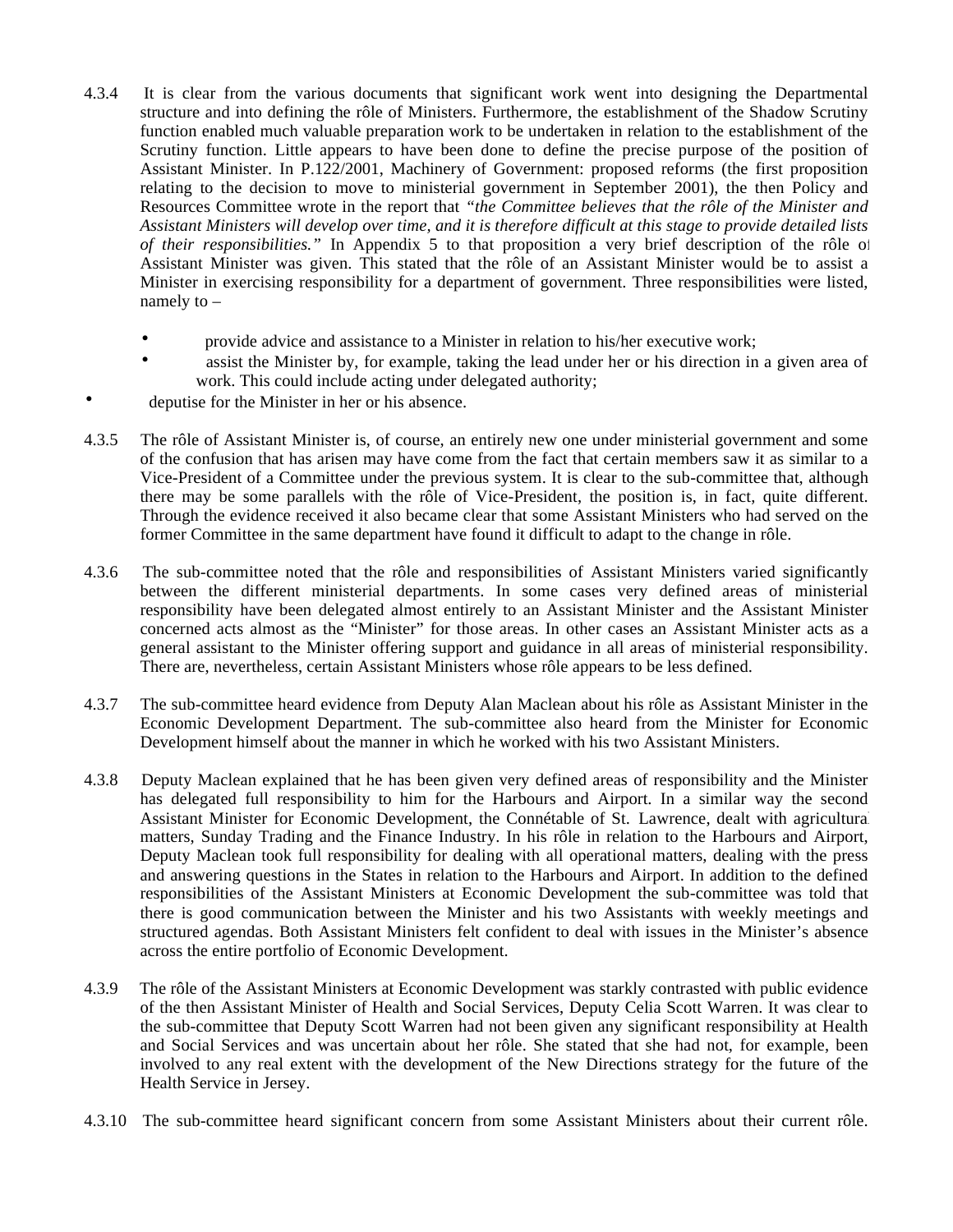- Some felt that they were not sufficiently involved in departmental decision-making and felt that this caused difficulty when they were required to stand in for the Minister in his or her absence. The sub-committee believes this is unfortunate as an Assistant Minister, in addition to his or her other dedicated responsibilities, should be able to have a rôle to ensure that Departmental business is being properly carried out, much as Committee members did in the old Committee system. Some Assistant Ministers referred to the close relationship that existed between the Minister, the Chief Officer and other senior departmental officers and felt that Assistant Ministers did not have the same level of officer support.
- 4.3.11 Although some Assistant Ministers were invited to attend the Council of Ministers when issues that they were involved with were being discussed, other Assistant Ministers commented they did not frequently attend the Council of Ministers and were therefore out of touch with the activities of the Executive as a whole. At least one Assistant Minister expressed the view to the sub-committee that he thought that Assistant Ministers should be able to attend all Council of Ministers meetings as a matter of right as observers if they wished to do so. The sub-committee does not believe that this would be feasible or desirable but does believe that Ministers should take care to ensure that Assistant Ministers are invited to attend on matters relating to the relevant ministerial portfolio when the Assistant Minister has some involvement.
- 4.3.12 The sub-committee noted that no Assistant Minister had initially been appointed to serve two Ministers, although this happened in the summer of 2007 when Deputy Le Fondré was appointed as Assistant Minister to both the Chief Minister and the Minister for Treasury and Resources. The use of Assistant Ministers in this way appears to the sub-committee to be a very useful means of improving communication between departments and, as long as the overall number of members serving as Assistant Ministers is not increased, the sub-committee believes it should be encouraged. The sub-committee heard that the current restrictions on allowing only two Assistant Ministers per Minister had also proved restrictive as it had, for example, prevented the Assistant Minister at Education, Sport and Culture with responsibility for Culture from being appointed as an Assistant Minister at Economic Development.

#### **Recommendation 6 The sub-committee recommends that more use should be made of Assistant Ministers appointed to more than one Department and that the current limit of 2 Assistant Ministers per Ministry should be removed, albeit with no change to the overall maximum number of Assistant Ministers.**

- 4.3.13 It became clear to the sub-committee during the review that the rôle of Assistant Minister can be a relatively isolated rôle in the States. Ministers obviously meet regularly during Council meetings and on other occasions and are therefore aware of a range of matters across the various ministerial departments. Members of Scrutiny Panels are, by definition, part of a Scrutiny "team" and in addition to the work on their own Scrutiny Panel also have contact with other Scrutiny members in a variety of different meetings. Assistant Ministers are, by contrast, quite isolated, particularly in departments where there is only one Assistant Minister. There is no collective rôle for Assistant Ministers although the subcommittee heard that there had been some attempt to organise some formal meetings for them on topics such as the Annual Business Plan. The sub-committee also heard that there had been some private meetings organised by the Assistant Ministers themselves to discuss their rôle.
- 4.3.14 Despite concerns about the possible creation of an Executive voting "block" of Ministers and Assistant Ministers by some opponents of ministerial government before its introduction, experience since December 2005 has shown that this is not the case. An examination of voting records shows that Assistant Ministers have normally voted with their own Minister on matters brought forward by that Minister but, on matters brought forward by other Ministers, Assistant Ministers appear to vote entirely as individual members of the States and not as members of the Executive. Deputy Gorst, at the time Assistant Minister in the Chief Minister's Department, summarised this in his evidence to the subcommittee by stating that in voting in the Assembly he always voted as "Deputy Ian Gorst of St. Clement" and not as an Assistant Minister unless the matter related to his own area of executive responsibility.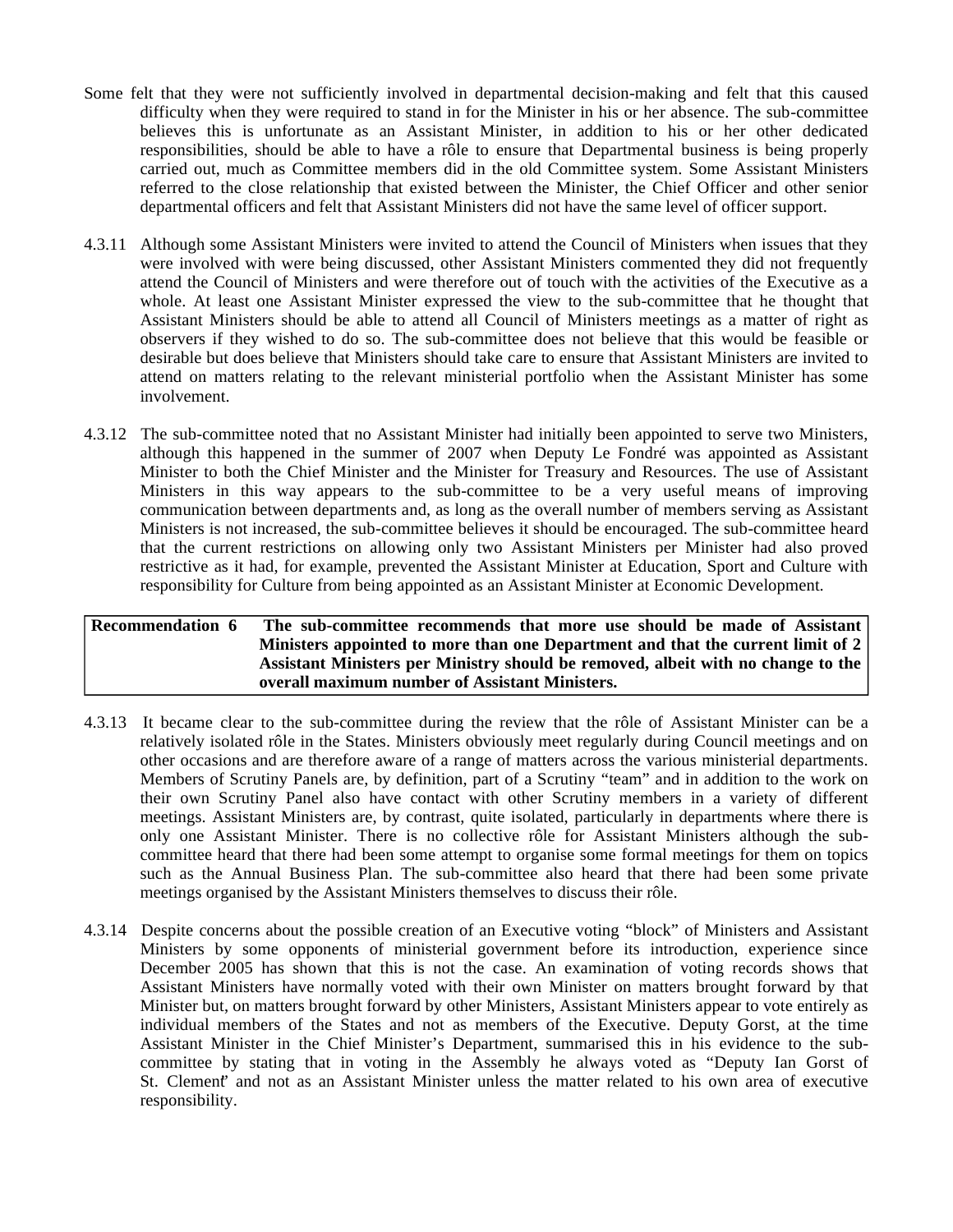- 4.3.15 The sub-committee received evidence that some action had been taken in early 2007 to address increasing concerns being expressed by some Assistant Ministers about their rôle. The Assistant Ministers had been invited to meet the Chief Executive to the Council of Ministers and a checklist had subsequently been drawn up to assist discussion on the relationship between Ministers and Assistant Ministers. All Ministers had been asked to discuss this with their Assistant Ministers and it is understood that the majority did that. A copy of the checklist is attached at Appendix C, together with an example protocol between the Minister for Education, Sport and Culture and his Assistant Ministers.
- 4.3.16 Having examined the statutory provisions relating to Assistant Ministers it is understandable that there is some potential for confusion about their rôle. Understandably, in the ministerial system, formal legal responsibility and accountability must rest with the 10 Ministers who are defined as corporations sole in the States of Jersey Law 2005. Any activities undertaken by an Assistant Minister on behalf of a Minister are therefore, in Law, the responsibility of the Minister himself or herself. The manner in which Assistant Ministers delegate for Ministers in their absence is also somewhat unclear. The sub-committee heard that, in practice, most Assistant Ministers deputised for their Minister when he or she was unwell or out of the Island. In most cases this extended across the entire spectrum of ministerial responsibility although there are certain matters that cannot, in law, be delegated to an Assistant Minister. These include, importantly, the ability to make Orders and, in the absence of a Minister, these must be made by the Chief Minister or another Minister appointed by the Chief Minister to undertake the functions of the absent Minister.
- 4.3.17 Although Assistant Ministers appear to be deputising for Ministers in their absence as described above this appears to run contrary to the original intention of the States of Jersey Law 2005 (Article 27(2)) which specifies that, during the temporary absence or incapacity of a Minister, the Chief Minister may personally discharge the functions or designate another Minister to discharge the functions of that Minister. There is therefore an implication that the Assistant Ministers do not have a rôle in these circumstances. The sub-committee noted that during the lengthy incapacity of the Minister for Health and Social Services in the spring and early summer of 2007 the majority of Ministerial Decisions were signed by the Chief Minister and not by the Assistant Minister for Health and Social Services.
- 4.3.18 Some concern was expressed to the sub-committee about the rôle of Assistant Ministers in answering questions in the States Assembly. It was noted that Assistant Ministers do this in two separate circumstances.
	- Assistant Ministers have answered questions when their Minister is absent from the Assembly;
	- Assistant Ministers can be asked by their Minister to answer questions on matters delegated to them, for example, the Assistant Minister for Home Affairs who has answered questions on firearms issues, or the Assistant Ministers for Economic Development on matters delegated to them.
- 4.3.19 The sub-committee noted concern that a Minister was, effectively, bound by answers given on his or her behalf by an Assistant Minister. The sub-committee was therefore pleased to note that Assistant Ministers had not answered ministerial questions without notice in a Minister's absence. When a Minister due to answer on the rota has been absent the rota has been amended. It is nevertheless difficult to see what alternative could be implemented in a Minister's absence to deal with oral questions with notice. It would appear unfair to other members to disallow questions simply because a Minister was absent. In the case of lengthy absence through illness, for example, this could prevent questioning for many weeks. A second alternative, to require another Minister to answer for the absent Minister, would appear equally unsatisfactory as that Minister would in practice, be less aware of issues in the relevant ministerial department than the Assistant Minister. This second option would also undermine the rôle of Assistant Minister. In the circumstances the sub-committee sees no realistic alternative to the present convention that an Assistant Minister answers oral questions with notice in the Minister's absence.
- 4.3.20 In relation to Assistant Ministers answering questions on delegated matters at the request of the Minister, the sub-committee heard concerns from some members that it could be frustrating for members that they could not hold the Minister himself or herself to account in these circumstances. Some giving evidence to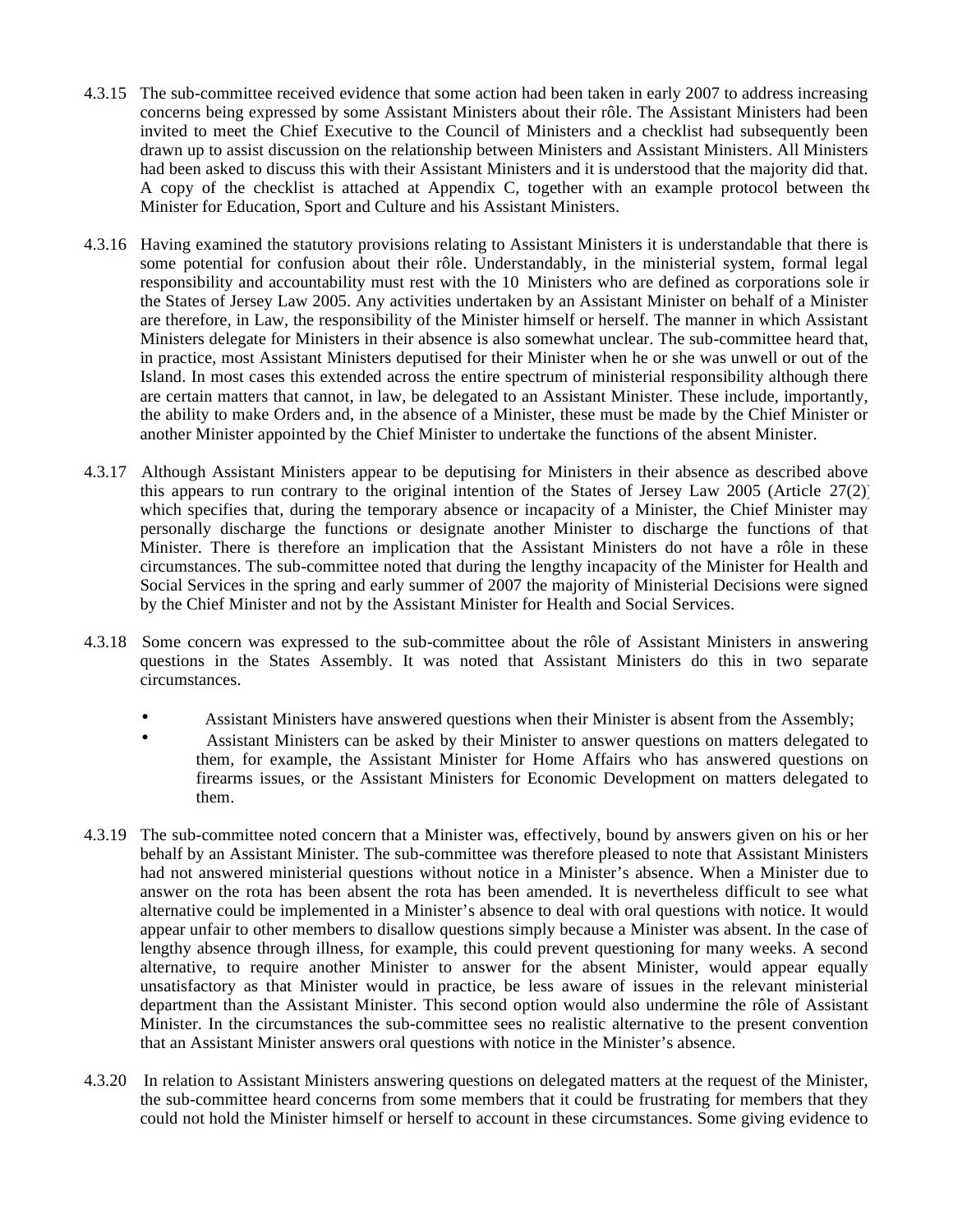the sub-committee felt that, as Ministers had full statutory responsibility for their ministerial departments, it should be possible for members to question the Minister himself or herself and not be forced to direct questions to an Assistant Minister. The sub-committee appreciates these concerns.

**Recommendation 7 The sub-committee recommends that Standing Orders should be amended to provide that a Minister, if present in the Assembly, should only be able to delegate the answering of an oral question with notice to an Assistant Minister with the consent of the questioner. This would ensure that members are not frustrated in their attempts to hold Ministers themselves to account if they wish to do so.**

4.3.21 The rôle of Assistant Minister is undoubtedly evolving during the first period of Ministerial Government. The sub-committee nevertheless believes it is important that the rôle is clarified to avoid the type of concerns and misunderstandings that have arisen for some Assistant Ministers. The sub-committee therefore makes the following general recommendations in relation to Assistant Ministers.

| <b>Recommendation 8</b> | The sub-committee recommends that Assistant Ministers should only be appointed     |
|-------------------------|------------------------------------------------------------------------------------|
|                         | if the Minister concerned has a meaningful rôle for them to undertake. It is clear |
|                         | to the sub-committee that Assistant Ministers who have been given specific, well   |
|                         | defined, delegated responsibility, have found their rôle more meaningful than      |
|                         | those whose rôle is not clearly defined.                                           |

| <b>Recommendation 9</b> | The sub-committee recommends that ongoing delegations to Assistant Ministers,    |
|-------------------------|----------------------------------------------------------------------------------|
|                         | both in terms of general oversight and statutory functions, should be made clear |
|                         | on each department's website, so that the public and States members know who is  |
|                         | dealing with which issues on a day-to-day basis.                                 |

**Recommendation 10 The sub-committee recommends that the Council of Ministers, in consultation with Assistant Ministers, the Privileges and Procedures Committee and others, should give consideration to the appropriate arrangements that should be put in place when a Minister is absent. This review should clarify the rôle of the Assistant Minister in these circumstances. If necessary, appropriate amendments can then be brought to the States of Jersey Law 2005 and the Standing Orders of the States to clarify the rôle of an Assistant Minister in a Minister's absence.**

**Recommendation 11 The sub-committee recommends that the scope of matters that can be delegated to Assistant Ministers should be reviewed. Subject to the receipt of appropriate legal advice the sub-committee sees no reason, for example, that Assistant Ministers should not be able to make Orders under specific legislation where other statutory responsibilities have already been delegated to them, subject to appropriate limitations.**

#### **4.4 Recording of ministerial decisions**

- 4.4.1 The sub-committee heard little evidence concerning the recording of ministerial decisions but, in accordance with the review's agreed terms of reference, decided to examine this matter briefly.
- 4.4.2 With the abolition of the old Committee system the standardised recording of Committee Minutes by a dedicated team of Committee Clerks ceased. Under ministerial government, ministerial decisions are recorded by Departments on a standard Decision Summary template. This Decision Summary is normally accompanied by a Written Report and by other supporting documents as appropriate.
- 4.4.3 The sub-committee was informed that draft Decision Summaries are normally drafted by departmental officers before the matter is placed before the Minister for consideration. These draft documents are uploaded electronically to the "Livelink" document management system. They are then sent in draft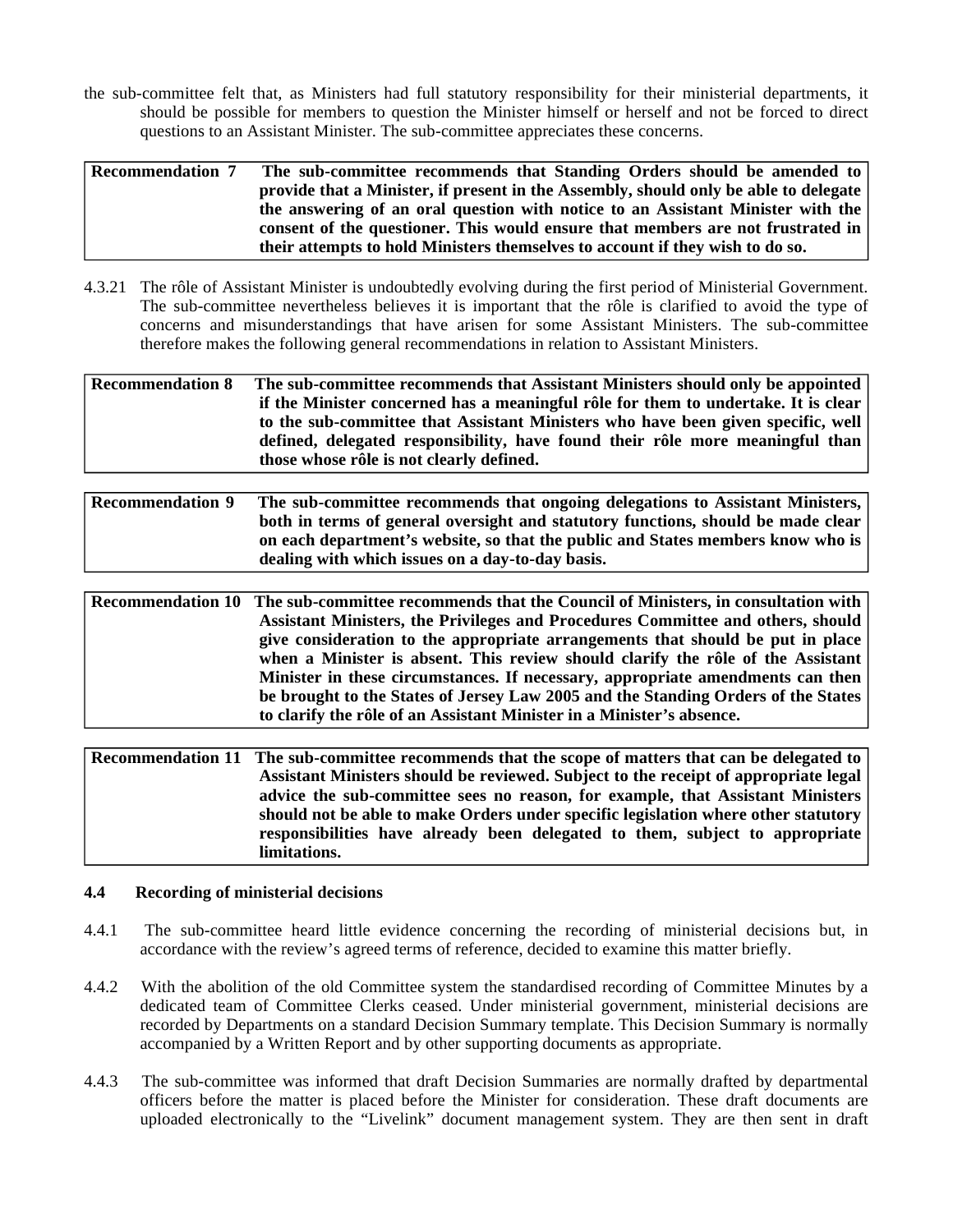- through the electronic workflow to the States Greffe for "Quality Assurance". This is undertaken by the Committee Clerks' section with oversight by the Greffier and Deputy Greffier of the States.
- 4.4.4 The sub-committee was notified that a significant number of proposed alterations to the draft Decision Summaries are made by the States Greffe at this stage. These comments can relate to matters such as incorrect references to procedural aspects, simple typographical and spelling errors and more serious matters such as a decision that might be ultra vires. The sub-committee recognises nevertheless that the checking stage by the States Greffe is useful and should continue.
- 4.4.5 Despite the checking process it is not, of course, possible to expect the same sort of consistency in style that existed in Committee Minutes as each department prepares its own Ministerial Decision Summaries and in some large departments, a number of different officers are involved in the process. The subcommittee heard that in some departments the preparation of Ministerial Decision Summaries is undertaken by relatively junior staff, and the sub-committee believes it is important that, if this happens, a rigorous checking process is put in place for more senior officers to check the Summaries before they are signed by the Minister. The sub-committee does not believe that a Decision Summary has yet been challenged in a court case but, as happened with Committee Minutes, it is inevitable that this will happen in due course and it is important that the recording is accurate and comprehensive.
- 4.4.6 The sub-committee has some concern about the audit trail for ministerial decisions. Each Decision Summary has its own unique reference number and, with an on-going matter, there appears to be no backreferencing to earlier decisions on the same matter. Part A Decisions are published on the States website in a long list but without specific indexing. In future years it may be difficult, when the number of Ministerial Decisions is greater, to follow the decision trail over a lengthy period. In addition, there is often little information given about the background to a decision and not always a record of informal discussions that led up to the final decision. One witness commented to the sub-committee that, in his view, it was difficult from the Ministerial Decision to ascertain the various options that had been considered by the Minister in reaching his or her eventual decision.
- 4.4.7 The sub-committee recognises that the move from a Committee system to Ministerial Government inevitably had the consequence that the previous recording system could not continue. It is nevertheless, equally important under the new system that full and accurate information is available about decisions taken so that Scrutiny and others can be aware of the reasons for decisions.

**Recommendation 12 The sub-committee recommends that Ministerial Decision Summaries be clear, robust and comprehensive, and are cross-referenced with earlier decisions and discussions, and that they must be accompanied by all appropriate background papers and reports of relevance to ensure that the decision can be seen in context.**

#### **4.5 Administrative support available to Ministers.**

4.5.1 In relation to administrative support for Ministers, the sub-committee heard that this was variable. In relation to the Council of Ministers, the sub-committee learnt that there is little support at what might be described as the central policy level. Although the Chief Minister's Department has a significant headcount (193 on 31st December 2006) the sub-committee noted that the majority of these staff are employed in operational areas such as Human Resources or the Information Services Department. In addition, a number are employed in specialised areas such as economics advice or statistics. Support for the Council of Ministers therefore falls on a very small number of staff and the sub-committee is concerned that the importance of the work of the Council is not recognised in the current structure. The sub-committee nevertheless recognises that it is difficult for the Chief Minister's Department to seek additional staffing at a time when it no doubt wishes to take a lead on showing financial discipline at a time of budgetary constraints.

**Recommendation 13 The sub-committee recommends that the Chief Executive to the Council of Ministers should examine ways of expanding the policy support available to the**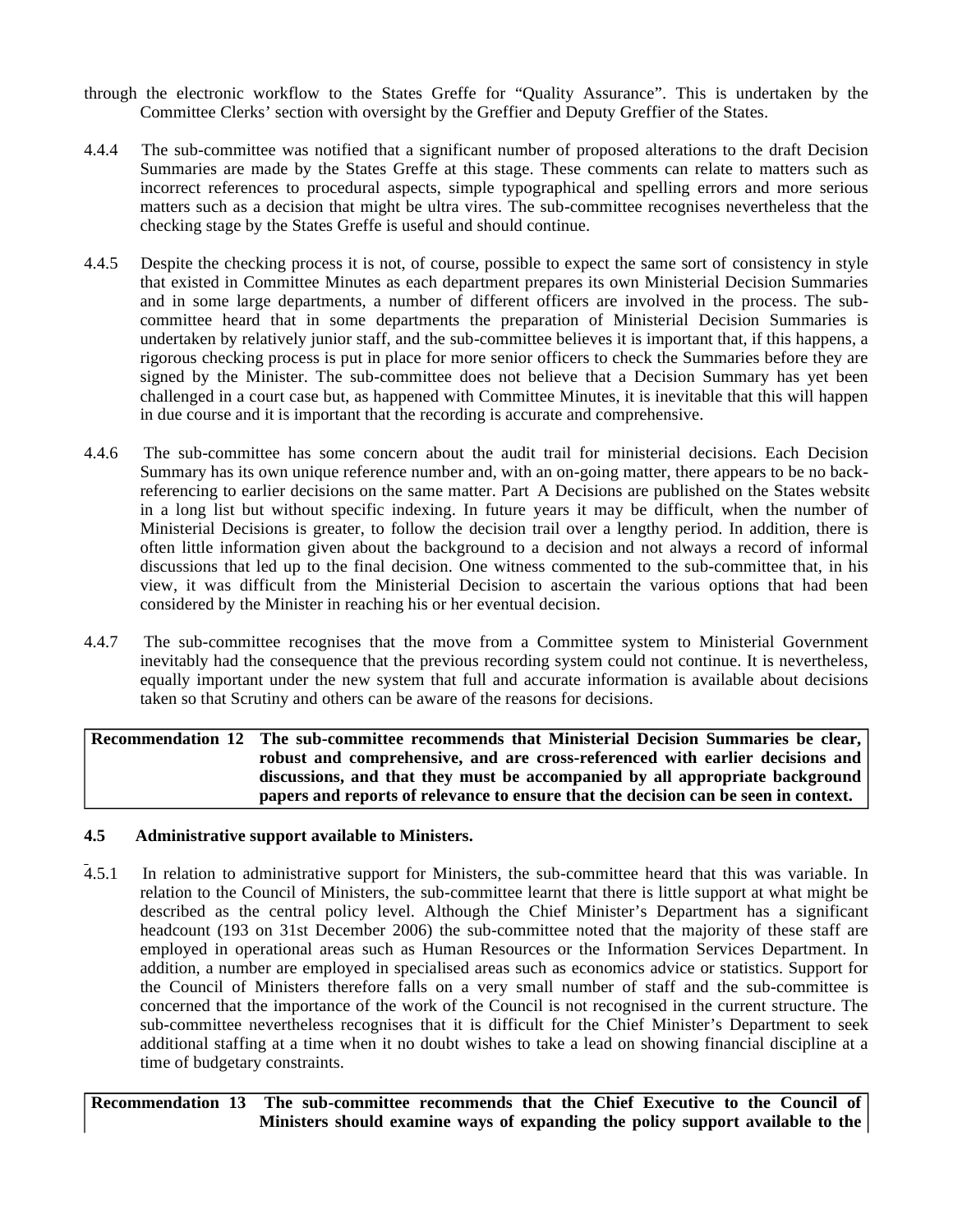#### **Council of Ministers, possibly drawing on expertise already available in other departments.**

4.5.2 The sub-committee heard from both the Chief Minister and the Chief Executive to the Council of Ministers that support available to the Chief Minister is very limited. The Chief Minister informed the sub-committee that he obtains very good assistance from the Chief Executive and other senior staff in his department, but these are inevitably busy people with many other duties, in particular the Chief Executive who clearly has a very demanding rôle as head of the Public Sector. The only secretarial support available to the Chief Minister is the shared use of the secretarial support for the Chief Executive. The subcommittee believes that as Jersey's political "leader" it is essential that the Chief Minister receives adequate support. As with the recommendation above relating to the Council of Ministers, the subcommittee appreciates the political sensitivities for the Chief Minister of seeking increased manpower but the sub-committee believes the rôle of the Chief Minister requires proper administrative support.

**Recommendation 14 The sub-committee recommends that the Chief Minister's Department should investigate the creation of a private secretary type support rôle for the Chief Minister. This would be a full-time rôle that might involve a civil servant of approximately Grade 9-11, who would be responsible for undertaking basic research for the Chief Minister, assisting with preparation for official duties and attending meetings with the Chief Minister. In addition, the person appointed could undertake more basic functions such as diary planning for the Chief Minister.**

- 4.5.3The sub-committee believes that the facilities used by the Chief Minister are not of the standard that might be expected of Jersey's political leader. The Chief Minister has an office on the 4th floor of Cyril Le Marquand House with access through a busy general office area. These facilities would, for example, make it difficult for the Chief Minister to receive an overseas visitor in the manner that might be considered appropriate. Once again, the sub-committee recognises that it would be difficult to justify the creation of expensive new facilities for the Chief Minister but hopes that, as part of any overall review of the States property portfolio, some better and more appropriate facilities for the Chief Minister may be identified.
- 4.5.4 The support provided to Ministers appeared to the sub-committee to be quite variable. Some Ministers have full office facilities provided in their department and some informed the sub-committee that they spent considerable periods of time in these facilities. Few Ministers have any dedicated officer support and most share access to secretarial support with their Chief Officer.
- 4.5.5 The sub-committee believes it is important for Ministers to recognise and respect the distinction between the political rôle of the Minister and the administrative rôle of the Chief Officer and other senior officers who are responsible for managing the Department. Partly for this reason the sub-committee recognises that it would be inappropriate, and no doubt unacceptable, to suggest that each Minister should be allocated a secretary or assistant to provide administrative and/or secretarial support. Furthermore, each Minister has his or her own way of working and these methods are no doubt variable between Ministers. As a result, the demands of the Minister in a Department may vary over a period of years depending on the identity of that Minister. However, it is important that departments should provide some assistance to Ministers, perhaps by sharing administrative support with officers, although the sub-committee heard no specific evidence that this was not happening at the present time. The sub-committee is of the view that Ministers and Assistant Ministers need additional support, as appropriate, but recognises that this places an additional burden on departments, and that in most cases, no account has been taken of these additional demands. This matter should be kept under review.

#### **5. The operation of the Scrutiny function (Scrutiny Panels)**

*5.1 The terms of reference of this part of the Review were as follows –*

 *to review the structure and operation of the Scrutiny function (namely the Scrutiny Panels and the*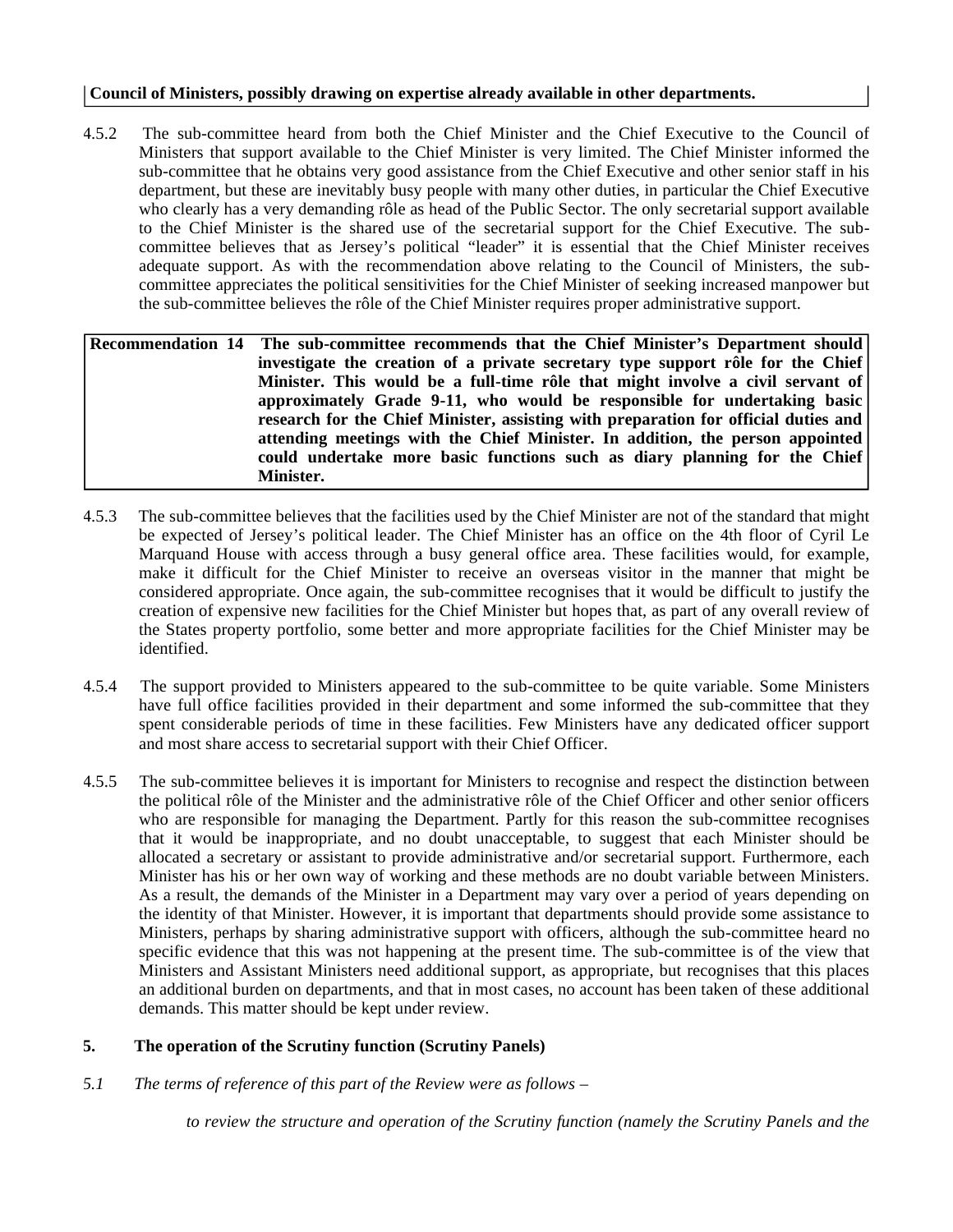- *(i) whether the panels and the PAC are fulfilling their terms of reference as set out in Standing Orders and whether those terms of reference remain appropriate;*
- *(ii) the relationship between the panels/PAC, Ministers and the Council of Ministers;*
- *(iii) whether the present allocation of subject areas to the 5 Scrutiny Panels is appropriate;*
- *(iv) whether the level of financial and manpower resources allocated to the Scrutiny function is appropriate and whether adequate financial control is in place;*
- *(v) the degree and nature of co-operation received from Ministers and Departments;*
- *(vi) whether the procedures governing the manner in which the Scrutiny function is able to review draft policies and draft legislation are appropriate;*
- *(vii) the impact of the establishment of the Scrutiny function on the workload of other States Departments, including the non-Executive Departments.*
- Note: The work of the PAC is considered in Section 6.

#### **5.2 Introduction**

- 5.2.1 The general overall impression of Scrutiny during its first year of operation is that Members, officers and departments have been working very hard, and some very useful and informative reports have been produced, although the building of fruitful relationships to include mutual trust is still developing. The independence of Scrutiny is seen to be important, as well as its rôle as critical friend, without interference from Ministers or the Council of Ministers.
- 5.2.2 In truth, a full cycle of Scrutiny has not yet occurred, taking in a full 3 year term reflecting the term of office of the Council of Ministers, and including the review of actions taken by a Minister in the fullness of time following the conduct of a Scrutiny review.
- 5.2.3 There are teething problems, however, as detailed comments below will show. The States approved 'Shadow Scrutiny: arrangements and approval of Chairmen and members' (P.186/2003) on 9th December 2003. The Appendix of that proposition set out the objectives for Scrutiny and in particular this included *"to develop the practical arrangements for a system of Scrutiny appropriate for Jersey"* and *"to develop guidelines governing the Scrutiny process"*. That Appendix further made it clear that the purpose of shadow Scrutiny was not to provide an opposition to States policy; further personal or political agendas; or examine minor matters, or other matters prejudicial to the public interest.
- 5.2.4 The Shadow Scrutiny phase did result in protocols and guidelines being introduced, which were eventually subsumed into the Draft Code of Practice on Scrutiny, awaiting re-lodging at the time of writing.

#### **5.3 What is Scrutiny?**

- 5.3.1 Despite the initial work undertaken by Shadow Scrutiny, there remains considerable confusion as regards the fundamental question **"What is Scrutiny?"** Without the solid foundation of an agreed definition of Scrutiny, there is a divergence of views and practices leading to bewilderment and frustration from all quarters of the Assembly.
- 5.3.2 Part of the question relating to "What is Scrutiny?" has been the question "What is government?" The States of Jersey Law 2005 was drafted so as to make each Minister accountable, and therefore the Minister is ultimately responsible for all decisions which are taken in relation to the laws and policies which fall within his or her area. A Scrutiny Panel has no Executive rôle because its function is to scrutinise, and if it uncovers evidence which points to the decisions of the Minister (or the policies or legislation he or she administers) to be faulty, then it is for the Panel to expose the matter through debate by the States Assembly. While all members of the Assembly are in a position to approve or reject policy or legislation in draft when they are considered by the States Assembly, once approved their administration rests with the Minister. This is a point which has been a matter of some discussion and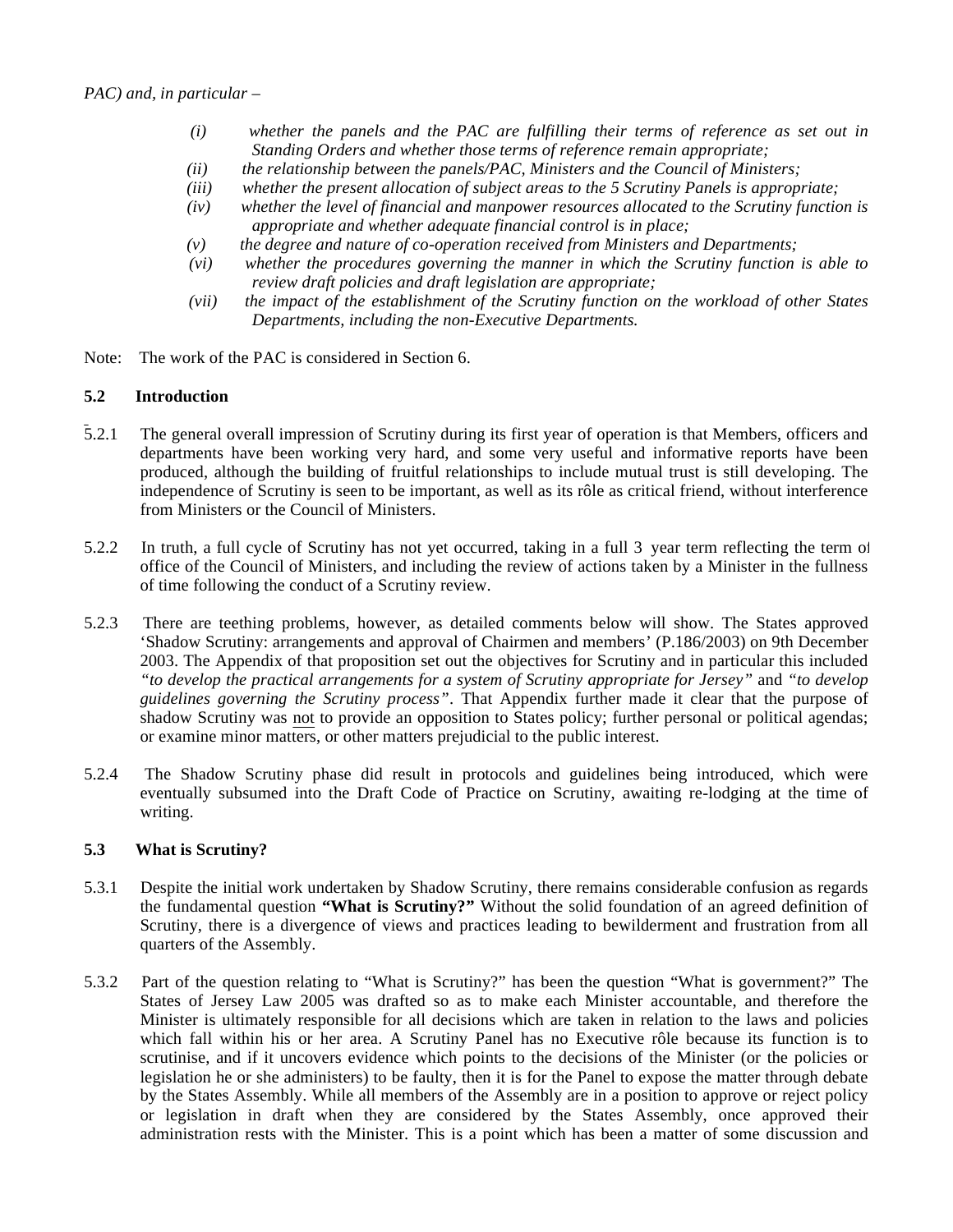- may be a feature of the transitional phase between a Committee system of government and a Ministerial system. Clearly there are a range of views among members of the States at present. Further consideration is given to the question "What is government" in Section 8.
- 5.3.3 So what are the views on what Scrutiny is?
- 5.3.4 The following are a selection of the views expressed by individual Scrutiny Chairmen and Scrutiny members during one-to-one interviews. It is not thought likely that all members involved with Scrutiny would agree with all the statements –
	- 1. Scrutiny has a dual rôle, relating to both the decision itself and the decision-making process.<br>2. Scrutiny should review new legislation or policy and advise or guide the Minister.
	- 2. Scrutiny should review new legislation or policy and advise or guide the Minister.<br>3 Scrutiny should be involved in policy development
	- Scrutiny should be involved in policy development.
	- 4. Policy development is the most important rôle of Scrutiny.
	- 5. Scrutiny should not bring forward alternative policy.
	- 6. Scrutiny should bring amendments to Projets and draft legislation where necessary.
	- 7. Scrutiny should hold the executive to account.
	- 8. Scrutiny should oversee what the Minister does.
	- 9. Scrutiny should be evidence-based.
	- 10. Scrutiny should provide evidence from a different source to the ones the civil servants use to enable the Minister to evaluate the selected option.
	- 11. Scrutiny should be about policies and not individuals.
	- 12. Scrutiny must be allowed to examine any further issues, related to a review, which may arise in the course of the review that the Panel considers relevant.
	- 13. Scrutiny should start from the moment when the Minister has an idea.
	- 14. Scrutiny should become involved as early as possible, before decisions are made, so that they can add value.
	- 15. Scrutiny should be given 7 days' notice of decisions the Minister wishes to make.
	- 16. Who scrutinises the scrutineers if they bring forward alternative policies?
- 5.3.5 The following are a selection of the views expressed by individual Ministers and Assistant Ministers during one-to-one interviews. Again, it is not thought likely that all Ministers and Assistant Ministers would agree with all the statements –
	- 1. Scrutiny must scrutinise policy but is not there to develop policy.
	- 2. Scrutiny should not develop alternative policy.
	- 3. Scrutiny should not be ruled out of policy development, providing it is timely.
	- 4. Scrutiny involvement in policy development is important.
	- 5. Scrutiny could develop policy and strategy in an advisory capacity in a combined Committee/Ministerial system.
	- 6. Scrutiny must review the Strategic Plan and States Business Plan.
	- 7. There are opportunities for Ministers and Scrutiny to work together.
	- 8. Scrutiny should not attempt to be a shadow Council of Ministers.
	- 9. Scrutiny should not behave as an opposition.<br>10. Scrutiny involvement should start before a de
	- Scrutiny involvement should start before a decision has been made.
	- 11. Scrutiny should start when a Green Paper is issued.
	- 12. Scrutiny should start after a decision has been made.
- 5.3.6 As can be seen there is clearly a significant divergence of views on whether Scrutiny should be involved in the development of policy or the development of alternative policy, and on when Scrutiny should commence. These are fundamental questions, and while there will always be some variation from case to case it has clearly led to considerable misunderstanding since December 2005 that there has been no shared understanding of these issues.
- 5.3.7 The sub-committee believes that, although it has been extremely useful to draw on experience of Scrutiny from other jurisdictions, a system of Scrutiny that suits Jersey's political structure and culture must be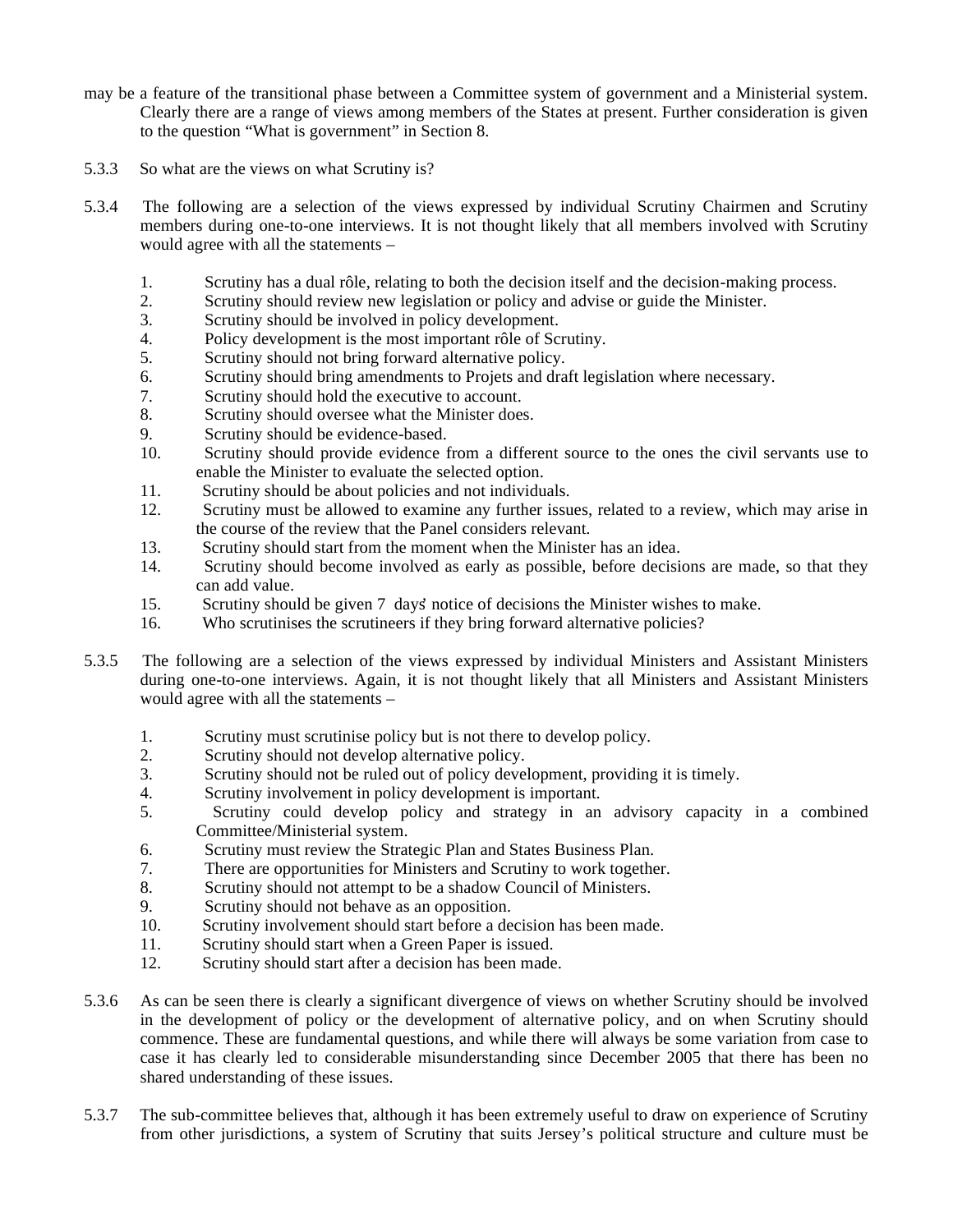- developed and used in the Island. In a largely non-party political system, with a long tradition of involvement for all members in some form of executive decision-making, it is not surprising that many involved in Scrutiny want to be involved in policy development at a very early stage, perhaps receiving confidential papers, etc. from the Minister. Although working alongside Ministers in this way might not be classified as 'Scrutiny' in some jurisdictions, it is clearly an activity that has worked well for some reviews in Jersey. There is, therefore, no reason why this form of Scrutiny cannot be carried out alongside reviews that are intended to hold Ministers to account in a more public way.
- 5.3.8 The Jersey experience has been that Panels operate differently, and that their methods of working have ranged from the critical friend, or peer review style, through to investigatory, and finally adversarial. The question is whether any of these methods of working are 'wrong' and whether, if each has its merits, Panels should continue to be able to operate in different ways, or one Panel may even adopt a different style for a particular review because that is seen to be more suitable. Certainly the Corporate Services Scrutiny Panel has worked as a critical friend adopting the peer review style, and has been able, through its advisers, to highlight areas of policy that needed amendment. As proposals are taken on board, the Panel becomes involved in the development of policy. The Environment Scrutiny Panel has also been involved in peer review, with meaningful exchanges of information taking place between the Minister for Planning and Environment and the Chairman of the Scrutiny Panel.
- 5.3.9 It is perhaps obvious to state that an adversarial way of working will not create a climate where a Panel will become engaged in policy development. The tensions in the relationship are too great to engender effective co-working. There are times when such a style may be appropriate, but it is clear that the relationship between the Panel and the Minister will be under greater strain, and, because it is human nature to do so, the scrutiny process itself and the exchange of information, etc. will be under careful review, possibly diluting the effort being put into the actual scrutiny review under way.
- 5.3.10 Rather than trying to determine exactly what scrutiny is, and then making all involved in scrutiny conform to a single rule about what scrutiny is, and how it should be undertaken, there may be more merit in deciding 'What Scrutiny is **not**?' If the States are content for scrutiny members themselves to have complete autonomy as to what scrutiny is, what they wish to review, to what level of detail, and at what cost, then this needs to be explicit. If there are parameters, then it needs to be clear when Panels move outside of the range of what is agreed, and there needs to be a mechanism to halt inappropriate scrutiny, perhaps through the Chairmen's Committee or the PPC.

**Recommendation 15 The sub-committee recommends that the States should work to reach a shared understanding of what Scrutiny is there to do and when, and what scrutiny is** *not.* **The sub-committee believes that in the Jersey context this will include a variety of different forms of Scrutiny activity, ranging from involvement at the earliest stages of policy development to reviews of existing policy at a much later stage.**

5.3.11 The sub-committee would comment that scrutiny reviews must not be undertaken for political purposes. For example, one review mid-2007 involved 3 members of a political party and the perception was that the review was being used for political purposes. For the integrity of the scrutiny process, this situation should be avoided in the future.

**Recommendation 16 The membership of a Panel or Sub-Panel undertaking a review should not be heavily weighted in favour of a political party.**

5.3.12 The sub-committee noted that Panels spent time considering a Minister's general policy, for example by considering the ministerial decisions made during the previous period, by considering questions to be asked of the Minister, by reviewing propositions lodged by the Minister for debate. A number of regular items on certain Panel agendas give rise to these discussions. It can be argued that the Panel needs to shadow the work of a Minister in order to decide what reviews to undertake. However, the monitoring of the Minister's activities day-to-day should not be undertaken at the expense of important reviews, such as the review major new policies of the Annual Business Plan or of draft legislation.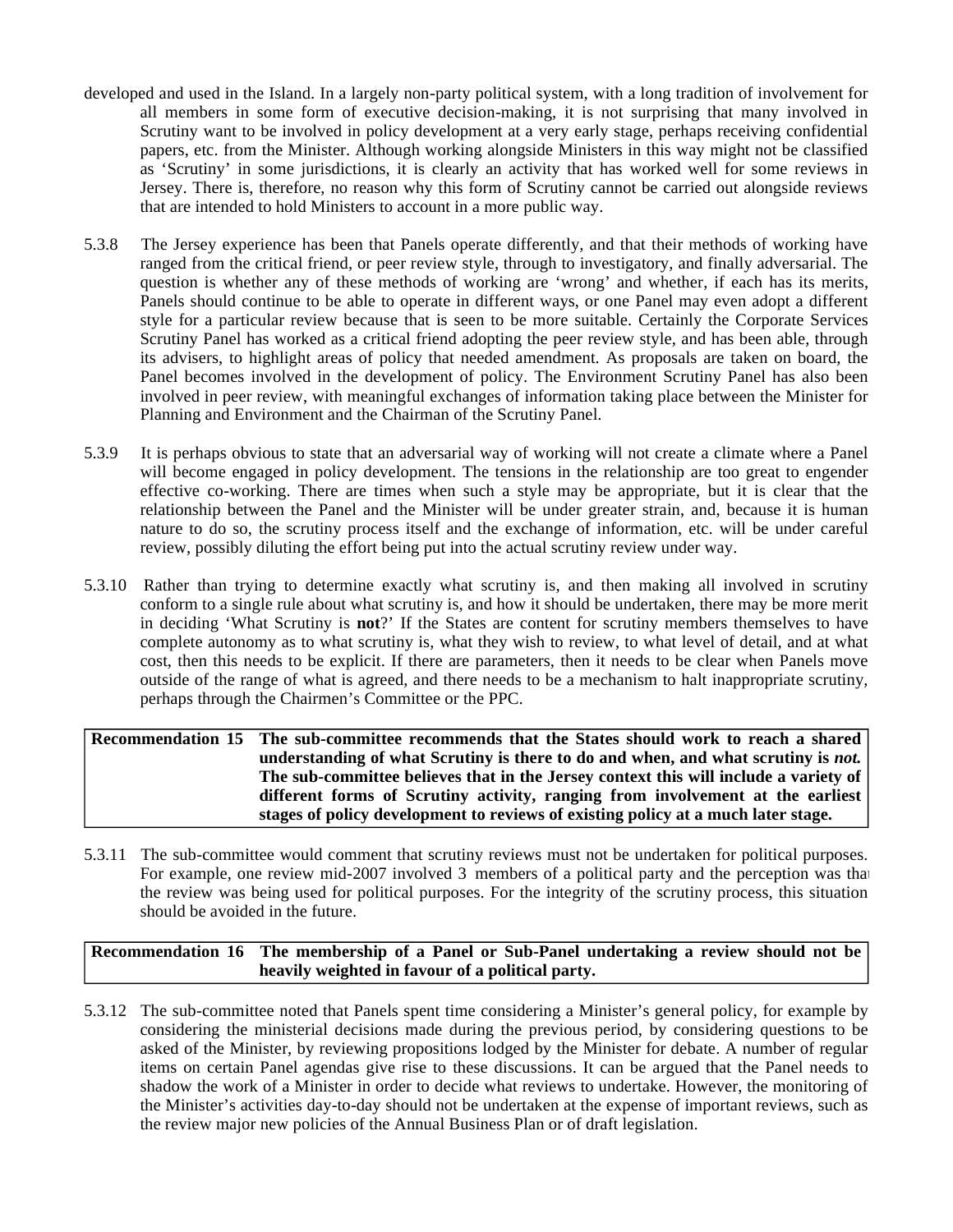# **Recommendation 17 The sub-committee recommends Panels should analyse decisions, not the general activity of a Minister, and that a Scrutiny Panel should focus on conducting reviews by receiving/hearing evidence and obtaining advice. Panels should avoid old style 'committee' discussion.**

- 5.3.13 Scrutiny has invested a significant amount of officer time on a Public Engagement Strategy, with the initial assistance of a public relations company (although this contract has now been concluded), producing a newsletter, issuing a Scrutiny Guide, co-ordinating a Citizenship Programme, and holding general Scrutiny meetings. It is nevertheless clear to the sub-committee that to date, the Scrutiny function has, with certain notable exceptions, failed to engage the people of Jersey in a significant way. Many 'public' hearings have been poorly attended and the majority of panel meetings have been held without any members of the public in attendance. It is unfortunate that access to the two scrutiny rooms in the States Building is difficult and this may discourage some members of the public from attending meetings. The sub-committee has not had the sense that pressure groups are engaging with the scrutiny process in any numbers, so it cannot be said that pressure groups are therefore acting on behalf of the public. The sub-committee noted that a Scrutiny Newsletter has been issued (and this will be repeated) to advise the public of what has been going on, and is useful to raise the profile of scrutiny, but this is a passive form of communication and does not engage the public in reviews.
- 5.3.14 The sub-committee believes that Scrutiny must make better efforts to engage with the public and publicise its work more effectively. This is of course, dependent on choosing review topics that are relevant and of real interest to the public. The sub-committee was, for example, surprised that, in view of the likely public interest in many matters relating to crime and justice in Jersey, the former Social Affairs Panel spent many months on the very narrow issue of the rôle of Centenier that attracted little public interest. Scrutiny has looked at the closure of two hospital wards affecting the elderly, but the overall topic of services for the elderly, in an aging society and in an environment where there is great pressure on all resources, including funding and land, has gone completely untouched.
- 5.3.15 The sub-committee notes that all Scrutiny reports are given out free of change to the public. Some of these are lengthy documents, which are expensive to produce, and which may exceed what the public requires. Simplified leaflets focussing on the executive summary of the main report may be all that is required.
- 5.3.16 While the Communications Unit has been established for all departments to use, this service is chargeable for Scrutiny and the Privileges and Procedures Committee, and there is a perception amongst Scrutiny that this unit would not be able to provide the type of service it requires because the focus of its work is to support the Executive.

**Recommendation 18 The sub-committee recommends that the Scrutiny function gives further consideration to the manner in which its public relations are handled to ensure that an effective solution is implemented whilst achieving value for money**.

# **5.4 The structure of the Scrutiny function**

- 5.4.1 The Scrutiny function comprises a Chairmen's Committee with responsibility for co-ordinating Scrutiny, and, at the outset of 2006, 4 Scrutiny Panels. This was raised to 5 in December 2006 because too many areas were expected to be scrutinised by one of the panels, and Standing Orders now provide the following panels –
	- (a) a Scrutiny Panel which is assigned the topics of corporate services, corporate policies and external relations ("corporate services");
	- (b) a Scrutiny Panel which is assigned the topics of economic affairs and economic development ("economic affairs");
	- (c) a Scrutiny Panel which is assigned the topics of education, sport and culture and home affairs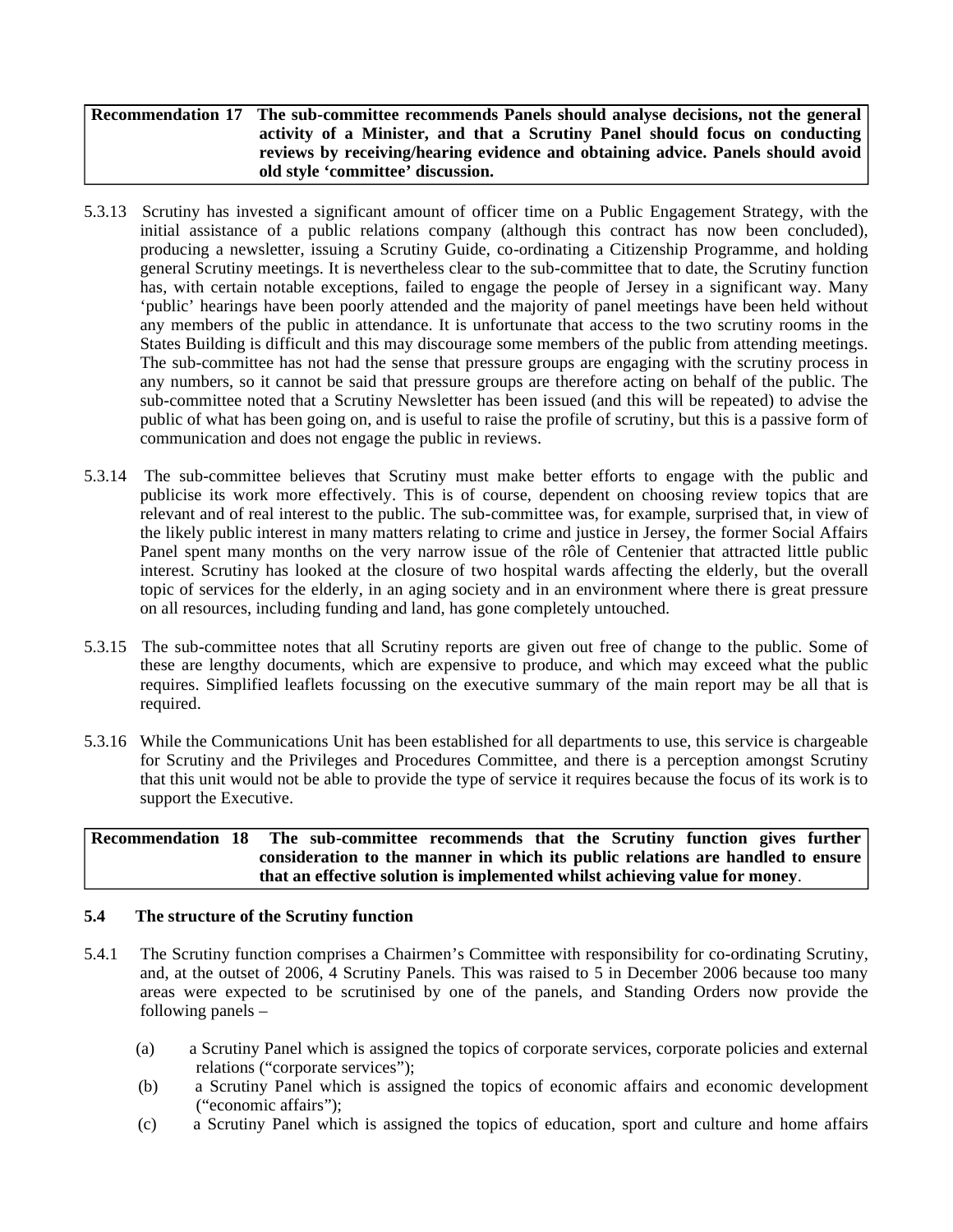("education and home affairs");

- (d) a Scrutiny Panel which is assigned the topics of environment and technical services ("environment");
- (e) a Scrutiny Panel which is assigned the topics of health and social services, social security and housing ("health, social security and housing")
- 5.4.2 Each of the Scrutiny Panels may appoint sub-panels to undertake reviews. Standing Orders allow for a sub-panel to appoint a States member, who is not a member of the Scrutiny Panel or a Minister or Assistant Minister, to be a member of the Panel.
- 5.4.3 The sub-committee has reviewed how Panels undertake their work, and has noted the successful usage of sub-panels to undertake specific reviews. Sub-panels have been able to bring together members from different panels and other members who are not in the Executive who are not members of a permanent panel. The reviews have been clearly focussed on one particular issue and the sub-panels have been able to operate without the constraints of 'general' panel business. The sub-committee nevertheless noted that sub-panels are not able to present reports in their own name and some giving evidence pointed out that some tension had arisen when a main Panel had sought to amend a report prepared by a sub-panel.

## **Recommendation 19 The sub-committee recommends that Standing Orders be amended to allow subpanels to present reports to the States in their own name. This recommendation is, in part, dependent on the outcome of the review of the Scrutiny structure referred to in Recommendation 20.**

- 5.4.4 By contrast with the work of sub-panels, work carried out by Panels as a group tended more to behave in 'Committee mode' a problem that has perhaps been accentuated because of the involvement in the Scrutiny function of a number of members who had been Committee members in the old system of government before December 2005. Acting in this way involves receiving agendas and prepared papers, with some Panels considering the policies of the departments covered, discussing the views of those assembled on the proposed policies, rather than taking evidence and expert advice on those policies in order to reach an objective conclusion. This approach was considered by the sub-committee to be more likely to lead to political second-guessing rather than proper evidence-based scrutiny given that the Committee system no longer exists and there is currently no consensus on whether Scrutiny should act in an advisory capacity.
- 5.4.5 In discussion with a Panel Chairman, the view was noted that there was benefit in a Panel having subject areas, and in the Panel members gaining a particular area of expertise. Many felt that this would be lost if the structure were to change to create sub-panels for specific reviews and which would fall away on presentation of its report. In addition the creation of relationships between Panels and the relevant Minister and departmental officer was considered to be important.
- 5.4.6 The sub-committee nevertheless considers that a review of the structure of Scrutiny should be undertaken, and for example to consider whether Scrutiny would function better with only one overarching 'Chairmen's Committee' which would agree the programme of subject-based reviews, and establish subpanels on single issues. Under this structure the 5 formal subject-based panels would be abolished and members would simply come together in sub-panels to review a particular matter in an overall programme co-ordinated by the overarching Committee. This would ensure that Scrutiny work was 'review-based' and would enable members involved in Scrutiny to concentrate on one or 2 Scrutiny topics at a time. Members would be able to assess their degree of involvement in Scrutiny at any particular time in light of other demands on their time rather than being required to participate in all panel business over a 3 year cycle as happens under the present structure. The sub-committee recognises that the practicalities of this radical alternative approach might preclude its introduction; for example the setting of a Scrutiny programme for the year might become unwieldy, but the sub-committee considers that this merits investigation. If the change was considered to be too radical, a compromise might be to retain the 5 subject-based panels for general overview and liaison with the relevant Department but undertake all reviews on a sub-panel basis. This would hopefully prevent Panels operating in old-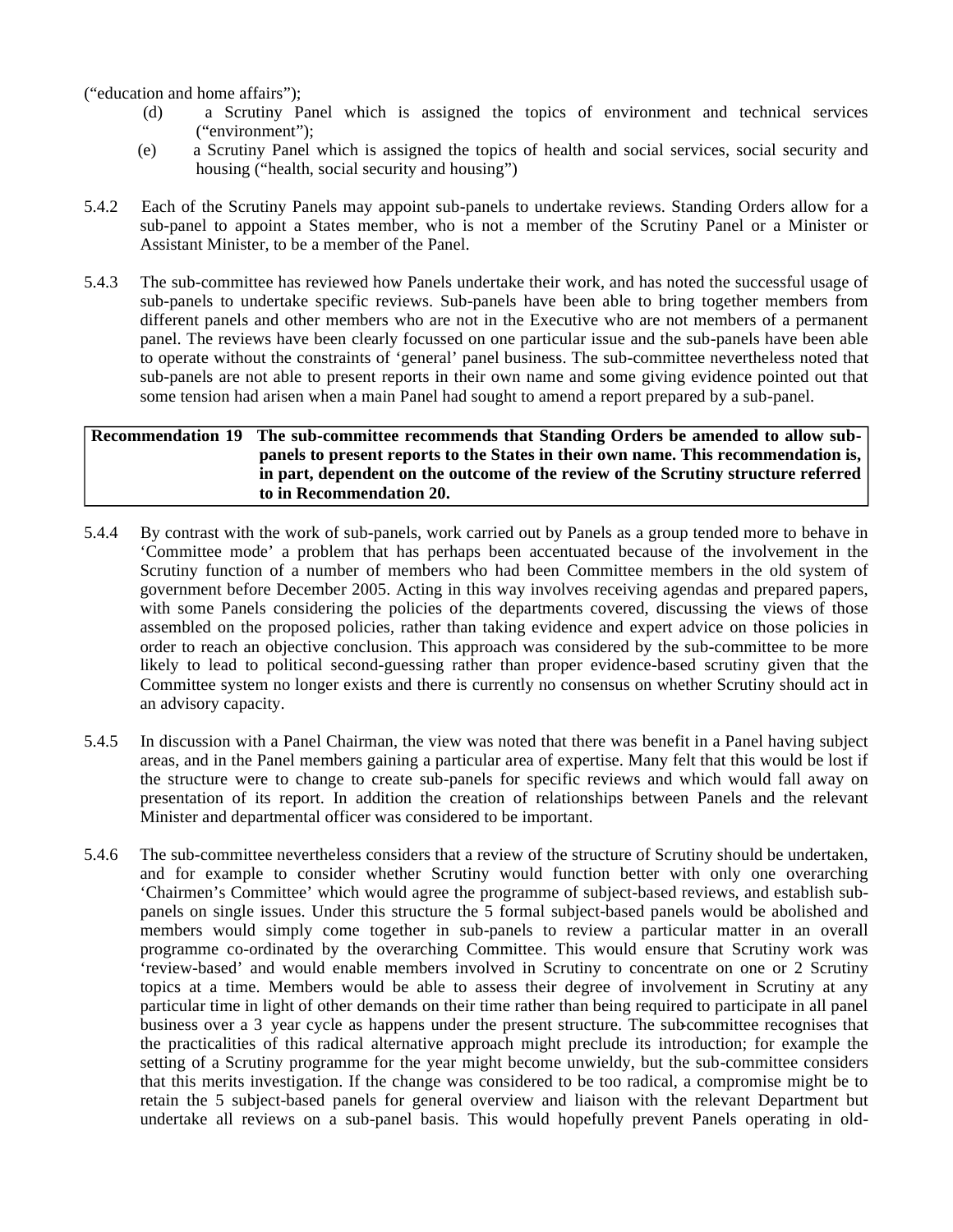fashioned Committee mode which is unlikely to be productive. There is a significant risk at present that Scrutiny is becoming a very slow and laborious process, taking many weeks or months to finalise reviews. This is unsatisfactory as Ministers are able to act and react very swiftly. Scrutiny must also become more 'nimble'.

**Recommendation 20 The sub-committee recommends that the structure of the Scrutiny function be reviewed to capitalise on the enthusiasm and focus that sub-panels have shown**.

# **5.5 The extent to which panels are fulfilling their terms of reference**

5.5.1 The terms of reference for Scrutiny are set out in Standing Order 136, and are repeated below for ease of reference.

### 5.5.2 **Terms of reference**

- (a) to hold reviews into such issues and matters of public importance as it, after consultation with the Chairmen's Committee, may decide;
- (b) to consider the existing and proposed policy of the Council of Ministers;
- (c) to scrutinize draft Laws and draft subordinate enactments which are to be made by the States and consider possible amendments to them, if appropriate;
- (d) to scrutinize subordinate enactments which have been made by a Minister;
- (e) to scrutinize international conventions and agreements before they are extended to Jersey;
- (f) to scrutinize the draft Annual Business Plan, the Budget and other financial proposals of the Council of Ministers.
- 5.5.3 The following table shows the terms of reference addressed by each review –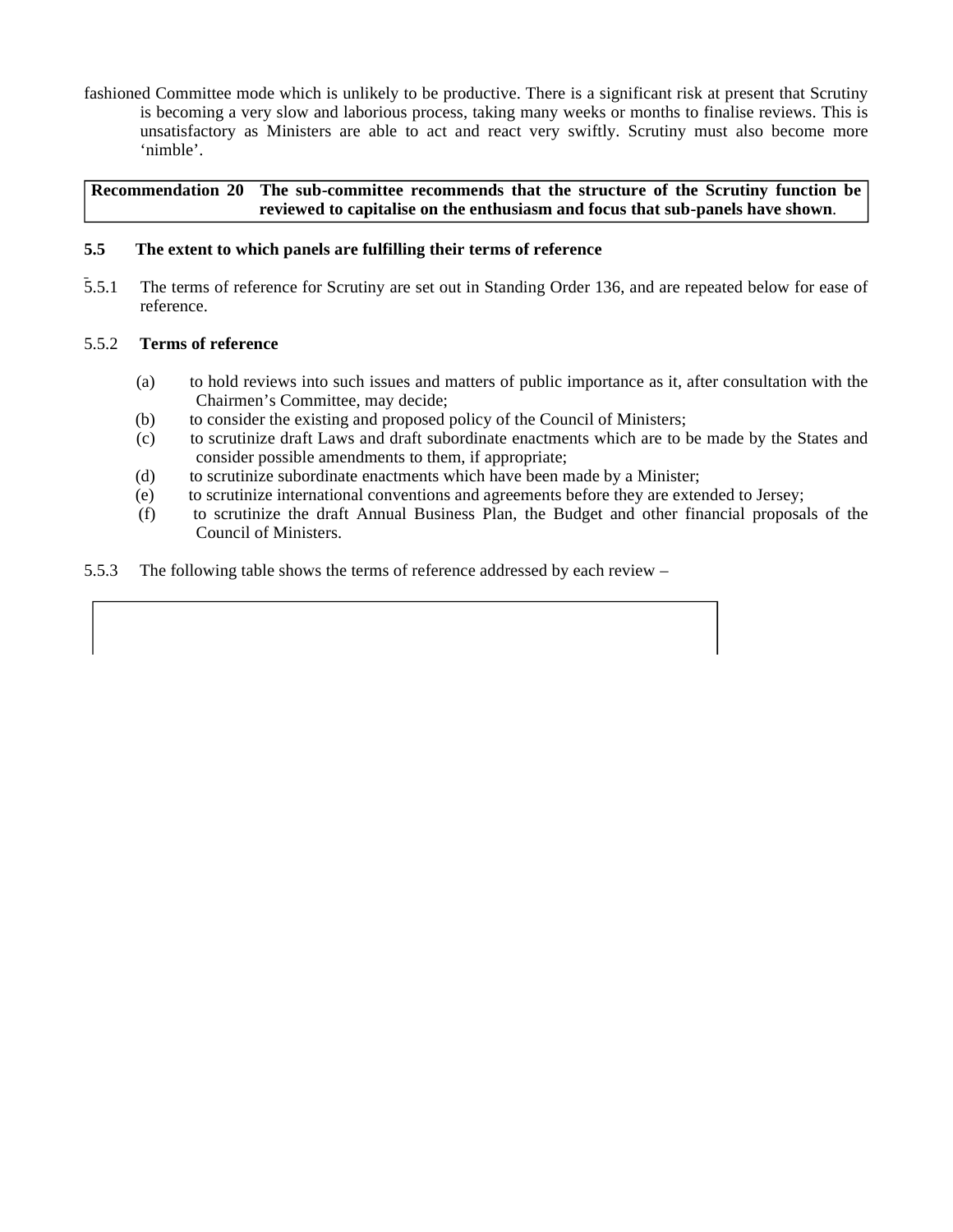$\begin{array}{c} \rule{0pt}{2ex} \rule{0pt}{2ex} \rule{0pt}{2ex} \rule{0pt}{2ex} \rule{0pt}{2ex} \rule{0pt}{2ex} \rule{0pt}{2ex} \rule{0pt}{2ex} \rule{0pt}{2ex} \rule{0pt}{2ex} \rule{0pt}{2ex} \rule{0pt}{2ex} \rule{0pt}{2ex} \rule{0pt}{2ex} \rule{0pt}{2ex} \rule{0pt}{2ex} \rule{0pt}{2ex} \rule{0pt}{2ex} \rule{0pt}{2ex} \rule{0pt}{2ex} \rule{0pt}{2ex} \rule{0pt}{2ex} \rule{0pt}{2ex} \rule{0pt}{$ 

 $\begin{array}{c} \hline \end{array}$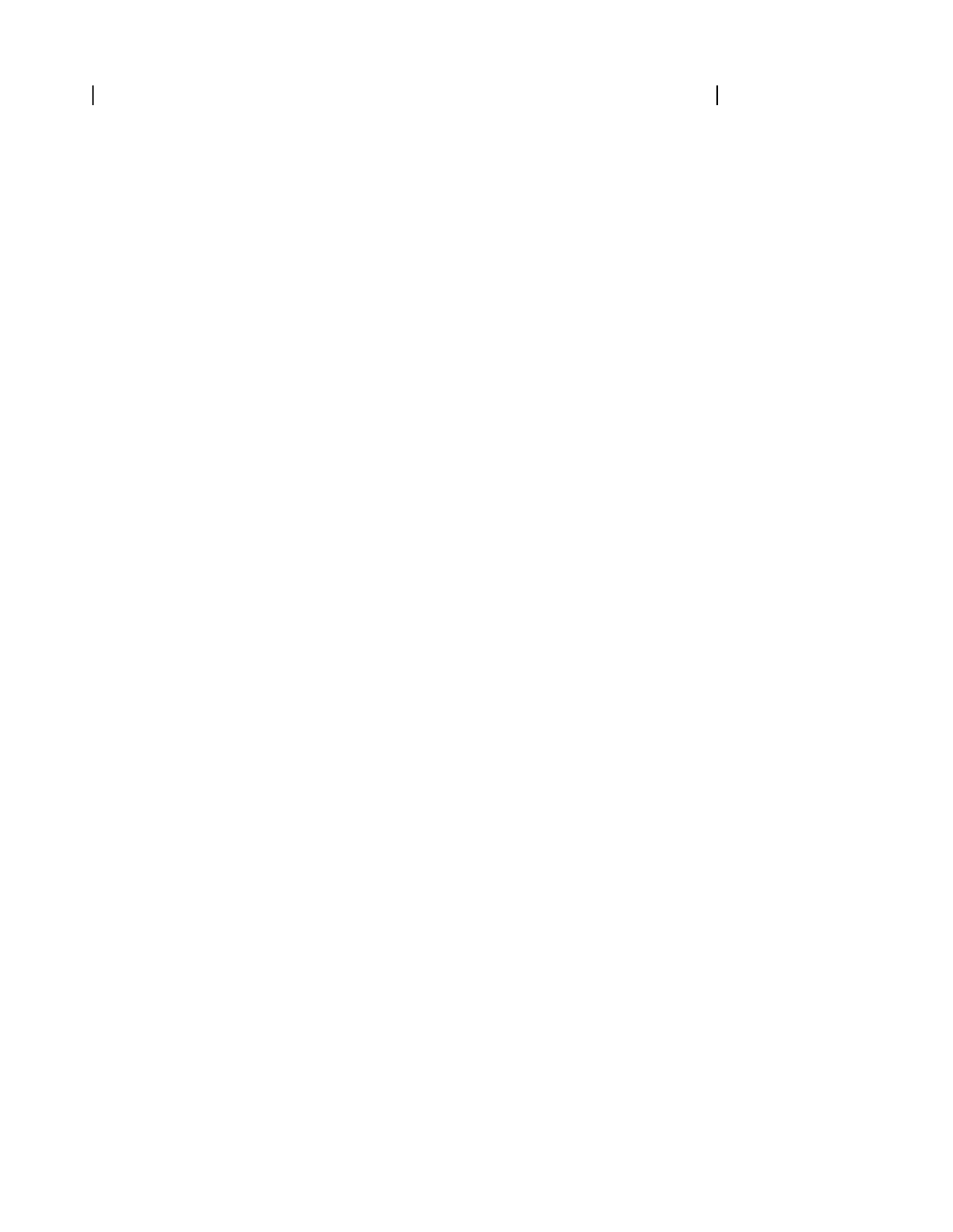| Scrutiny - Terms of reference completed in 2006                                    |                                                                                                                                  |                                                                                                          |                                  |                                                                                                     |                                                                                               |  |  |
|------------------------------------------------------------------------------------|----------------------------------------------------------------------------------------------------------------------------------|----------------------------------------------------------------------------------------------------------|----------------------------------|-----------------------------------------------------------------------------------------------------|-----------------------------------------------------------------------------------------------|--|--|
| <b>Terms</b> of<br>Reference                                                       | <b>Panels</b>                                                                                                                    |                                                                                                          |                                  |                                                                                                     |                                                                                               |  |  |
|                                                                                    | Corporate                                                                                                                        | <b>Economic</b>                                                                                          | <b>HSSH</b>                      | Ed/HA                                                                                               | <b>Environment</b>                                                                            |  |  |
|                                                                                    |                                                                                                                                  |                                                                                                          | (Started<br>its work<br>in 2007) | (inc. Social<br>Affairs)                                                                            |                                                                                               |  |  |
| <b>Matters of</b><br>public<br>importance                                          | $\overline{Age\ of}$<br>Consent.<br>S.R.1/2006<br>Overseas Aid.<br>S.R.11/2007                                                   | All reviews                                                                                              |                                  | Overdale.<br>S.R.1/2007<br>G.P. Out of<br>Hours<br>S.R.6/2007                                       | Waste.<br>S.R.13/2007<br>Planning<br>Process<br>S.R.2/2007<br>Design of<br>homes<br>(ongoing) |  |  |
| <b>Proposed</b><br>policy                                                          | $\overline{\text{GST}}$<br>(exemptions).<br>S.R.6/2007 &<br>S.R.7/2007<br>Zero/Ten<br>$S.R.4/2006 \&$<br>S.R.3/2007 &<br>ongoing | Dairy.<br>S.R.4/2007<br>Telecoms<br>Privatisation.<br>S.R.5/2007<br>Postal<br>Regulations.<br>S.R.2/2006 | Income<br>Support<br>(ongoing)   |                                                                                                     | Design of<br>homes<br>(ongoing)<br>Waste.<br>S.R.13/2007                                      |  |  |
| <b>Existing</b><br>policy                                                          |                                                                                                                                  | Fulfilment.<br>S.R.7/2006                                                                                |                                  | Centeniers<br>(ongoing)<br>G.P. Out of<br>Hours<br>S.R.6/2007                                       |                                                                                               |  |  |
| <b>Draft Laws</b>                                                                  | Zero/Ten<br>S.R.4/2006 &<br>S.R.3/2007 &<br>ongoing<br><b>GST</b><br>$S.R.6/2007 \&$<br>S.R.7/2007 &<br>ongoing                  |                                                                                                          |                                  | Comments<br>on Sexual<br>Offences No<br>$S.R. -$<br>comments/<br>statement to<br><b>States only</b> | Deep Ground<br>Water<br>Advisory<br>Group. No<br>review but<br>work<br>undertaken.            |  |  |
| <b>Subordinate</b><br>enactments                                                   |                                                                                                                                  | Postal<br>Regulations<br>S.R.2/2006                                                                      |                                  |                                                                                                     |                                                                                               |  |  |
| <b>International</b><br>conventions                                                | 6th Monthly<br>progress<br>$report - no$<br>$report -$<br>monitoring<br>work                                                     | Postal<br>Regulations<br>to an extent                                                                    |                                  |                                                                                                     | Waste<br>S.R.13/2007                                                                          |  |  |
| <b>Annual</b><br><b>Business Plan</b><br>(Strategic<br>Plan) $\&$<br><b>Budget</b> | Financial<br>Framework.<br>S.R.3/2006<br>Process                                                                                 | Work<br>undertaken in<br>$2006$ but no<br>reports                                                        |                                  | Work<br>undertaken in<br>$2006$ but no<br>reports                                                   | Work<br>undertaken in<br>2006 but no<br>reports                                               |  |  |

- 5.5.4 Not all of the work undertaken by Panels in 2006 resulted in a report, or was concluded the same year. The terms of reference of Scrutiny Panels in Standing Orders states "if appropriate, to report to the States upon any matter reviewed, considered or scrutinized by the panel and make recommendations in respect of the matter".
- 5.5.5 The list of Scrutiny Reports may be found at Appendix F.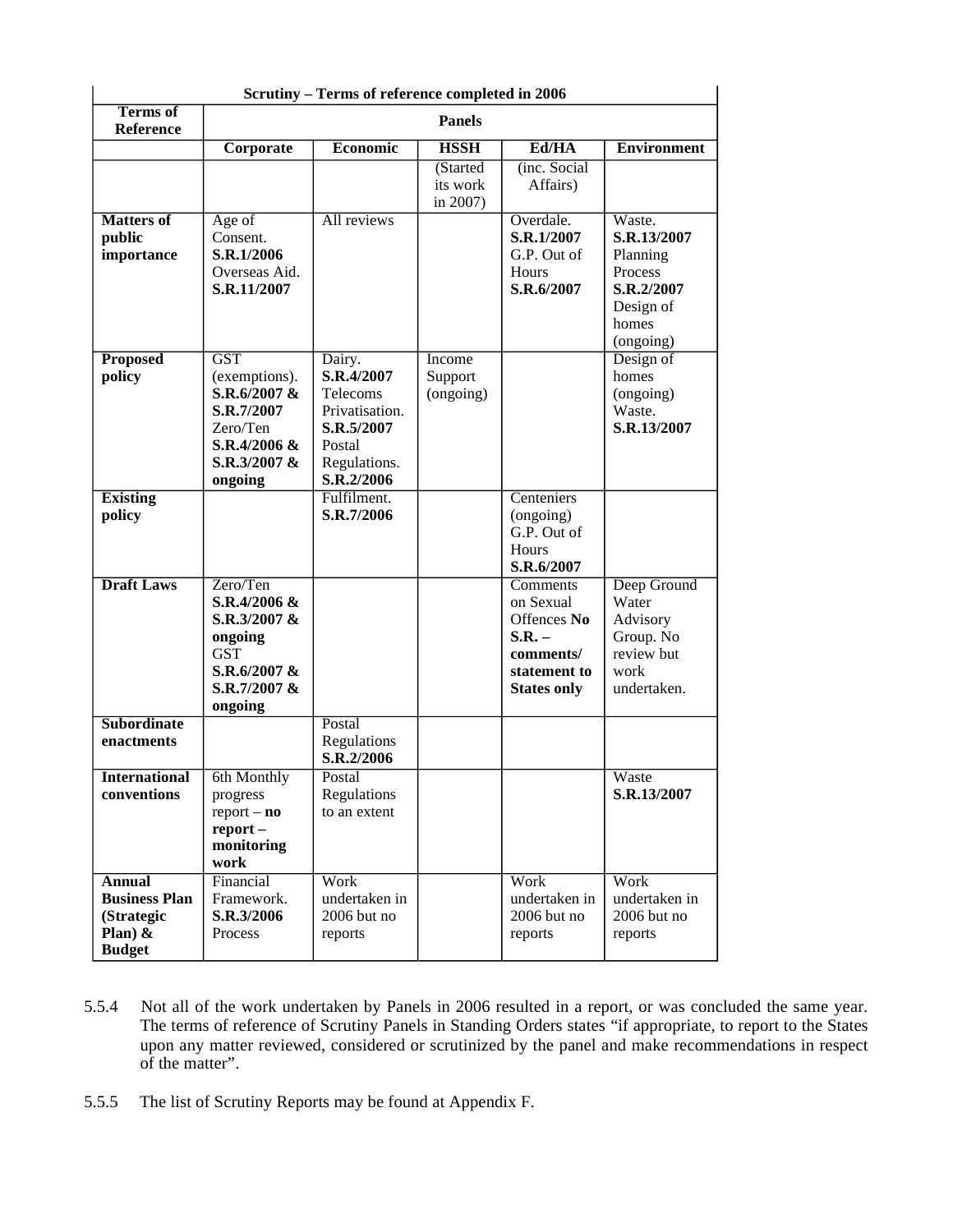5.5.6 The Panels have given emphasis to existing policy or proposed policy, and a number of reviews have been influenced by a member's own political agenda. The sub-committee has noted some concern that the States' Strategic Plan, the Annual Business Plan and the Budget have not received appropriate Scrutiny, and that there has been insufficient legislative Scrutiny.

# **5.6 Scrutiny of States' Strategic Plan, Annual Business Plans and Budget**

- 5.6.1 The overarching policy documents in the ministerial system adopted by the States are the periodic States' Strategic Plan, the Annual Business Plan and the Budget. These therefore merit special evaluation and have been specifically listed in Standing Orders. Indeed, analysis of these documents would enable systematic review of the Ministers' wider policies, rather than auditing individual decisions of the Council of Ministers or individual Ministers.
- 5.6.2 The States' Strategic Plan was produced quickly, within 4 months as prescribed by Article 18(e) of the States of Jersey Law 2005. The document was complex, covering the entire range of activity of the States, and in some ways contained too much detail for a strategic document, appearing to be a hybrid between a strategic document and a business plan, as it contained lists of actions ('What we will do'). If the actions which were to be included (similar to business plan objectives) then they contained insufficient detail for members not involved in the executive to consider them in a meaningful way. (Further consideration of the Strategic Plan is given in Section 8). The confusion arising from the speed of consideration necessary, the length and complexity of the document, and its hybrid content, and the lack of financial detail to support the actions, coupled with the fact that the Scrutiny function was relatively new and inexperienced, meant that the States' Strategic Plan escaped detailed Scrutiny the first time around. It is anticipated that, now that the initial document is in place, and has become better understood *since its adoption*, that the next Strategic Plan will be easier to review, based, as it must be, on the original version adopted in 2006.
- 5.6.3 The Annual Business Plan 2007 was the subject of only one published review in 2006, although elements of it were considered by most Panels. An agreement had been struck at the end of 2005, prior to the commencement of ministerial government, between the Shadow Scrutiny function and the Presidents of the Policy and Resources and Finance and Economics Committees to ensure that Scrutiny would be involved at key points throughout the development of the Annual Business Plan, as it had been recognised at an early stage that this document would be difficult to absorb and review in-between lodging and debate.

**Recommendation 21 The sub-committee recommends that the Chairmen's Committee should consider and publish the procedure for scrutinising the Strategic Plan, the Annual Business Plan and the Budget and that annually, the Council of Ministers and the Chairmen's Committee should agree the programme for the coming year, and inform the States thereon.**

# **5.7 Who is scrutinising the Strategic Plan and the Annual Business Plan?**

- 5.7.1 There was considerable confusion on this issue, which lead to serious delays. The Panels believed that it was all of their responsibility, and each were awaiting information or draft documents to scrutinise. There was a perceived lack of communication between the Council of Ministers and all Scrutiny Panels and/or the Chairmen's Committee, a lack of communication between the Chairmen of Scrutiny, and a lack of coordination by the Chairmen's Committee of the reviews on these subjects. The Executive had been dealing solely with the Corporate Services Scrutiny Panel, as the Executive considered that the Plans were a matter for that Panel, and consequently believed that they had been passing information to Scrutiny. The Chairman of the Corporate Services Scrutiny Panel was unaware that he was the only Chairman with the information and did not raise it with the other Chairmen.
- 5.7.2 This is an example of where the Chairmen's Committee might have played a strong co-ordinating rôle, in accordance with its terms of reference, to ensure that this important area was properly covered. It is appreciated that individual Chairmen wish to have a degree of autonomy and do not wish to be directed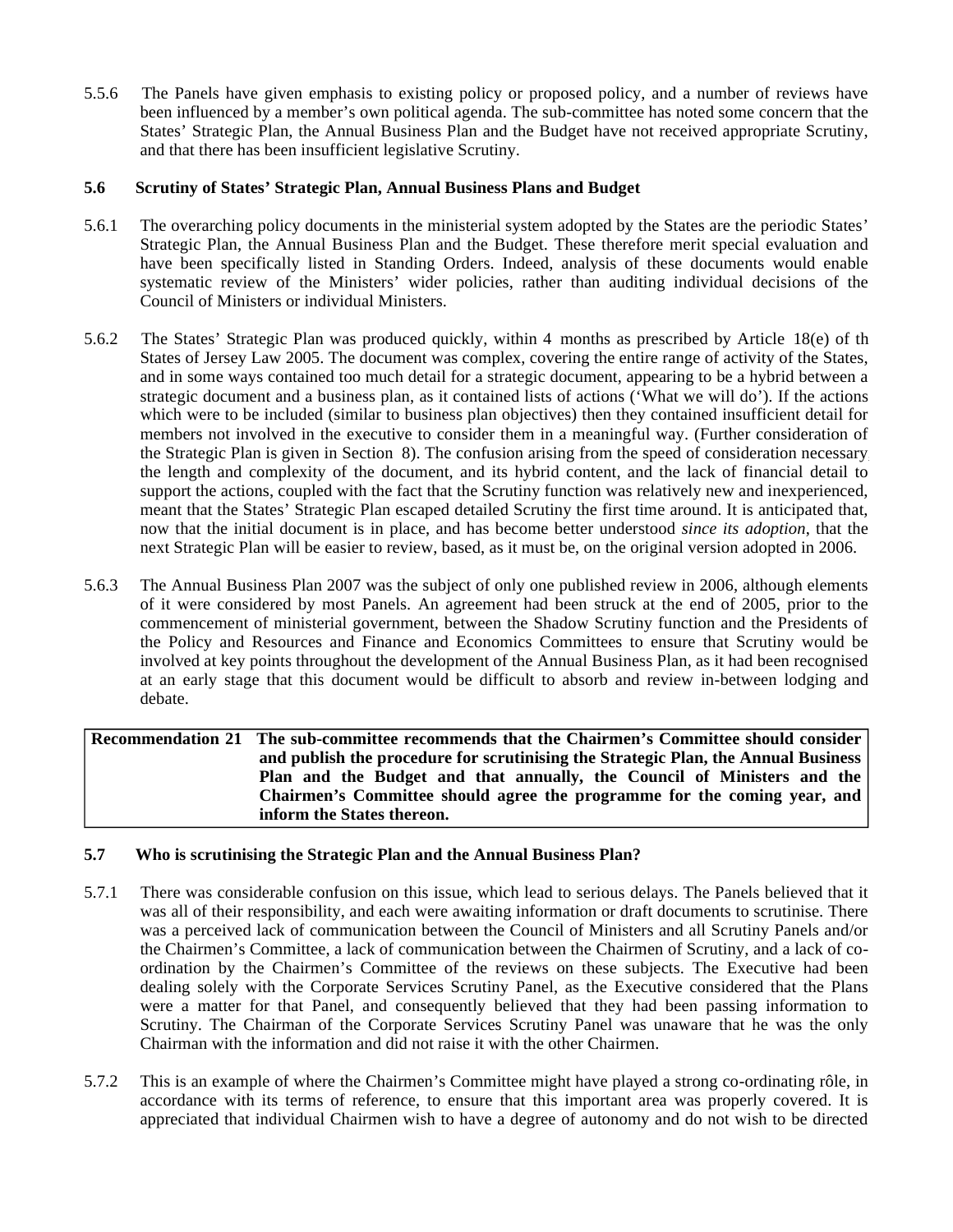by the Chairmen's Committee, but in this instance it would have been helpful if the Chairmen's Committee had taken a lead and had ensured that progress on the programme of review of the Annual Business Plan did not lose momentum, that any issues such as access to information were speedily resolved, and possibly that it assemble the comments of all panels into one document.

**Recommendation 22 The sub-committee recommends that, if not already in place, clear procedures should be agreed on the passing of all relevant information to each Scrutiny Panel in relation to the Strategic Plan and Annual Business Plan in a timely fashion, and that the Chairmen's Committee should be responsible for co-ordinating the work of the different panels.**

- 5.7.3 As stated above, all information relating to the Plans was forwarded to one panel. Once it was learned that this had occurred, there was a discussion on whether information passed to one Chairman could be passed to the other Chairmen, which the Executive could not support. The other Chairmen then each had to make separate approaches to the Executive for information, and this ate considerably into the time available for Scrutiny.
- 5.7.4 Provided that members of Panels do not use information received during the course of a review for private political purposes, there would seem to be no reason why information on the States' Strategic Plan and the Annual Business Plan cannot be shared between Panels.

# **Recommendation 23 The Council of Ministers and the Chairmen's Committee should agree a protocol on the sharing of information between Panels in relation to States-wide policies, for example in relation to the Strategic Plan, the Annual Business Plan and the Budget.**

# **5.8 When should Scrutiny commence on the Strategic Plan, the Annual Business Plan and the Budget?**

5.8.1 Scrutiny believes that, in order to be able to participate in decision-making and influence outcomes, it needs to be involved from the very outset. This is part of the overall debate on 'What is Scrutiny?' The Executive needs to understand whether Scrutiny Panels will be scrutinising the Plans, and if so when, and what the programme is. Scrutiny needs to understand what the Executive's timetable is, and when the key meetings it may attend occur. There is a need to eliminate confusion and suspicion on both sides, and properly inform all concerned of the processes and procedures, to enable efficient and effective use of all staff, both in departments and in Scrutiny.

# **Recommendation 24 At the beginning of each year –**

- **the Council of Ministers must inform the Chairmen's Committee of its indicative programmes in relation to the Annual Business Plan and the Budget, and every third year, the Strategic Plan, and the dates of the key meetings which Scrutiny members would be invited to attend in relation to each;**
- **Scrutiny must provide the Council of Ministers with scheduled dates of each of its Panels for meetings/hearings in relation to these documents; and dates upon which it would seek informal briefing meetings with officers, and meetings with Ministers;**

 **with a view to ensuring the timely transfer of information, the dovetailing of meetings of the Executive and Scrutiny, sufficient time for Scrutiny and the efficient and effective use of manpower resources.**

**5.9 How should the Strategic Plan, the Annual Business Plan and the Budget be scrutinised?**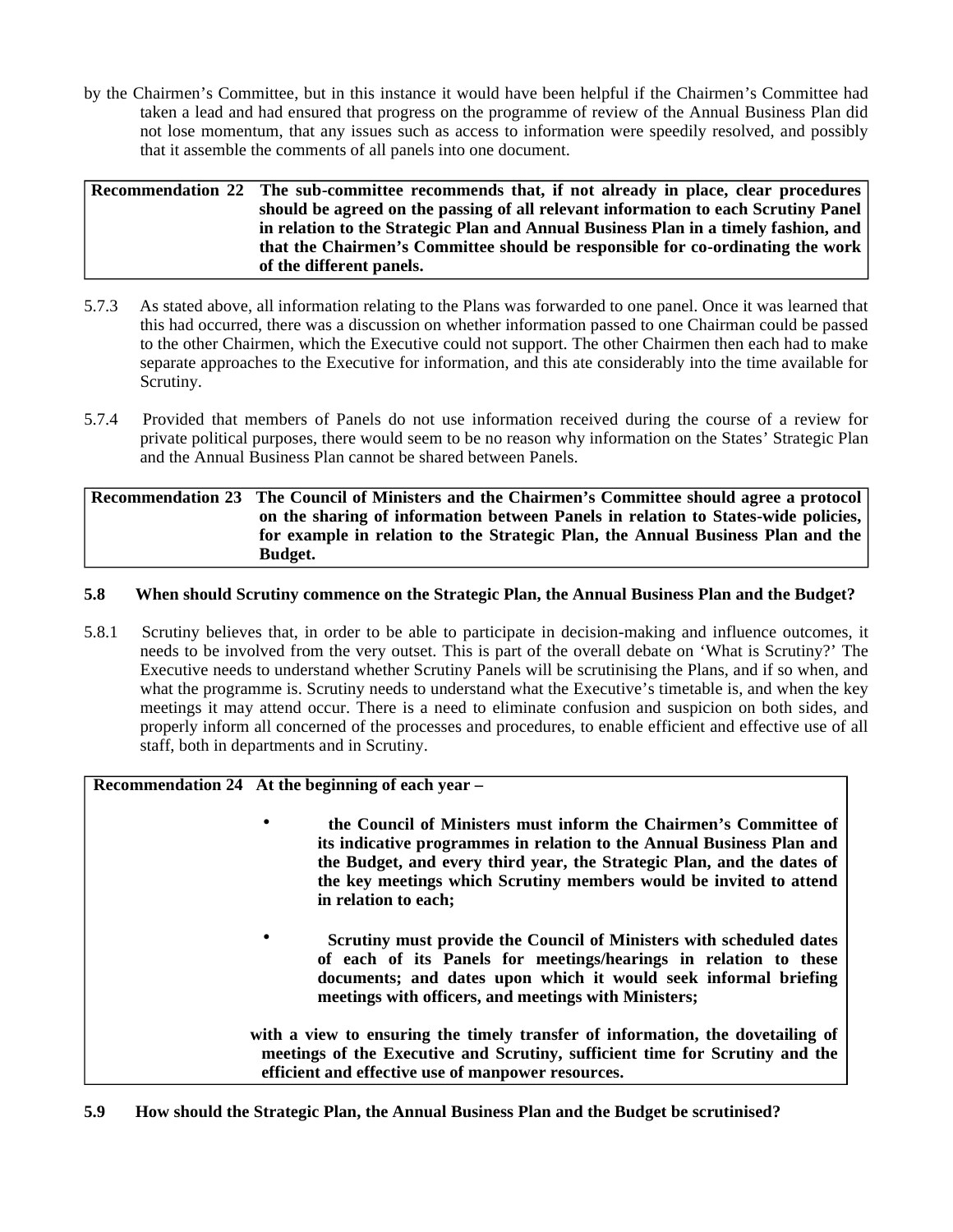5.9.1 While the decisions as to what to scrutinise are a matter for Panels, it is clearly not possible to review all of the above documents fully every year, and there may be considerable merit in focussing each year on a particular element, for example services for the elderly, to see how these documents across the board affect that sector.

# **5.10 Scrutiny of Draft Laws and of subordinate legislation adopted by the States or made by the Minister**

- 5.10.1 There are two primary functions of the States Assembly. The first is to act as a political control over the Executive and the second is to act as a legislature. The introduction of legislation is an absolutely essential function – it is the Laws which confer power on the Executive to act and it is the duty of States Members to ensure that they understand the Laws which they are adopting. It is important for Members to be reassured that the detailed terms of the legislation which has been lodged for debate accurately reflect the policy which has been approved. Careful scrutiny of draft legislation will expose the policy which is being promoted. In some cases legislation has been initiated following States approval of a high-level strategy document. Such a document may have proposed the overriding policy principles, but would not have explained in detail exactly how the proposals would be implemented. These are revealed at draft legislation level and under the Ministerial system of government, if a Scrutiny Panel chooses not to review draft legislation, then the draft legislation has been challenged and tested by one member only, namely the Minister. This is a significant change from the former Committee system when a number of members reviewed any draft.
- 5.10.2 In drawing up the draft Standing Orders of the States of Jersey, the then Privileges and Procedures Committee was particularly interested in improving the Scrutiny of legislation generally prior to its adoption. The Committee was conscious that, under the Committee system, 7 individuals were likely to scrutinise the law in depth, although in practice perhaps 2 or 3 members took a deep interest in the draft legislation. Under that system, there had been no structured mechanism for fully examining the draft proposals, Article by Article, save within a convened meeting of the States Assembly. Other jurisdictions, for example, the United Kingdom, examine the content of a draft law in great detail at a Committee stage where the policy principles behind the proposals, and the draft proposals themselves and amendments, together with examination of any intended or unintended consequences, are considered in enormous detail.
- 5.10.3 Standing Order 72 was introduced to provide that, under the Ministerial system of government when one Minister was responsible for the approval and lodging of a draft law, without the addition of 6 other members to question and test the draft, that detailed Scrutiny should occur. Even under the previous committee system, it was acknowledged that scrutiny of legislation was insufficient, and it had been hoped that improvements could be incorporated into the new system. It was intended that the referral of a draft Law or Regulations for Scrutiny might mirror in some way the 'Committee stage' of examination of draft legislation in other jurisdictions. However, the Committee was mindful that the Executive should not be able to dictate to the Scrutiny Panels what matters they would have to scrutinise, and therefore the Standing Order was permissive rather than prescriptive.
- 5.10.4 In 2006 the following legislative matters were either lodged "au Greffe" or presented to the States –

| Type of Draft Legislation        | Number of 2006 |
|----------------------------------|----------------|
|                                  | Projets lodged |
| Laws                             | 38             |
| Amendments to Laws               | 5              |
| <b>Standing Orders</b>           |                |
| Regulations                      | 39             |
| <b>Amendments to Regulations</b> |                |
| <b>Appointed Day Acts</b>        | 16             |
| Amendments to Appointed Day Acts |                |
| Legislative Acts of other types  |                |
|                                  |                |
|                                  |                |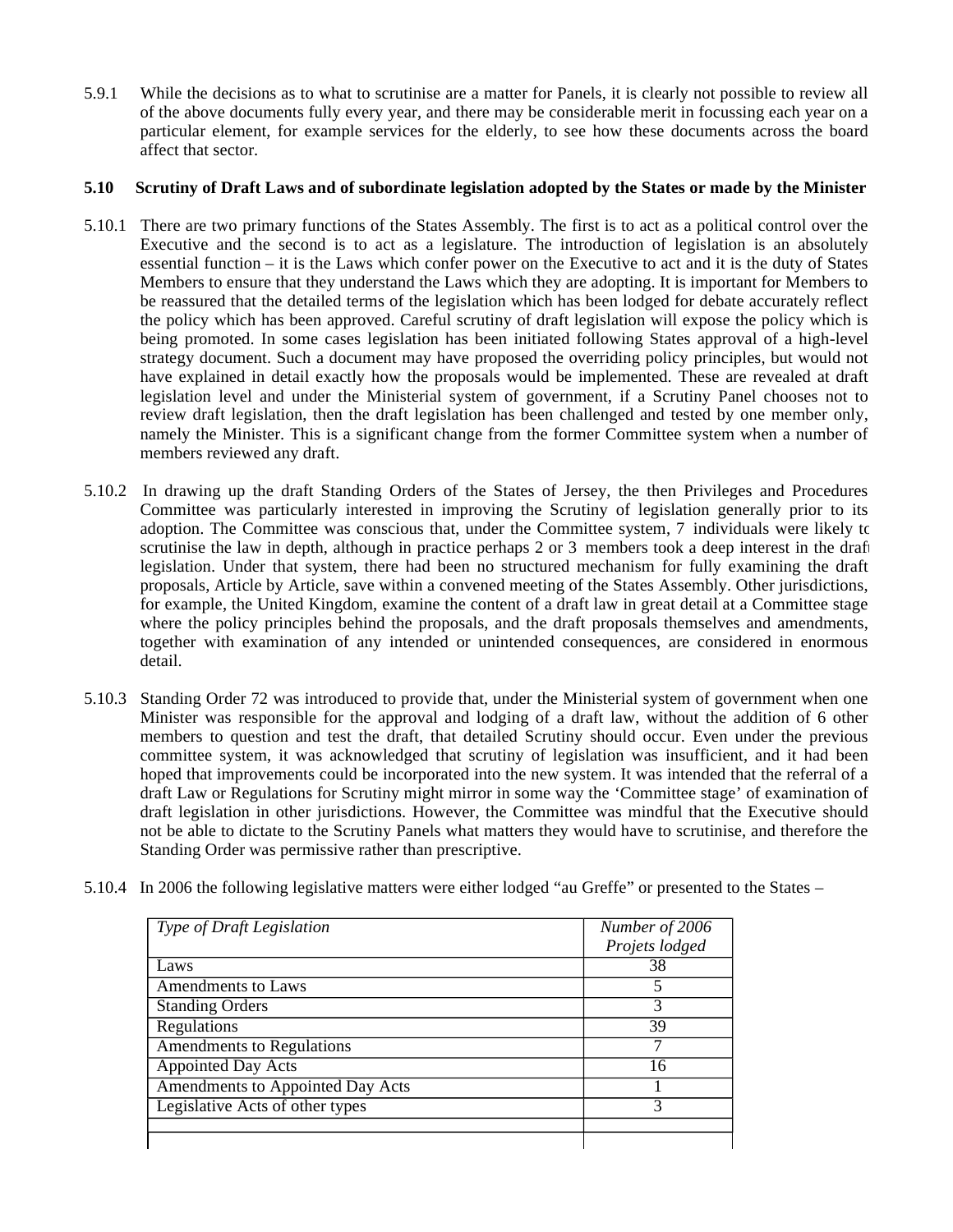| Total number of Orders made during 2006                    | 85 |
|------------------------------------------------------------|----|
| Total number of Rules made during 2006                     |    |
| Total number of U.K. Orders in Council extended to Jersey  |    |
| and registered in the Royal Court during 2006 (not made by |    |
| Ministers)                                                 |    |

- 5.10.5 The Social Affairs Scrutiny Panel reviewed the Draft Sexual Offences (Jersey) Law 200- (P.63/2006) and presented comments to the States on this draft Law. Both the Zero/Ten and GST Reviews are ongoing reviews of the Corporate Services Scrutiny Panel that have continued into 2007. The Sub-Panels have/will continue to look at the legislation in detail, but in both cases reviewing the legislation was not actually carried out in 2006: this has been a focus of the Panel's work for 2007. The GST Sub-Panel's review will also continue to include a review of the GST Regulations.
- 5.10.6 It should be noted that there is no requirement to cover all of the terms of reference in each year, but rather during the term of office of the panel.
- 5.10.7 A further issue was considered in relation to draft legislation which had been lodged and withdrawn in 2005 and then re-lodged in 2007. During 2006 a Deep Ground Water Advisory Group had been established and invited to consider and make recommendations on the earlier draft Water Resources Law. The Environment Scrutiny Panel members were involved in carrying out some investigation, but no official review was undertaken or report presented by the Panel.
- 5.10.8 In the sub-committee's view, the Panels appear to have been reviewing the policy proposals that preceded the lodging of draft legislation, and assessing whether those policy proposals are the correct ones, rather than ensuring that the draft legislation delivers the policy that the Minister and/or States have adopted. Unless detailed examination of the draft legislation takes place, it is not possible to gain reassurance that it accurately delivers the required policy objectives.
- 5.10.9 The sub-committee noted that, excluding Appointed Day Acts, in total 95 pieces of draft legislation had been lodged 'au Greffe' in 2006 and 96 Orders, Rules and Orders in Council had been presented to the States, 191 items in total. Of these, Scrutiny commented to the Assembly on one. The sub-committee has found this disappointing.

**Recommendation 25 The sub-committee believes it is essential that all major law should be scrutinised so that members fully understand the impacts on the citizen of the legislation, once introduced. The sub-committee is not yet happy with this situation and would like to see an in-depth review of the way in which legislation is scrutinised.**

5.10.10 The sub-committee considers whether, in view of the lack of enthusiasm of panels to review draft legislation, it would be preferable to establish one dedicated panel or sub-panel to do this. The subcommittee does not believe that this would be the best way for legislation scrutiny to be undertaken. The advantage of each Panel undertaking this task is that the Panel concerned may have knowledge of the relevant policy area already, as well as an existing network of contacts with the Minister and departmental officers. Nevertheless, if subject Panels do not show greater interest in the scrutiny of legislation in the near future, the sub-committee considers that a dedicated panel or sub-panel is an option that could be investigated to ensure that the important aspect of scrutiny work is not overlooked.

# **5.11 The allocation of subject areas to the 5 panels**

5.11.1 The sub-committee was informed that the additional Panel established at the end of 2006 had alleviated the pressures which had been apparent on the previous Social Affairs Scrutiny Panel. The appropriateness of the, now 5, panels' responsibilities was not queried during the sub-committee's hearings, but frequent comment was made about the limitations of the number of Scrutiny staff on the number of reviews that could be undertaken. Equally, though not stated, if an increased output were achieved for the Scrutiny section through increased staffing, there is likely to be a build up of pressure on departmental staff which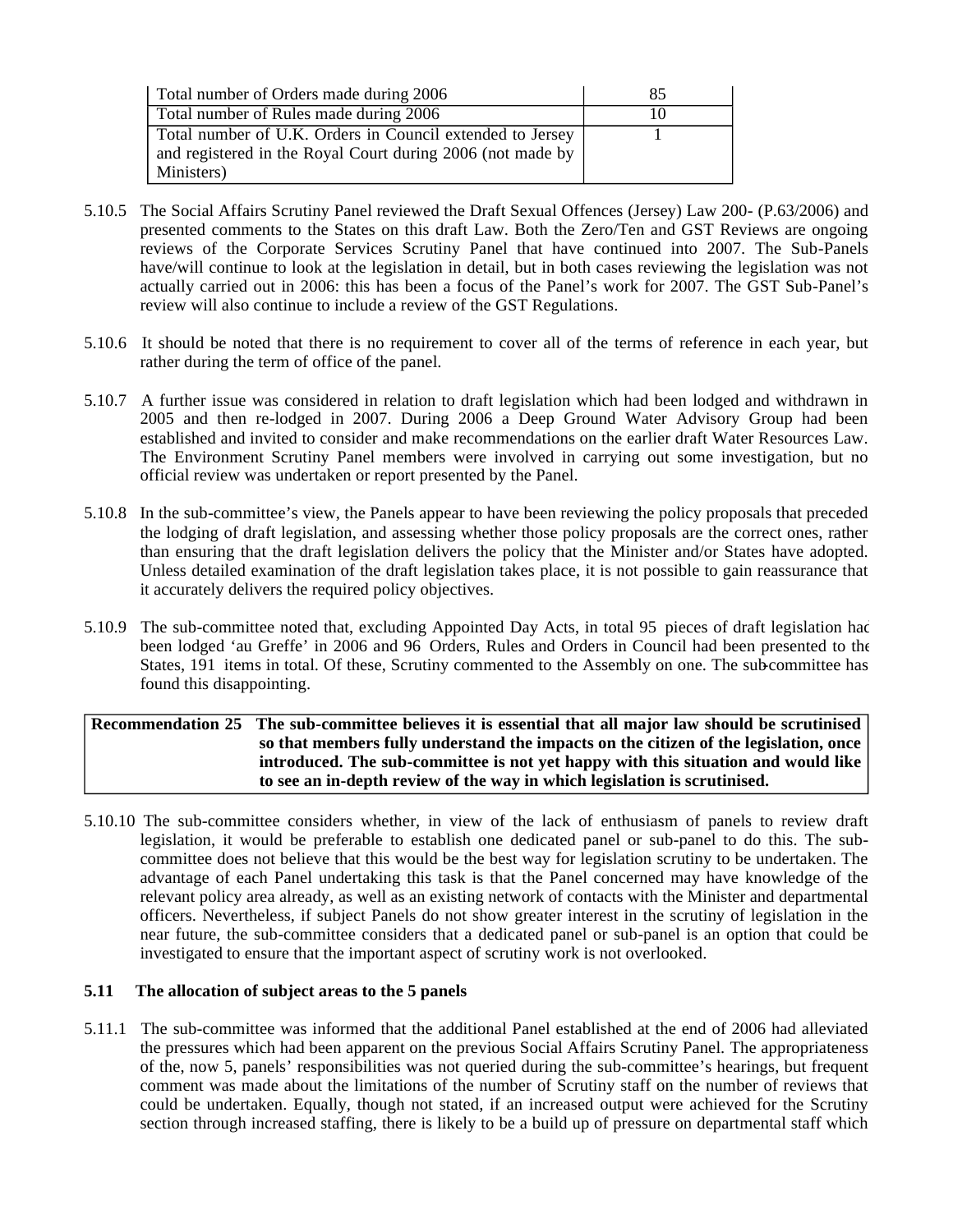would be unacceptable, and on members involved in Scrutiny also.

### **5.12 The level of financial and manpower resources allocated to the Scrutiny function and the level of financial control**

- 5.12.1 The sub-committee found varying views on the amount of money set aside for Scrutiny. In 2006 there was a significant underspend of £311,644 out of a total budget of £939,085 (expenditure – £627,141 including staff costs). Scrutiny Chairmen felt that it was too early to reduce the budget, as the Scrutiny function was still developing and increased use would be made of specialist advisers. In addition, some felt that there was likely to be an increased need to purchase legal advice from outside the Law Officers' Department. However, in the climate of financial restraint, others felt that Scrutiny had been allocated too much money.
- 5.12.2 The sub-committee noted that some concern had been expressed on the way certain funds have been used.
- 5.12.3 There has been a discussion on one occasion between a Scrutiny Panel and the Accounting Officer on what monies made available to Scrutiny could be spent on. In the absence of a clear agreed statement of what Scrutiny is, and whether or not it includes, for example, the development of alternative policy, it has not been possible to determine with any degree of accuracy what is or is not legitimate expenditure. Given that the sums of money in each instance which may have caused concern (not exceeding £5,000) have not been significant, and that advice from the States' Treasury has been that the amounts concerned are *de minimis,* the Accounting Officer has not felt it appropriate to take any further steps in relation to the Panels' expenditure.
- 5.12.4 The Scrutiny section is staffed by 10 Scrutiny Officers, (notionally 2 officers per Panel), 2 Administrators and a Scrutiny Manager. Each officer supports the Panel or Sub-Panel to which they are assigned for the time being, and works on one review at a time (normally), undertaking research, providing a full range of administrative and executive support in respect of the work of the Panel and the reviews under consideration and drafting reports. Officers also support other Panel Officers in their work as and when the need arises. The Scrutiny Administrators provide a range of administrative and secretarial duties, a significant part of which involves attendance at hearings and preparation of log-notes for the transcripts of hearings. The Scrutiny Manager provides advice and executive support to the Chairmen's Committee and the President of that Committee and is responsible for managing and overseeing the Scrutiny section and its work, including financial and manpower resources.
- 5.12.5 The sub-committee was concerned to hear evidence from a number of witnesses relating to the pressure that had been placed on Scrutiny Officers since December 2005. There is clearly pressure that arises through the workload and the sub-committee heard from the Scrutiny Manager and others that it was inevitable that officers may have significant demands on their time in the period leading up to the publication of a report. The sub-committee accepts that this is possibly an inevitable feature of the Scrutiny system but believes it is important that panels recognise that officers cannot be expected to work under this type of pressure on a continual basis. The sub-committee was more concerned to hear that certain panels had placed officers in difficult situations by seeking to involve officers in political disagreements. The sub-committee believes it is essential that the Scrutiny Officers are viewed as politically independent and it is unacceptable for members to seek to direct them in a political way. It is particularly important that panels are prepared to consider independent and impartial advice from the Scrutiny Officers, for example, when summarising the evidence received during a review. It is, of course, the prerogative of the elected members on the panel to finalise their own conclusions and recommendations and, at this point, it is clearly appropriate for the Scrutiny Officer to reflect those political decisions in the final report. It is, nevertheless, unacceptable for panels to put pressure on officers to give a particular political 'slant' to a report before a proper objective evaluation of the evidence has been received.
- 5.12.6 The sub-committee heard concern from some giving evidence that there were many areas of ministerial policy that escaped Scrutiny due to the restriction on resources available at political and officer level in the Scrutiny function. It is inevitable that the available Scrutiny resources will never be adequate to cover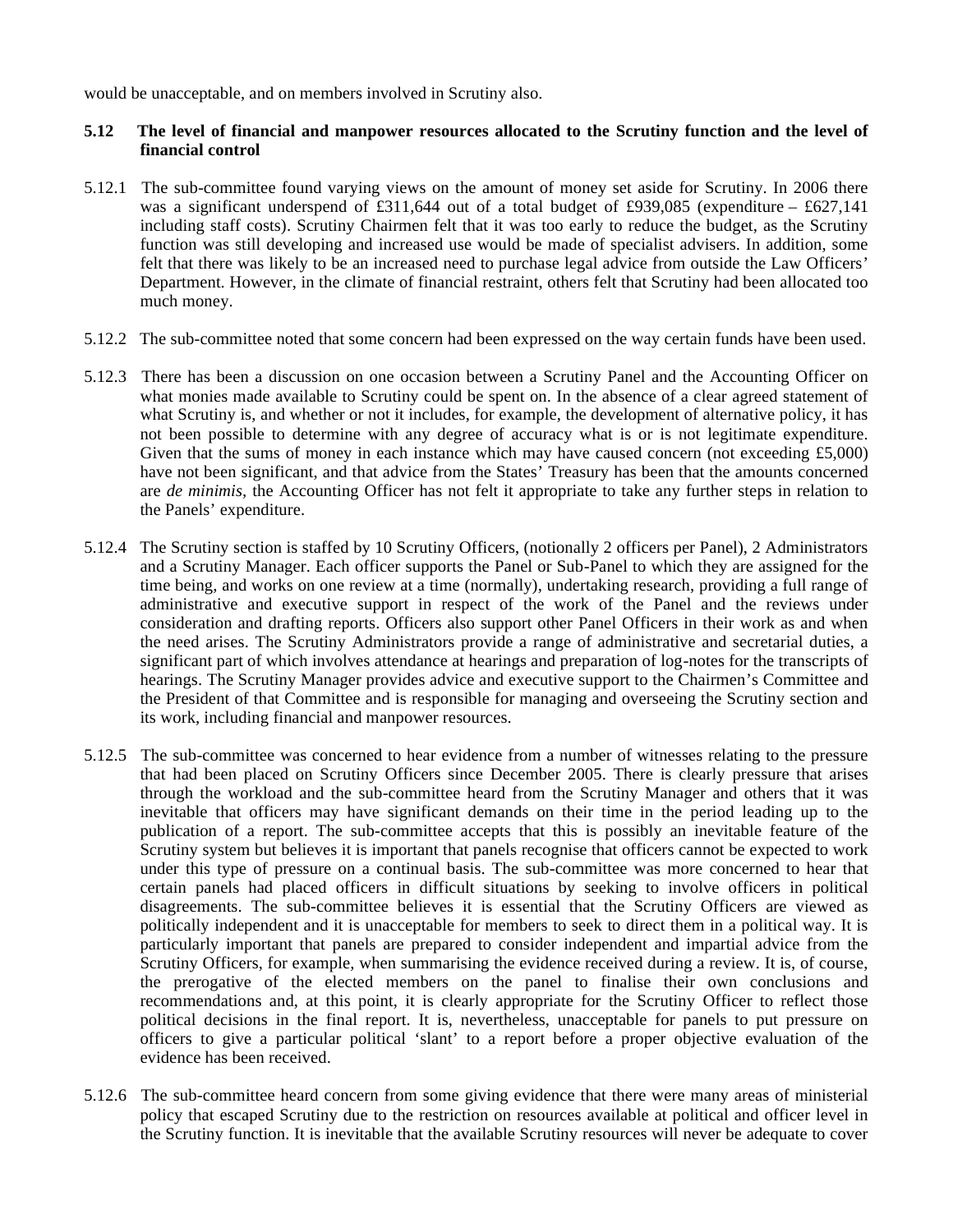- all areas of ministerial policy making. To do this would require an enormous increase in the size of the Scrutiny function and that is clearly not a feasible option at the present time. For this reason it is particularly important that panels think carefully when planning the annual Scrutiny programme to ensure that, over time, all important areas of ministerial policy are subject to some Scrutiny. The sub-committee felt that scrutiny resources could be used in a more effective and efficient way if Panels stopped acting in the "old Committee" mode referred to earlier.
- 5.12.7 The sub-committee received submissions from a number of people that a new post of Chief Officer should be created for the Scrutiny office. This suggestion was made by the Council of Ministers in its written submission to the sub-committee and, in that submission, the Council suggested that there was a need for an authoritative and politically experienced figure to lead and manage the administration of the Scrutiny function and the competing demands made by Scrutiny members. The Council suggested that the Scrutiny Chief Officer should be independent of the States Greffe and accountable to the Chairmen's Committee. The Council suggested that for administrative purposes the post would be a non executive one reporting to the Greffier of the States in much the same way as the Comptroller of Income Tax reported to the Treasurer of the States.
- 5.12.8 Some Scrutiny members giving evidence to sub-committee also raised the suggestion of the creation of a chief officer post. It appears to the sub-committee that, for these members, the principal motivation for the suggestion was to ensure that the Scrutiny Office had sufficient "status" in relation to the Ministerial departments. Some felt that there was a form of inequality between Chief Officers of Ministerial departments who sat on the Corporate Management Board and the Scrutiny Manager who reported to the Deputy Greffier of the States.
- 5.12.9 The sub-committee does not believe that there is currently any justification to suggest that a chief officer should be appointed for the Scrutiny function. The sub-committee believes it is naïve to suggest that any of the perceived failings of the Scrutiny function have arisen because of the lack of a chief officer. It must be borne in mind that the Scrutiny function is fundamentally different from executive government in a Ministerial department. The Scrutiny function is very heavily politically directed and all the evidence received by the sub-committee led it to conclude that many of the difficulties that had arisen between the Executive and the Scrutiny function in the first year of operation of the new system had arisen as a result of political decisions in the Scrutiny function and not as a result of officer advice. In fact the subcommittee heard evidence that officer advice in the Scrutiny function had, on occasions been ignored by the political membership and the sub-committee saw no evidence that a chief officer would have been able to have persuaded the political membership to have taken a different decision.
- 5.12.10 The sub-committee is concerned that some members working in Scrutiny may wish to establish an independent office separate from the States Greffe for inappropriate reasons. The sub-committee is concerned that a Scrutiny office that was entirely separate from any other States department could fall under political influence, particularly if the Chief Officer reported directly to the Chairmen's Committee.
- 5.12.11 The sub-committee heard evidence from a number of witnesses praising the work undertaken by the Scrutiny Manager since her appointment just before the establishment of Ministerial Government. There is clear evidence that she has created a well motivated and extremely hardworking team of Scrutiny Officers and she has done much work to address some of the inevitable teething problems that arose in the early months of the new system. The Scrutiny office is, effectively, a stand-alone section within the States Greffe but the overall oversight of the Greffier of the States and his Deputy ensures that proper independent and impartial oversight of the office is in place. There would undoubtedly be significant cost associated with the establishment of an additional chief officer post and, with oversight of only 12 other staff, the creation of such a post does not appear appropriate to the sub-committee. The sub-committee therefore recommends no immediate change to the management of the Scrutiny office.
- 5.12.12 It was recognised that Scrutiny is resource-hungry on both sides, both for the Scrutiny function and for departments. The latter had received no additional financial resources to deal with Scrutiny, this being expected to accrue from the reduced level of administration in the move from a Committee to a ministerial form of government.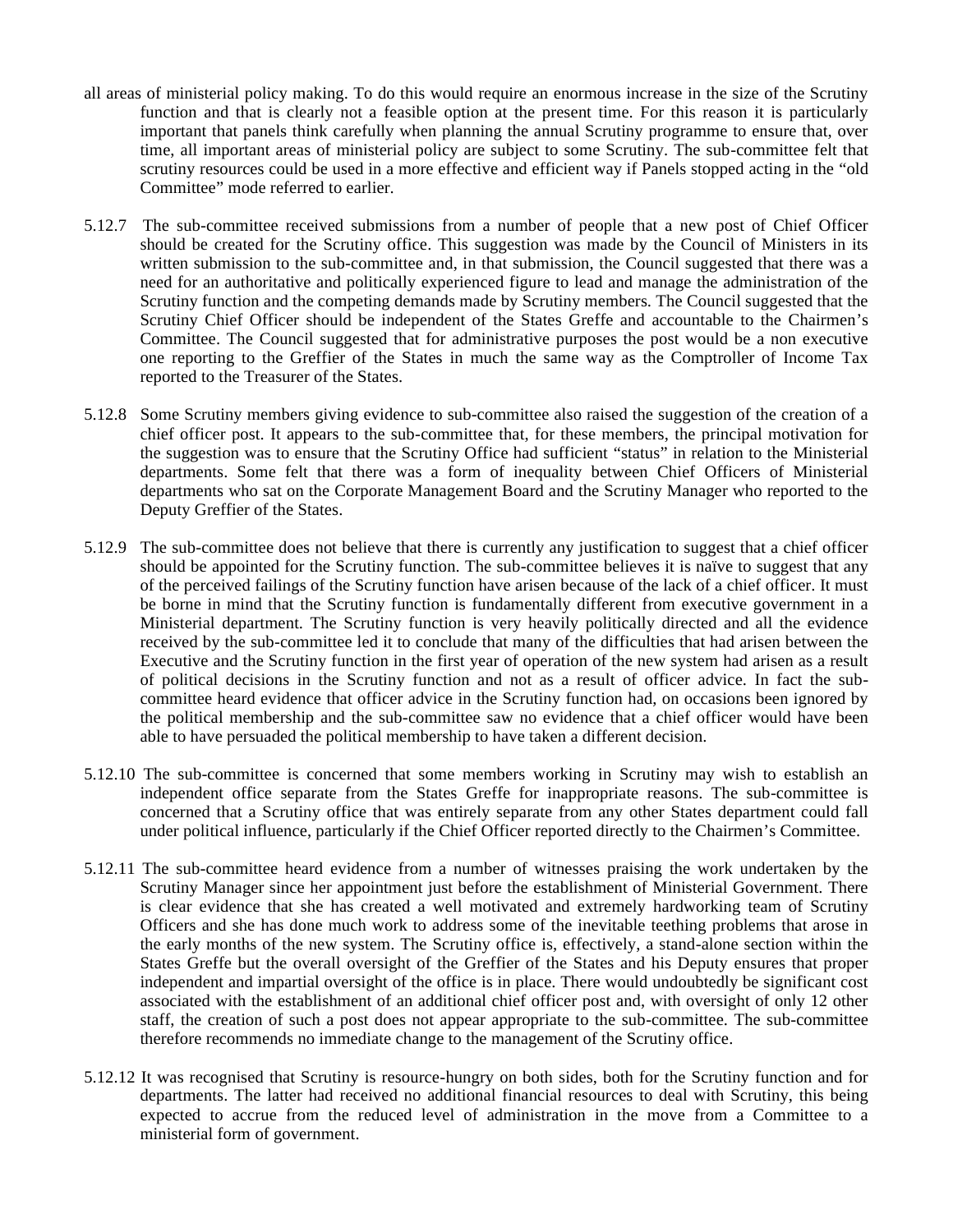## **5.13 The degree and nature of co-operation received from Ministers and Departments**

- 5.13.11 The Chief Minister and Ministers interviewed all advised that they were committed to the need for Scrutiny and a willingness to co-operate with the process and with reasonable requests. Issues that arose in 2006 related to access to information, having particular regard to the tight timeframe within which some Scrutiny Reviews can be undertaken.
- 5.13.2 Standing Orders provide that the debate on draft legislation or propositions may be deferred to allow Scrutiny to take place. In the case of legislative Scrutiny, Standing Order 72 provides that either the Chairman may notify the States after they have approved the principles that he or she wishes to have the draft referred to the relevant Panel for Scrutiny, or indeed any member of the States may propose without notice that the States request the Panel to reconsider this decision. The States allow the Panel a delay until the next meeting to advise them whether the matter is to be referred to the Panel, and if it is, the matter shall be re-listed for consideration at a meeting not later than the fourth meeting following the debate upon the principles. This means, provided there are no intervening recesses, that a matter can be reconsidered 8 weeks later.
- 5.13.3 In relation to a matter that the States have begun to debate, Standing Order 79 provides that consideration may be suspended and the States may request the relevant Scrutiny Panel to consider having the proposition referred to it. There will be an initial period of 2 weeks during which the Panel will decide whether or not it wishes to consider the proposition, and if it decides it does wish to do so, the debate must be listed to resume at a meeting which is not later than the fourth meeting following the meeting at which the Chairman confirms the Panel's decision. This means that from the suspension of the debate there is a maximum of 10 weeks, assuming that there are no intervening recesses.
- 5.13.4 Finally, a Scrutiny Panel may decide prior to the commencement of a debate that it would wish to review a matter which has been lodged, and Standing Orders set down a specific timeframe for this consideration.
- 5.13.5 The difficulty arises in that it is extraordinarily difficult to carry out a review in such a short space of time. This timeframe was achieved in relation to the Draft Sexual Offences (Jersey) Law 200-, which was referred to the Corporate Services Scrutiny Panel on 17th January 2007, following which the Panel presented its report to the States on 28th March. In this instance it was possible for the Panel to conduct its review during the available timeframe, however it was necessary for the Panel to keep its terms of reference very narrow in order for the presentation deadline to be met. It was also fortunate that the referral came to the Panel during the initial stages of the Scrutiny process, and the Panel had therefore not finalised its work programme for the year, meaning it had the benefit of some flexibility. It is possible for the Panel to respond to issues during a tight timescale, as long as the review is kept targeted and focused at all times – predominantly by ensuring the terms of reference are not set too wide-ranging from the outset. In 2007, the Draft Price and Charge Indicators (Jersey) Law 200- is being reviewed and is expected to be completed within 10 weeks. This is again achievable only because the terms of reference have been tightly drawn.

## **5.14 Access to Information by Scrutiny Panels**

- 5.14.1 A Minister is likely to want to give the public an amount of information, for example when a new policy is adopted or a new piece of legislation is promoted. The usual course of action is to undertake a consultation exercise or to issue a 'green' or 'white' paper on the matter. Aside from this process, a backbench politician has access through existing parliamentary procedures to obtain any information he might require. He may first of all put questions to a Minister in informal correspondence and if the reply from the Minister is not sent or is incomplete, then a member might pursue the matter by putting questions in the States. This can be done by written question, oral question or by questions without notice.
- 5.14.2 An individual back-bench member may also try to persuade a Scrutiny Panel that the subject of his enquiry should be the subject of Scrutiny Review.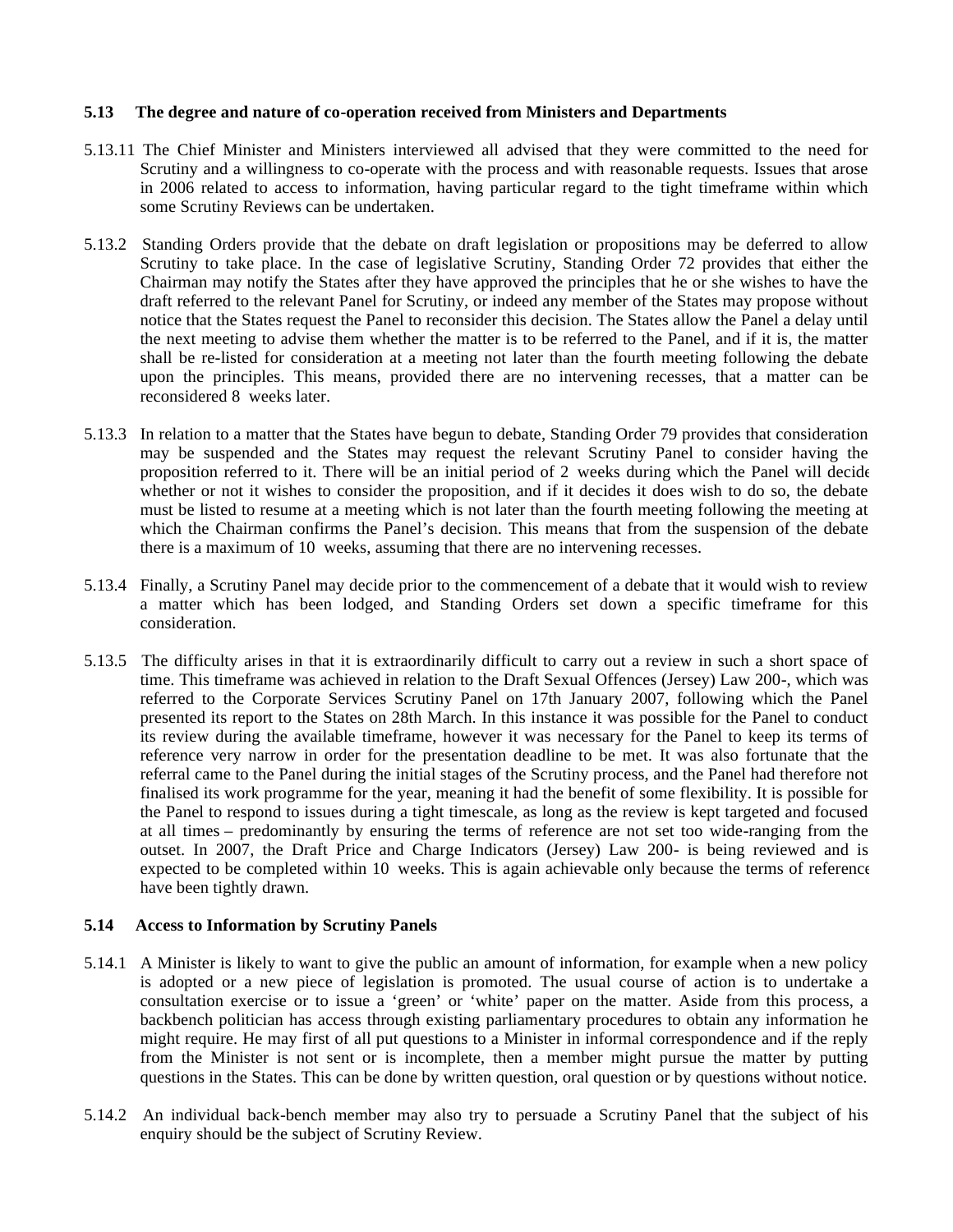- 5.14.3 Furthermore, it is open to any member to initiate a debate in the States if the information has not been forthcoming or is not complete, or if the member considers the matter worthy of debate. In all of the above cases, publicity will be given to the political process and this is likely to attract media interest.
- 5.14.4 In relation to Scrutiny obtaining information it has been necessary to introduce procedures. Generally speaking, information has been sought by letter or by e-mail, and difficulties relating to piecemeal requests are discussed below. It is also noted that Scrutiny members have also begun to use questions in the States' Assembly as a means of obtaining information swiftly for Scrutiny Reviews. In certain instances, Panels had found that the information they required was not being sent within a timescale which they considered to be acceptable, and consequently, questions in the States were asked which required an answer by the States day upon which they would be listed.
- 5.14.5 Once a Panel has decided to conduct a Review, it has been necessary to assemble all written evidence as quickly as possible so that the Panel can assimilate the core principles and then decide on lines of questioning for oral hearings. A Scrutiny Chairman pointed out that the number of staff available to Scrutiny Panels was limited and therefore departments ought to respond favourably to requests for information.
- 5.14.6 There is a divergence of views in relation to what elements are being scrutinised. Some Chairmen feel that they are reviewing not only the decision, but also the process leading up to that decision; in some cases an enormous amount of information has been requested in a short space of time. Some Ministers advised that sometimes requests had been received for every single piece of paper relating to a matter including file-notes, e-mails and 'post-it' notes and this has been disruptive of the day-to-day running of the department. Another was quite happy to release all information to the Panel Chairman provided that confidentiality was observed.
- 5.14.7 Two matters have hampered the departments in carrying out their duty in relation to Scrutiny. One is that manpower resources were not made directly available to departments for Scrutiny, relying instead on a decrease in activity connected with the transfer from a Committee system of government to a Ministerial system of government. Secondly, the sub-committee was informed that departments were not as good as they should be in information handling. The Public Records Law in reality had huge resource implications and no-one had yet come to grips with it. While it should be possible to develop common filing records, tracking systems, etc, this would cost approximately £3.0 million to do properly.
- 5.14.8 The sub-committee also noted that some Scrutiny members wished to receive all papers on every item on the B Agenda on the Council of Ministers' meetings. Some Ministers have agreed that they will release information in connection with ongoing reviews only. This has presented Scrutiny with a difficulty in deciding whether or not to review a matter. Agreed procedures require that a scoping document is drawn up and that certain research takes place prior to deciding whether or not to conduct a review, and this process is hampered in the absence of relevant information. Scrutiny members do not have a general right of access to all information but they are given the necessary information for all of their Reviews.
- 5.14.9 The biggest problem in the release of information was perceived to be one of trust. Ministers wished to be assured that information would be kept confidential, and that it would be used for the purpose of the review only. This includes ensuring that individual members do not abuse information received in confidence by a Scrutiny Panel of which he/she is a member.

# **Recommendation 26 Proper arrangements should be put in place to provide for timely access to information. The time of the States Assembly should not be taken up in questions and answers that are required for the purpose of Scrutiny. Requests for information should be reasonable, allow a reasonable period for reply, and consideration should be given to deciding whether such requests should relate to the decision only, and not the decision-making process.**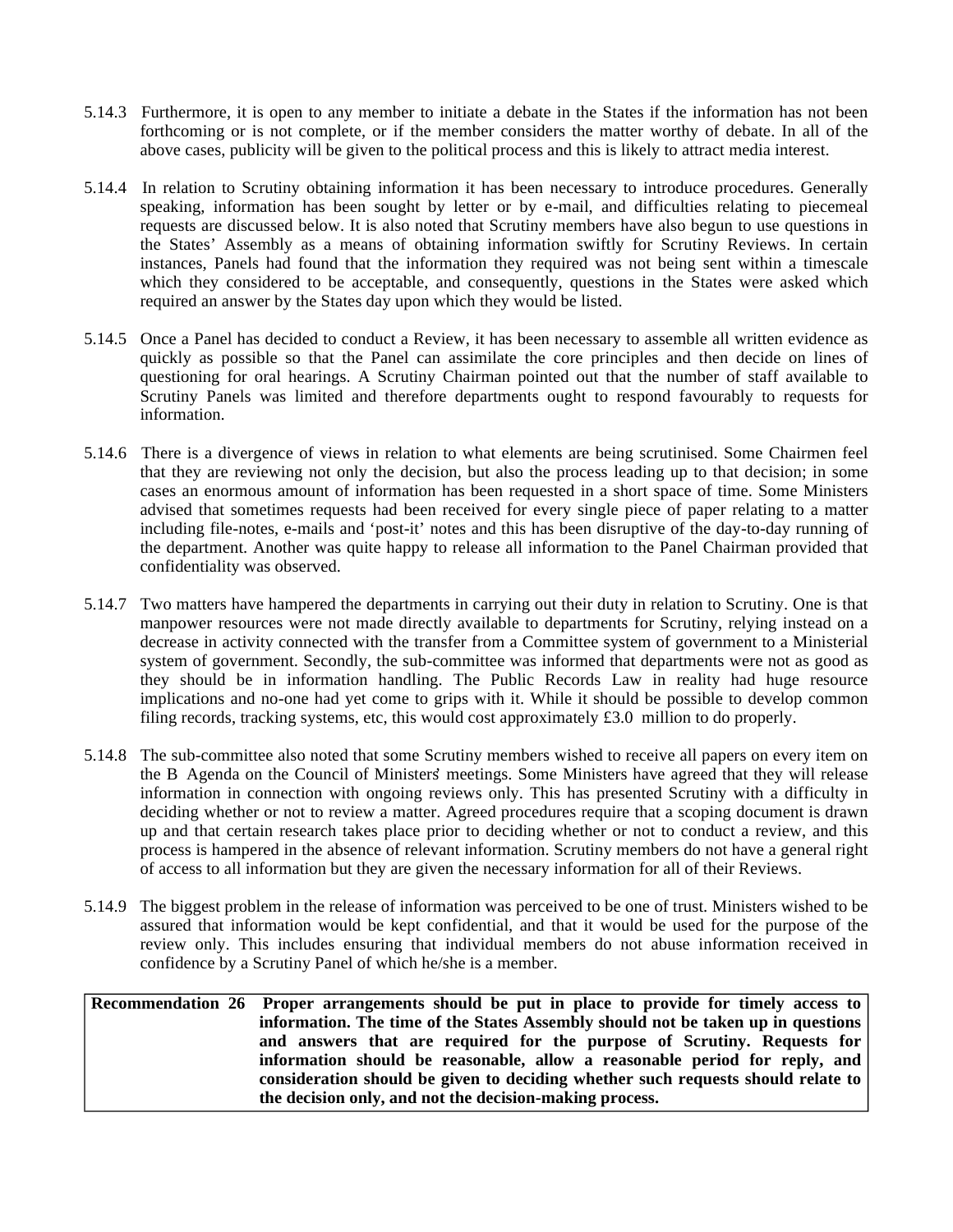# **5.15 Legal advice**

- 5.15.1 There are two issues here, firstly the release of legal advice given to a Minister which may or may not have influenced a decision made which the Panel may wish to scrutinise, and secondly the giving of legal advice to a Scrutiny Panel in its Scrutiny rôle.
- 5.15.2 There have been considerable discussions on Scrutiny Panels' access to legal advice given to a Minister prior to a decision being taken. It is interesting to note that in many jurisdictions including the United Kingdom the Attorney General is a member of the government and convention dictates that legal advice is not shared.
- 5.15.3 In Jersey, the Attorney General has confirmed that it would only be in certain very restricted circumstances that he would pass on the legal advice by mutual agreement between the Attorney General and the Minister. The Scrutiny Panels believe that in order to evaluate a decision made by a Minister, they need to have access to all advice given to the Minister, including legal advice. This is, however, only relevant if Scrutiny includes a review of the process the Minister followed to make his decision. If there is agreement that a Panel should scrutinise the decision once made, and that this point is the starting point for Scrutiny, then the issue of the legal (and officer) advice received is less relevant.
- 5.15.4 In relation to advising a Scrutiny Panel, the Attorney General has confirmed that he is prepared to attend upon a Scrutiny Panel and give it advice. A Chairman told the sub-committee that to ensure independence of advice his Panel had sought legal advice externally, using its expert advice budget. The question of timing of advice to a Panel was also of interest, and reviews were frequently conducted in a short timescale, during which it was not possible to guarantee the receipt of advice from the Attorney General owing to his other commitments.

**Recommendation 27 As part of the discussions about "What is Scrutiny?" referred to earlier, agreement should be reached on what Scrutiny comprises, and whether or not Scrutiny should be reviewing the process of making a decision, as well as the actual decision itself.**

**Recommendation 28 The sub-committee is aware that discussions in relation to legal advice have been on-going for many months between the Council of Ministers and the Chairmen's Committee. The matter has nearly come to a head on 2 occasions when a debate was scheduled as the draft Code of Practice for Scrutiny but on both occasions the proposition was withdrawn at the last minute. The sub-committee does not believe it can usefully add to the on-going discussions but believes that the issue must be resolved one way or another. If, as seems likely, no agreement can be reached between the Executive, the Attorney General and Scrutiny, the matter should be brought to the States as soon as possible to allow the whole Assembly to take a decision on this issue.**

# **5.16 Relationships between Scrutiny Panels and the Ministers**

- 5.16.1 The Committee has found that relationships between the Panels and the Ministers vary quite widely, from mutual respect and understanding, and consequential co-operation with one another, to a degree of antagonism despite an understanding of the importance of Scrutiny and a willingness to co-operate within the resources available. On the one hand, it may be possible for the Minister and the Scrutiny Chairman to become too close and to lose the healthy tension between the two functions, on the other, relationships may be too tense to provide for efficient co-working and co-operation. There may not be scope to improve all relationships, but a shared agreed understanding of what Scrutiny is will no doubt help. The sub-committee believes that regular meetings between a Minister and the relevant Scrutiny Panel are essential to discuss matters of common interest and these should take place at least once every quarter.
- **5.17 The procedures governing the manner in which the Scrutiny function is able to review draft policies**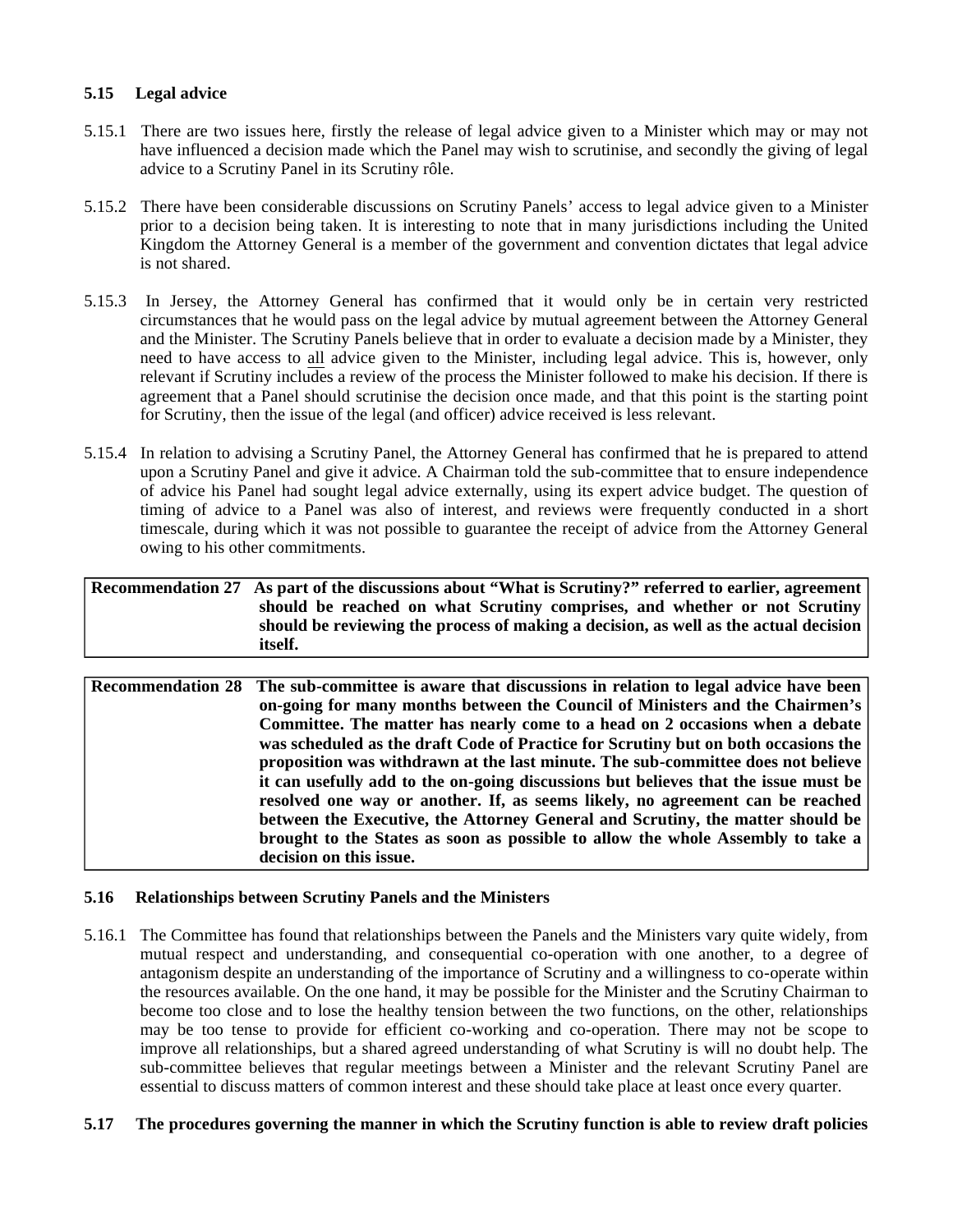#### **and draft legislation**

5.17.1 The procedure for establishing the programme of reviews for the year was set out in the draft Code of Practice on Scrutiny (which was lodged twice, but was subsequently withdrawn). The procedure described in the draft Code of Practice is set out below in italics, with comment on how it has been working –

### *"Scrutiny Panels: Planning the Forward Work Programme*

 *At the start of each year the Panels will consider their forward work programme. This will include agreeing the topics they want to address, how they will be prioritised and timetabled, any research they wish to commission and what approach will best deliver their objectives when carrying out their enquiries."*

- 5.17.2 All Panels considered forward work programmes. All but one decided on an initial review as it was not possible to plan for a full year – this is also dependent on the Ministers being forthcoming and open about their forward work programmes. In 2006 one Panel (Social Affairs) planned a full year's programme but found that it was impossible to adhere to it as it had not allowed space for ad-hoc reviews.
- 5.17.3 To date it has proved impractical to plan a full year's forward programme. The main reason for this is that Scrutiny is not in a position to drive its own programme because the bulk of its work is in response to the Executive's programme. It is the Executive that decides when to take a draft policy or draft law forward, and it may prioritise, programme, defer or postpone action. Scrutiny is entirely dependent on the Executive notifying Scrutiny of its planned programme, and giving regular updates, to ensure that it can set aside time at an appropriate juncture, and to ensure that abortive work is not carried out on matters that are unavoidably delayed.

 *"As part of this initial planning, the Panels will invite Ministers relevant to their remit to discuss the business plan and forward priorities of their Departments. Good communication at this stage should enable Scrutiny to develop a work programme which will co-ordinate appropriately with the Executive's legislative and strategic business plans."*

5.17.4 In the main, most panels spoke to Ministers early on but information from the Ministers was not always forthcoming – for example, one was most reluctant to discuss anything other than a review topic. Ministers have to be prepared to share all information about work within their respective portfolios and not restrict discussions just to those matters that Scrutiny has already decided to scrutinise.

> "*The Panels may also invite interest groups and stakeholders relevant to their remit to make presentations on possible future topics for review."*

5.17.5 It is not believed that any interest groups or stakeholders have been invited specifically to give presentations on possible future reviews in 2006. Department officers have done so on request by Scrutiny, however.

> *"The Panels will also consider suggestions for reviews from other States members and from members of the public. Proposal forms are available from the Scrutiny Office for this purpose. Scrutiny Officers will advise anyone wishing to make a proposal on the current priorities of the Panel."*

5.17.6 Reviews suggested by public have been considered but there have not been many suggestions and most of them are issues which need to be resolved by Departments and not by Scrutiny. Members have suggested a number of reviews, for example the dairy review, and all those matters referred to Scrutiny by the States, such as the telephone masts issue, and the Draft Sexual Offences (Jersey) Law 200-.

**Recommendation 29 The sub-committee recommends that there should be a formal process, conducted from time to time, to canvass the public's views on matters for review.**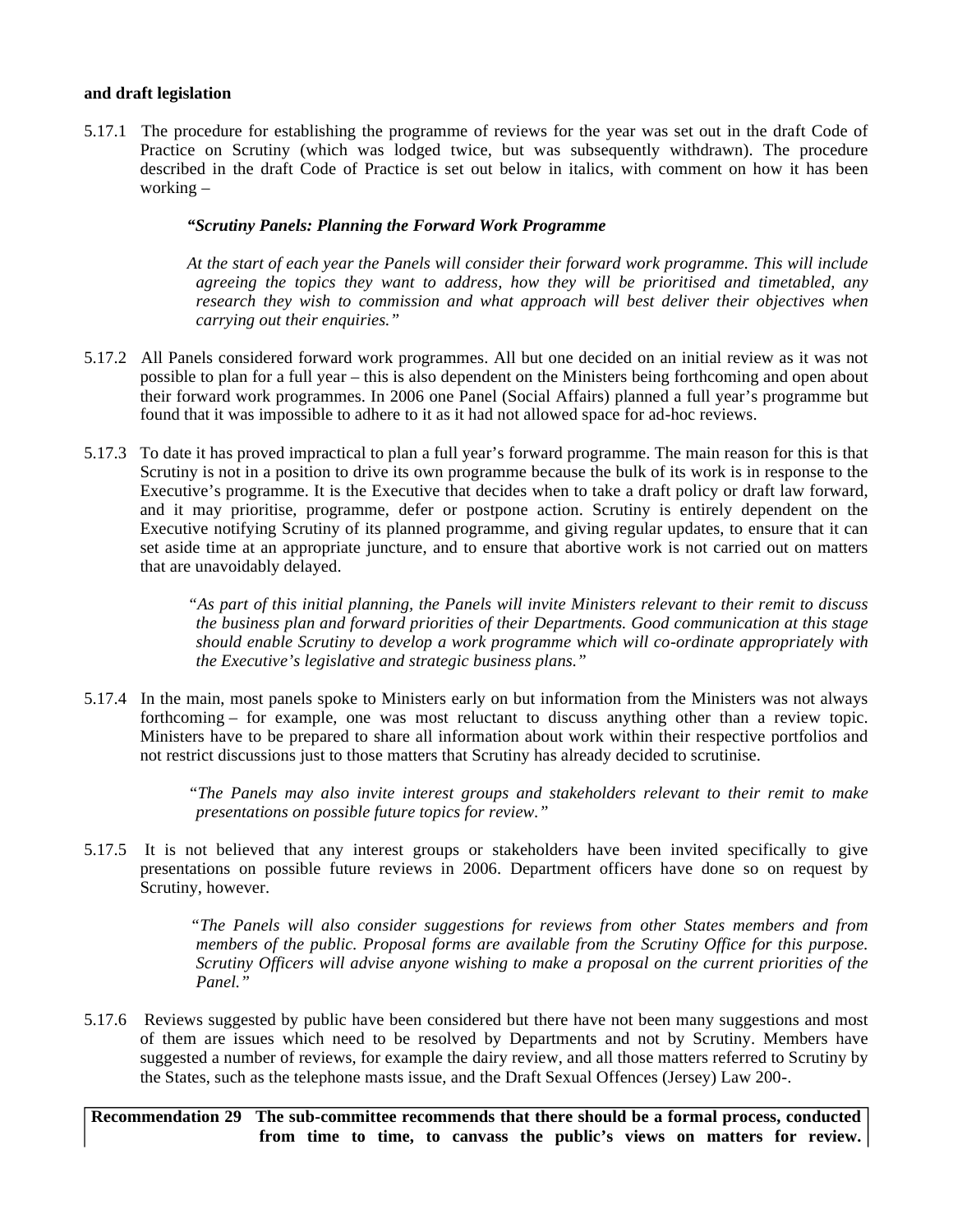### **Alternatively, panels might consider holding public hearings from time to time during which members of the public may have a limited time slot to question a departmental officer or a Minister on a matter of public or personal interest.**

 *"The Panels will take account of the Executive's 'Discussion Papers' and 'Draft Policy Papers' in planning its work programme. These consultation papers should enable the Panels to have a clear view of the planning process for a major policy proposal or important new legislation and should help the Panels to determine the most appropriate opportunity to conduct a review."*

5.17.7 Scrutiny has not been automatically sent Discussion Papers (Green Papers) and Draft Policy Papers (White papers) to date. Scrutiny has obtained some of these by a lucky accident, namely because the Scrutiny Manager has happened to subscribe to the consultation website. This is a huge area which needs improvement on the part of the Executive. In addition, Scrutiny feel that Discussion papers (Green Papers) should set out a full range of policy options and not just one way forward. Also if Scrutiny is to plan a full year's work programme it needs to receive some indication at the start of the year when these will be referred to Scrutiny.

> *"The Panels will seek to be co-operative in the planning process and will determine how best to participate in public consultation. Once the Executive has completed its consultation, the Panels will not normally commence a separate investigation into a policy proposal unless there is evidence that significant factors have been ignored by the Executive."*

5.17.8 This has caused difficulties and relates to an issue referred to earlier, namely when Scrutiny gets involved. Should Scrutiny merely be a consultee or can it undertake a review once the matter has been out to consultation and lodged? If so, there will inevitably be duplication of consultation. Some members giving evidence commented that Scrutiny can be compromised if it becomes involved in policy formulation at an early stage as it cannot then comment at a later stage on the effectiveness of the policy concerned. Any discussions on the fundamental issue of "What is Scrutiny?" need to consider these issues.

> *"Communication is a two-way process and the Panels will seek to give good notice to the Executive of their intention to scrutinise a policy in development so that the Scrutiny process does not unduly delay the programme set out by the Executive in its business plan."*

5.17.9 There is a need for the Executive to advise Scrutiny of forthcoming policy. Panels try to give good notification but often time is tight. If a Minister lodges a draft policy without having involved Scrutiny, and a Scrutiny Panel wants to review the matter, then delays will inevitably occur. The experience to date has been that even a 'short' review will take more than the 4 meetings of the States (i.e. 8 weeks) for which the Standing Orders provide.

> *"In developing a balanced work programme, the Panels will take account as far as possible of the four main rôles of Scrutiny, namely –*

- *Policy*
- *Primary/subordinate legislation*
- *Annual Business Plan/Budget*
- *Matters of public interest."*
- 5.17.10 All of these were taken into account in 2006, although there were difficulties in scrutinising the Annual Business Plan and Budget as referred to earlier.

 *"In selecting topics for review, the Panels will consider if they are –*

- *linked to States strategic objectives;*
- *a community/corporate priority area;*
- *a key issue for the public;*
- *likely to result in an improved service to the public;*
- *related to a service/issue where there is a high level of dissatisfaction."*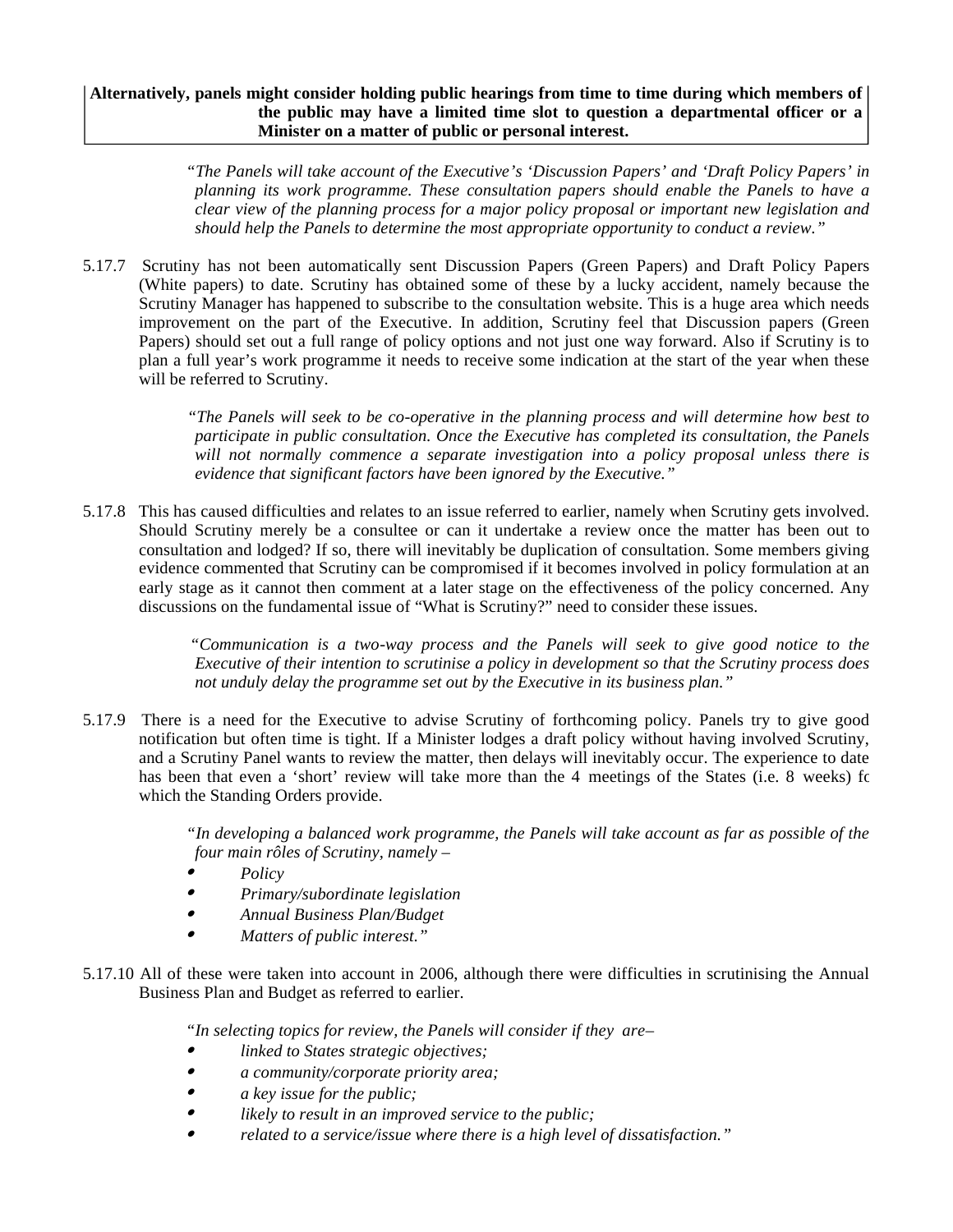5.17.11 This was done in all cases in 2006 and documented in the scoping document.

 *"Topics will be rejected if they are –*

- *already being addressed by others*
- *sub-judice or prejudicial to States interests;*
- *within a complaints procedure;*
- *an individual disciplinary/grievance matter;*
- *unlikely to result in an improved service."*
- 5.17.12 This was done in 2006, except possibly in the case of the first bullet point. The question again is, when does Scrutiny get involved? One example in 2006 of an area already being addressed by others was the dairy review.

 *"Matters of best value, efficiency and effectiveness of policy implementation are properly the rôle of the Public Accounts Committee."*

5.17.13 This is agreed, but overlaps have often been considered. Examples are the Criminal Injuries Compensation Scheme and Public Sector Pensions.

> *"The Panels, in accordance with Standing Order 72, may consider draft legislation which has been referred to them by the States Assembly after agreement on the principles of the draft legislation and before the second reading. The process of legislative Scrutiny will operate more effectively if the Panels are given good advance notice by the relevant Department of their intentions with regard to the draft legislation."*

5.17.14 Only one draft Law was referred to Scrutiny under this Standing Order by States in 2006, namely the Draft Sexual Offences (Jersey) Law 200-.

> *"Panels will not normally scrutinise individual decisions made by a Minister or delegated to their Officers, particularly decisions in respect of development control, licensing, registration, consents and other permissions. In particular, Scrutiny should not be used as an alternative to normal appeals procedures, nor must it become involved in what would amount to a disciplinary investigation against Officers."*

5.17.15 No problems were experienced in 2006.

 *"Once a Panel has agreed its provisional work programme for the year it will communicate the programme firstly to the Chairmen's Committee for endorsement and then to the relevant Minister(s) for information. Finally, the work programme will be published on the website and sent to the media."*

5.17.16 Only one Panel agreed a provisional work programme for 2006, and consequently this could not be achieved. However, once a review was decided upon, the scoping document and terms of reference are referred to the Chairmen's Committee and that Committee receives monthly updates on the work of all Panels and PAC. Ministers are informed as soon as is possible about new reviews.

> *"The Panels will need to revisit their forward work programme on a regular basis in order to take into account new developments in the Executive's policies and matters of public importance. The Panels, for example, may request without prior notice, in accordance with Standing Order 79, that a proposition being debated by the States Assembly should be suspended and referred to it for investigation. The Panels will therefore need to retain a degree of flexibility in their forward planning which will enable them to re-prioritise their programme of work as new circumstances arise."*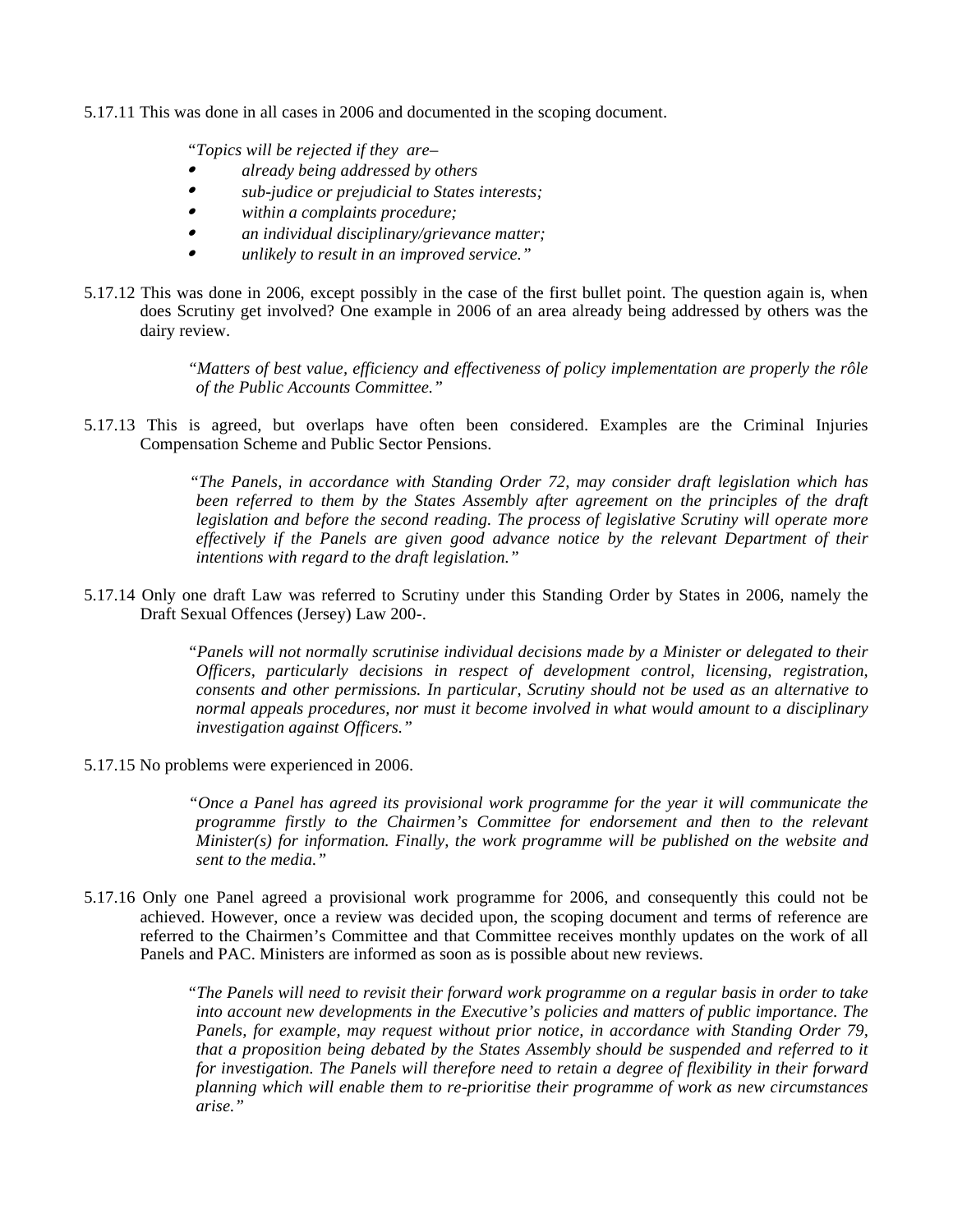- 5.17.17 Scrutiny is largely a responsive process, and Panels respond to policies and draft legislation put forward by the Executive. In addition, matters are referred to Scrutiny by the States, or perhaps by the Ministers themselves, making it difficult for Scrutiny Panels to set their own forward work programme. This has not been achievable to date because of the need to adapt to new developments in the Executive's work.
- 5.17.18 The way that the above works is that a Scrutiny Panel initially should consider the Business Plans of the Departments within its remit, the annual work programme of those Departments (if available) and any requests from the public to look into a matter. The Panel would then request some background research to be undertaken into a number of areas to ascertain whether a review is required. It may also invite the Minister and officers to a Panel meeting to brief the Panel on any issues.
- 5.17.19 Once this has been undertaken, topics for possible full reviews are determined and the scoping document prepared. This itemises all the areas for consideration; whether an adviser will be required, fact-finding visits, estimated budget, time targets, staffing, etc. From this, the full terms of reference for the review are drawn up. This process for the initiation of a review takes a little time, but is there to ensure a review has been carefully planned before inception and is capable of being satisfactorily completed.
- 5.17.20 Notwithstanding this procedure, the interests of the Chairman and members of a Panel naturally play a part in topic selection, and the sub-committee considers that certain of the Sub-Panels are populated by members with a particular interest in the topic matter. There is clearly a balance to be struck between the need for scrutiny members to have some interest in the review topic and the need to ensure that personal agendas to not dominate the process. The sub-committee does not believe that scrutiny members need any prior knowledge of a topic to undertake an effective review.
- 5.17.21 A number of members involved in Scrutiny have expressed the view that they would like to act in an advisory capacity to the Minister, or, as a 'sounding board' for him or her. At least one Panel in 2006 regularly considered its views on the draft policy of the Minister. This appears to hark back to the Committee style of government, or perhaps looks to emulate the function of a shadow government. The sub-committee does not believe that this was the intention of the States in adopting a ministerial style of government. This should be reviewed as part of the States consideration of what Scrutiny is in order to reach a consensus and remove all doubt as to what Scrutiny should or should not be doing. If States members agree that Scrutiny in Jersey should involve this type of activity it should be clearly set out as part of the Scrutiny remit to avoid any misunderstanding.

### **5.18 The impact of the establishment of the Scrutiny function on the workload of other States Departments, including the non-Executive Department**

- 5.18.1 There has been much discussion about the level of manpower resources for the Scrutiny function. There is also the related question of manpower resources within ministerial departments to support the work of Scrutiny Panels. Analysis had not been undertaken prior to the introduction of Ministerial Government into the amount of time it would take department Officers to prepare information and Reports for Scrutiny Panels, and in order to prepare for appearance as an oral witness at Scrutiny hearings. As a rule of thumb it was suggested that the amount of Officer time that had been required to support the Committee system of government would be reduced under Ministerial Government, so freeing up officers to devote to Scrutiny.
- 5.18.2 However, it is important to note that there has also been a significant increase in the number of questions being asked in the States Assembly and that it is the same officers preparing answers to questions in the States Assembly who are also preparing responses to Scrutiny Panels. Added to the increase in workload relating to Scrutiny and to questions in the States Assembly, departments will be very aware that they are also being asked to make efficiency savings and to reduce staff numbers. It is unsurprising in the face of such increases, that departmental responses to the consultation exercise on the machinery of government review lead to numerous comments about the need for orderly requests for information and the value of personal contact with Scrutiny Officers to ensure that there was clarity over the information that was being requested so that there would be no abortive effort on the part of departments in providing information that the Panels already had. Departments made it clear that they would welcome face-to-face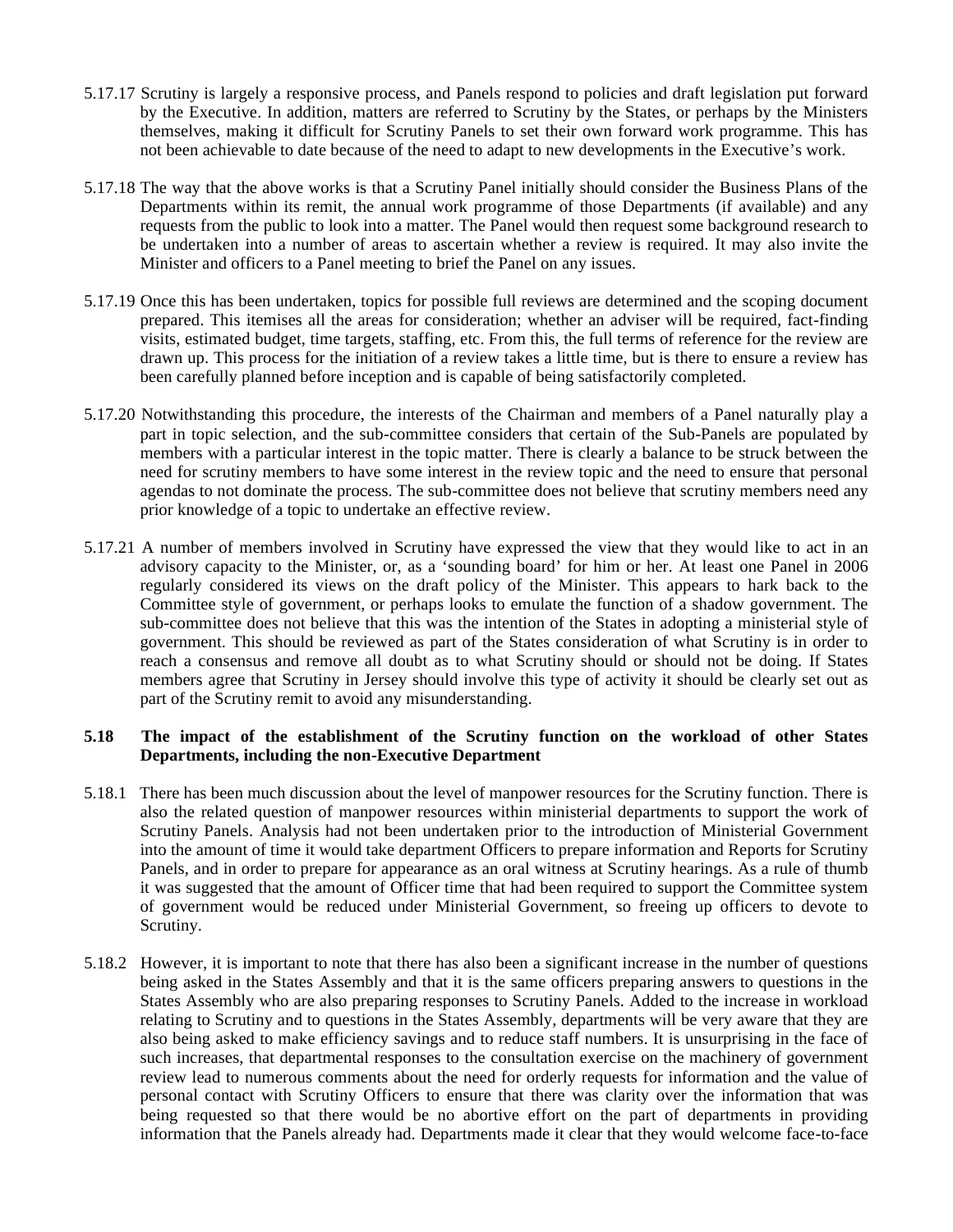meetings to discuss Scrutiny's requirements at an early stage.

5.18.3 Departments will have to draw up programmes for new policy which includes a suitable timescale to undertake meaningful Scrutiny. There has been a clear need for a change of mentality and probably of process on both sides, e.g. executive and Scrutiny, and the introduction of a 'green' and 'white' paper system formed part of the original proposals – the following text was included in the report accompanying the original 'Clothier' proposition on the subject in 2000 –

> *"As part of the strategy for developing a culture of consultation, one of the main proposals is that there should be a regular and formalised use of "green" and "white" papers. These are forms of consultation paper that would generally be issued by departments when they were considering major changes in policy. A "green" paper would be issued at a relatively early stage in the process of policy formulation, and States Members, Scrutiny Committees, and the general public would be invited to comment on its contents. Once these comments had been taken into account, a department would then formulate its proposals in more detail and issue a "white" paper, which would again be the subject of comments from the public and Scrutiny Committee(s). When this stage was completed, a department would formally define its proposals for consideration by the Council of Ministers and onward transmission to the States Assembly.*

> *There is nothing radically new about this aspect of the Committee's proposals. What is new, however, is the proposal that green and white papers should be a regular and integral part of the policy-making process. Many States Committees have issued consultation papers in the past, but this has by no means been a universal or consistent practice. In future, more emphasis would be placed on the use of consultation papers, and both the public and their elected representatives would become more involved in the process of policy formulation."*

- 5.18.4 There is, effectively, a whole new stage here during the policy formulation process. It was not intended, as indicated above, that Scrutiny would have a third bite of the cherry once the final proposals were produced after the 'white paper' stage. What may have been happening in the early stages is that some of the policies coming forward have been in the pipeline for a long time, and that therefore the 'green' and 'white' paper stage have not always been included.
- 5.18.5 Another reference to this issue can be found in the PPC's proposition on Scrutiny from 2003 (P.79/2003) where it is stated (the reference to (a) here refers to reviews into matters of public importance selected by the Panels themselves) –

# *"9. (b) Considering the policy and proposed policy of the Executive*

- *9.1 The Clothier Report put forward the recommendation that Scrutiny Panels should have an important rôle in overseeing the policy and proposed policy of the Executive.*
- *9.2 Scrutiny Panels may wish to consider existing policies of the Executive or may be invited to comment on proposed policies. Unlike the reviews undertaken in accordance with part (a) of the terms of reference, which will be on issues and topics chosen by the Scrutiny Panels themselves, the review of policy and proposed policy of the Executive under this part of the terms of reference will be in response to existing or proposed policies of the Executive. It is inevitable, of course, that some of the reviews held by Scrutiny Panels under part (a) above will, directly or indirectly, examine and comment on the policy of the Executive and there will, therefore, be some overlap between these two parts of the terms of reference. Furthermore, it is hoped that there can be coordination, without overriding the prerogatives of the Comptroller and Auditor General, between audit and Scrutiny so that audit reports support Scrutiny reports and vice versa, as explained in Section 37 below.*
- *9.3 Experience in other jurisdictions has shown that 'pre-Scrutiny' of decisions can give Scrutiny Committees and panels real influence. Those involved in Scrutiny feel able to participate in the decision-making process and have their voice heard. It is likely that, with the introduction of a*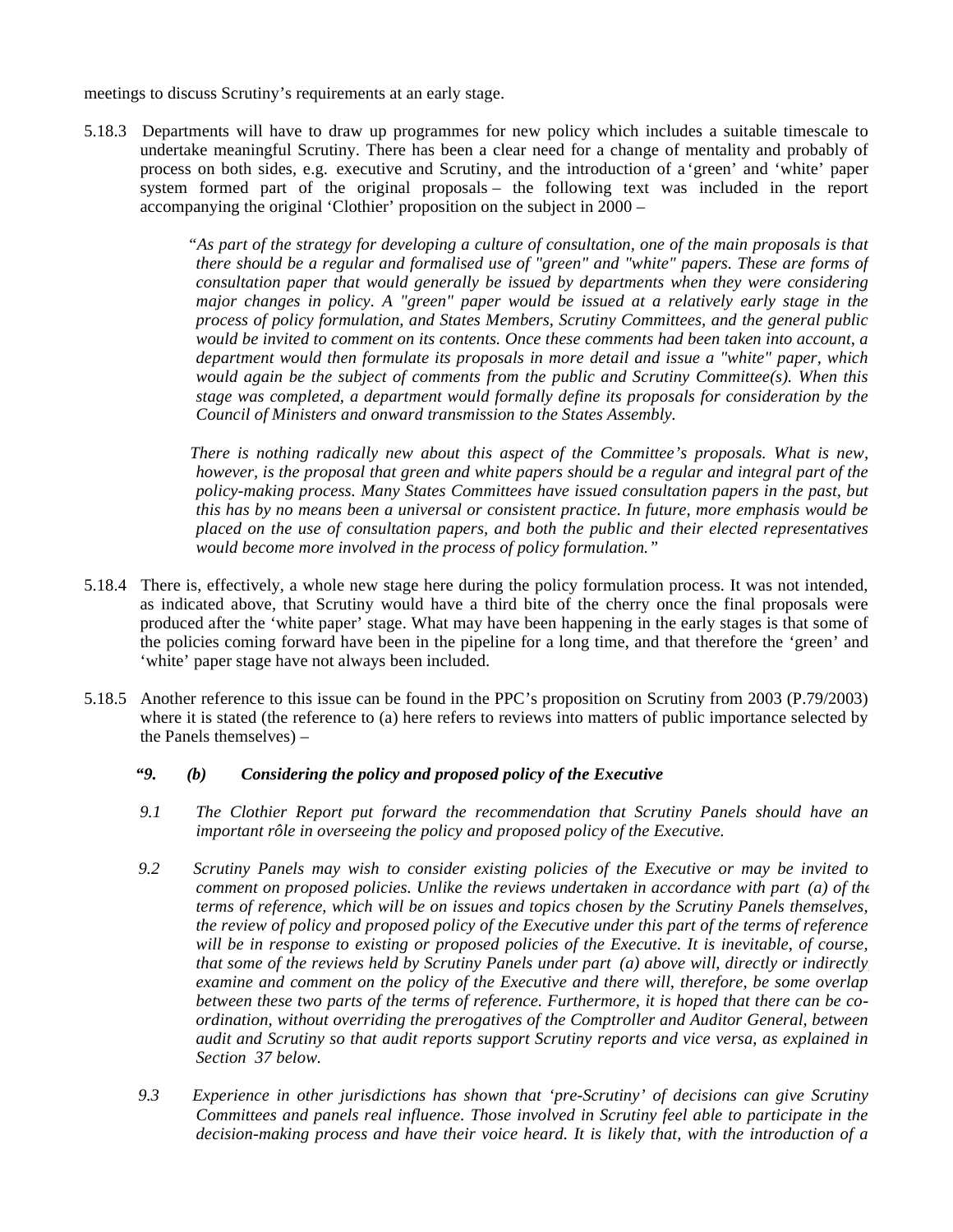- *more formal system of consultation papers (similar to U.K. 'Green' and 'White' Papers), Scrutiny Panels will be invited to comment on and scrutinise draft policies in the course of development. This will also ensure that members who are not in the Executive have new and positive ways of being involved in policy formation and are able to contribute to the policy debate.*
	- *9.4 Scrutiny Panels will nevertheless need to consider the extent to which they become involved in scrutinising and considering draft policies in the course of preparation by the Executive. Although there could, if the present absence of political parties continues, be some merit in seeking to obtain a consensus through consultation as set out above, the Committee was also interested to note, during the seminar on 28th March 2003, that Committees of the Scottish Parliament do not tend to consider draft policies, as they take the view that it can later be claimed, when the Committees wish to comment on the implementation of the policy, that the lack of any critical comment at the draft stage amounted to a tacit endorsement of the policy. It may also be difficult for the Scrutiny Panels to seek the views of the public and interested bodies at a time when the Executive itself is seeking comments during the consultation stage. The Committee is nevertheless of the view that 'pre-Scrutiny' is highly desirable as long as it is made absolutely clear that it does not imply endorsement of the proposed policies.*
	- *9.5 The Committee believes that it cannot be unduly prescriptive about the way in which future Scrutiny Panels should interpret this part of the terms of reference and the Committee does not intend to propose that Scrutiny Panels should be required to scrutinise and comment on all draft policy proposals of the Executive even when requested to do so. The Committee is not convinced that failure to comment critically on a draft policy would be seen as tacit approval in the manner described above but this is a matter where Scrutiny Panels will need to develop and adapt working practices in the light of experience."*
- 5.18.6 Inevitably, departments will need to ensure that Scrutiny is informed of proposals and receives assistance during any review or during its consideration of whether or not to review a policy. This places an additional administrative burden on departments, but is an integral part of the new system.

# **Recommendation 30 The sub-committee recommends that Ministers should ensure that the 2 processes (policy formulation and Scrutiny) will operate side by side from the start, and that 'green' (Discussion) and 'white' (Draft Policy) papers should be issued and available for Scrutiny. The sub-committee believes it would be helpful for the title pages of discussion papers to be printed on green paper.**

- 5.18.7 The impact of the establishment of the Scrutiny function on the workload of the non-Executive Departments has been felt in particular in the Law Officers' Department and the States Greffe. The Law Officers' Department may provide legal advice to the Panels, and elsewhere in this report there is reference to Scrutiny's request to access to legal advice given by the Law Officers' Department to Ministers. In practice, Scrutiny Panels often require access to legal advice for themselves at shorter notice that the Law Officers' Department finds easy to accommodate, given its other major commitments.
- 5.18.8 The States Greffe management has absorbed the overview of an additional section in the department, which has been time-consuming in the formative stages, but this had settled down by the end of 2006. During the absence of the Scrutiny Manager on leave, senior management carries out the advisory, and where necessary, the executive functions to the Chairmen's Committee. The States Greffe provides a range of administrative services to the Scrutiny function, of which the most significant are IT/logistical support, photocopying and recruitment services.

# **5.19 The interaction between members of Scrutiny Panels and the rôle of a backbencher**

5.19.1 The sub-committee was notified by several witnesses of difficulties that had arisen when members of Scrutiny Panels appeared to have mixed their Scrutiny rôle with their rôle as a private member. This can arise, for example, when information received by a Scrutiny Panel as a whole is then used as the basis for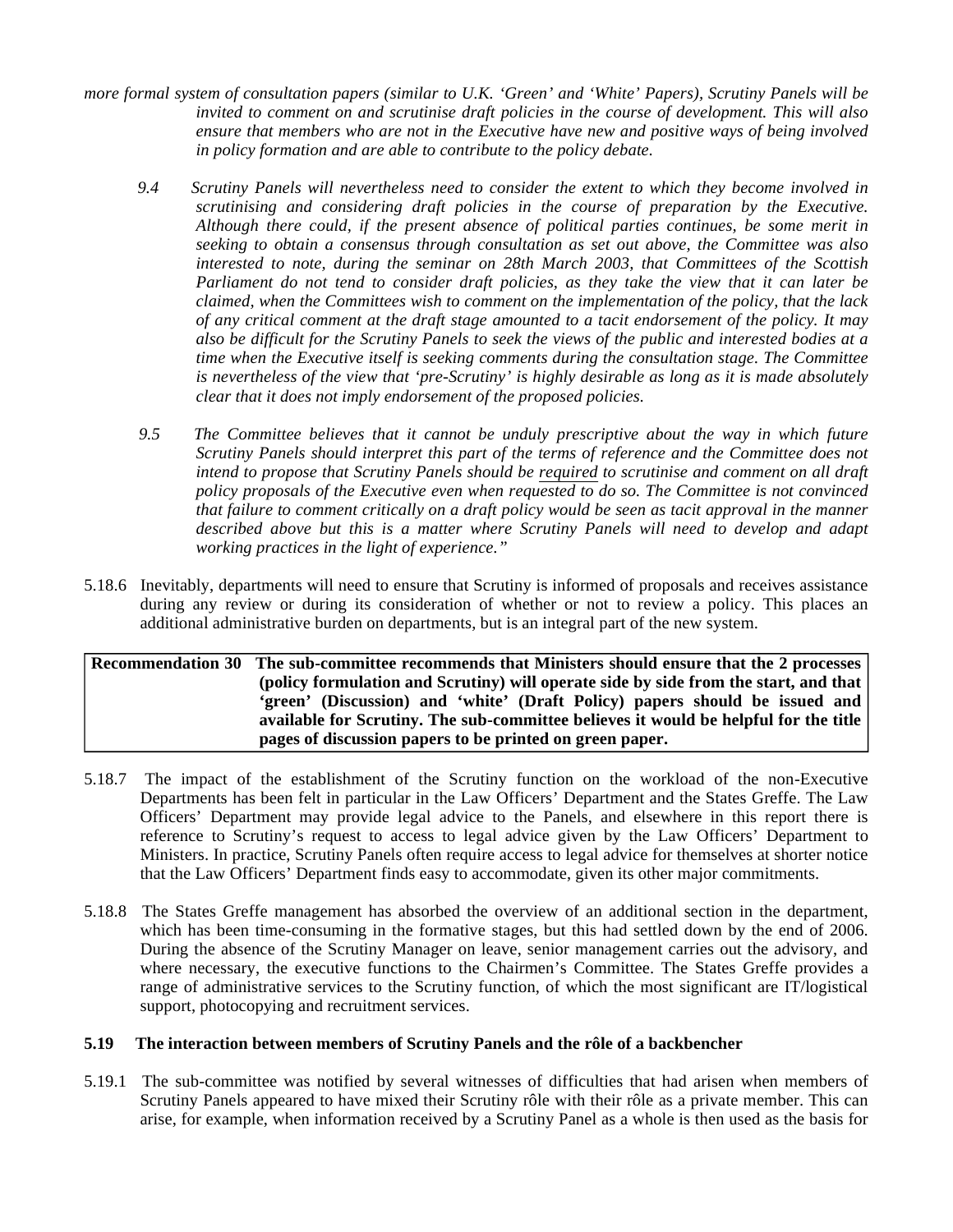- questions by a member in his or her capacity as a private member. There was an example where information received by a Panel in confidence had then formed the basis of questions asked in the States by a member of a Panel acting in an individual capacity, and as States proceedings are held in public forum, so the information was effectively made public. This kind of situation can lead to misunderstandings between Ministers and the Scrutiny functions and discourages the Executive from sharing information with Scrutiny Panels in an open and transparent way.
- 5.19.2 It is possible that the Panel member concerned did not perceive that he was asking a question on that occasion in a personal capacity, but rather, as a member of the Panel, with the intention of receiving information more rapidly than otherwise possible. The sub-committee does not agree with the view that questions in the States form part of the Scrutiny process and that this is a legitimate way for Panels to obtain timely information, under Standing Orders as currently drafted. In any event, the issue regarding confidentiality of information received by a Panel remains the central issue.
- 5.19.3 The Sub-committee believes it is important that members, when acting in a personal capacity, must take care not to use information which they have received in confidence in their capacity as a member of a scrutiny panel.

**Recommendation 31 The sub-committee recommends that members of Scrutiny Panels should take care to ensure that information received by the panel is not used for individual political purposes, that is, information received in confidence by a Scrutiny Panel should not be used by an individual member in a personal capacity, for example, during question time in a States meeting. Furthermore, when seeking information as a private member, members who also serve on Scrutiny Panels should make it clear that the request for information is a personal one and not made on behalf of a Scrutiny Panel.**

# **6. The Public Accounts Committee**

*6.1 The terms of reference of this part of the Review were as follows –*

 *to review the structure and operation of the Scrutiny function (namely... the PAC) and, in particular –*

- *(i) whether the PAC is fulfilling its terms of reference as set out in Standing Orders and whether those terms of reference remain appropriate;*
- *(ii) the relationship between the ...PAC, Ministers and the Council of Ministers;*
- *(iii) whether the level of financial and manpower resources allocated to the Scrutiny function is appropriate and whether adequate financial control is in place;*
- *(iv) the degree and nature of co-operation received from Ministers and Departments;*
- *(v) the impact of the establishment of the Scrutiny function on the workload of other States Departments, including the non-Executive Departments.*

# **6.2 General**

6.2.1 The sub-committee reviewed the structure and operation of the PAC and noted that the PAC comprises a spread of membership between politicians and non-politicians with a business background providing a broad spectrum of expertise from the private sector. Standing Orders provide that the quorum shall be one half of the Committee's membership, of whom 2 must be members who are elected members. Until the appointment of non-States members by the States on 14th March 2006, all members and candidates for membership of the Committee met informally (3 occasions). Of the remaining 8 meetings in 2006, on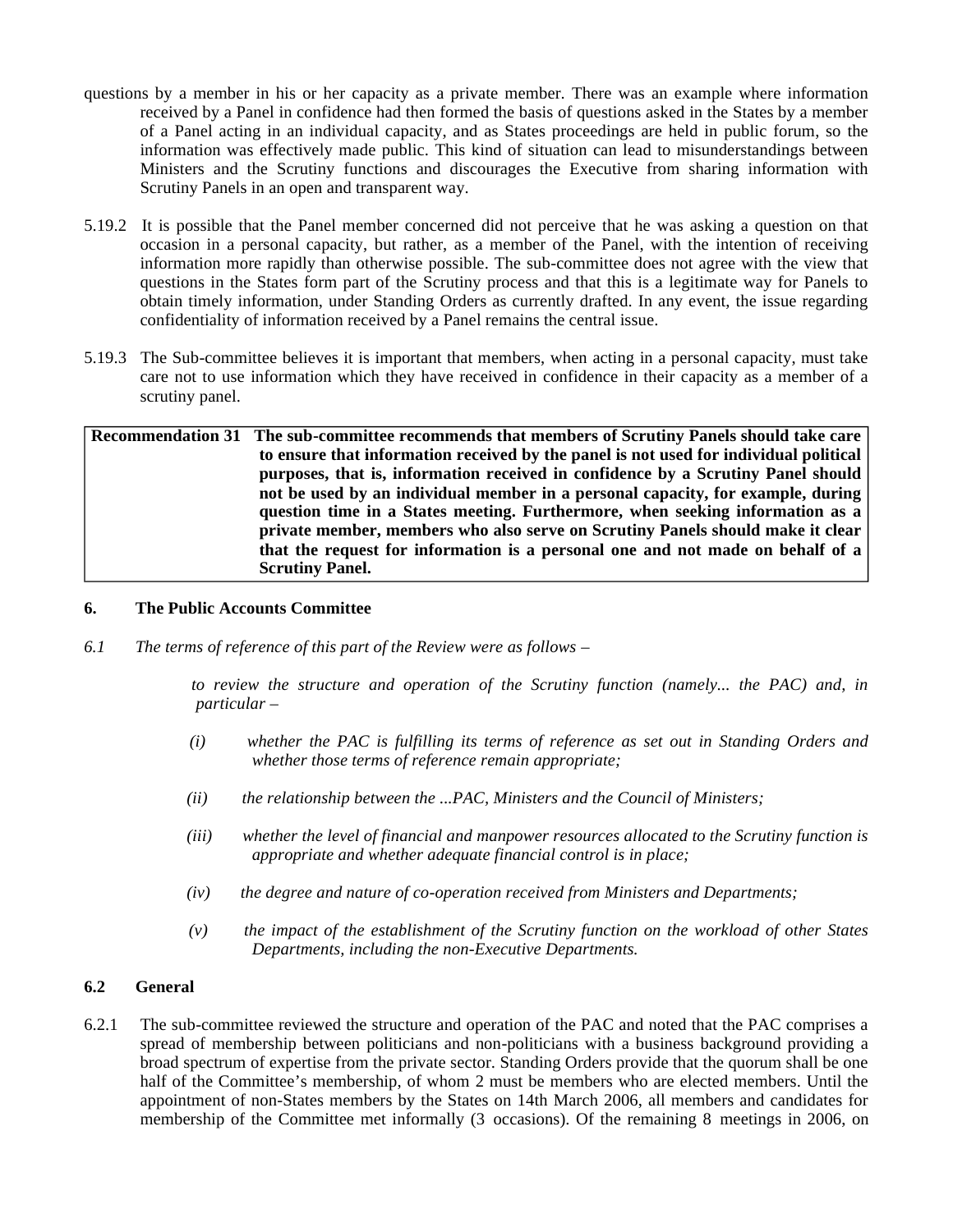further meeting was inquorate, so there were 7 properly constituted meetings in 2006.

**Recommendation 32 The sub-committee recommends that the Public Accounts Committee (PAC) be proactive in the latter part of 2008 to ensure the membership is appointed as soon as possible after the beginning of the next session in December 2008.**

- 6.2.3 The sub-committee heard evidence from a number of witnesses expressing the view that PAC had not proved to be effective in its first year of operation.
- 6.2.4 It is not apparent from the minutes of the PAC whether it had a programme of work in 2006, although the Committee received a briefing on the programme of the Comptroller and Auditor General. Lead members were appointed to the areas of Health, Harbours, Education, Home Affairs and Jersey Post and it was agreed that the Comptroller and Auditor General would discuss courses of action for each area with the lead members. At a meeting in May, the Committee noted a recommendation that the Chief Officers of these departments be invited to answer questions on the performance of their respective departments but this does not seem to have been followed up in 2006.

## **6.3 The manner in which Public Accounts Committee has fulfilled its terms of reference as set out in Standing Orders.**

- *6.3.1 The terms of reference of the PAC are reproduced, paragraph by paragraph, below, together with activity under each in 2006 –*
	- *"(1) The terms of reference of the PAC are –*
		- *(a) to receive reports from the Comptroller and Auditor General on –*
			- *(i) the results of the audit of the annual financial statement of the States,*
			- *(ii) the results of any other audits by the Comptroller and Auditor General,*
			- *(iii) the annual accounts of the Social Security Fund, the Social Security (Reserve) Fund and the Health Insurance Fund,*

 *and to report to the States upon any significant issues arising from those reports;".*

- 6.3.2 The PAC heard from the Chief Officer of Housing, the Treasurer of the States and the Controller of Social Security in public hearing on the subject of the States Accounts.
- 6.3.3 The PAC, in private session, discussed the States Accounts 2005 with PriceWaterhouseCoopers, and the Summary of Departmental Quarterly Financial Reports June 2006 and the Financial Report and Accounts 2005with the Treasurer of the States.
	- *"(b) to receive reports from the Comptroller and Auditor General on the results of investigations into the economy, efficiency and effectiveness achieved in the use of resources by –*
		- *(i) States funded bodies,*
		- *(ii) independently audited States bodies (apart from those that are companies owned and controlled by the States), and*
		- *(iii) States aided independent bodies;"*
- 6.3.4 The PAC received the report of the Comptroller and Auditor General on Sickness Absence Levels and interviewed the Director of Human Resources in public session.
	- *"(c) to assess –*
		- *(i) whether public funds have been applied for the purpose intended by the States, and*
		- *(ii) whether extravagance and waste are being eradicated and sound financial practices applied throughout the administrations of the States;".*
- 6.3.5 This is the only term of reference which enables to PAC to function without the direct input of the Comptroller and Auditor General. Under this item, the PAC interviewed the Strategic Planning Manager,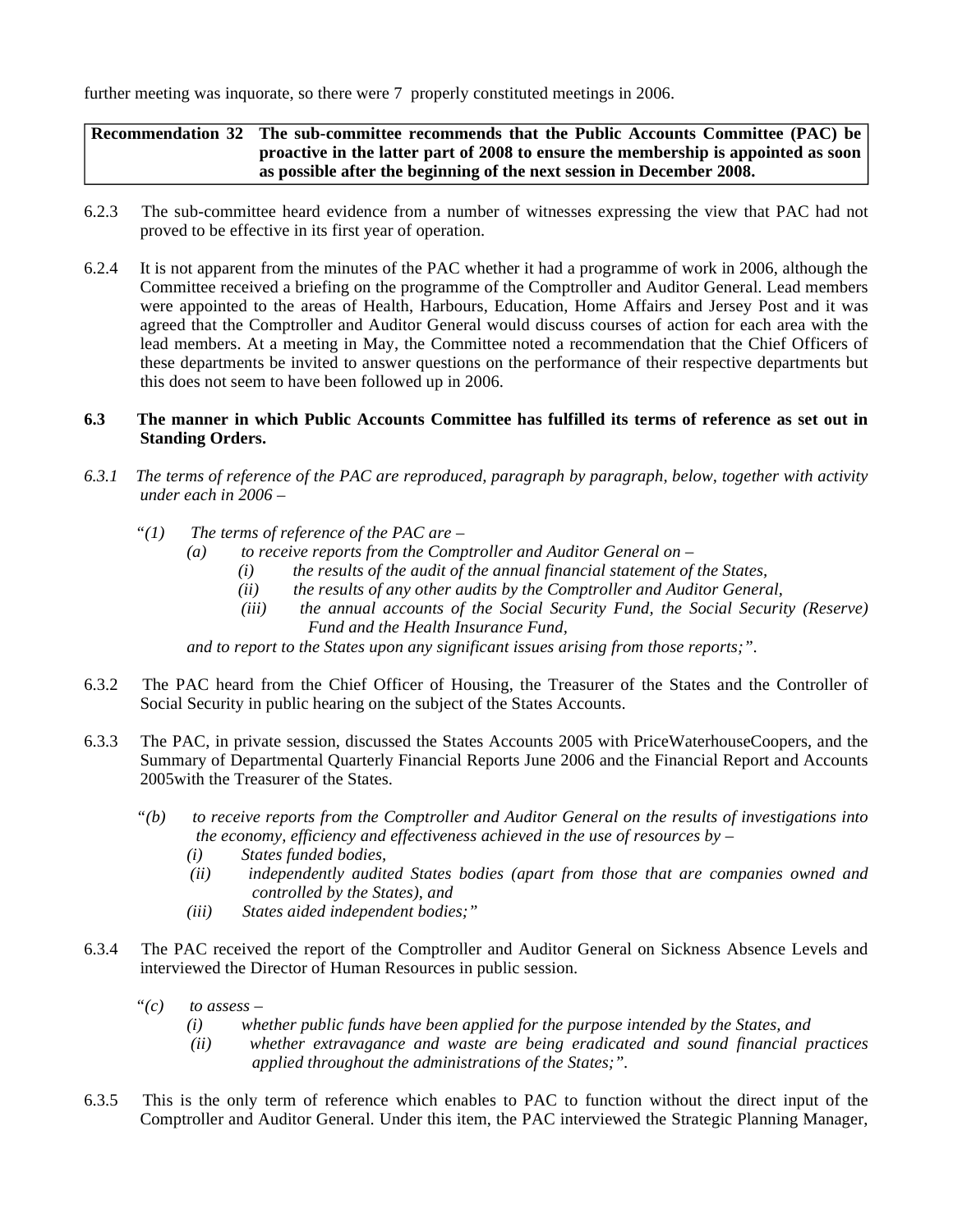Chief Minister's Department and others in relation to the process of formulating the Annual Business Plan.

- 6.3.5 The PAC also interviewed the Chief Executive of the States, the Treasurer of the States and others on the appointment of Accounting Officers.
	- *"(d) to receive reports from the Comptroller and Auditor General on the adequacy of the corporate governance arrangements within –*
		- *(i) the States,*
		- *(ii) States funded bodies,*
		- *(iii) independently audited States bodies, and*
		- *(iv) States aided independent bodies."*
- 6.3.6 The PAC received reports from the Comptroller and Auditor General on
	- The 2007 Property Plan;
	- The CAG's letter to Deputy R.G. Le Hérissier regarding the Connex Review; and
	- 2006 Battle of Flowers.
- 6.3.7 The PAC conducted two reviews in 2006, which led to the presentation of the following reports early in  $2007 -$ 
	- Battle of Flowers Financial Grant
	- States Property Plan
- 6.3.8 The list of reports presented to the States in 2006-2007 is to be found at Appendix F.
- 6.3.9 In 2007, the PAC lodged an amendment to the Annual Business Plan 2008 which appeared to the subcommittee to be outside the PAC's terms of reference. The PAC, by its very nature, must look at expenditure already committed, and hold accounting officers to account for their actions. The subcommittee believes that the amendment the Committee proposed related to policy, and was more properly the province of the Corporate Services Scrutiny Panel.
- 6.3.10 In 2006, the work of the PAC appears to have been led by the Comptroller and Auditor General (CAG).
- 6.3.11 The independence of the CAG is provided for in Article 52 of the Public Finances (Jersey) Law 2005 –

# **"52 Independence of Comptroller and Auditor General**

- (1) The Comptroller and Auditor General may not be directed on how any function of the office of Comptroller and Auditor General is to be carried out.
- (2) However the Comptroller and Auditor General must liaise with the Public Accounts Committee when carrying out those functions, and shall attend all meetings of the Committee.
- (3) The Comptroller and Auditor General may seek legal advice from the Attorney General on any subject relevant to the functions of the office of the Comptroller and Auditor General, and the Attorney General may provide that advice."
- 6.3.12 It had been assumed in the early stages, perhaps wrongly, that the CAG would be a full-time appointment, but upon establishment became a part-time appointment of 2 days a week.
- 6.3.13 In order to assist the CAG to comply with Article 52(2) of the Public Finances Law, the Public Accounts Committee only calls meetings when it is clear that the CAG will be in the Island and available.
- 6.3.14 It had been intended that the work of the new PAC would add to and supplement the work of the CAG. The sub-committee is unclear whether the work previously undertaken by the Audit Commission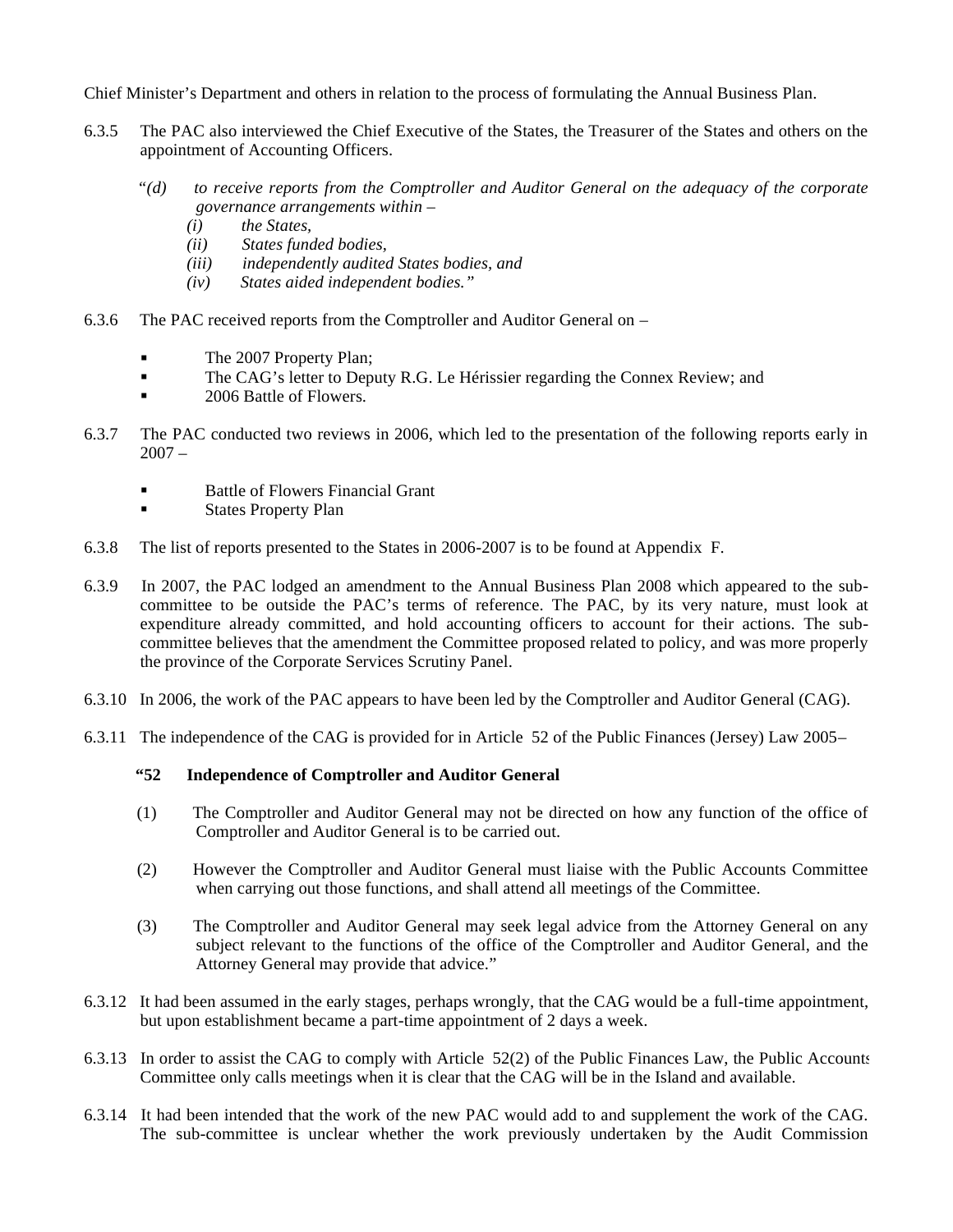continues to be carried out, or whether the new higher level work of the CAG has replaced the audit reviews formerly carried out.

6.3.15 The Comptroller and Auditor General declined to meet the sub-committee during the review.

**Recommendation 33 The sub-committee recommends that the terms of reference of the PAC be reviewed to ensure that it has a meaningful rôle, and that it can act independently of the Comptroller and Auditor General (CAG) should it wish to do so.**

### **6.4 The relationship between the panels/PAC, Ministers and the Council of Ministers**

- 6.4.1 The Chairman of the PAC is, ex officio, a member of the Chairmen's Committee, and has participated in the agreed procedure of that Committee of each Chairman giving a report on the work of his/her Panel since the previous meeting. Summaries are recorded in the minutes of these meetings.
- 6.4.2 The sub-committee noted a lack of clarity amongst States members about the work of the Public Accounts Committee (PAC). There had been no relationship built up between the PAC and the Council of Ministers, and members generally were not aware of what the PAC had achieved in its first year. The Chairmen's Committee is charged with maintaining close contact with the Council of Ministers and to ensure that –
	- (i) the PAC and Scrutiny Panels are kept aware of the future work programme of the Council, and
	- (ii) the Council of Ministers is kept aware of the future work programme of the PAC and Scrutiny Panels;

## **Recommendation 34 The PAC should prepare a future work programme for onward transmission to the Council of Ministers each year.**

- 6.4.3 The sub-committee met with the Chairman of the PAC, Deputy S.C. Ferguson, on 30th March 2007 to discuss her views on the operation of PAC and noted the procedures adopted. Having reviewed the PAC minutes for 2006, the sub-committee remained unclear as to which of the discussions referred to matters being undertaken by the Comptroller and Auditor General (CAG), which matters had been considered by the CAG and were now being considered by the Committee, and which matters the PAC had decided to pursue separately. In addition, there was a lack of clarity as to when the Committee had concluded a review. In this connexion the sub-committee noted that in 2006 the PAC had –
	- (a) held 11 business meetings in private (4 of which were inquorate), and linked with these had held
		- (i) 4 hearings in public;
		- (ii) 1 hearing in private;
		- (iii) 1 discussion with officers in private;
	- (b) the PAC had presented its comments to the States on 8th August 2007 relating to Howard Davis Farm, Trinity: part of Fields 562, 827 and 828 – sale of land (P.68/2006);
	- (c) the PAC had made 2 statements to the States Assembly
		- (i) 18th July 2006 concerning the presentation of comments on P.68/2006;
		- (ii) 24th October 2006 concerning the States Property Plan.
- 6.4.4 The sub-committee did not note any reports to the States Assembly, and remained unclear on the progress of PAC in 2006 until 24th April 2007 when the States Assembly – Annual Report 2006 was presented, which outlined the matters that the Committee had considered.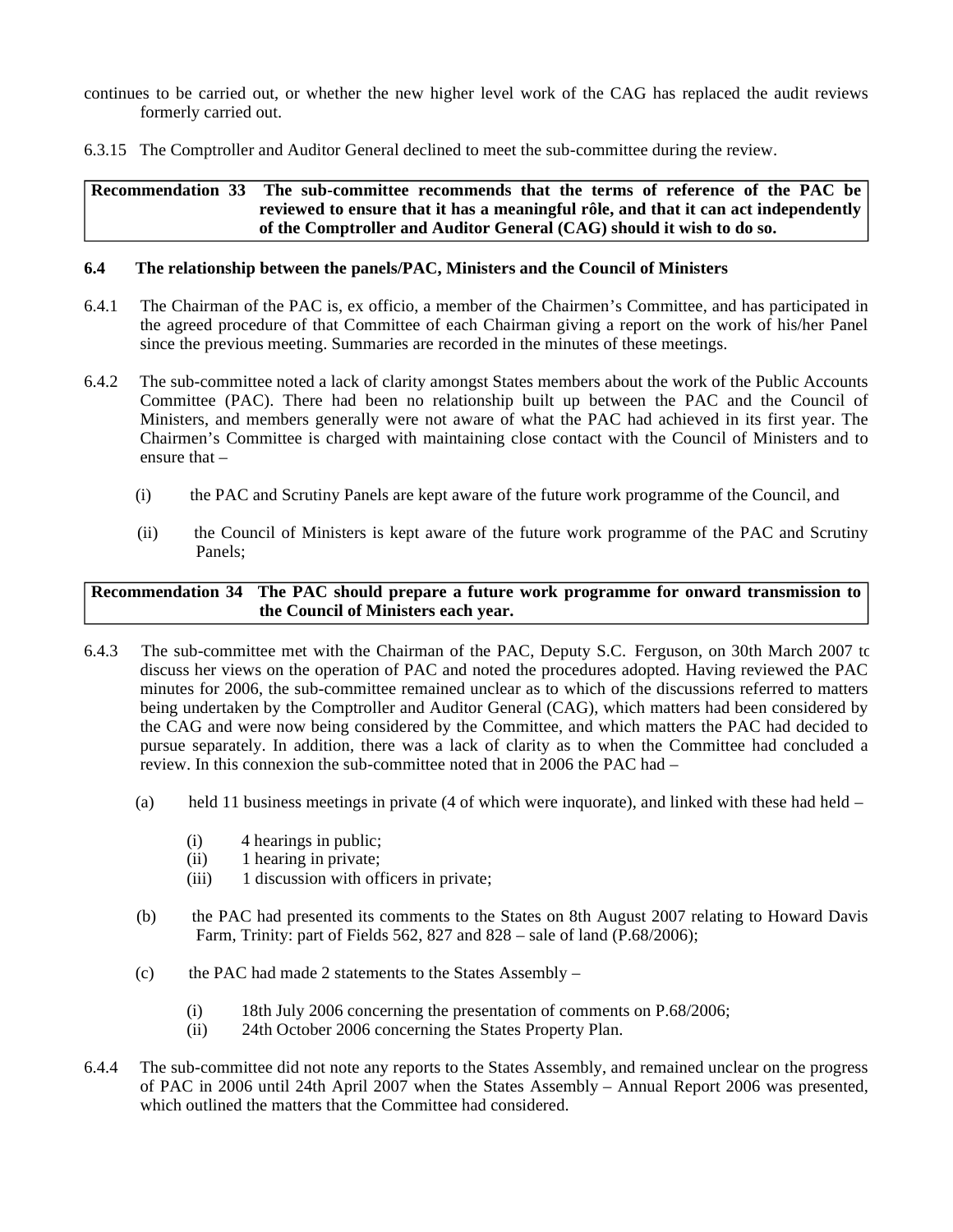6.4.5 In relation to the Committee's relationship with Ministers, the PAC reported in the States Assembly – Annual Report 2006 as follows –

> *"The Public Accounts Committee represents a specialised area of Scrutiny. Scrutiny examines policy whereas the Public Accounts Committee examines the use of States' resources in the furtherance of those policies. Consequently initial enquiries are made of Chief Officers rather than Ministers. This is not to say that enquiries may not be made of Ministers should the reports and recommendations of the Public Accounts Committee be ignored."*

6.4.6 The sub-committee is pleased to note that from 2007, the PAC decided to review its procedure at its meetings, and agreed to consider as many matters as possible as 'Part A' items, that is, as being 'open' in accordance with the Code of Practice on Public Access to Official Information, and that the minutes of the PAC meetings held in 2007 have been uploaded to its website and are available to view.

**Recommendation 35 The PAC is recommended to adopt a more consistent method of informing members about the PAC's activity, and to produce a report and present it to the States at the conclusion of each of its reviews, so that States members and the public may be apprised of its conclusions on the matters it has considered. These should be uploaded onto the States Assembly and PAC websites. The subcommittee recommends that the PAC meets the Council of Ministers on a regular, perhaps bi-annual, basis to discuss reviews and to offer feedback to the Council on its findings.**

#### **6.5 The level of financial and manpower resources allocated to the PAC and the level of financial control**

6.5.1 When the Public Accounts Committee was established on a permanent basis with effect from December 2005, it was served by 0.5 FTE of the Scrutiny Manager's time. It had been thought, during the planning phases, that the PAC would require executive support to carry out its own reviews under paragraph (c) of its terms of reference, namely –

 *"to assess –*

- *(i) whether public funds have been applied for the purpose intended by the States, and*
- *(ii) whether extravagance and waste are being eradicated and sound financial practices applied throughout the administrations of the States;"*
- 6.5.2 It became clear during 2006 that the majority of the PAC's work would flow from the office of the Comptroller and Auditor General. The work of the Chairmen's Committee took up a very significant proportion of the Scrutiny Manager's time, and the Greffier of the States reviewed the level of staffing support to establish whether there was another way to provide sufficient support to the PAC. The Chairman of the PAC did not request executive support and was of the view that a Clerk to print agendas and record the meetings was adequate for the PAC's needs. The Chairman asked the States Greffe to consult the CAG on the matter, and the CAG indicated that he made his own extensive manuscript notes of meetings and hearings and did not require there to be an executive officer for the Committee. As a result, the Greffier offered to support the PAC by providing a Committee Clerk to attend and record minutes, and to provide administrative support at hearings.
- 6.5.3 The PAC had not been allocated a budget in 2006, and the then 4 Scrutiny Panels each set aside £10,000 to allow the PAC a budget of £40,000. It became clear during the year that the PAC did not require this level of funding, and the Chairmen's Committee decided in July that £20,000 should be returned to the Scrutiny budget. Apart from the provision of a Committee Clerk, funded by the States Greffe, the PAC committed minimal expenditure, and at the end of the year, of the order of  $£19,000$  remained in the budget. Clearly the Chairmen's Committee has taken an interest in budgetary issues and the PAC's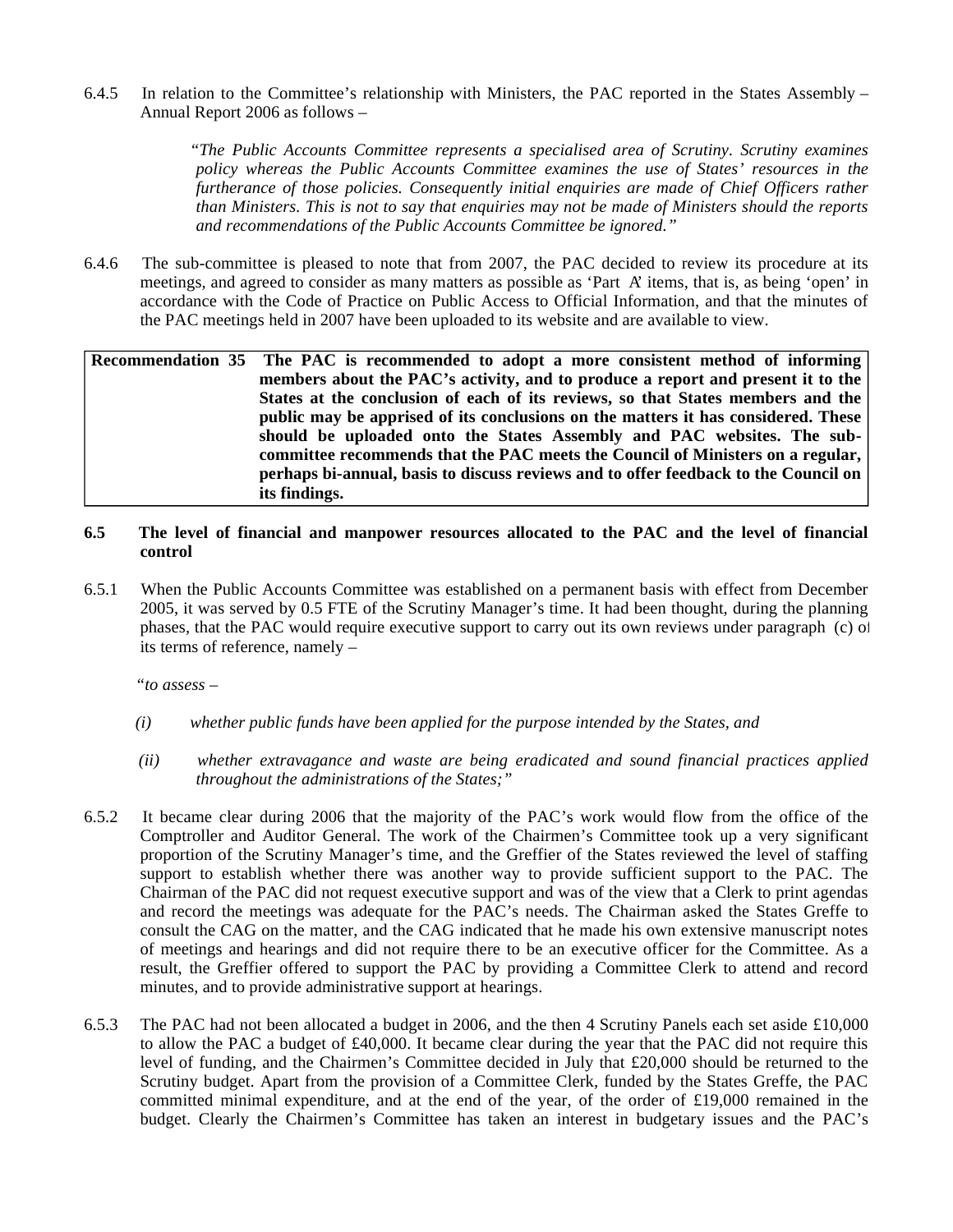current general expenditure is of a very low level.

### **6.6 The degree and nature of co-operation received from Ministers and Departments**

6.6.1 Departments appear to have co-operated fully with the PAC. Ministers have not been actively engaged by the PAC.

# **6.7 The impact of the establishment of the PAC on the workload of other States Departments, including the non-Executive Departments**

6.7.1 The Audit Commission was the precursor of the Public Accounts Committee and the Comptroller and Auditor General. The work of the PAC would not appear to have had an additional impact on the workload of departments. However, it is expected that the work of the CAG has had an impact, but this is not a matter for this review.

# **7. The operation of the Chairmen's Committee**

*7.1 The terms of reference of this part of the Review were as follows –*

 *to review the operation of the Chairmen's Committee and, in particular –*

- *(i) whether the Committee is fulfilling its terms of reference as set out in Standing Orders and whether those terms of reference remain appropriate;*
- *(ii) the relationship between the Committee and the Scrutiny Panels/PAC;*
- *(iii) the relationship between the Committee and the Privileges and Procedures Committee;*
- *(iv) the relationship between the Committee and the Council of Ministers.*

# **7.2 General**

7.2.1 The sub-committee noted several comments from members that it interviewed regarding the membership and activity of the Chairmen's Committee. It was noted that the Chairmen's Committee comprised the 5 Chairmen 'ex officio' and 2 additional independent members. The President of the Chairmen's Committee must be appointed from amongst the persons who are members of the Committee by virtue of their office, although the Vice-President does not need to be a Chairman. There was some discussion on the rôle of the independent members and it was recalled that when the Privileges and Procedures Committee decided how the Chairmen's Committee should be comprised, independent members had been added to the complement of Chairmen to provide balance and also to provide independence in Scrutiny reviews. However, the sub-committee was concerned that the size of the Chairmen's Committee was too large, given that it comprised 8 members out of a total of 22 members in Scrutiny. It is not clear to the sub-committee that the 2 additional members are necessary on the Committee. Although the 2 members appointed by the States in 2006 (Deputies Le Hérissier and Reed) have played a valuable part in the work of the Chairmen's Committee, with Deputy Le Hérissier acting as Vice-President, the sub-committee has concluded that the rôle of the Committee can be compromised by the appointment of these additional members. The quorum of the Committee is currently 4 and therefore, in theory, the Committee could be quorate to take significant decisions about scrutiny with only one Scrutiny Panel Chairman present, the other 3 members present being the Chairman of PAC (currently also Committee President) and the 2 independent members, one of whom sits on PAC but not on a Scrutiny Panel. The sub-committee believes that the Committee would be more focussed and effective if it simply brought together the 5 Panel Chairmen and the Chairman of PAC so that each Panel is only represented once. At present, the 2 extra members can bring an imbalance to the Committee as one Scrutiny Panel or the Public Accounts Committee can be represented by another member as well as the Chairman.

**Recommendation 36 The sub-committee does not see the need to have 2 independent members on the**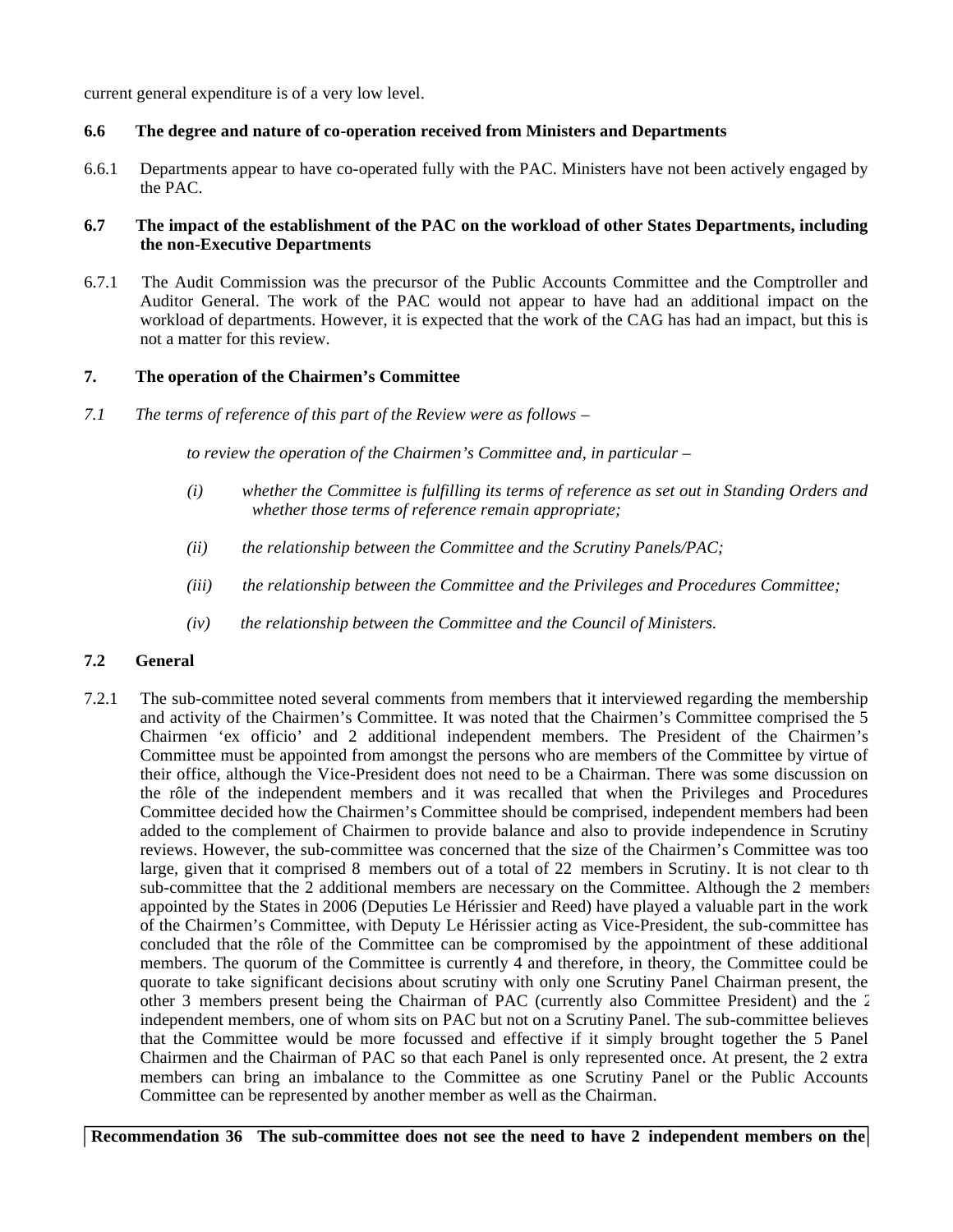## **Chairmen's Committee.**

- 7.2.2 The sub-committee considers that the Chairmen's Committee has suffered from some of the failings of the former Committee system, with regular meetings which are resource intensive. It was noted, that, for example, the Chairmen's Committee had met 37 times in 2006.
- 7.2.3 The sub-committee noted a great deal of uncertainty surrounding the rôle of the Chairmen's Committee, both from within that Committee, and from outside it. Individual views on the rôle the Chairmen's Committee are varied and provide a clue as to the confusion relating to its rôle –
	- the Chairmen's Committee should not have a controlling function, the individual Chairmen should be allowed to follow their own route, but the Committee should however, co-ordinate matters;
	- the Chairmen's Committee should only co-ordinate and monitor expenditure;
	- the Chairmen's Committee should co-ordinate staffing and finance matters;
	- the Chairmen's Committee should pull together the Scrutiny function and should stick to its rôle as defined in Standing Orders;
	- it is not the rôle of the Chairmen's Committee to advertise the work of Scrutiny or appoint PR consultants;
	- the Chairmen's Committee should ensure that the remit of the Departments are covered;
	- the Chairmen's Committee should co-ordinate Scrutiny work and in particular major policies such as the States' Resource Plan and the Annual Business Plan;
- individual Scrutiny members should be able to serve on the Chairmen's Committee in rotation;
	- the Chairmen's Committee should have more powers so that it could be a kind of opposition party to the executive.

# **7.3 Is the Chairmen's Committee fulfilling its terms of reference as set out in Standing Orders and do those terms of reference remain appropriate?**

- 7.3.1 This is set out in the Draft Code of Practice on the Operation of the Scrutiny Function. The terms of reference of the Chairmen's Committee are as follows –
	- *"(a) to act as a co-ordinating body for the work of the PAC and Scrutiny Panels, to ensure that there is no unintended overlap in the work undertaken by them and to ensure that all aspects of the work of the Council of Ministers are, over time, reviewed;"*
- 7.3.2 The rôle of coordination could be undertaken in more than one way, ranging from receiving and noting the proposed reviews to be undertaken by panels in a given period (and not necessarily for the entire year), to requiring individual panels to present to it their proposed reviews for a one year period for consideration and approval, against which the Chairmen's Committee would then prioritise resources to carry out those reviews. The Chairmen's Committee could, if it wished, prioritise and allocate resources to those reviews that it considered more important ahead of other reviews which, in its opinion, were of less value.
- 7.3.3 The Chairmen's Committee has found this a difficult route to take. The individual Chairmen have found some difficulty in determining a future work programme for the year to come and, to date, for 2007, only one panel has done so. During 2006, it was noted that the Scrutiny Panels had put together quite ambitious programmes, which had placed staff under considerable pressure from time to time. It could also be said that the Chairmen's Committee has found it difficult to behave in a corporate manner, as, on an individual level, the various Chairmen did not wish to be controlled by the Chairmen's Committee. Instead of actively managing the Scrutiny programme, the Chairmen's Committee has received monthly reports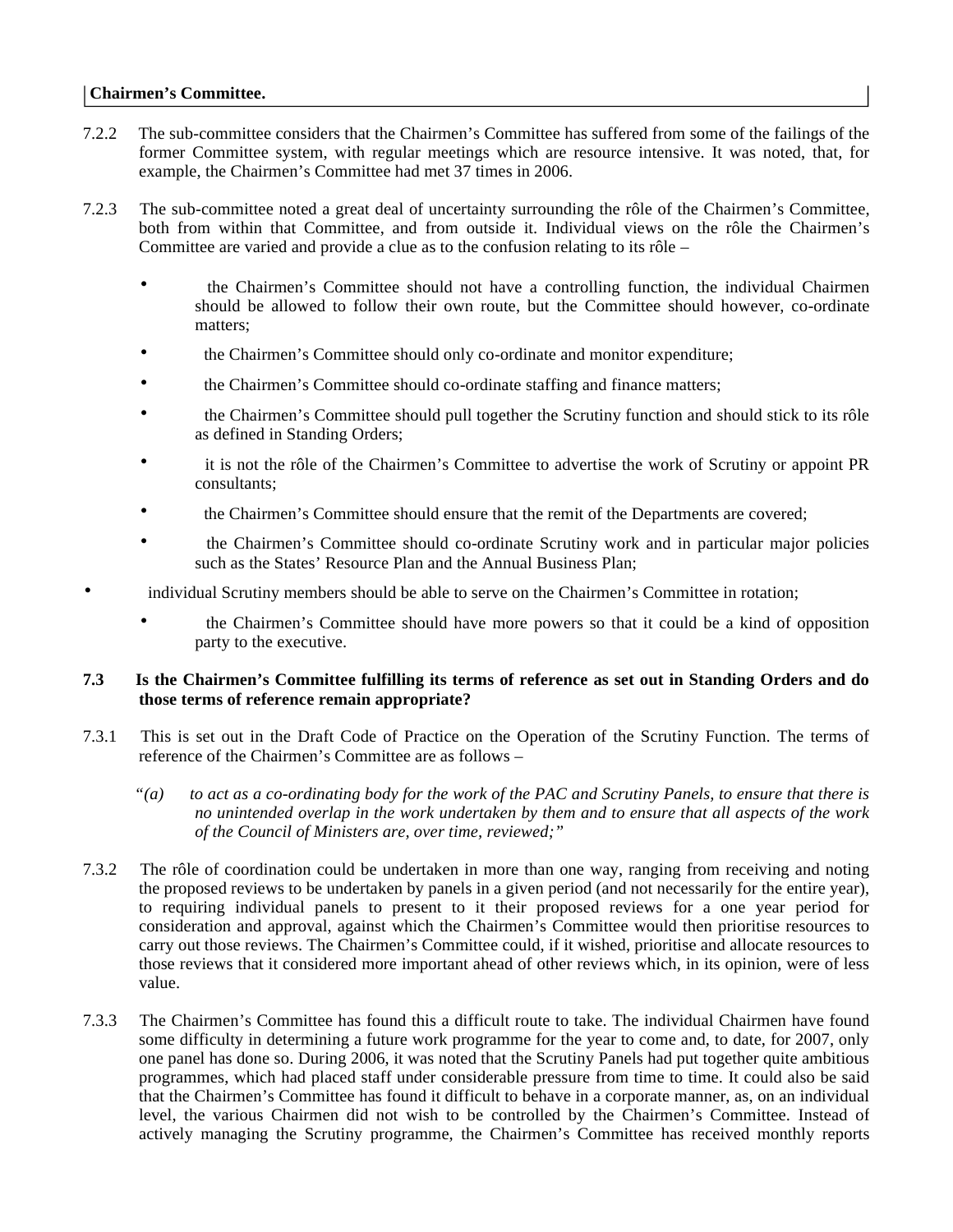from each panel on their activities, and receives information retrospectively rather than in a proactive way.

- 7.3.4 It does not appear to the sub-committee that the Chairmen's Committee had undertaken work to ensure that all aspects of the work of the Council of Ministers were, over time, reviewed. No evidence was presented to the sub-committee to demonstrate that the Chairmen's Committee had reviewed the programme of work of the Council of Ministers for 2006, and that it had endeavoured to identify the areas that had already been reviewed, and the areas which it was important should be reviewed. There has been no input on the part of the Chairmen's Committee relating to the work of the panels, and there appears to have been no mechanism for reviewing the work of each of the panels, for example meetings with the entire membership of a panel to discuss the work being undertaken and the future work programme of that panel.
- 7.3.5 If the Chairmen's Committee were to behave as a co-ordinating body, it could check at what stage the reviews were at, when they were to be ready, the performance of a panel and whether a panel has covered the full range of work being undertaken by the department and the Minister. For example, it was noted that between 60 and 70% of the work of the Economic Development Department is connected with the finance industry, but there were no reviews being undertaken on this although this is being rectified in 2007. The Chairmen's Committee should also ensure that Scrutiny was covering those areas the panels are expected to cover, for example, the Scrutiny of legislation.
- 7.3.6 The Chairmen's Committee should take a lead and co-ordinate the Scrutiny of the Annual Business Plan, and the Budget, to ensure that all Panels carried out an element of review, and in a timely fashion. It could programme a series of hearings with Ministers over a period of a week, say, to go through the Plan and Budget, line by line if necessary, as happens in the Australian Senate for example. These weeks could be diarised in advance and there would be certainty on all sides as to when the reviews were underway, and when Ministers would be required to give evidence.

|       | Recommendation 37 The sub-committee recommends that the Chairmen's Committee should – |
|-------|---------------------------------------------------------------------------------------|
|       | actively co-ordinate the work of the Scrutiny Panels;                                 |
| (ii)  | take a lead in the organisation of Scrutiny of the Annual Business Plan               |
|       | and Budget:                                                                           |
| (iii) | monitor the progress of the Panels' work programmes.                                  |

### **7.4 The prioritisation and allocation of resources to the PAC and Scrutiny Panel by the Chairmen's Committee**

- 7.4.2 The Chairmen's Committee in 2006 did not oversee the prioritisation and allocation of resources on an ongoing basis. It was agreed early on that an amount of  $\hat{\mathfrak{t}}40,000$  from the Scrutiny budget would be set aside for the Public Accounts Committee, which at that time did not have a budget, an amount would be set aside for general expenditure, and the remainder would be divided equally between the, then, 4 Scrutiny Panels. In addition, when a panel wished to commence a new review, its estimated expenditure for that review needed to be approved by the Chairmen's Committee before the review could commence. This appears to the sub-committee to be an inappropriate process. Either an annual budget, or a periodic amount, is allocated to a Panel, and the Panel then determines how to spend it, or if expenditure is centrally controlled by the Chairmen's Committee, then expenditure should be approved as it is required. The current system appears to be a combination of both. The Chairmen's Committee is not content to delegate the monitoring of expenditure to individual Chairmen or officers and considers this as a Committee at its scheduled meetings. This can cause frustrating delay in a climate where panels are working to tight deadlines.
- 7.4.3 The situation arose that one Scrutiny Panel found that it had spent virtually its entire allocation by the end of 2006 and, one might argue, could have also commenced a further review had it had the necessary resources, while other panels spent considerably less than their allocated budgets. On the other hand, the Chairmen's Committee did claw back £20,000 of the budget allocated to the PAC. This seems to the subcommittee to be nonsensical. It is the rôle of the Chairmen's Committee to oversee the prioritisation and allocation of resources, and it would seem more appropriate for the Chairmen's Committee to handle the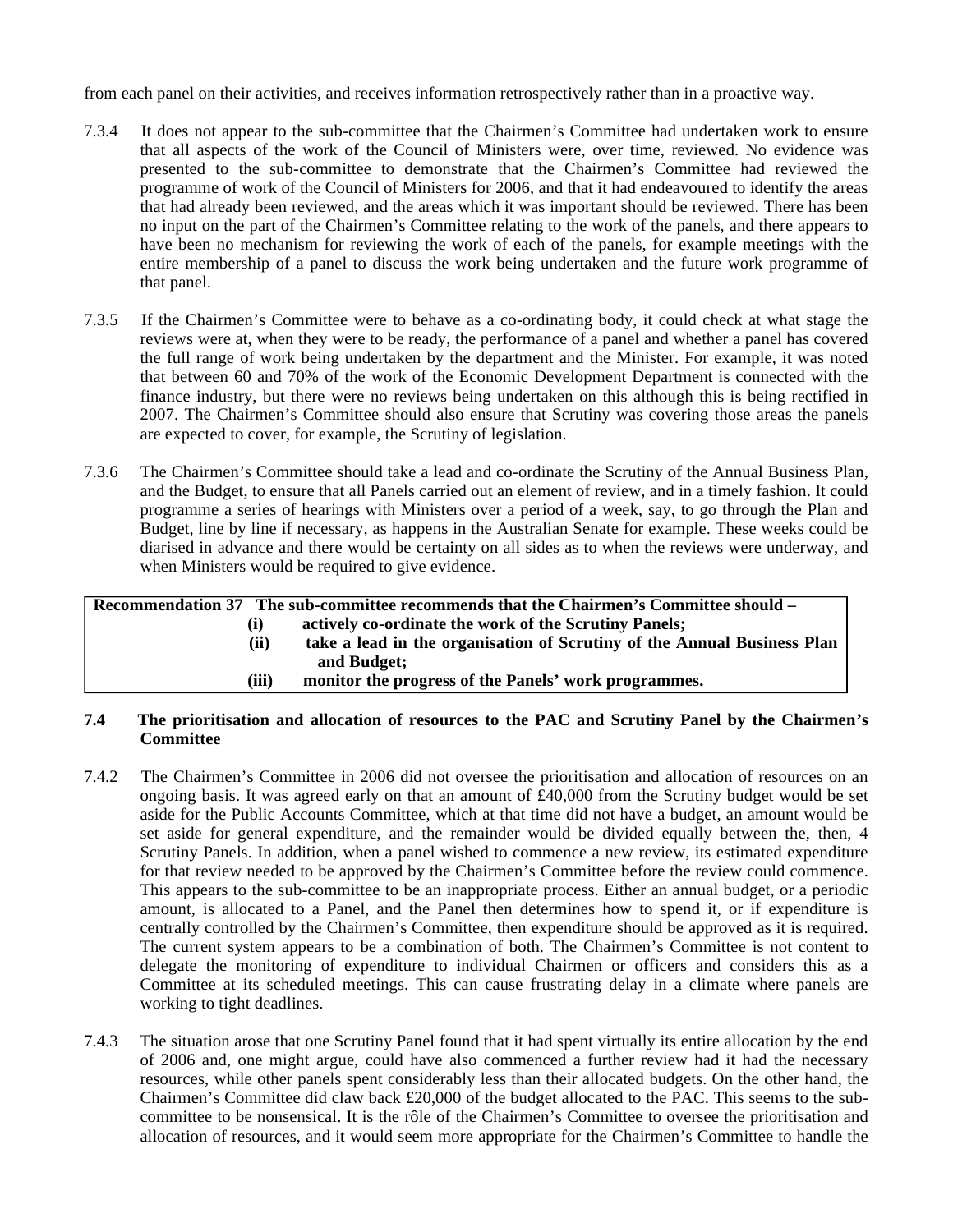entire budget and to allocate on the basis of priorities. This would mean that there would not be unspent funds sitting in accounts while other panels had important work which they wished to carry out or which might require expert assistance. It is likely, in addition, that the overall Scrutiny budget could be reduced if it was managed differently as considerable underspends have arisen to date.

**Recommendation 38 The Chairmen's Committee should prioritise the allocation of resources in accordance with Standing Orders. This will necessitate a discussion on proposed reviews across the piece, the prioritisation of the reviews, and the allocation of funds to those given the highest priority. (The allocation of staff resources should be undertaken by the Scrutiny Manager and not at a political level.) It is recommended that the Committee should not allocate the entire budget at the start of the year, but should hold a proportion of funds back for allocation later in the year according to need.**

## **7.5 The manner in which the Chairmen's Committee have kept under review the operation of the Scrutiny function**

- 7.5.1 There has been a lack of clarity in relation to this term of reference. While it is the rôle of the Chairmen's Committee to keep under review the operation of the Scrutiny function and to make recommendations for change, it is the Privileges and Procedures Committee which traditionally promotes changes to Standing Orders. The procedures relating to Scrutiny are enshrined in Standing Orders, and there has been uncertainty as to who should lead on amendments.
- 7.5.2 Initially, where the Chairmen's Committee saw that amendments to the Standing Orders might be helpful, it referred the matter to the Privileges and Procedures Committee. However, in circumstances where PPC did not agree with the Chairmen's Committee there has been stalemate or unsatisfactory delays in progressing matters. Referring requests for changes to Standing Orders to PPC, and waiting for responses, has replicated some of the delays experienced in the former Committee style of government. It would be simpler if the Chairmen's Committee were to delegate to its President responsibility for taking forward approved proposals for amendments to Standing Orders, and it would be helpful in the circumstances if the President of the Chairmen's Committee were to attend meetings of the Privileges and Procedures Committee to talk through the issues and relate the concerns which were to be addressed.
- 7.5.3 In the event, one of the vacancies which have occurred on the PPC in 2007 has now been filled by the President of the Chairmen's Committee, thus providing an important link. She is also Chairman of the PAC which adds a further helpful connection. Alternatively, the Chairmen's Committee could lodge proposed amendments directly. The only difficulty with this suggestion is that the PPC would be unable to explain the reasoning behind the way the Standing Orders had been drafted, which might refer to standpoints the Chairmen's Committee had not considered.
- 7.5.4 The Chairmen's Committee has not yet considered in depth whether the existing structure for Scrutiny is appropriate. As referred to earlier, there may be different structures that could be used, for example, whether Scrutiny might move away from the 5 fixed Panels and operate, for instance, on the basis of ad hoc Scrutiny Panels set up to consider a particular review as suggested earlier in this report. Currently, most of the Scrutiny Panels consider in general the policies of the Minister which they scrutinise, and show a regular interest in general policy matters. These are considered at their meetings in 'Committee' mode. If it were decided to change the system, the Chairmen's Committee would need to ensure that all Scrutiny members were involved, and ensure that the Chairmen of reviews did not just choose the popular or like-minded members. This proposal would function better if the Chairmen's Committee agreed the membership of each Panel set up. If someone had stated strong opinions on a review then they would not be appointed to conduct a review.

**Recommendation 39 It is recommended that a more streamlined process be introduced for approving and lodging amendments to Standing Orders which have been agreed by the Chairmen's Committee.**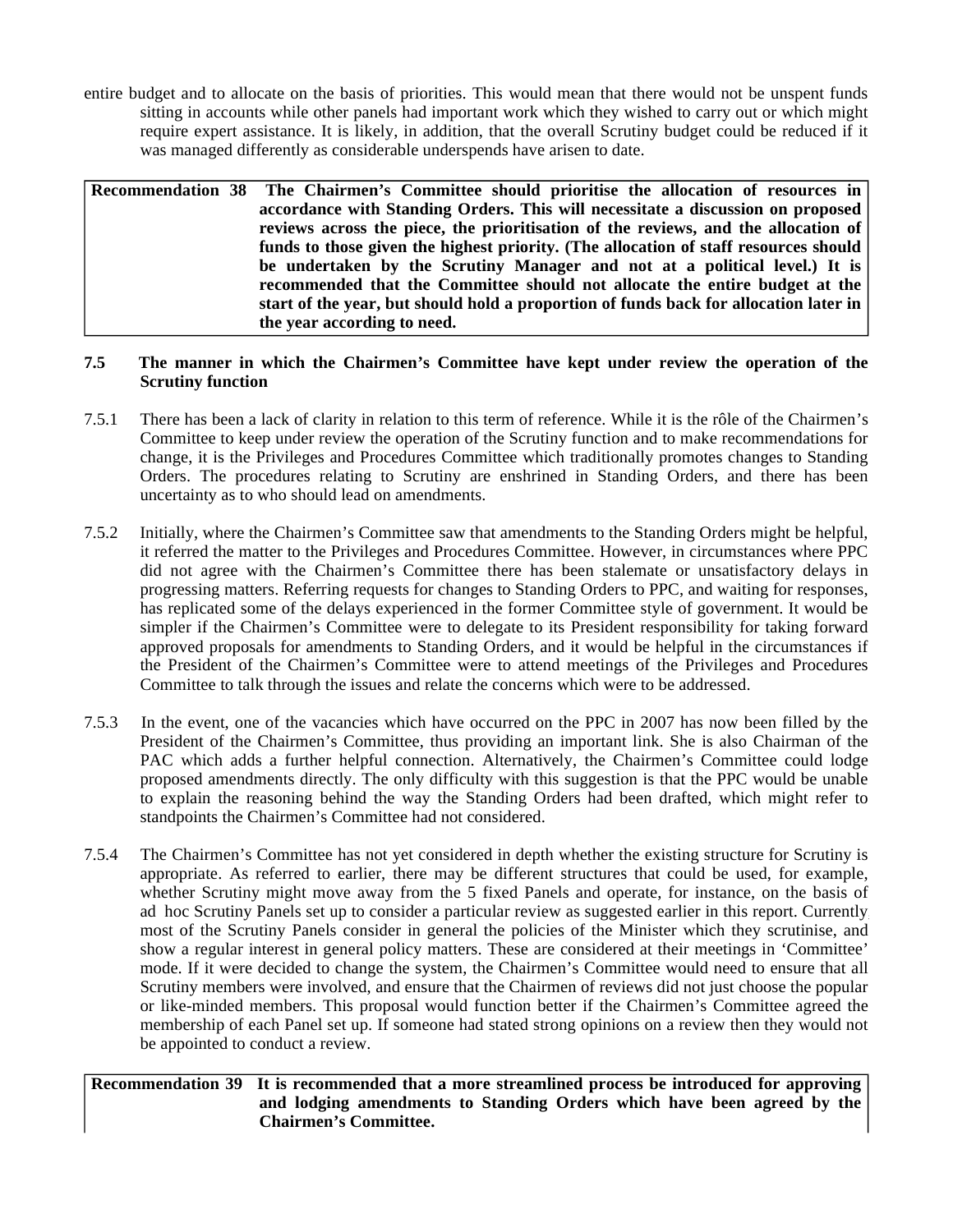**The Chairmen's Committee should review the structure of Scrutiny and determine whether there is sufficient flexibility within the current system, whether the structure remains appropriate, and whether there is merit in reducing time spent on general discussion of Ministers' policies.**

### **7.6 Production of an Annual Report**

This was undertaken in 2006.

## **7.7****Liaison and co-operation between the Chairmen's Committee and the Council of Ministers**

- 7.7.1 There are two elements to this term of reference. Firstly to maintain a close contact with the Council of Ministers in general terms; and secondly to ensure an appropriate exchange of future work programmes. The Chairmen's Committee has met with the Council of Ministers from time to time, but during 2006 there was insufficient clarity of the purpose of those meetings.
- 7.7.2 Individual Scrutiny Panels have not been able to prepare future work programmes, and the Chairmen's Committee did not feel able to take a stronger line on the collation of the future work programme of the Scrutiny Panels, and so it was not able to keep the Council of Ministers aware of the future work programme of the PAC and Scrutiny Panels in accordance with its terms of reference. The knock-on effect of this is that it was not possible, therefore, for the Chairmen's Committee and the Council of Ministers to consider the best way of taking the reviews forward, and for example, ensure that reviews focussing on one department were not carried out concurrently placing that department under excessive strain.

**Recommendation 40 The Chairmen's Committee and the Council of Ministers should meet specifically for the purpose of exchanging information on the work programme of Ministers and the review programme of Scrutiny. The agenda for this meeting should be agreed in advance, and participants should be aware of their rôles in the discussion. On both sides, prior work should be undertaken to agree priorities and set timetables for the work/review programmes.**

> Update meetings should be timetabled and held if changes to the programme have occurred or are likely to occur, in order that everyone is fully informed, and to ensure as far as possible that no abortive work is undertaken.

# **7.8 Code of Practice for Scrutiny**

- 7.8.1 Standing Orders require the Chairmen's Committee
	- *(f) to prepare, keep under review and lodge for approval by the States, codes of practice for the proceedings of the PAC and Scrutiny Panels which shall include –*
		- *(i) the manner in which the PAC or a Scrutiny Panel shall prepare and make public the terms of reference and timetable for any review it proposes to conduct,*
		- *(ii) the manner in which the PAC or a Scrutiny Panel should select and, if appropriate, remunerate, expert witnesses and advisers,*
		- *(iii) the manner in which a hearing by the PAC or a Scrutiny Panel must be organized and conducted,*
		- *(iv) the manner in which a person called to give evidence before the PAC or a Scrutiny Panel is dealt with before, during and after the hearing,*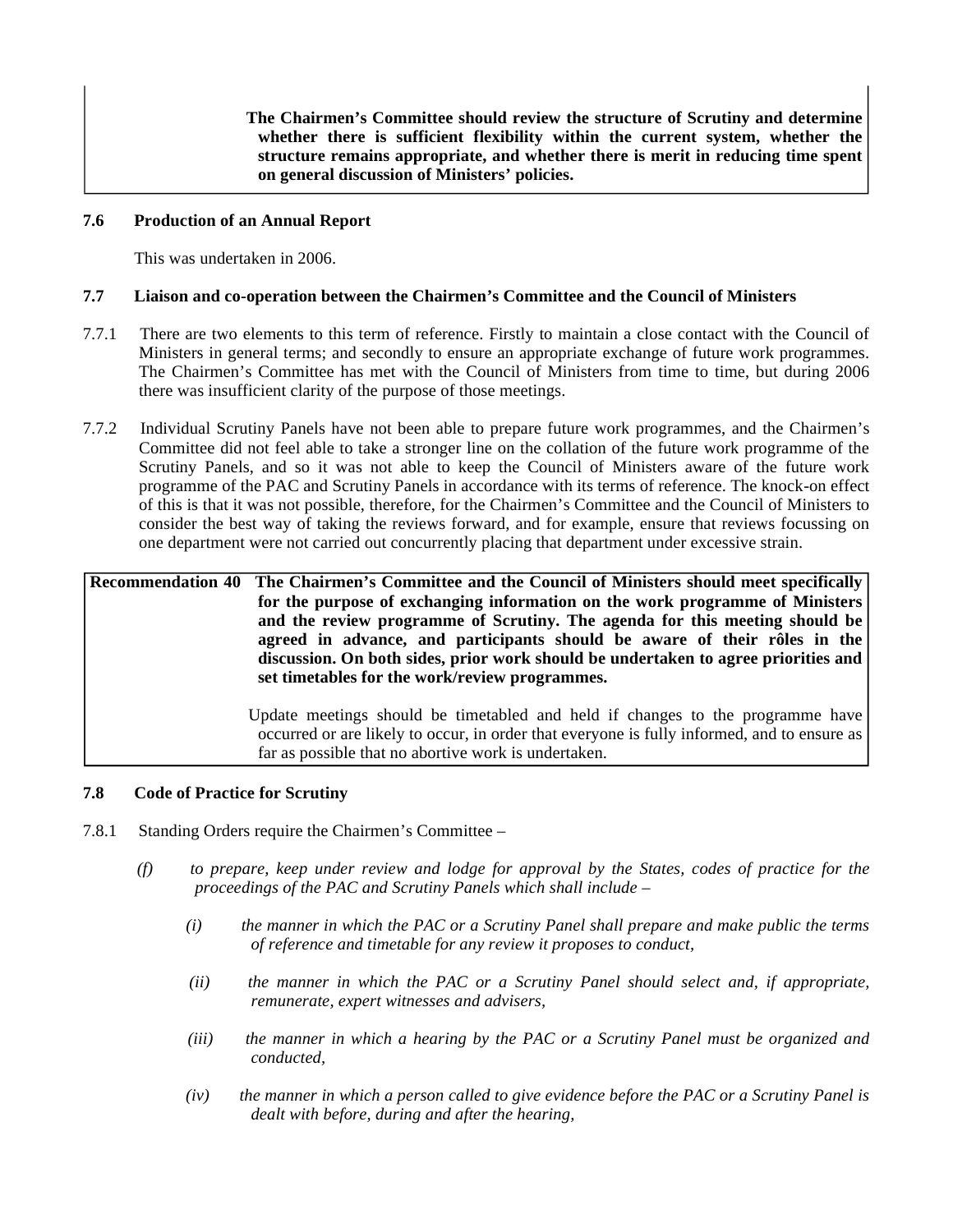- *(v) the time when any assessment or Scrutiny of a policy of the Council of Ministers should be undertaken,*
- *(vi) the manner in which personal or confidential information given in evidence before or contained in documents produced to the PAC or a Scrutiny Panel is to be treated,*
- *(vii) how the PAC or a Scrutiny Panel should obtain legal advice and treat the advice obtained,*
- *(viii) rules for the declaration of interests by members of the PAC or a Scrutiny Panel during one its meetings or hearings;*
- *(g) to prepare, keep under review and lodge for approval by the States, codes of practice as to the manner in which and the time within which the Council of Ministers must present a report or comment in response to a report by the PAC or a Scrutiny Panel which is referred to it."*
- 7.8.2 The Chairmen's Committee has prepared and lodged 2 draft codes of practice for the proceedings of the PAC and Scrutiny Panels, each of which have been withdrawn before debate. The area that has given the Chairmen's Committee particular difficulty has been access to information, and in particular, access to legal advice given to a Minister by the Law Officers' Department. In addition the Chairmen's Committee has given a lot of consideration to the question of "what is government?" and the rôle of Scrutiny in the government.
- 7.8.3 The draft code sets out points which it also considers the Chairmen's Committee is responsible for, such as ensuring that all non executive members of the States, who wish to participate in the Scrutiny function, are involved in the work of the panels or sub panels; that it will ensure that the work programme chosen by the PAC and the panels can be undertaken within the financial and manpower resources available, while not having any sort of "veto" over the programmes drawn up by the PAC and the panels. The Chairmen's Committee has also declared that it will consider the overall strategic priorities of the Executive, and it may refer potential topics for review to the relevant panel for consideration.
- 7.8.4 The draft Code of Practice makes it clear that the Chairmen's Committee does not wish to interfere with the selection of topics. It has also agreed that it will ensure that the work programme can be undertaken within the resources available. This appears somewhat topsy-turvy. It is the Committee's obligation to manage its resources, and only undertake the number of reviews that it can accommodate from its budget, rather than find the necessary resources to carry out the programmes of work agreed by the PAC and the Panels.

### **Recommendation 41 The Chairmen's Committee should review its processes for co-ordinating the work programme and prioritising and allocating resources, and clarify these procedures in the Code of Practice.**

7.8.5 The delay in approving the draft Codes of Practice is unacceptable and should be remedied. The biggest stumbling block to the Code of Practice has been access to legal advice to Ministers, but this matter is one on which it has been impossible to reach agreement, and the Chairmen's Committee has already taken the view that it will lodge its preference on this matter, and the parliamentary process will provide for amendments to its proposals. The States will then decide between the options presented.

**Recommendation 42 The updated draft Code of Practice should be lodged and debated without delay. In the event that no consensus can be reached on legal advice, this section should simply be determined by the States.**

# **7.9 The relationship of the Chairmen's Committee and the Scrutiny Panels/PAC**

7.9.1 During the first few months of 2006 there was concern about the lack of communication between the Chairmen's Committee and the Scrutiny Panels. Because each of the Chairmen was present at the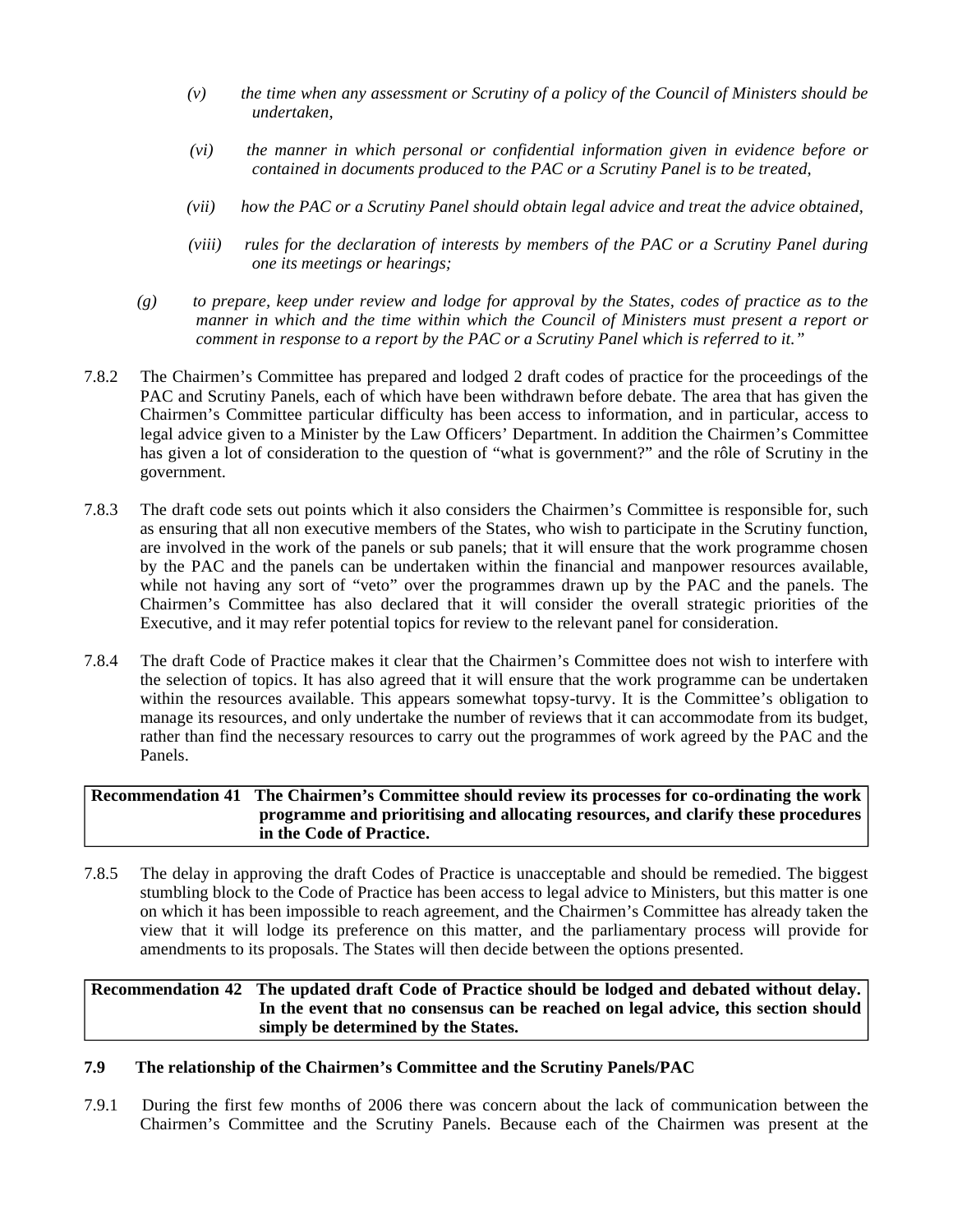- Chairmen's Committee it was believed that discussions around the table amounted to communication with the panels, however it was discovered that individual members of Scrutiny Panels felt remote from the Chairmen's Committee and did not feel that they were consulted. Communication has been, to a degree, one way. The Chairmen's Committee receives reports at each meeting on the work of the Scrutiny Panels and Sub-Panels. The problems surrounding communication were tackled by holding a Scrutiny away day in October of 2006, and this was found to be very successful and the sub-committee hopes it will now become a regular feature.
- 7.9.2 It is unclear what the relationship is between the Chairmen's Committee and the PAC. The Chairmen of the PAC prepares a report for the Chairmen's Committee on the work of that Committee as part of the regular update agenda item. However, there is a considerable difference between the work of the PAC and the work of the Scrutiny Panels. Some have suggested that the PAC should not be part of Scrutiny, and if this is agreed, then it probably follows that there is no rôle for the Chairman of the PAC on the Chairmen's Committee.
- 7.9.3 The Chairmen's Committee has not played a pro-active rôle in overseeing the work of individual panels and any discussion on the work of the panels, their expenditure and their working methods has been undertaken as part of a round table discussion at a Chairmen's Committee meeting. The Committee meetings have also discussed the proposals of individual panels in relation to Standing Order changes, frustrations relating to the staffing levels accorded to Scrutiny, the need for prioritisation of reviews from a staffing point of view, frustrations relating to access to information, and the rôle of Scrutiny in government.
- 7.9.4 The sub-committee feels it is important to address the matter of accountability for Scrutiny and would like to see more much more emphasis on co-ordination. Who is accountable for the Scrutiny function? Is that accountability spread across all of the Scrutiny Panels and the PAC, or does the Chairmen's Committee bear a responsibility for the Scrutiny function, given its responsibilities for acting as a co-ordinating body, to ensure that all aspects of the work of the Council of Ministers are reviewed, for the prioritisation and allocation of resources, and the keeping under review the operation of the Scrutiny function? If the Chairmen's Committee is accountable for the performance of the Scrutiny function, then it must monitor the work of Scrutiny Panels and it must be prepared to challenge or justify their work. If responsibility for Scrutiny remains with each individual Chairmen of the 5 panels and of the PAC, then this would appear to be a continuation of the 'silo' mentality from which the States had hoped to escape. In order to achieve this, the Chairmen's Committee must behave corporately as the Committee responsible for Scrutiny, rather than a debating forum for individual chairmen safeguarding the interests of their panels.

**Recommendation 43 The question of who is accountable for Scrutiny must be considered and satisfactorily resolved.**

# **7.10 The relationship between the Chairmen's Committee and the Privileges and Procedures Committee**

7.10.1 During 2006 there was very little evidence of any relationship between the Chairmen's Committee and the Privileges and Procedures Committee. The only matters upon which these 2 bodies liaised was, firstly, in relation to the overall budget, which the Privileges Procedures Committee holds on behalf of Scrutiny, and secondly in relation to changes to Standing Orders which Scrutiny was advocating. There has been a lack of structure in calling regular meetings between the 2 bodies, and until recently, there were no shared members between the PPC and the Chairmen's Committee. This has now been resolved, when the PPC took the initiative to fill a vacancy by inviting the President of the Chairmen's Committee to be a member of PPC. The sub-committee believes that this was a very positive step to improve co-ordination.

# **Recommendation 44 The sub-committee recommends that Standing Orders should be amended to provide that the President of the Chairmen's Committee should be an ex-officio member of PPC to ensure good co-ordination between PPC and the Scrutiny function.**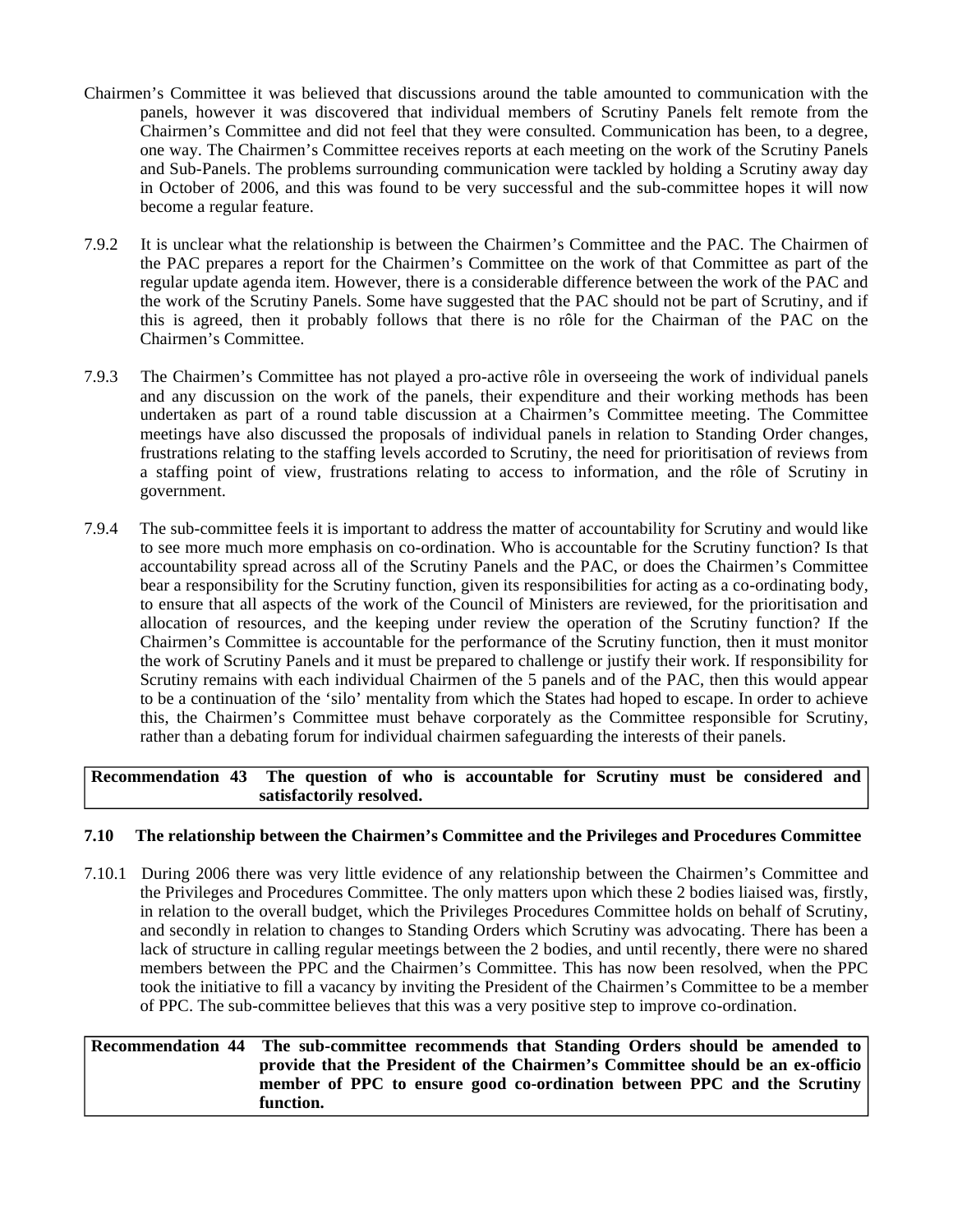- 7.10.2 The sub-committee considered whether the present structure on financial matters is appropriate. At present the PPC seeks the budget for the Scrutiny function, and that budget is effectively ring-fenced and equal amounts allocated to each scrutiny panel by the Chairmen's Committee. The PPC has questioned the level of resources set aside for the Scrutiny function, but has accepted the assurances of the Chairmen's Committee that the level of resources is appropriate. Should PPC play a more forthright rôle, and if so, at what point? If the Scrutiny function has an underspend? If it underspends for a given number of consecutive years? Given that the budget for Scrutiny effectively falls within the budget of the PPC, and given the financial climate within which the States currently operate, is it worth considering whether PPC should have more control on Scrutiny spending?
- 7.10.3 In addition, there has been an interesting relationship between the Accounting Officer and the Chairmen of Scrutiny Panels. The Scrutiny Panels decide which Scrutiny reviews they wish to undertake, they estimate the level of expenditure required, they decide how they wish to take their reviews forward, whether they wish to undertake research by holding surveys or exhibitions, they decide which countries they wish to visit in order to undertake their research. The Accounting Officer has been in the unenviable position of questioning members of the States about their expenditure so that he can satisfy himself whether he considers it is in order. This has not presented particular difficulty to date, but should more major items of expenditure arise in the future, there is a chance that a difficulty might arise if an officer challenges directly the authority of the Panels, and it might be worthwhile to develop a procedure for dealing with such an eventuality.
- 7.10.4 With regard to staffing, the staff of the Scrutiny section are part of the States Greffe and the Scrutiny Manager reports to the Deputy Greffier through to the Greffier of the States. This mirrors provision in other jurisdictions where Scrutiny is a parliamentary service and falls within the secretariat's department.

**Recommendation 45 In order to allow peer review of the Scrutiny budget, the sub-committee recommends that the PPC should continue to hold the Scrutiny budget, and should take a stronger position on an appropriate budget level for Scrutiny, having regard to previous years' underspends. Secondly, a procedure should be agreed to resolve any difficulties that may be highlighted by the Accounting Officer.**

# **7.11 The relationship between the Chairmen's Committee and the Council of Ministers**

- 7.11.1 The relations between the Chairmen's Committee and the Council of Ministers have focussed on procedure in relation to the Scrutiny function rather than the substance of reviews being undertaken by Scrutiny, the programme of Scrutiny and progress.
- 7.11.2 During 2006 the Chairmen's Committee considered at length the issue of access to information, and more specifically the access to legal advice provided to Ministers. The Committee has so far been able to agree with the Council of Ministers a confidentiality statement on access to Part B information, that is information that is exempt under the Code of Practice on Public Access to Official Information, with a protocol to follow once agreed between the 2 parties.
- 7.11.3 The Chairmen's Committee has continued to request access to legal advice given to Ministers which may have contributed to the decision making process, and has been unable to reach agreement with the Council of Ministers on this matter. This has become a stumbling block between the 2 bodies, and has delayed the presentation of the draft Code of Practice on Scrutiny to the States for approval.
- 7.11.4 The Chairmen's Committee has not presented a united front when attending Council meetings and the objectives of those meetings have not been agreed in advance.
- 7.11.5 The Chief Minister made it clear that for the future he hoped for improved dialogue and relationship. For the relationship between the Chairmen's Committee and the Council of Ministers to work, the Chairmen's Committee must work in a co-ordinating rôle and take a lead.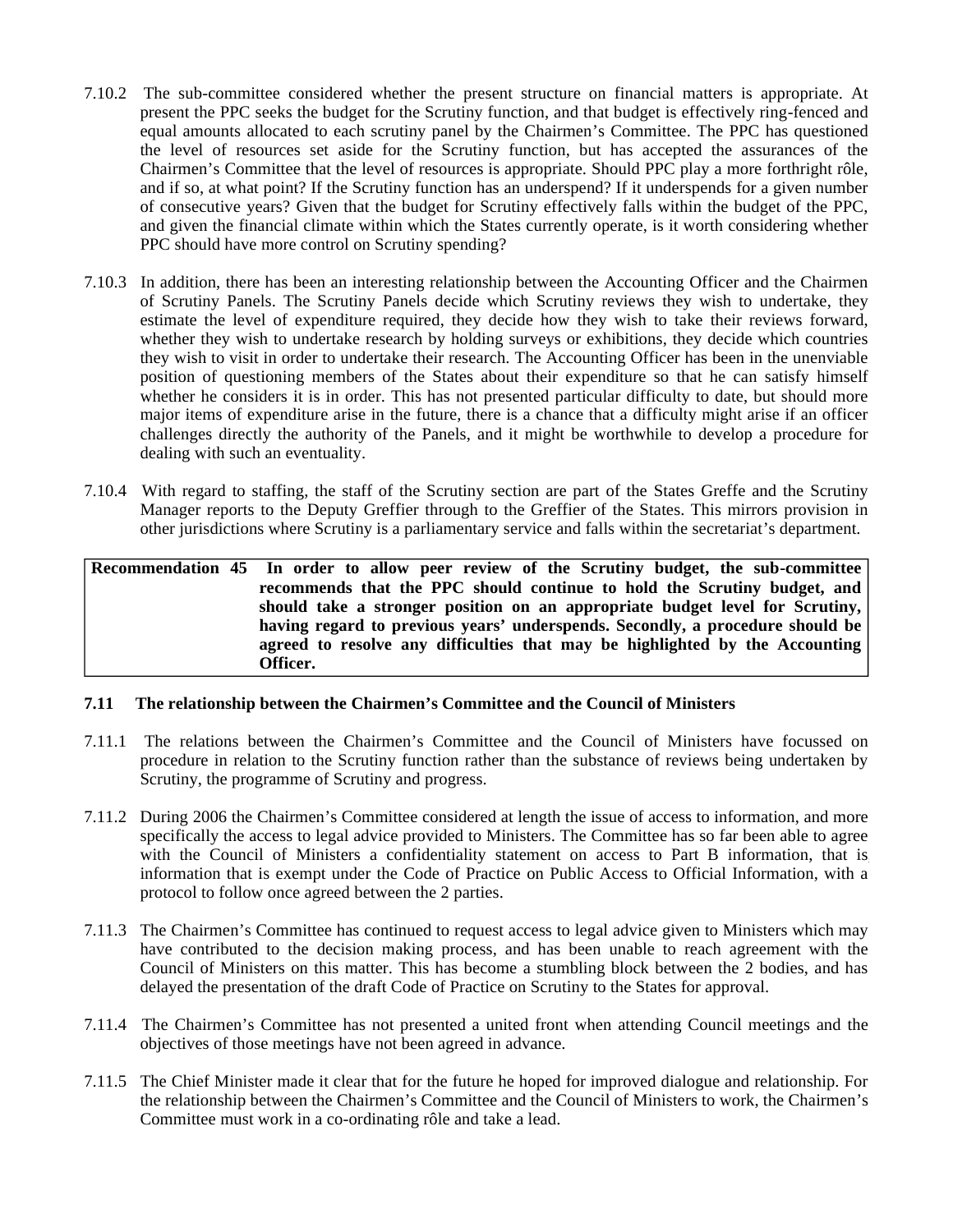### **8. The impact of machinery of government changes on the States Assembly**

*8.1 The terms of reference of this part of the Review were as follows –*

 *to consider the impact of the introduction of the machinery of government changes on the operation of the States Assembly as the Island's legislature, and in particular –*

- *(i) whether the statutory provisions on the approval of the common strategic policy of the Council of Ministers ("the Strategic Plan") are appropriate;*
- *(ii) the relationship between the Strategic Plan and the Annual Business Plan;*
- *(iii) whether any changes have been made to the authority of the States Assembly by the new system and, if so, whether those changes have been appropriate.*

### **8.2 Strategic Plan**

8.2.1 In accordance with the provisions of Article 18(2)(e) of the States of Jersey Law 2005, the Council of Ministers must agree and, within 4 months of their appointment, lodge what is described in the Law as"a statement of their common strategic policy" (commonly now referred to as the States Strategic Plan). The Law requires this to be referred to one or more Scrutiny Panels before approval by the States. There is no statutory deadline given for the debate but it would clearly be meaningless within a 3 year cycle if the plan was not debated relatively early in the life of the Council of Ministers. In 2006 the Strategic Plan was lodged by the Council on 10th April 2006 and debated over 4 days on 20th, 21st, 22nd and 27th June 2006.

 In considering whether the present provisions are appropriate, the sub-committee found it helpful to look back to the origins of the requirement in Article 18 of the Law. The concept was initially mentioned in the first proposition on the move to Ministerial Government in 2001 (P.122/2001).

8.2.2 In that document one of the responsibilities of the Council of Ministers was described as follows –

 *"To formulate a general policy document on a regular basis, for consideration and approval by the States, that will guide the activities of the Island's government, and report back to the States Assembly on an annual basis."*

 *In a footnote to the above responsibility it was stated that "the proposed policy document will provide a general review of States' plans, priorities, and programmes, and will set out a statement of aims and objectives for an agreed period."*

8.2.3 The concept was developed in the Implementation Plan presented to the States by the then Policy and Resources Committee on 27th November 2001. In section 6.8 of that plan, headed "the Council of Ministers – policy formulation" the policy formulation process envisaged was referred to as follows:

> *"During elections, candidates for the States will set out their manifestos for the public to consider and the success or otherwise of each candidate will be determined, in part, on those policies espoused.*

 *The first task of the newly elected States Assembly will be the election of the Chief Minister.*

 *The candidates for Chief Minister will put forward a programme of policy objectives. It is probable that this programme will be developed in conjunction with other States members and will reflect a consensual approach to solving the issues of the day, but will draw upon the election manifestos of those elected members. The consensual nature of this approach will, of necessity, lead to some manifesto proposals being compromised or changed, but there will clearly*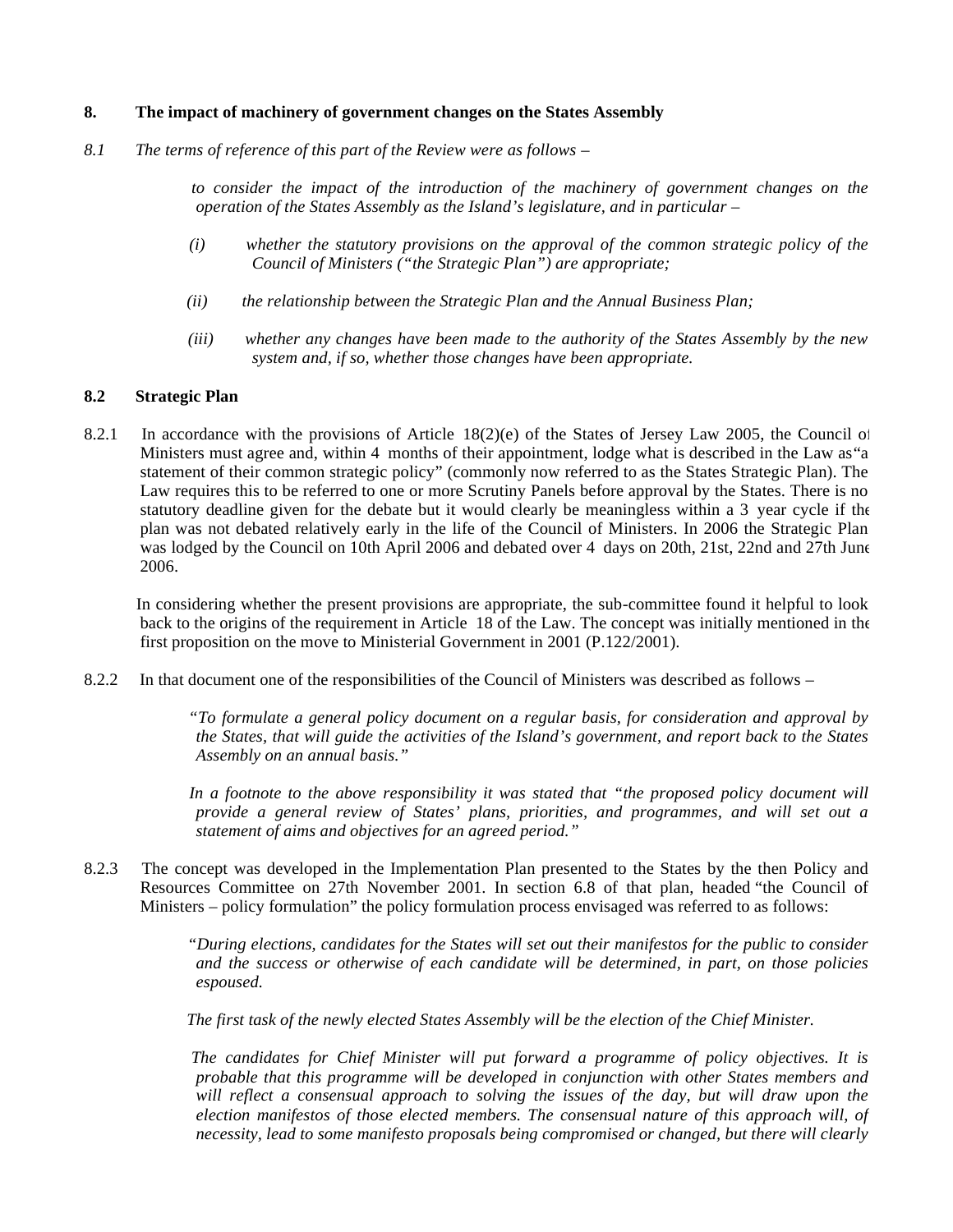*be an advantage to the most successful candidates in the election to argue for their policy proposals. The programme will be a development of the Strategic Policies in place at that time.*

> *The successful candidate for the post of Chief Minister will then be expected to put together a team of Ministers whose job will be to put into place the programme proposed by the Chief Minister. One of the first tasks of the Council of Ministers, within four months, would be to seek the endorsement of the States Assembly to the broad direction which the Council of Ministers will be taking in a Programme Debate. The debate would also encompass the broad resource plan and budgetary proposals.*

> *There would be nothing to prevent further review of the Strategic Policy framework during the period of office of the Council of Ministers, indeed it is likely that some policy development may take considerable time. These changes to the Strategic Polices would be subject to further debate by the Assembly.*

> *In December of each year, the Council of Ministers will present its Budget proposals to the States for debate.*

> *At the beginning of each year, except election years, a Business Plan debate will take place during which the Council of Ministers would present to the States the proposals which will be considered during the forthcoming year."*

- 8.2.4 The requirement was then formalised into Article 18(2)(e) of the States of Jersey Law referred to above.
- 8.2.5 Several issues arose in 2006 concerning the preparation of the first Strategic Plan under Ministerial government. Several witnesses giving evidence to the sub-committee noted that the timescale for production was extremely tight. By definition the document is a complex and lengthy one and, because of the statutory requirement, the Council, taking into account the inevitable Christmas and New Year break after its appointment, has only some 3½ months to finalise and lodge the document. In giving evidence, the Chief Minister himself nevertheless stated he believed the timescale was appropriate. After the formation of the Council he felt that the requirement to produce the Strategic Plan within a very tight timescale had enabled the Council to bond as a team quickly around this work. The Council had held an "away day" to discuss policy and the Chief Minister felt that this had helped to form an effective team.
- 8.2.6 Others giving evidence to the sub-committee were more concerned about the timescale. Some suggested that the process had been rushed and it was not feasible for Scrutiny Panels to have any meaningful input into the process. Scrutiny Panels themselves were undergoing initial training and developing working practices in the early months after their formation and this meant that the initial Strategic Plan had received little input from Scrutiny.
- 8.2.7 The sub-committee noted that the first Strategic Plan under ministerial government was, in many ways, a development of the existing Strategic Plan agreed by the States in June 2004. In addition, the subcommittee was informed that senior officers had already undertaken preparation work on the formulation of the Strategic Plan before the formation of the Council of Ministers in December 2005.
- 8.2.8 The sub-committee believes it is important to recognise that, in the future, there is no guarantee that an incoming Council of Ministers will share the political philosophy and objectives of its predecessor. In the event of a major shift in policy following elections a new Council of Ministers might wish to overturn many of the existing priorities and objectives of the States. Nevertheless, in these circumstances, it is likely that the incoming Council will itself have a clear programme of policy objectives and should hopefully be in a position to develop the new Strategic Plan within the statutory deadline. The subcommittee has concluded that, until the 3 year cycle of each States is extended, there is little realistic or alternative to the current 4 month deadline. Anything longer would inevitably mean that the debate on the Strategic Plan would be delayed until the autumn Session, which would mean that the overall policy direction of the Council of Ministers would not be agreed until nearly one year after its appointment. This would only leave 2 years to implement the agreed policies. In the circumstances the sub-committee does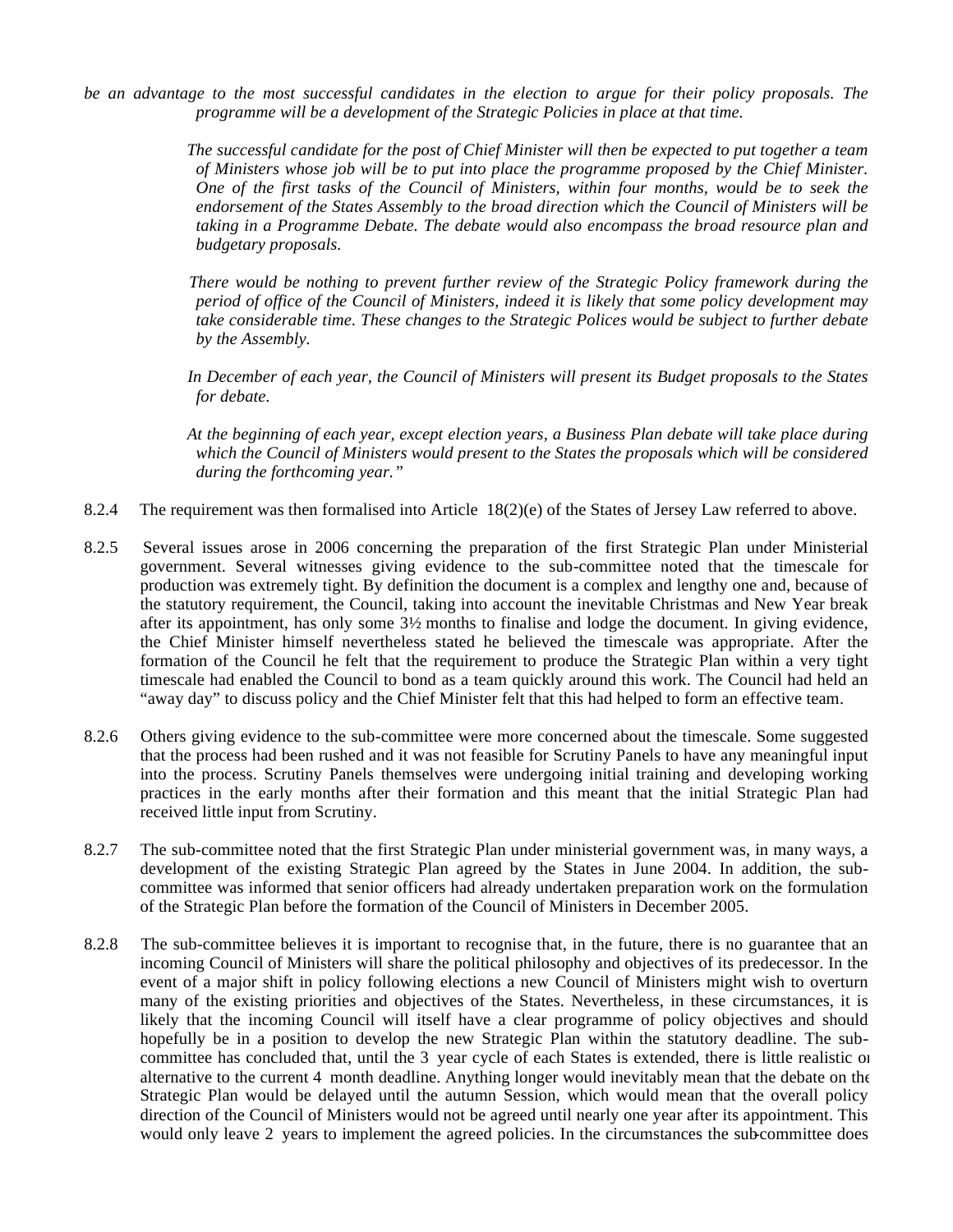not recommend any changes to the current 4 month deadline for the lodging of the Strategic Plan.

- 8.2.9 A second significant issue that arose in relation to the Strategic Plan in 2006 related to the actual status of the plan. Article 18 of the States of Jersey Law refers to the plan as being "a statement of their [the Council of Ministers'] common strategic policy". When the plan was first lodged there was some confusion on whether or not other members of the States would be able to amend the plan, as it was initially ruled by the Bailiff that it was a policy statement of the Council of Ministers and not of the States. This ruling was subsequently amended and a large number of amendments were eventually lodged and debated. There was, nevertheless, a significant concern from the Chairmen's Committee on behalf of the Scrutiny function in relation to the plan. The Chairmen's Committee was concerned that the plan contained a vast number of policy options and, once it had been approved by the States, the Chairmen's Committee was concerned that the Council of Ministers would be able to take significant action without further referral to the States. As a result the Chairmen's Committee lodged an amendment, which was accepted by the Council of Ministers and adopted by the States, which included the words "in principle" in relation to the approval of the plan. In its report accompanying the amendment the Chairmen's Committee stated that these words were being inserted "to ensure that the initiatives within the plan will be developed and returned in a more complete state to the States for subsequent approval or not as the case may be".
- 8.2.10 In its comments indicating its acceptance of the amendment the Council of Ministers commented that the Strategic Plan set out the outline work programme for the next 5 years. The plan was described by the Council as the framework within which new legislation and major policy proposals would be developed prior to the referral to the States Assembly for a decision. The Council went on to state "Each year the Annual Business Plan will determine the resources, objectives and initiatives for each department. It is the States decision on this that will provide the necessary resources and authorise Ministers to proceed with specific initiatives. If there are major new policies or programmes these will be brought to the States for their agreement.".
- 8.2.11 The sub-committee feels that the status of the Strategic Plan, particularly following the adoption of the amendment of the Chairmen's Committee, is unclear. The plan was a mixture of very high level objectives and very detailed actions. Many of the objectives were, inevitably, described in very general terms that almost any reasonable person would be likely to agree with. The actions related to the objectives were, however, extremely detailed in some cases, for example, "Amend building by laws to incorporate lifetime home standards by 2007.".
- 8.2.12 The sub-committee believes that the next Council of Ministers, when fulfilling the requirement to bring forward a new Strategic Plan, should take care to ensure that it is a broad policy statement of the policy direction of the Council and not a detailed list of many hundreds of actions. The sub-committee believes that the wording referred to above in the 2001 Implementation Plan, which described the plan as the "broad direction which the Council of Ministers will be taking" was appropriate.

### **Recommendation 46 The sub-committee recommends that the future Strategic Plan brought forward by the Council of Ministers should be a broad policy statement setting out the general overall policy direction of the Council without excessive detail on individual initiatives.**

## **8.3 The relationship between the Strategic Plan and the Annual Business Plan**

8.3.1 Because the first Strategic Plan was, as mentioned above, an extremely detailed one, it was difficult for States members to differentiate between the Strategic Plan and the first Annual Business Plan brought forward under Ministerial Government in the summer of 2006. In common with the Strategic Plan, the Annual Business Plan contained many detailed objectives for departments and these were not always directly linked to the action that the department concerned would undertake in 2007 (being the year covered by the Annual Business Plan).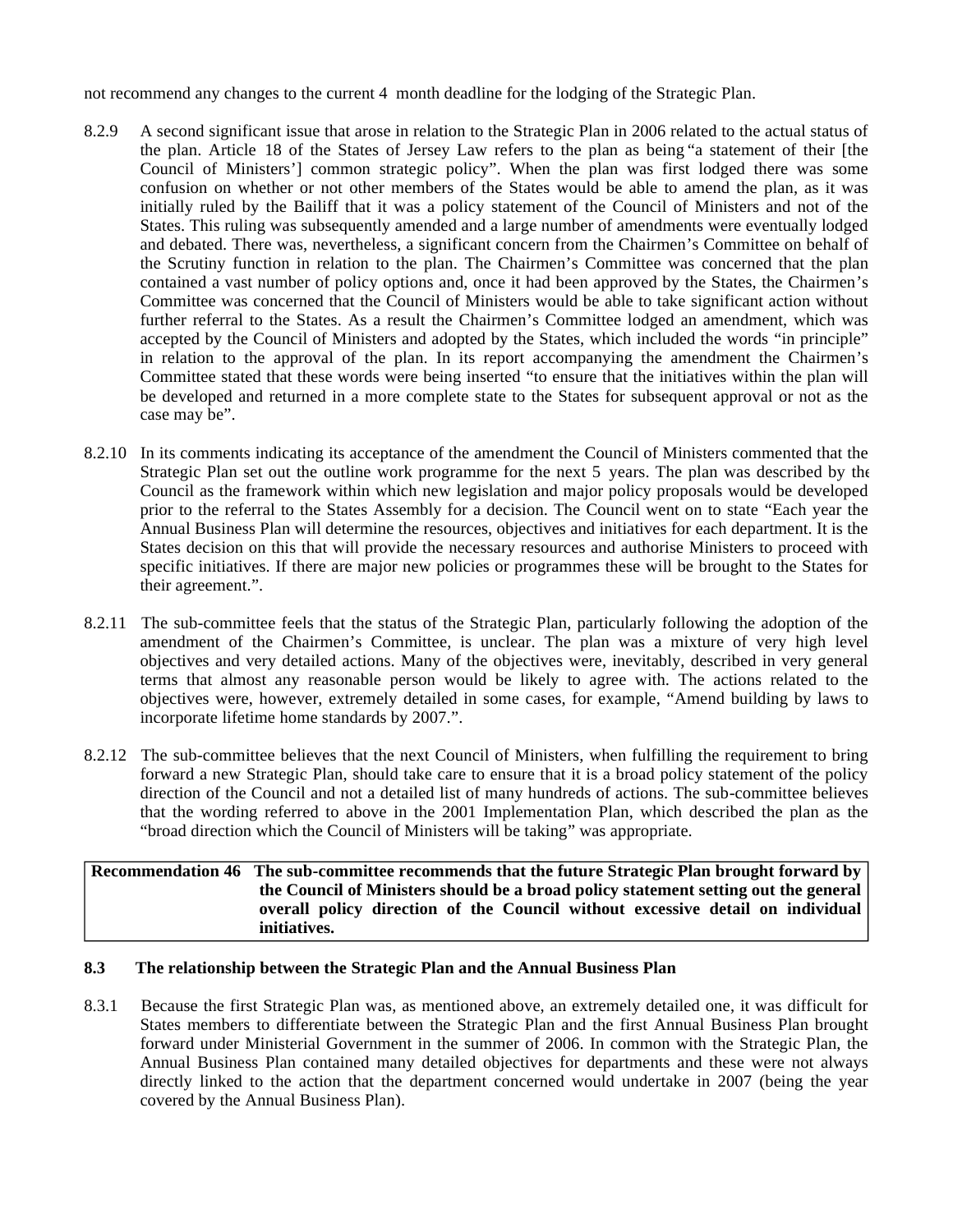- 8.3.2 If the Annual Business Plan debate is to be meaningful for members, the sub-committee believes that it should be the occasion for members to debate the detail of the actions that ministerial departments will be undertaking within the broad policy framework that will have been agreed in the Strategic Plan at the start of the lifetime of the Council of Ministers. The 2 documents should clearly be different as they have  $\epsilon$ very different purpose.
- 8.3.3 A further concern expressed to the sub-committee related to the timing of the lodging and debate of the Annual Business Plan. Because of the current financial cycle, there is little alternative to the present situation where the Annual Business Plan is lodged at the end of the summer recess with a debate at the very start of the autumn session. Several members giving evidence to the sub-committee expressed concern that, as a result, there was little opportunity for members and Scrutiny Panels to bring forward amendments because of the summer break.

**Recommendation 47 The sub-committee recommends that the Minister for Treasury and Resources should review the annual financial cycle to see if there is any scope to alter the current lodging and debate time for the Annual Business Plan.**

## **8.4 Changes to the authority of the States Assembly by the new system**

- 8.4.1The sub-committee heard concern from a number of members that the new system had diminished the authority of the States Assembly. It was clear to the sub-committee that the fundamental question "What is government?" remained unanswered for a number of members of the Assembly. Some members involved in Scrutiny were concerned that Scrutiny was not considered as part the 'government' in Jersey and felt that, as a result, the authority of the States Assembly had been diminished.
- 8.4.2 Some members who had been present in the Assembly when the initial decision to move to ministerial government had been agreed in 2001 felt that the system as established did not correspond to the undertakings that had been given at that time. In particular, assurances by the then Policy and Resources Committee and, in particular, its President, then Senator Pierre Horsfall, were felt by some giving evidence to have been ignored when the legislation bringing into force the new system had been drafted and approved.
- 8.4.3 In the initial proposition relating to the move to ministerial government (Machinery of Government Proposed Reforms P.122/2001) the following description was given of the relationship between Ministers and the States Assembly in the proposed new system.
	- *"6.1 Before describing the ministerial system, it should be emphasised that the Committee's proposals will not detract from the power of the States Assembly, and the function of the Assembly as the Island's seat of government will remain paramount. The States would continue to be the Island's legislature, and general policies would be approved by the Assembly as they are now. The Assembly would also continue to take those major executive decisions that do not fall within States-approved policies. Examples are decisions to adopt the capital and revenue expenditure budgets, to build a new school or hospital, or to create a Territorial Army Unit.*
	- *6.2 Under present arrangements the day to day business of the Island is conducted by Committees which are appointed by the States and have delegated areas of responsibility. Committees are all subject to decisions of the States, except where they are given specific powers and duties by legislation. The responsibilities of individual Committees vary enormously, but the majority of them are responsible for providing a public service, such as health or education. All propositions for the passing of new legislation, together with any significant policy proposals, have to be referred by Committees to other Committees and then to the States Assembly for a decision.*
	- *6.3 It is proposed that the present system of Committees, together with its supporting administrative arrangements and infrastructure, should be abolished and replaced by a ministerial system of government. This means that the present Committee responsibilities would be taken on by*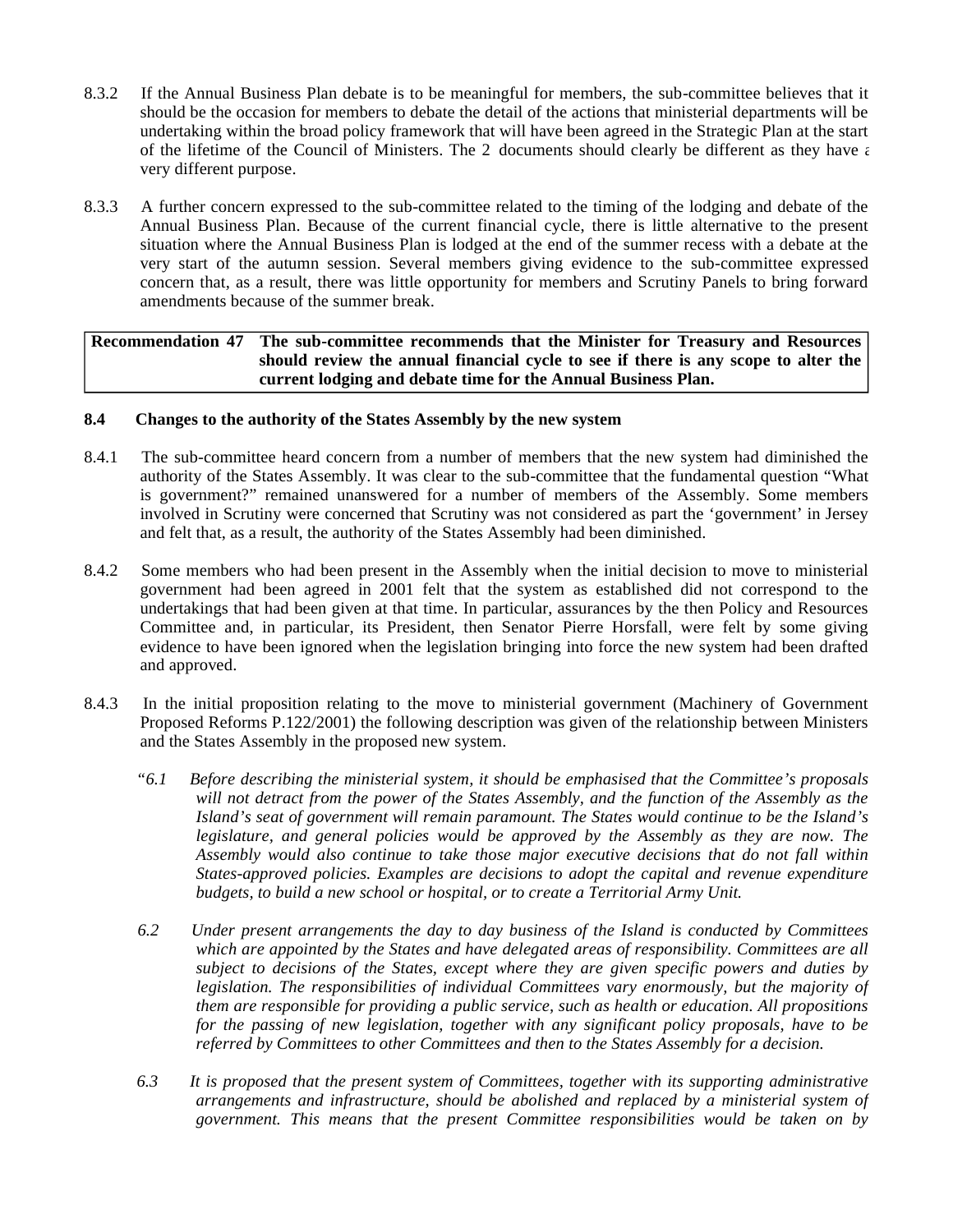- *individual ministers, each of whom would be responsible for a particular area or department of government. As with the present system, the States would remain the supreme decision-making body and any new legislation and major policy proposals would have to be referred to the States."*
- 8.4.4 The written description above in the Proposition was re-enforced by the then President of the Policy and Resources Committee during his summing-up speech on 28th September 2001. In that speech he said –

 *"….whatever happens, all these changes that are being proposed, the House remains absolutely paramount, whether it's policy, big decisions, capital programme – the House remains paramount. Some minutiae will go but the House's authority is actually undiminished – I just want to emphasise that. And the other thing which is linked to that that I want to emphasise because a member on the other side of the House did ask me to do so, the private member's rights – it is absolutely imperative that when the Privileges and Procedures Committee draws up Standing Orders, that members' rights are safeguarded – there can be no question that members must retain rights to act in the interests of their electors and again, I will repeat time and time again, those rules, however they are drafted will come to the House for approval and I would say to members of the House, if they don't preserve members' rights – you will reject them, because you should and so will I – members' rights will be preserved and the House will judge whether they have been or not."*

- 8.4.5 Some giving evidence considered that the drafting of the States of Jersey Law 2005, which refers to Ministers as corporations sole, meant that the authority of the States Assembly had been diminished and that the Assembly was no longer the paramount body under the new system. More than one witness drew attention to the comments of the Attorney General and Solicitor General on the first draft of the Code of Practice for Scrutiny Panels and the Public Accounts Committee (P.101/2006) that had been presented to the States by the Law Officers on 1st September 2006. Paragraph 21 and the beginning of 22 of those comments read as follows –
	- "*21. At paragraph 9.18, the code of practice asserts that because both executive and Scrutiny belong to the same elected assembly, they are not to be considered as separate clients. As a matter of law, this is not correct. The whole concept of the States of Jersey Law, 2005 and the move to Ministerial Government is based on the premise that the States Assembly is no longer to take executive decisions, because these will instead be taken by Ministers independently. That is why the States of Jersey Law provides that Ministers are corporations sole. They have a separate legal status. As a matter of law, Ministers are separate from the States Assembly and from members.*
	- *22. Scrutiny Panels are not corporations sole. They have no need to be, because they do not take executive decisions in relation to individual cases. Scrutiny is an important parliamentary process for holding the executive to account."*
- 8.4.6 The sub-committee concluded that some of the concern and confusion that has arisen may relate to the interpretation of the word "government". It is clear under the new system that the Ministers and Assistant Ministers form part of the Executive. Ministers and Assistant Ministers are responsible for taking executive decisions within their area of responsibility and the States of Jersey Law 2005 makes it clear that Ministers have statutory responsibility for their actions. Nevertheless, in a largely non party system, it is clear that all 53 members elected to the States of Jersey participate in the overall process of'governing Jersey'. It is clear to the sub-committee that because the Executive is in the minority it cannot have the autonomy to take decisions that might exist in other jurisdictions where Ministers are supported by a large party majority in their parliament. In practice, in Jersey, if Ministers attempted to introduce major new policies without any reference to the States Assembly it is likely that they would very quickly lose the political support of the Assembly and could face a vote of no confidence.
- 8.4.7 The sub-committee has concluded that academic discussions about the legal position of Ministers or their theoretical ability to take executive decisions without reference to the Assembly are unlikely to be helpful or productive. The practical reality is that experience since December 2005 has shown that all major new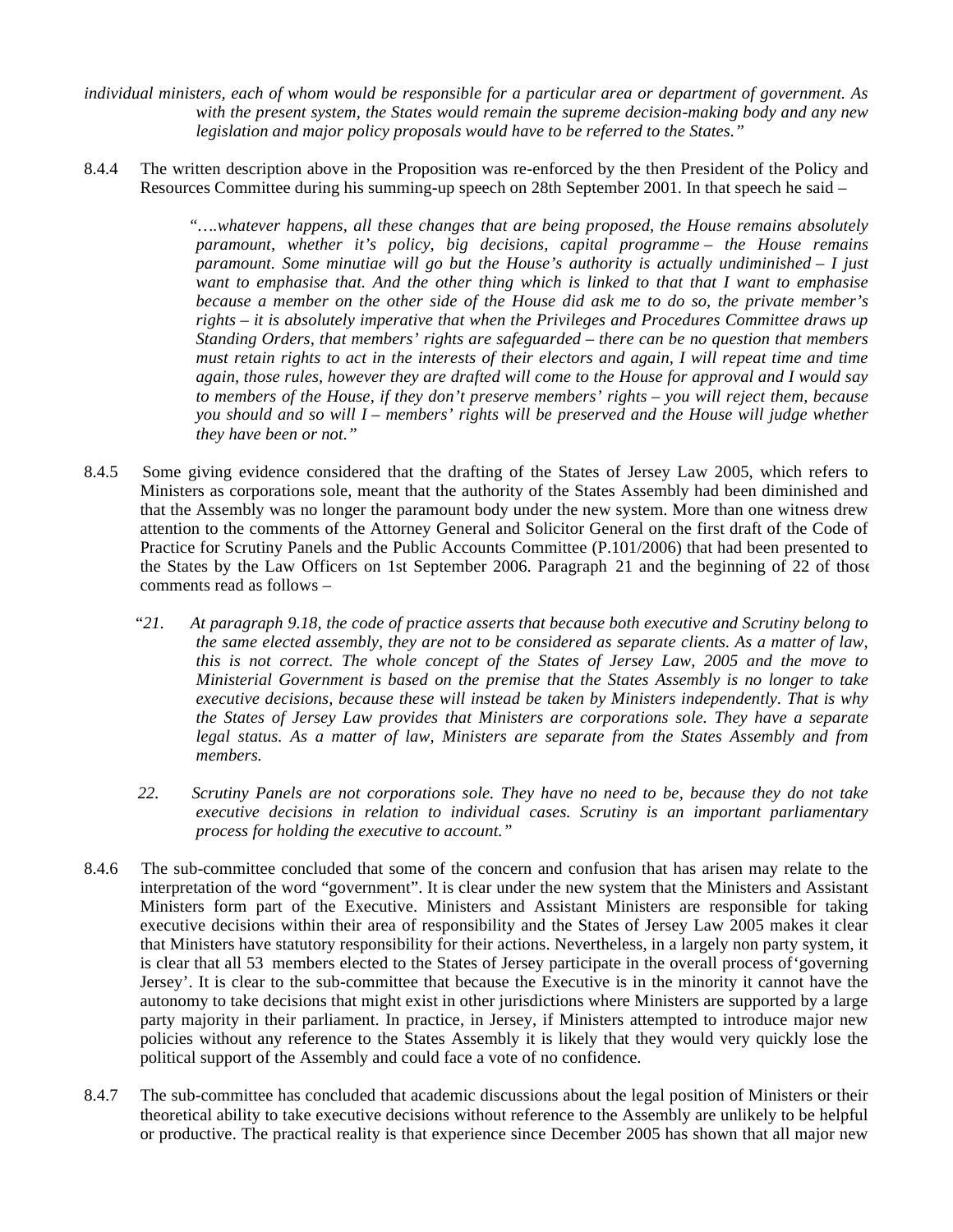policies are being brought to the States for debate and Ministers are respecting the decisions of the States on policy matters. The current Chief Minister has made it clear on a number of occasions that he considers that all members of the States have a part to play in the government of the Island and, if that was not the case, it is clear that the Council of Ministers would soon lose the support of the Assembly. It is clearly important for legal reasons that Ministers must have proper statutory authority for their rôle and the subcommittee does not believe that the authority of the States Assembly has been diminished by the introduction of the new system. As referred to earlier there are clearly concerns that communication by Ministers is not always satisfactory and there is clearly a perception on occasions that private members have not been sufficiently involved in matters such as the preparation of the draft Annual Business Plan. The sub-committee believes it is important, if Jersey's long tradition of consensus politics involving all members of the Assembly is to continue, that the Council of Ministers takes steps to involve as many members as possible in policy formulation. This should not only be done through the Scrutiny structure but also through more general involvement of all members in their individual capacity.

## **9. The appointment procedure in December 2005**

*9.1.1 The terms of reference of this part of the Review were as follows –*

 *to review the success or otherwise of the operation in December 2005 of the current procedures for the appointment of the Chief Minister, Ministers, Assistant Ministers and the Chairmen and members of the Chairmen's Committee, the PAC and the Scrutiny Panels.*

9.1.2 The sub-committee took care to look into the way appointments had been made in December 2005 and questioned a number of members who came to give evidence on this topic.

### **9.2 Chief Minister**

9.2.1 The sub-committee heard no great concern about the way in which the actual appointment had been made in the Chamber for the Chief Minister in December 2005, although the sub-committee recognises that the straight contest between only 2 candidates possibly made the process more straightforward. An appointment could be more challenging with several candidates. The principal concern expressed to the sub-committee on this matter by some new members was that they did not know the 2 candidates well and in some cases, not at all, and were forced to make a choice on the basis of very little information.

**Recommendation 48 The sub-committee recommends that there should be some form of informal "hustings" organised for members, particularly new members, before the formal appointment process in the States Chamber. This would enable new members to meet the candidates for Chief Minister – and those who might be nominated to be Ministers – before being required to make the appointment.**

#### **9.3 Ministers**

- 9.3.1 In relation to the appointment of Ministers the sub-committee noted that Standing Orders do not require the Chief Minister designate to give any advance notice to members of his or her nominations for ministerial office. In theory the Chief Minister could make no public announcement about his or her nominations until the start of the appointment process in the States Chamber.
- 9.3.2 The sub-committee noted that the current Chief Minister had, in fact, given informal notification to members through the States Greffe some 24 hours before the appointments in 2005. The informal notification had nevertheless made it clear that this advance notification could be amended when the Chief Minister made his formal nominations in the Chamber. The sub-committee believes that it is essential that members should have advance knowledge of the candidates for ministerial office so that they are aware of the proposed "team" being proposed by the Chief Minister and can make reasoned choices about nominating alternative candidates. In addition, the candidate for Chief Minister should have the prior agreement of those he intends to nominate to be his Ministers.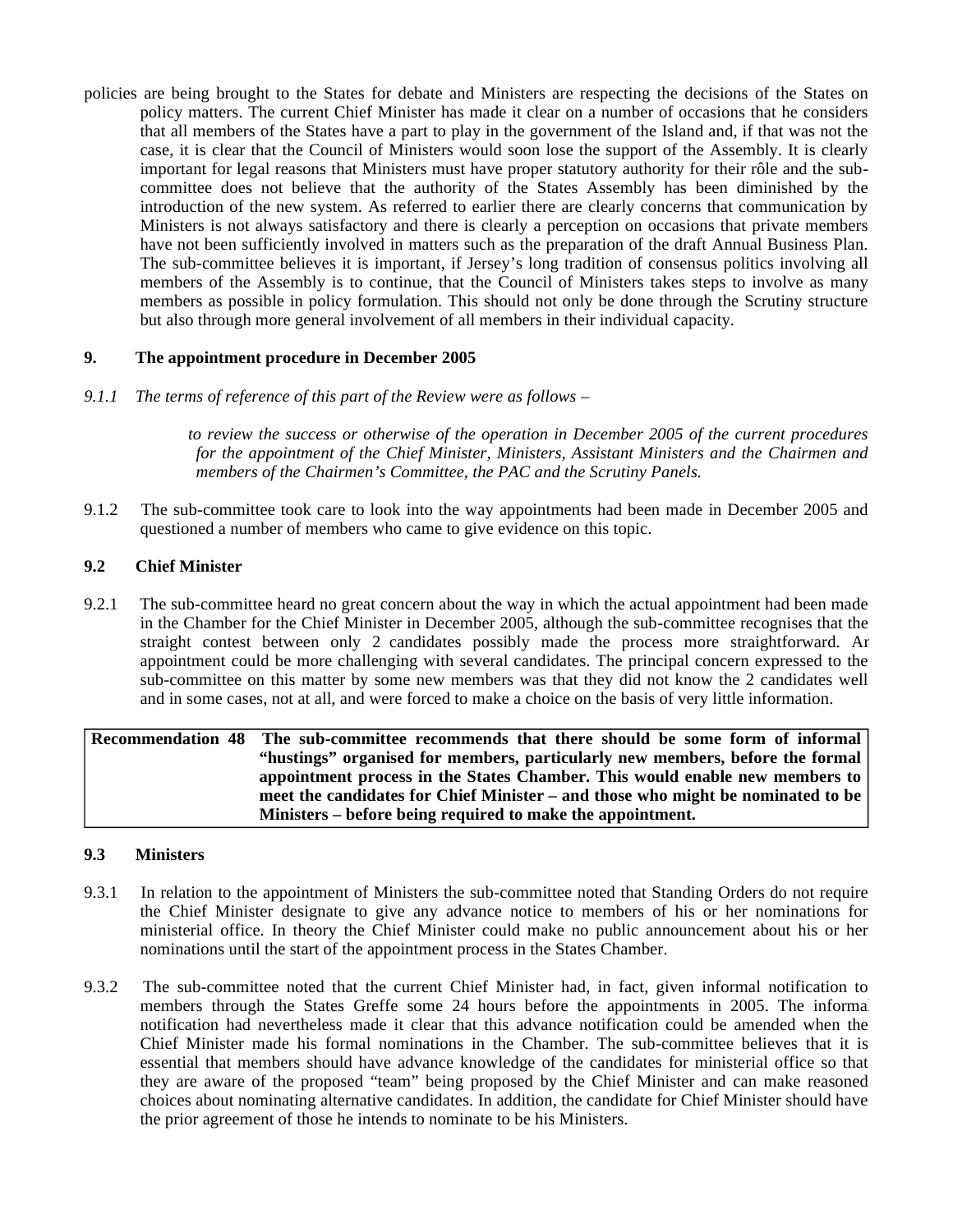9.3.3 New members also did not feel that they knew other members well enough to make sound judgements on appointments as Minister and would benefit from an informal event to remedy this.

**Recommendation 49 The sub-committee recommends that Standing Orders should be amended to require the Chief Minister designate to give formal notice through the States Greffe of his or her nominees as Ministers at least 24 hours before the appointments are made.**

9.3.4 The sub-committee noted that the majority of Ministers in 2005 were appointed without a contest and they therefore had no opportunity to set out their proposed policy in the Assembly. It was, in fact, only in the contested appointment of the Minister for Transport and Technical Services that members heard the 10 minute speech of the candidates and were able to question them. The current Minister for Education, Sport and Culture notified the sub-committee that he had circulated to all members for information the speech that he had planned to give in case of a contested appointment and this enabled all members to be aware of his policy manifesto as Minister at the start of his term of office. The sub-committee believes it is important that all Ministers should do something similar in the future even if the positions are uncontested.

**Recommendation 50 The sub-committee recommends that Standing Orders should be amended to provide that all candidates for ministerial office, even if uncontested, should produce a written statement so that their proposed policy as Ministers is set out in advance for the official record and recorded in Hansard**.

### **9.4 Assistant Ministers**

- 9.4.1 Assistant Ministers are the only office holders in the new system who are not appointed by the States. Assistant Ministers are selected and appointed by Ministers with the consent of the Chief Minister.
- 9.4.2 Some giving evidence to the sub-committee expressed the view that Assistant Ministers should be appointed by the States. These members pointed out that, for example, the Chief Minister may be required to work with Ministers that he or she has not selected and similarly Scrutiny Chairmen may find that members are appointed to Scrutiny Panels against the wishes of the Chairman.
- 9.4.3 Having considered the rôle of Assistant Minister, the sub-committee does not believe that it would be appropriate to amend the present appointment procedure**.** If the rôle of Assistant Minister is to be meaningful and worthwhile it is essential that the relationship between the Minister and his or her Assistant Minister or Ministers is excellent. It is, in fact, probably even more important than the rôle of Ministers working together on the Council of Ministers where differences of opinions and the lack of any close political relationship does not affect the overall working of the Council.
- 9.4.4 The sub-committee considered whether it would be appropriate to involve Assistant Ministers in Scrutiny Panels if they wished to serve in this capacity. Some Assistant Ministers mentioned that they felt they would already be too busy to take on additional responsibilities although others expressed an interest in being able to become involved in Scrutiny as well. The sub-committee believes that this matter is worthy of further consideration as there would appear to be no real valid reason to prevent Assistant Ministers from serving on Scrutiny Panels, provided that these panels were not reviewing any matters within the Assistant Minister's area of executive responsibility. If a more flexible scrutiny function, with greater use of sub-committees, was introduced this would, of course, be easier to introduce.

### **Recommendation 51 The sub-committee recommends that the Chairmen's Committee and the Council of Ministers, in consultation with the Privileges and Procedures Committee, review the possible advantages and disadvantages of amending the States of Jersey Law 2005 and Standing Orders to allow Assistant Ministers, in certain circumstances, to participate in the Scrutiny function.**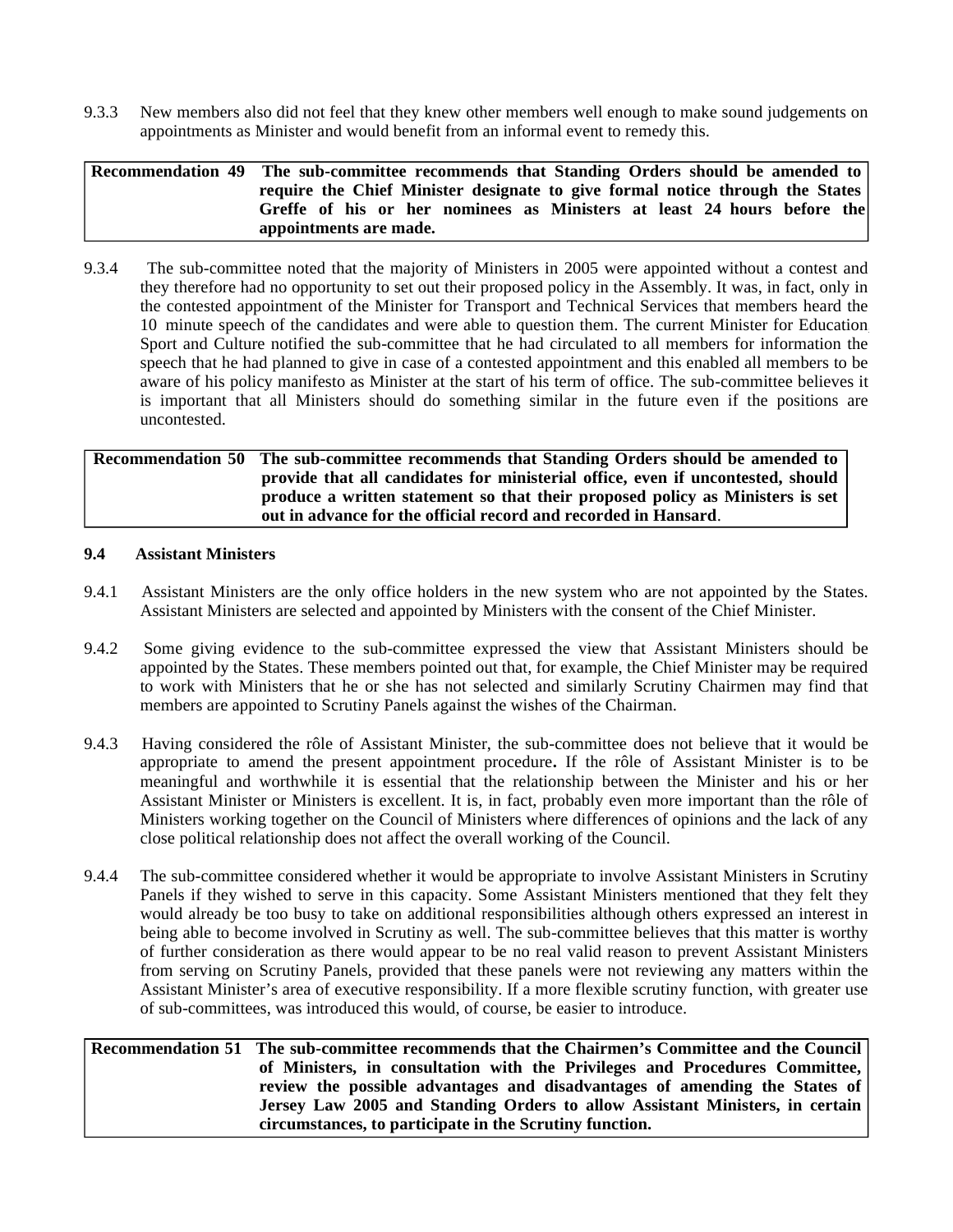### **9.5 Chairmen of Scrutiny Panels**

- 9.5.1 Current Standing Orders provide that the Chairmen of Scrutiny Panels must be appointed immediately after Ministers and these appointments are therefore, made on the same day as Ministers.
- 9.5.2 When the new Standing Orders were put in place the then Privileges and Procedures Committee considered it was important that the election of the PPC Chairman, the PAC Chairman and Scrutiny Panel Chairmen took place immediately after the appointment of Ministers so that the status of these Chairmen was recognised and to ensure that Chairmen could be appointed before the Ministers selected their Assistant Ministers.
- 9.5.3 Experience in December 2005 showed that the provisions in Standing Orders are possibly not satisfactory. Because 3 out of the 4 appointments for Scrutiny Chairmen were uncontested, the process of appointing Chairmen happened very quickly and several people giving evidence to the sub-committee considered that this "rush" to appoint Chairmen was unsatisfactory. The sub-committee is conscious that the Chief Minister's nominees for Minister were, with one exception, all appointed in December 2005. This may not be the case in the future when more positions may be contested and, in those circumstances, it is possible that unsuccessful candidates for Minister may wish to put their names forward as Chairman of PPC, PAC or a Scrutiny Panel. On balance, the sub-committee therefore believes it may be better to have a short adjournment between the appointment of Ministers and the appointment of Chairmen.

**Recommendation 52 The sub-committee recommends that there should be a short adjournment of at least 4 hours between the appointment of Ministers and the subsequent appointment of the Chairman of the Privileges and Procedures Committee, the Public Accounts Committee and the Scrutiny Panels. This half-day adjournment could, in practice, mean reconvening the following day or, alternatively, meeting in the afternoon if the appointment of Ministers is concluded during a morning Sitting.**

## **9.6 Members of PPC, PAC and Scrutiny Panels**

 The sub-committee did not hear any concerns about the current method used for the appointment of members of committees and panels and has no recommendations for change in relation to these appointments.

## **10. Other issues**

 *The terms of reference of this part of the Review were as follows –*

 *To consider any other matters deemed relevant to this review.*

### **10.1 Introduction**

 During the review the sub-committee received evidence and considered a number of matters that were not directly covered by the detailed terms of reference. Although these items were not all exclusively related to the Machinery of Government changes the sub-committee felt it was helpful to summarise them and to make a number of recommendations.

#### **10.2 Questions**

10.2.1 The sub-committee noted that the number and length of written questions tabled for answer in the Assembly during 2006 and 2007 to date was considerably greater than the number in 2005. There was, in fact, an increase of some 80.7% between 2005 and 2006.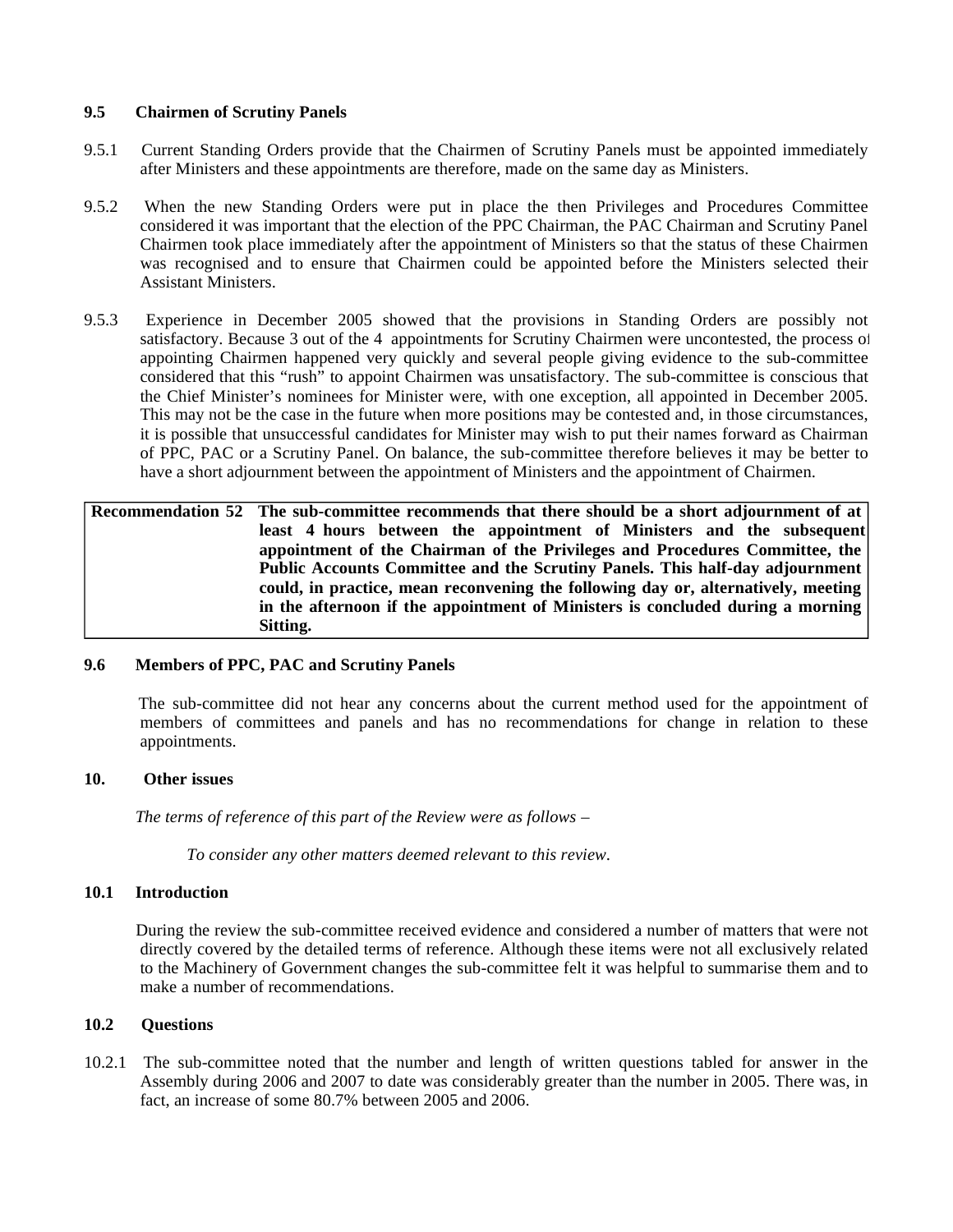- 10.2.2 The sub-committee recognises that the ability of members to hold Ministers to account and obtain information through written questioning is fundamentally important. The sub-committee nevertheless believes that this right of members must be balanced with some responsibility. In theory each member of the States could table an unlimited number of written questions of unlimited length and this could bring the entire government administration in Jersey to an almost total standstill. Of course, in practice, the system is somewhat self regulating and an examination of the Order Paper shows that there are a relatively small number of members who table the majority of written questions.
- 10.2.3 The sub-committee heard evidence from some Ministers and Chief Officers that the preparation of written answers was a significant burden on the resources of departments. Certain Chief Officers mentioned that one or 2 days per week were taken up for senior officers preparing written answers.
- 10.2.4 In balancing the rights of individual members to seek information and the reasonable demands on ministerial departments, the sub-committee believes that some limitation on the number and length of written questions that can be submitted should be introduced. At present any member can submit up to 2 oral questions with notice of a maximum length 70 words each per States meeting. The subcommittee believes that it would be appropriate for each member to be able to submit no more than 3 writter questions of a maximum length of up to 200 words each.

## **Recommendation 53 The sub-committee recommends that Standing Orders be amended to restrict the number of written questions that any one member can submit per States meeting to 3 written questions of a maximum length of 200 words each.**

## **10.3 Private members' Propositions**

10.3.1 The submission from the Council of Ministers to the sub-committee drew attention to the current requirement in Standing Order 27 that any Proposition lodged by a private member should be referred to the Council of Ministers for a Report. The Council of Ministers submitted that this was an unnecessary requirement as certain private members propositions are only relevant for one or 2 Ministers and not for the whole Council. The sub-committee accepts this view.

## **Recommendation 54 The sub-committee recommends that Standing Order 27 be amended to provide that the Greffier shall refer a Proposition lodged by a private member to the relevant Minister or Ministers so that the Ministers can consider whether or not to report to the States on the matter.**

## **10.4 Minimum lodging periods**

- 10.4.1 The sub-committee heard concern from the Council of Ministers and others that the current 2 week minimum lodging period for a proposition lodged by a private member was extremely short. In the case of a private member's proposition raising a significant issue of policy there was not, with the 2 week lodging period, time for the Council of Ministers or individual Ministers to consider the matter in detail and report to the States.
- 10.4.2 The sub-committee recalled that the 2 week lodging period for private members had been inserted in the 2005 Standing Orders to preserve the rights of private members that existed under the 1966 Standing Orders. Because the debate date of any proposition is ultimately a matter for the States Assembly, the sub-committee does not believe that any change to the current provisions is required. If a Minister informs the States Assembly that he or she requires additional time to consider a private member's proposition and prepare a report the Assembly will, if it believes that the receipt of the Minister's report is important, normally agree to defer the debate. The sub-committee believes that the right of private members to bring matters to the Assembly at short notice with the 2 week lodging period is important and should be retained.

## **10.5 Appointed Day Acts and Orders**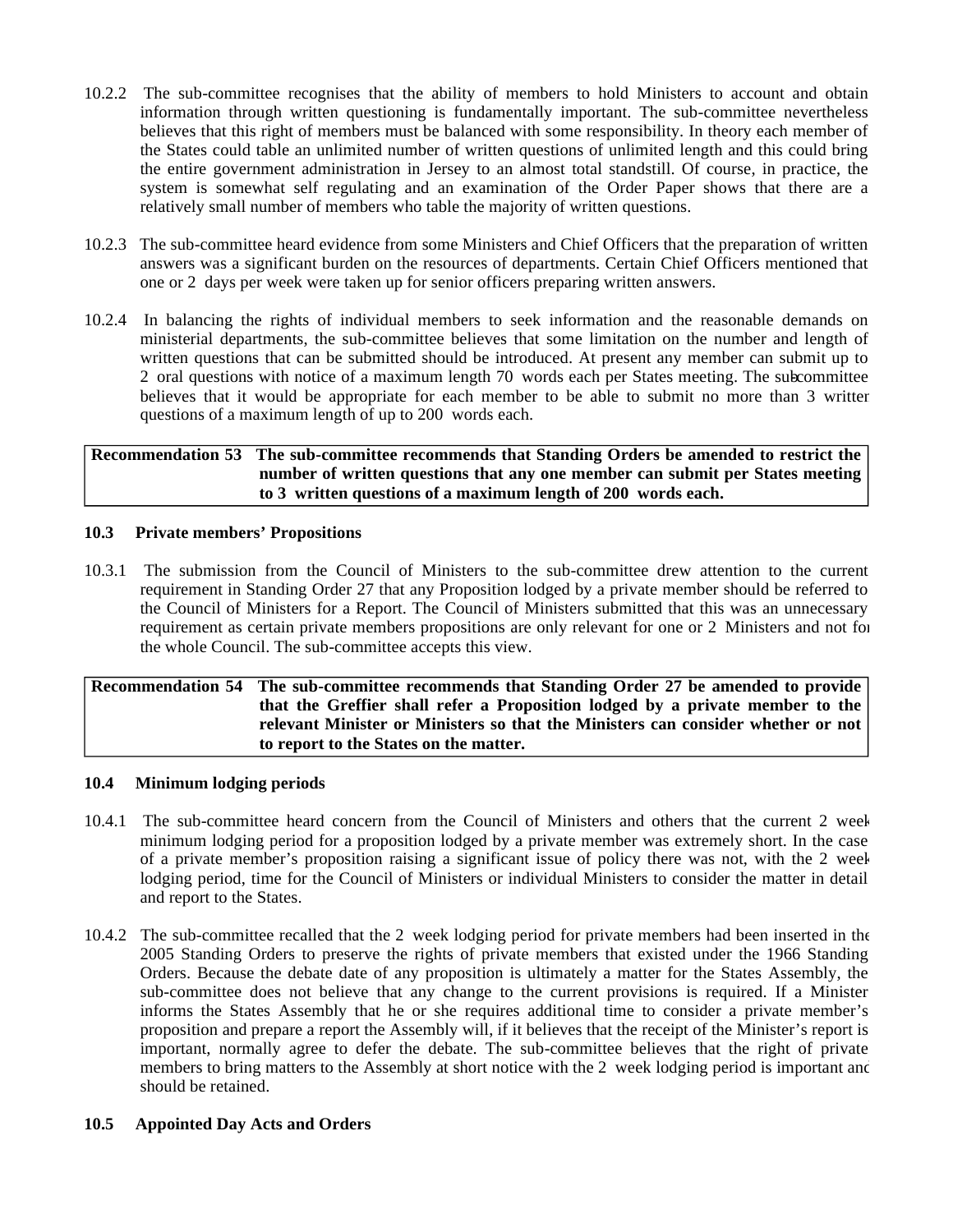- 10.5.1 The Council of Ministers, in its evidence to the sub-committee, suggested that it could be appropriate for certain straightforward legislation to be commenced by an Order made by the Minister rather than by an Appointed Day Act approved by the States. The Council suggested that because the States have already approved the relevant legislation there is little benefit in involving the Assembly in the details of the day of commencement.
- 10.5.2 The sub-committee recognises that, on many occasions Appointed Day Acts are viewed by members as nothing more than a formality and are approved relatively quickly. On other occasions, with controversial legislation, the Appointed Day Act provides the opportunity for members to have one further occasion to discuss whether or not the legislation should be brought into force on the day suggested by the Minister. The sub-committee believes that this is an important safeguard and it would, in practice, be difficult to assess which legislation might be controversial, and therefore worthy of an Appointed Day Act, and which would not. Because straightforward Appointed Day Acts can be debated and agreed extremely quickly, and with a 2 week lodging period, the sub-committee sees little benefit in amending the current system.
- 10.5.3 The Council of Ministers suggested to the sub-committee that it was an inappropriate use of the time of the States Assembly for fee increases to be made by Regulation when many were made by Order and this latter option appeared more appropriate. The sub-committee shares this view particularly because Orders must be tabled in the States for information and can be annulled on a proposition brought by any member. The sub-committee recognises that changes to primary legislation will be needed to amend the enabling power in relation to fee increases and this matter may not be a high priority for the legislation programme.

**Recommendation 55 The sub-committee believes that the Council of Ministers should nevertheless give consideration to requesting all departments to identify fee increases currently made by Regulation so that appropriate amendments could be made to enable these to be made by Order in the future.**

## **10.6 Succession planning in the Ministerial system**

- 10.6.1 Some members giving evidence to the sub-committee expressed concern about the way in which Ministers and other senior appointments will be made in the future in the Ministerial system. Some members drew attention to the fact that the previous informal systems of succession planning that existed in the Committee system, where a Committee member or Vice-President might aspire to be President, did not exist in the same way in the new system. There was concern that future Ministers might only be chosen from the ranks of the Assistant Ministers and it was noted that several new members in 2005 had been appointed as Assistant Ministers and might therefore become Ministers at some stage in the future without ever serving in the Scrutiny function.
- 10.6.2 The sub-committee does not share the concerns of members in this regard. The sub-committee sees no reason why Chairmen of Scrutiny Panels or other members could not become Ministers, particularly if they had been seen to act effectively in the Scrutiny function. The sub-committee hopes that there will be movement between the Executive and the Scrutiny function and there is already evidence since 2005 that members who have worked in Scrutiny have become Assistant Ministers. The sub-committee hopes that there will be two-way movement between the Executive and Scrutiny and that members will not view Executive work as more "important" than work in the equally important Scrutiny function. One member wrote to the sub-committee that Scrutiny consists of the "leftovers". The sub-committee strongly refutes this description and it is very important that it is not the case.

## **11. Conclusion**

11.1 The sub-committee is extremely grateful to all members who took the trouble to give evidence in writing or in person to enable it to undertake this review. The sub-committee is conscious that the new system of Ministerial government has, at the time of concluding this review, only been in place for less than 2 years.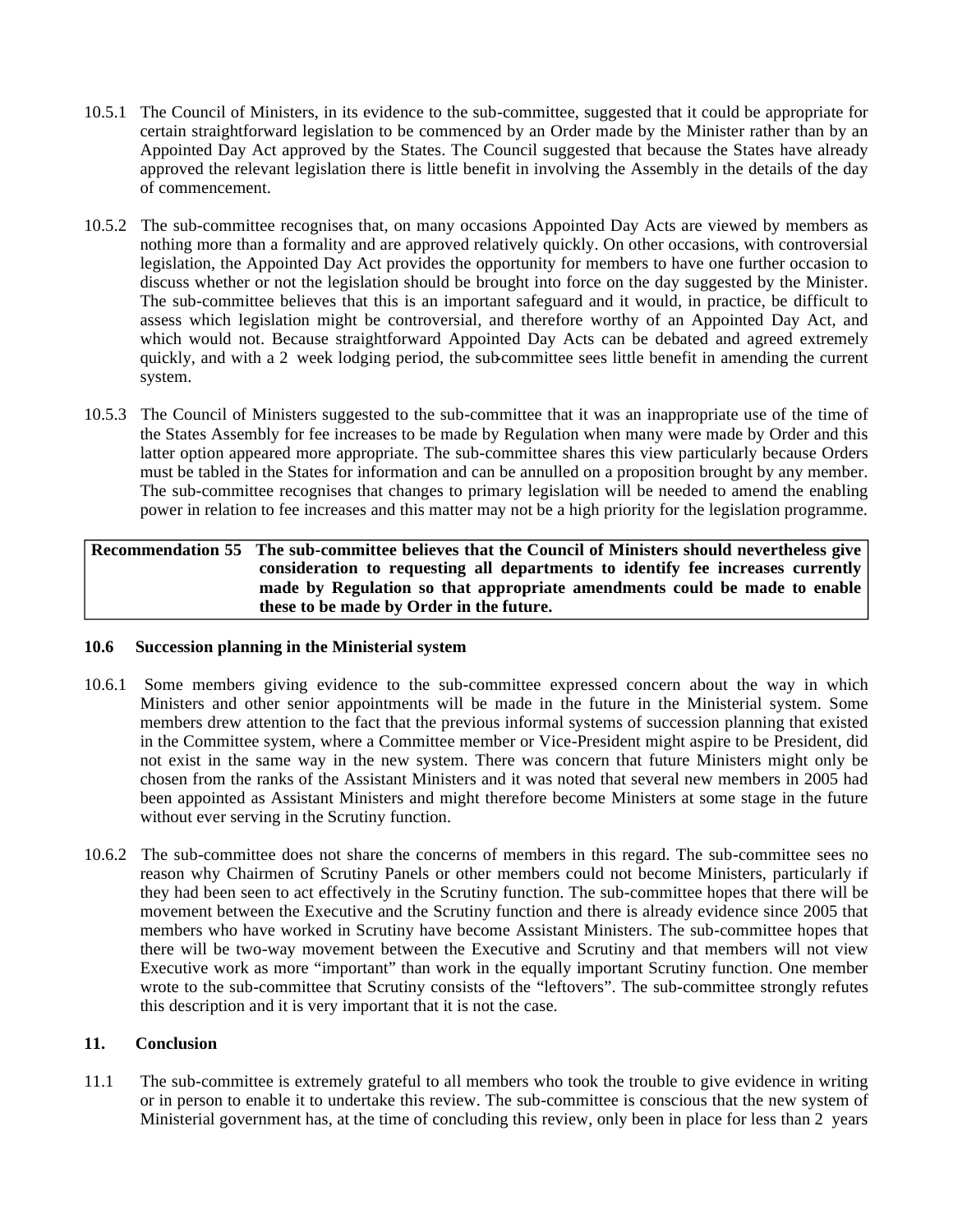- This review is, in the words of the Chairman of PPC on 21st November 2006, equivalent to the "first service of a motor vehicle". As the Chairman mentioned on that day the sub-committee does not consider that it is yet time for a full scale review of the new system of government. It is nevertheless important, during the lifetime of the next Council of Ministers when more experience of the new system will have been gained, to keep the system under review.
- 11.2 Most witnesses giving evidence to the sub-committee accepted that the new system was, in general, working well and the Committee only received one real submission suggesting that the previous Committee system had been much better than the new system. There is nevertheless concern that there may be a growing feeling of division between the Council of Ministers and other members. This division has been referred to several times in this report in different contexts and the sub-committee believes that it is a matter of concern. Jersey, as mentioned earlier, has a long tradition of States members working together in different contexts with involvement of all 53 members in the government of the Island. This consensual working should not, of course, be at the expense of proper challenge of executive decisions, and there must be members, either through Scrutiny or in their individual capacity, who take robust steps to hold Ministers to account and ensure overall accountability of the Executive. It is nevertheless clear that there is a desire on the part of all members to be involved in policy-making processes. The subcommittee hopes that the proposed review of the important issue of "what is scrutiny?" referred to earlier, combined with greater efforts by the Council of Ministers to communicate and involve members to a greater extent, will address concerns that members have about being isolated from involvement in the government process in Jersey.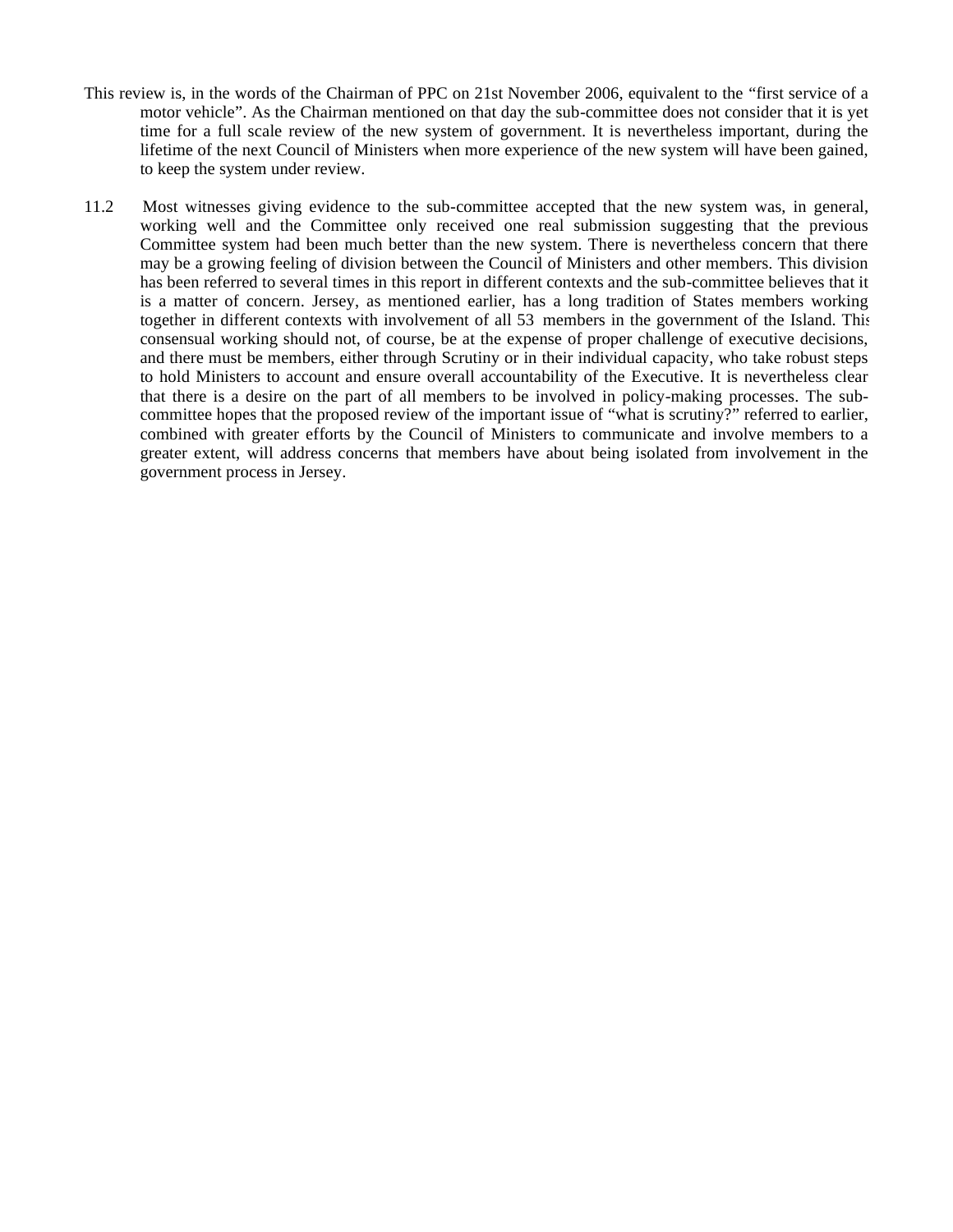#### **Terms of Reference**

- $(1)$  to review the operation of the Council of Ministers and, in particular
	- (i) the nature of matters listed on the agenda of meetings of the Council and the timeliness and effectiveness of decision-making;
	- (ii) the extent to which decisions are taken by the Council as opposed to individual Ministers;
	- (iii) the relationship between the Council and other members of the States;
	- (iv) the provision of information to members of the States and the public about the work of the Council.
- (2) to consider the rôle of Ministers and Assistant Ministers and, in particular
	- (i) the relationship between Ministers and the Council of Ministers;
	- (ii) the relationship between Ministers and Assistant Ministers;
	- (iii) and the timeliness and effectiveness of decision-making by Ministers and the manner in which ministerial decisions are recorded and disseminated;
	- (iv) the level of administrative support available to the Council of Ministers, Ministers and Assistant Ministers.
- (3) to review the structure and operation of the Scrutiny function (namely the Scrutiny Panels and the PAC) and, in particular –
	- (i) whether the panels and the PAC are fulfilling their terms of reference as set out in Standing Orders and whether those terms of reference remain appropriate;
	- (ii) the relationship between the panels/PAC, Ministers and the Council of Ministers;
	- (iii) whether the present allocation of subject areas to the 5 Scrutiny Panels is appropriate;
	- (iv) whether the level of financial and manpower resources allocated to the Scrutiny function is appropriate and whether adequate financial control is in place;
	- (v) the degree and nature of co-operation received from Ministers and Departments
	- (vi) whether the procedures governing the manner in which the Scrutiny function is able to review draft policies and draft legislation are appropriate;
	- (vii) the impact of the establishment of the Scrutiny function on the workload of other States Departments, including the non-Executive Departments;
- (4) to review the operation of the Chairmen's Committee and, in particular
	- (i) whether the Committee is fulfilling its terms of reference as set out in Standing Orders and whether those terms of reference remain appropriate;
	- (ii) the relationship between the Committee and the Scrutiny Panels/PAC;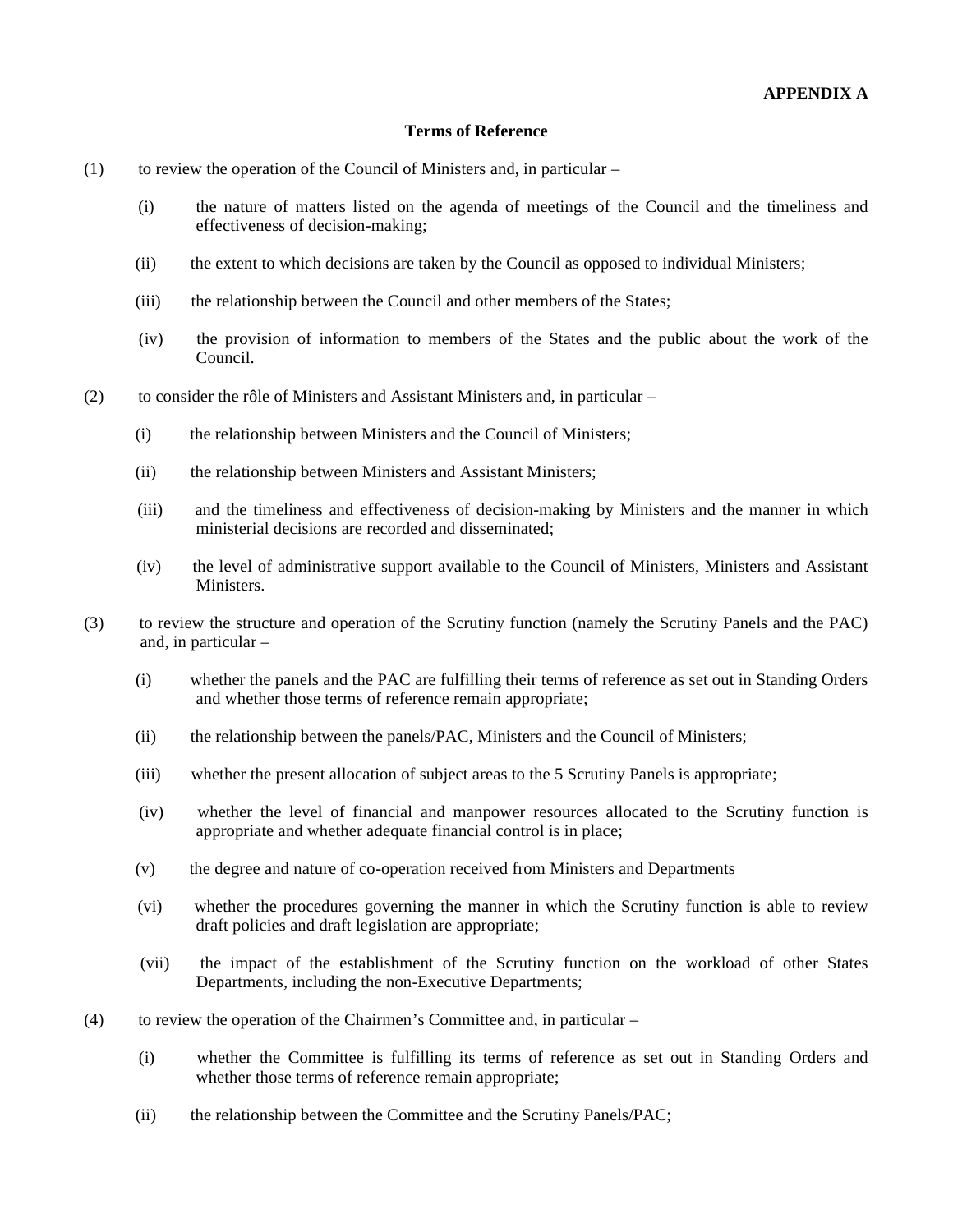- (iii) the relationship between the Committee and the Privileges and Procedures Committee;
- (iv) the relationship between the Committee and the Council of Ministers.
- (5) to consider the impact of the introduction of the machinery of government changes on the operation of the States Assembly as the Island's legislature, and in particular –
	- (i) whether the statutory provisions on the approval of the common strategic policy of the Council of Ministers ("the Strategic Plan") are appropriate;
	- (ii) the relationship between the Strategic Plan and the Annual Business Plan;
	- (iii) whether any changes have been made to the authority of the States Assembly by the new system and, if so, whether those changes have been appropriate.
- (6) to review the success or otherwise of the operation in December 2005 of the current procedures for the appointment of the Chief Minister, Ministers, Assistant Ministers and the Chairmen and members of the Chairmen's Committee, the PAC and the Scrutiny Panels.
- (7) To consider any other matters deemed relevant to this review.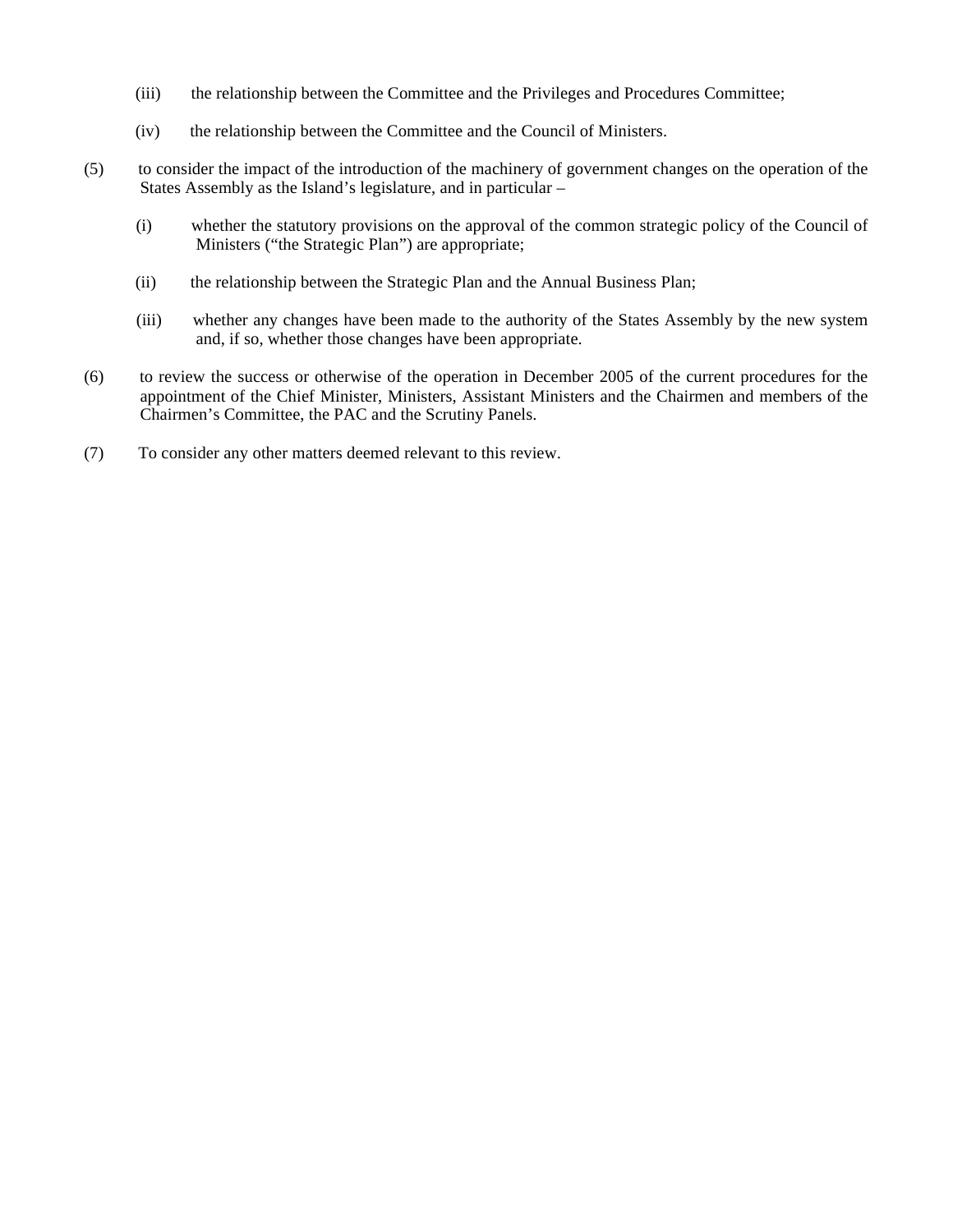#### **Oral witnesses**

The following members and officers gave evidence in public session –

In the capacity of Minister –

| Senator F.H. Walker,     | <b>Chief Minister</b>                                      |
|--------------------------|------------------------------------------------------------|
| Senator T.A. Le Sueur,   | Minister for Treasury and Resources and Deputy Chief       |
|                          | Minister                                                   |
| Senator P.F.C. Ozouf     | Minister for Economic Development                          |
| Deputy G.W.J. de Faye,   | Minister for Transport and Technical Services              |
| Deputy P. N. Troy        | <b>Assistant Minister, Social Security</b>                 |
| Deputy C.J. Scott Warren | Assistant Minister, Health and Social Services (at time of |
|                          | interview)                                                 |
| Deputy A.J.D. Maclean    | <b>Assistant Minister, Economic Development</b>            |
| Deputy I.J. Gorst        | <b>Assistant Minister to the Chief Minister</b>            |

In the capacity as Chairman of the Public Accounts Committee or of a Scrutiny Panel –

| (Public Accounts Committee)                                |
|------------------------------------------------------------|
| (Corporate Services)                                       |
| (Economic Affairs)                                         |
| (Social Affairs Scrutiny Panel/Education and Home Affairs) |
| (Health, Social Security and Housing)                      |
| (Environment)                                              |
|                                                            |

In an individual capacity –

Senator B.E. Shenton Senator J. Perchard Deputy R. Le Hérissier Deputy J.G. Reed Deputy D. Mezbourian Deputy S. Power

The following members and officers were interviewed in private session –

| Senator F.H. Walker,     | <b>Chief Minister</b>                           |
|--------------------------|-------------------------------------------------|
| Senator F.E. Cohen,      | Minister, Planning and Environment              |
| Deputy R.C. Duhamel,     | President of the Chairmen's Committee           |
| Mr. W. Ogley,            | Chief Executive                                 |
| Mr. I. Black,            | Treasurer of the States                         |
| Mr. P. Thorne,           | Director of Planning                            |
| Mr. J. Richardson,       | Chief Officer, Transport and Technical Services |
| Mrs. K. Tremellen-Frost, | <b>Scrutiny Manager</b>                         |

### **Completed Questionnaires were received from –**

Sir Philip Bailhache, Q.C., Bailiff of Jersey Senator P.F.C. Ozouf Senator B.E. Shenton Connétable K.P. Vibert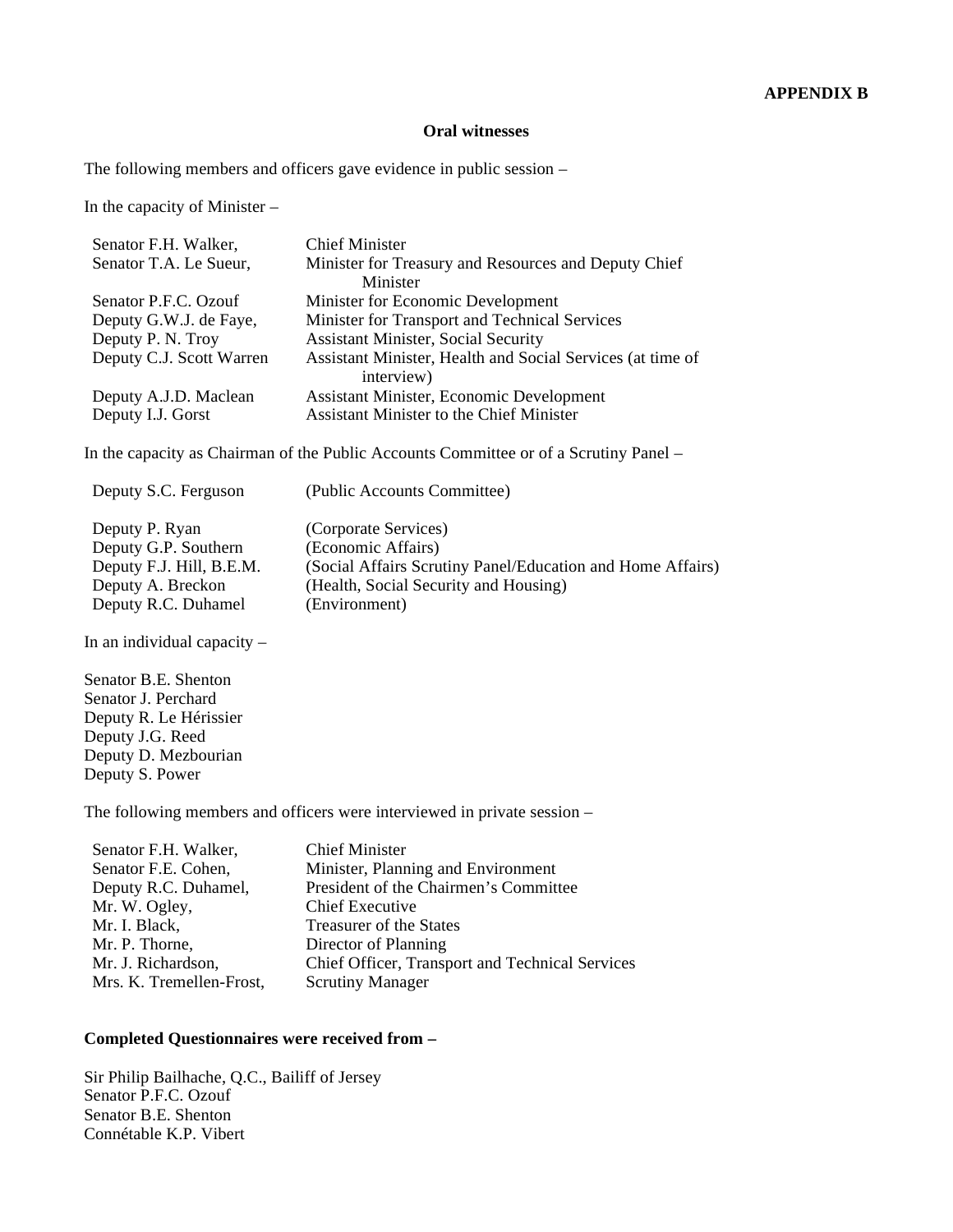Connétable M.K. Jackson Deputy R.C. Duhamel Deputy G.C.L. Baudains Deputy C.J. Scott Warren Deputy R.G. Le Hérissier Deputy B.J. Fox Deputy P.J.D. Ryan Deputy C.F. Labey of Grouville Deputy G.W.J. De Faye Deputy A. Pryke of Trinity Deputy S. Pitman

### **Written submissions were received from –**

Council of Ministers Comité des Connétables Education and Home Affairs Scrutiny Panel Deputy G.C.L. Baudains Mr. W. J. Bailhache, H.M. Attorney General Reverend B. Shaw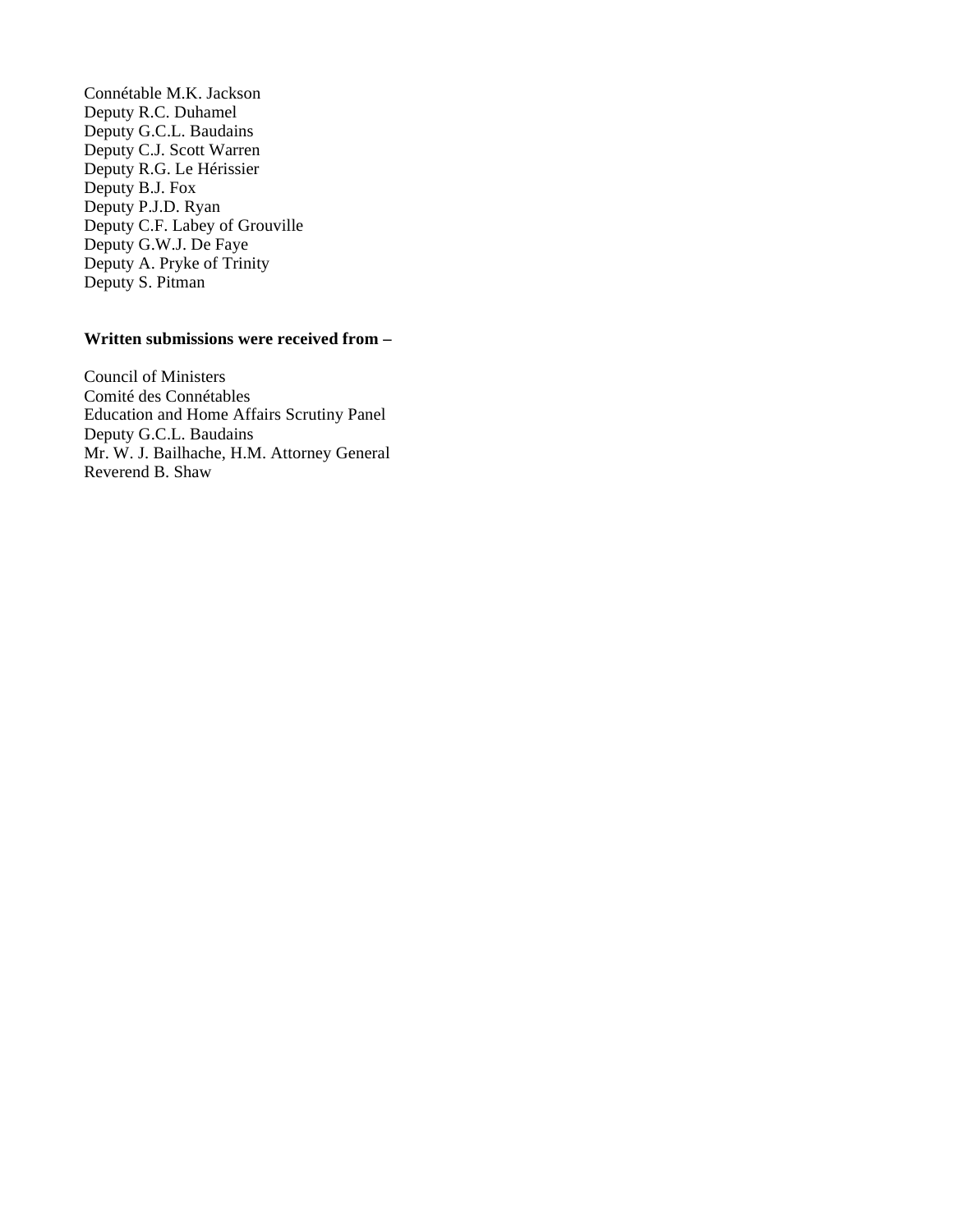## **APPENDIX C**



### **19th October 2006**

## **Review of the Rôle of Assistant Ministers – Checklist**

- 1. Are the Assistant Ministers' rôles and responsibilities clear?
- 2. Has the Assistant Minister received an appropriate induction?
- 3. Are the arrangements for briefing the Assistant Minister clear?
	- By the Minister
	- By the Chief Officer<br>By relevant Senior O
	- By relevant Senior Officers
- 4. Are the Assistant Ministers' decision-making powers clear?
	- **Are decisions delegated by the Minister**
	- Does the Minister provide an overall framework for decisions?
	- Are specified issues to be referred to the Minister?
		- For discussion
		- For decision
- 5. Is the Assistant Minister expected to contribute to Ministerial decisions?
	- If so what are the arrangements for this?
		- Regular briefings<br>Ad hoc requests
		- Ad hoc requests
- 6. Are the arrangements for Officer support clearly agreed?
	- **Timescales for response etc.**
- 7. Does the Assistant Minister have a rôle in appeals, or could their rôle be extended?
	- Is the rôle clearly defined and understood by officers and potential appellants?
- 8. How is the Assistant Minister expected to support the Minister in relation to scrutiny?
	- **Lead on delegated items**
	- Lead on ad hoc issues<br>• General support and if
	- General support and if so how is the Assistant Minister prepared for this?
- 9. Is the Assistant Minister always invited to Council of Ministers meetings for items delegated to them?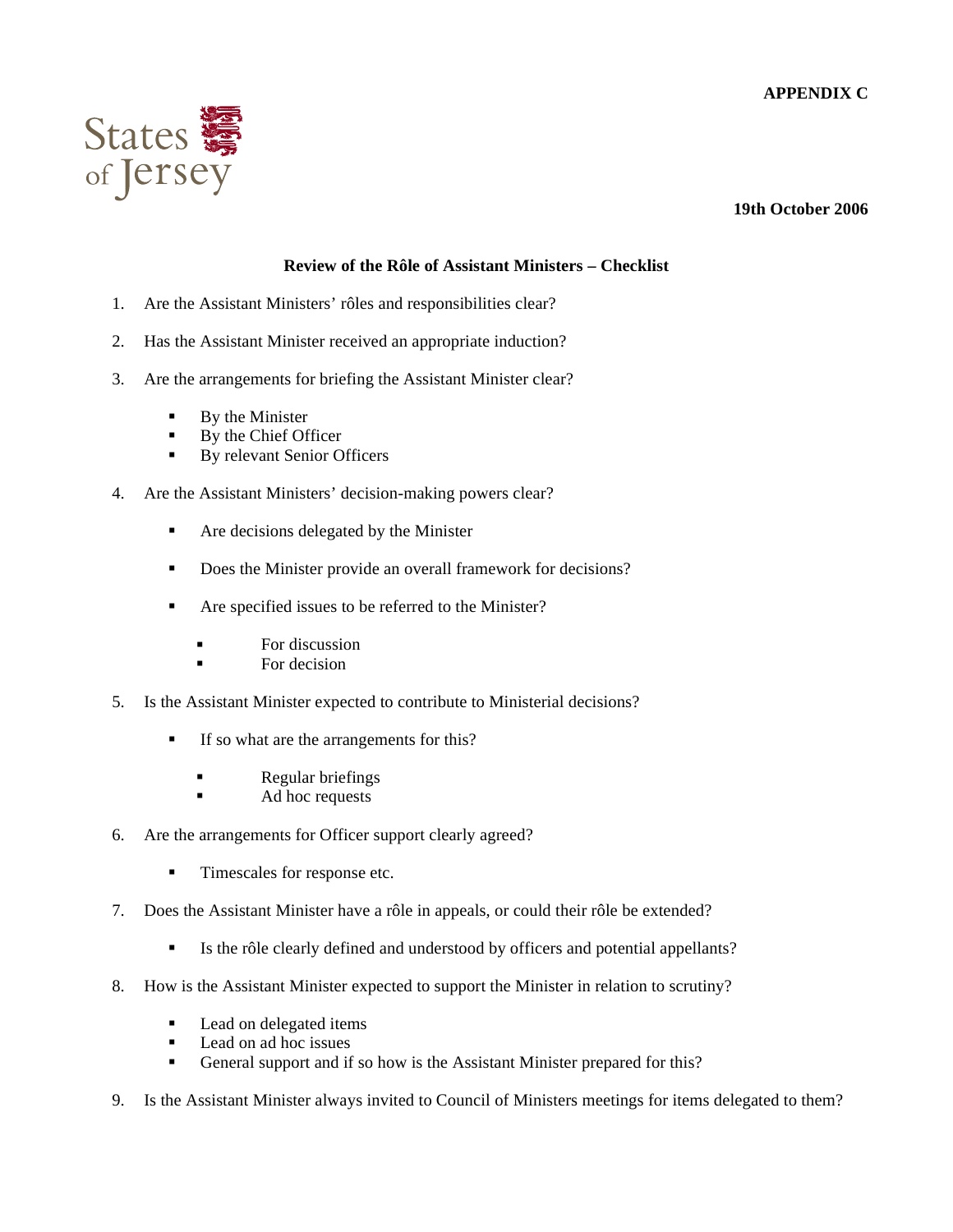- 10. What arrangements are in place to brief Assistant Ministers on issues discussed at Council of Ministers, which affect them or the department?
- 11. Is the Assistant Minister expected to deputise for the Minister at the Council of Ministers?
- 12. Does the Assistant Minister lead on relevant propositions in the States.
- 13. Should the Assistant Minister be invited to answer questions in the States which address their areas of responsibility?
- 14. How is the Assistant Minister expected to deal with media matters?
	- Lead on matters delegated to them<br>• Refer to Minister
	- Refer to Minister
- 15. Are arrangements in place for Ministers and Officers to inform the Assistant Minister about relevant media enquiries or interviews?
- 16. Does the Assistant Minister have a rôle to play in relation to good news items?
- 17. Does the Assistant Minister have any responsibility for cross-cutting issues and if so how are functions delegated to them?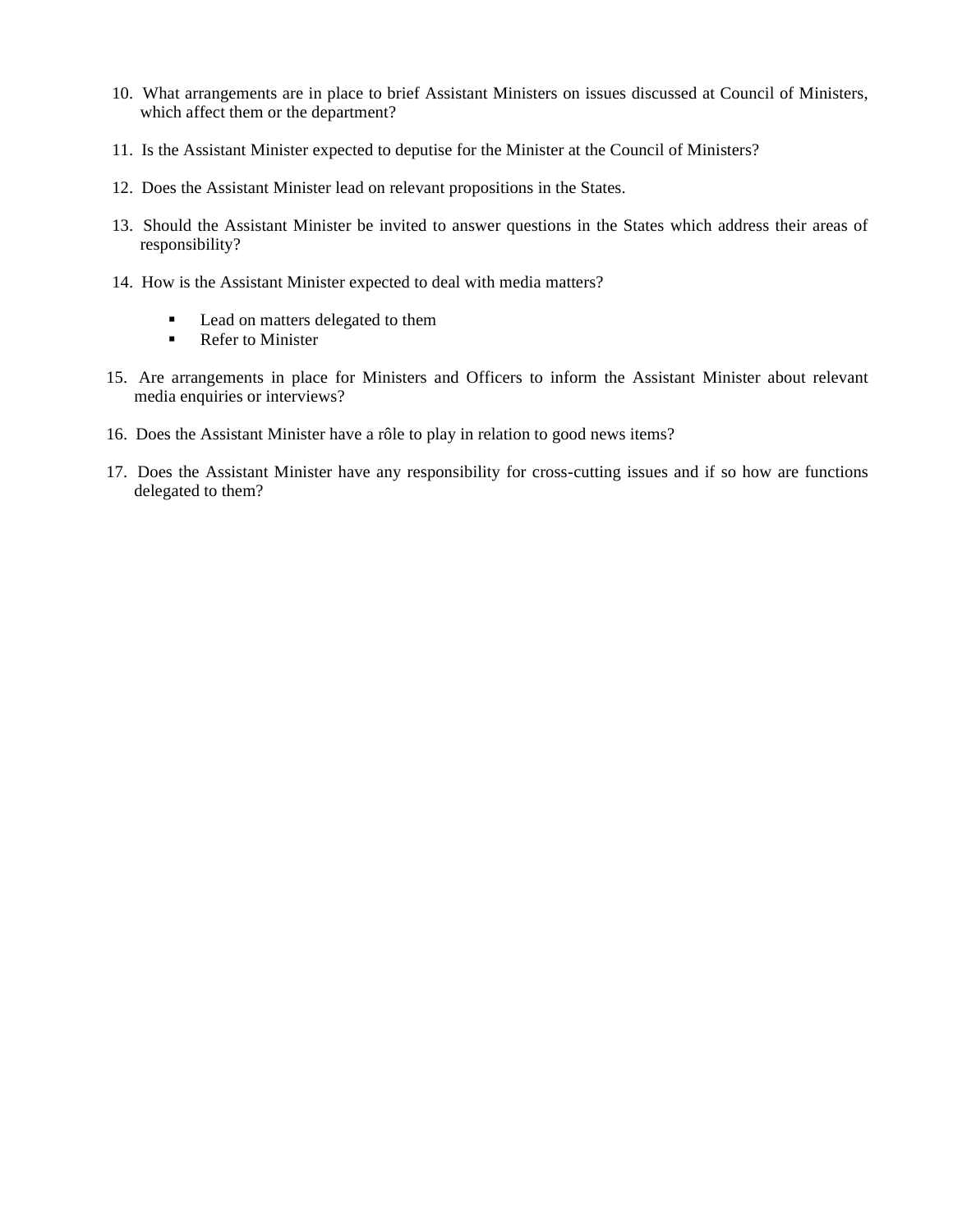

# **Education, Sport and Culture**

## **Working with the Ministerial Team Protocol**

### **Interaction/Decision-making**

The Minister will deal with items either:

- o As part of a regular meeting with Assistant Ministers; or
- o As part of 'ad-hoc' meetings within the Department; or
- o Through telephone or e-mail meetings.
- Items can be presented to the Minister for decision by the Chief Officer and the members of the Senior Management Team only. This does not, of course, preclude others from developing items and attending meetings.
- In general, the Chief Officer and members of the Senior Management Team only are authorised to take instructions and/or agree decisions from/with the Minister or Assistant Ministers. Where it is necessary for another Member of staff to receive instructions from the Ministerial Team, the staff member concerned would be expected to discuss it with the Director or their Assistant Director.
- The decision-making process will comply with the 'Guidelines for Ministerial Decisions', issued by the Chief Ministers Department, which is *attached* to this protocol.

## **Regular Formal Ministerial Meetings**

- One formal meeting every 2 weeks will be scheduled with the Ministerial Team (i.e. Minister and Assistant Ministers). This is currently alternate Mondays at 2:00 p.m.
- An agenda will be sent out in advance by e-mail (on the Friday).
- Papers will be submitted in advance, but independently from the agenda and sent direct by the originator.
- The Director (or his nominee) and the Assistant Director, Policy and Planning will attend these meetings and other officers will attend to present their items.
- An action list will be maintained and reviewed at each meeting.
- A series of meetings will take place throughout the year between the Ministerial Team and the Senior Management Team to consider key strategic or policy items.

## **Other Meetings**

Ad-hoc meetings can be arranged with the Minister or Ministerial Team to discuss specific items, these will be attended by the Director (or his nominee) and officers will attend to present their items.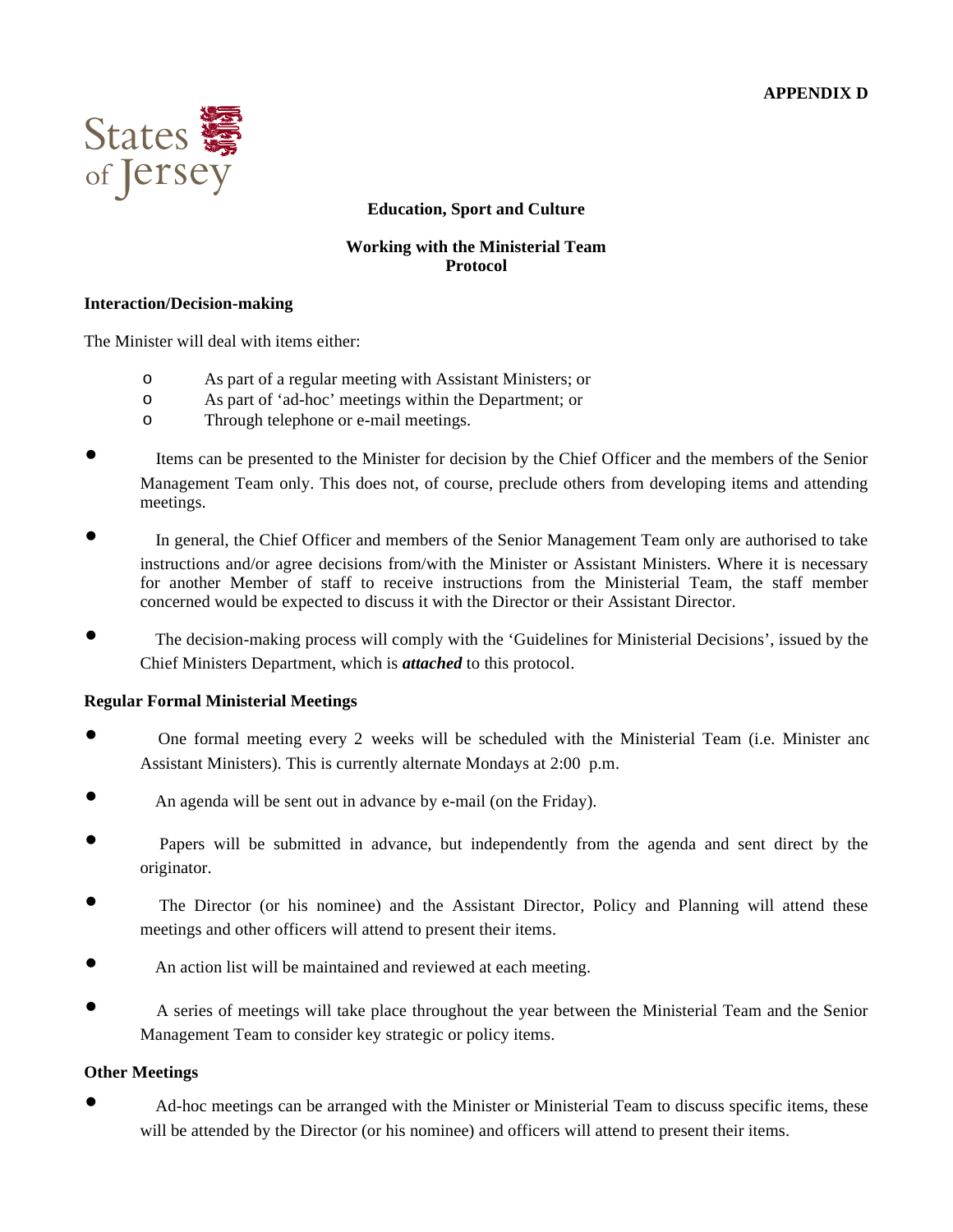- Papers for ad-hoc meetings will be circulated to both the Minister and the Assistant Ministers in advance.
- Telephone and e-mail meetings can be organised and all the Assistant Ministers should be copied into correspondence.

## **Papers and Reports**

- The majority of items for decision should be supported by a paper (in the standard format).
- Papers to be considered by the Minister will have been approved by the Senior Management Team or the Director before being presented.
- Papers will be circulated to the Assistant Ministers at the same time they are sent to the Minister.
- Under normal circumstances, papers will be provided to the Minister and Assistant Ministers at least 3 working days in advance of a decision being required.

## **Recording Decisions**

- **•** Decision Templates must be agreed with the SMT or Director in advance of being put to the Minister.
- The signature of Decision Templates must be overseen by the Director/his designate.
- Copies of decision all summaries should be sent to Assistant Ministers for information

## **Management of the Process**

- The Assistant Director, Policy and Planning will be responsible for the management of all aspects of the interaction with the Minister, including:
	- o Ensuring meetings are properly serviced.
	- o Co-ordinating reports and papers from the Department to the Minister.
	- o Ensuring decisions taken and recorded properly and in accordance with published guidance.
	- o Managing the actions that emerge from the interaction with the Minister and the interface with the SMT.
	- o Liaising with other Departments (such as the States Greffe) with regard to the Ministerial system.
	- o Ensuring regular business (e.g. States Member's questions) are managed in a timely manner.
	- o Ensuring that communications are effective and well co-ordinated.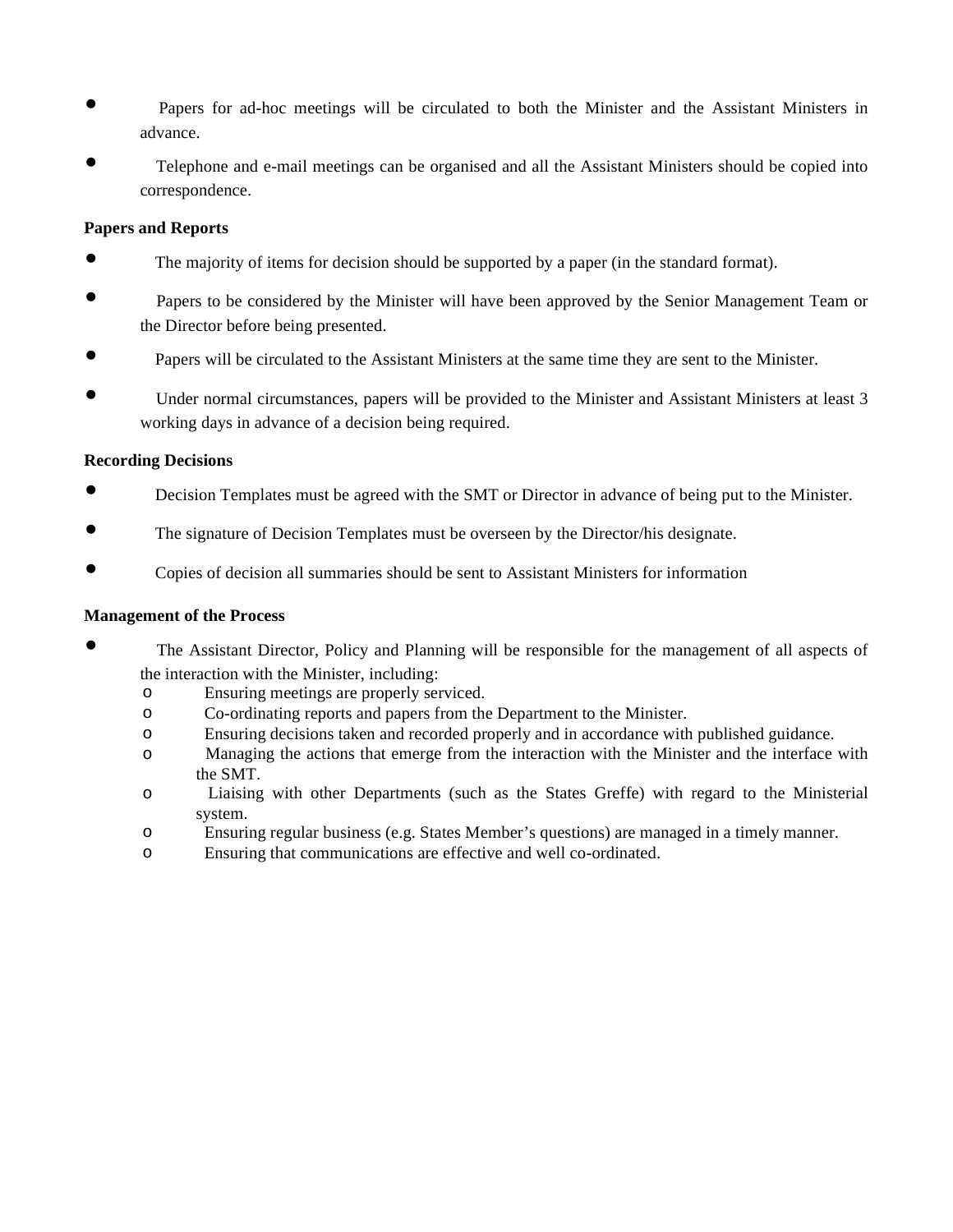### **Chief Minister's Department**

#### **Guidelines for Ministerial Decisions**

R.C.80/2005, presented on 18th October 2005, set out the basis and process for making and recording Ministerial Decisions.

Whilst the R.C. set out the formal process there are some associated points which will ensure that there is an appropriate governance arrangement in relation to the separation of advice to Ministers, the actual process of decision making and the implementation of decisions. Those points are as follows –

- 1. It is inappropriate for Ministers to take decisions without receiving advice from their officers. Where matters are particularly significant or controversial that advice should, whenever possible, be reviewed by the Chief Officer.
- 2. A Minister must make it clear at the beginning of a meeting where no officer is present that no decisions can be taken at the meeting. In all but the most urgent of cases the Minister should not be expected to make a decision on the spot. The Minister should be afforded the opportunity to reflect upon the matter and consider appropriate advice and evidence.
- 3. A Minister might indicate his or her intent verbally or by other means, but a decision will only be made when the Ministerial decision is signed or, *in extremis,* agreed remotely.
- 4. The decision form must as far as possible be fully completed and supported by appropriate information and a trail to relevant documents.
- 5. The officer providing advice and/or completing the decision form is accountable for the advice given. It should be complete and balanced and reflect the officer's best professional advice. Ministers, as the decision takers, are free to take a different view and a contrary decision to the advice received. The Minister's reasoning should be recorded as far as possible.
- 6. Officers will be expected to implement Ministerial decisions regardless of the advice given. If, however, a decision were to result in an illegal act, contravene financial directions or create a significant risk to the States or the Island the officer should refer the matter to the Chief Officer of the department or, if the officer is a Chief Officer, to the Chief Executive to the Council of Ministers.

 Those senior officers will be expected to discuss the matter with the Minister or the Council of Ministers in order to resolve it appropriately.

- 7. In the case of a decision which contravenes financial directions or would otherwise contravene the role of Accounting Officer the Minister will have to issue a direction. The Accounting Officer will then follow the rules laid out for such matters.
- 8. Chief Officers are personally responsible for ensuring that Ministers are appropriately supported and that all appropriate officers are fully aware of and trained to fulfil their responsibilities.
- 9. Ministers are personally responsible for ensuring that they follow the rules and guidelines to ensure that their actions are subject to sufficient governance and that there is appropriate separation of advice and recording of decisions.
- 10. In order to ensure appropriate segregation of responsibilities Ministers should whenever possible refrain from implementing their own decisions.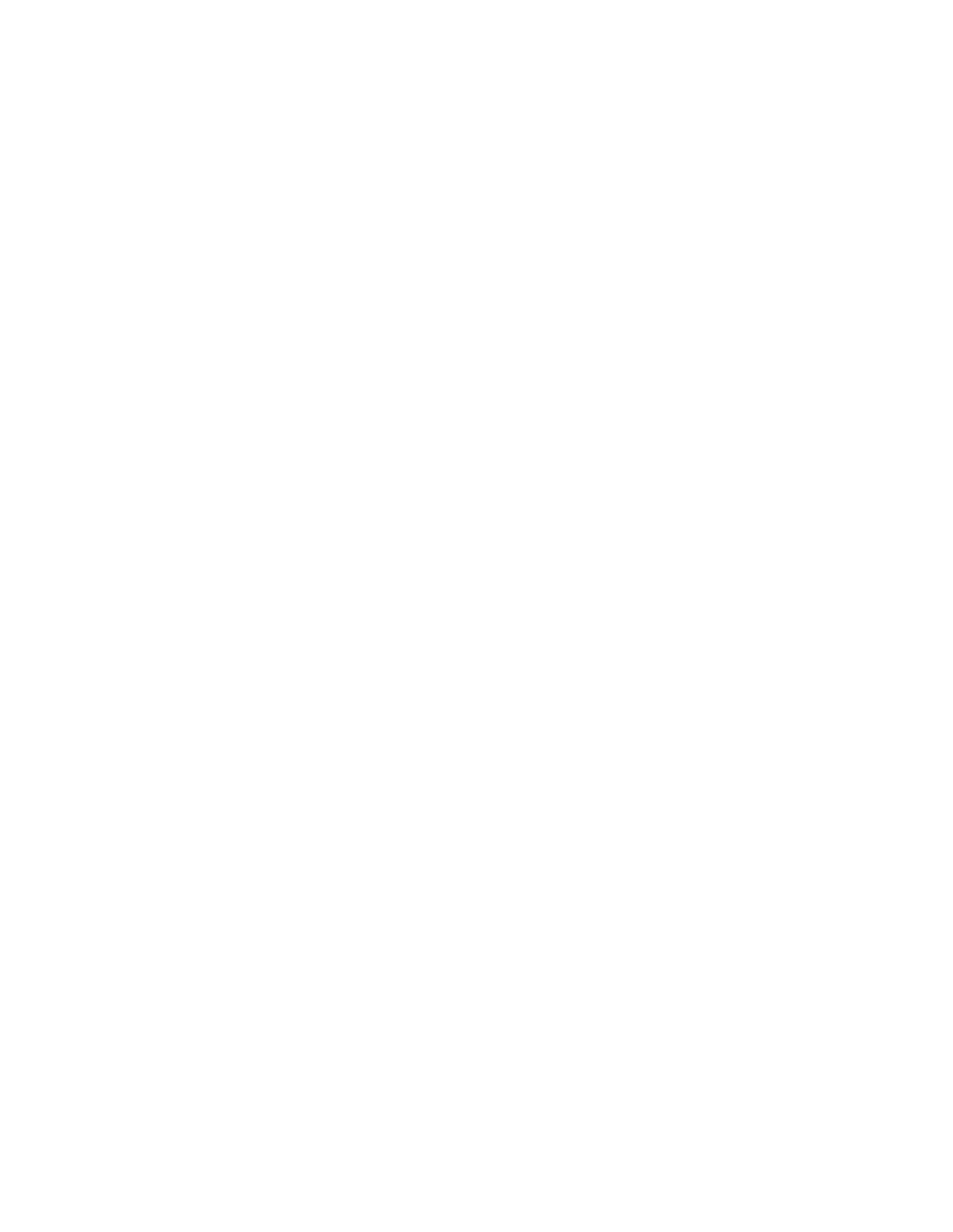٦

# **2006 PUBLIC ACCOUNTS COMMITTEE REPORTS**

| Reference | Title of Report & date presented              |
|-----------|-----------------------------------------------|
|           | No P.A.C. reports were presented during 2006. |

| 2007 PUBLIC ACCOUNTS COMMITTEE REPORTS TO END SEPTEMBER 2007 |                                                                                                                                                                                                                            |  |
|--------------------------------------------------------------|----------------------------------------------------------------------------------------------------------------------------------------------------------------------------------------------------------------------------|--|
| <b>Reference</b>                                             | Title of Report & date presented                                                                                                                                                                                           |  |
| P.A.C.1/2007                                                 | Public Accounts Committee Report on the States' Property Plan.<br>Presented: 13th February 2007.                                                                                                                           |  |
| P.A.C.2/2007                                                 | Public Accounts Committee Report on the Battle of Flowers.<br>Presented: 1st March 2007.                                                                                                                                   |  |
| P.A.C.3/2007                                                 | Public Accounts Committee: Review of the Comptroller and Auditor<br>General's Reports on Jersey Financial Services Commission and<br>Overseas Aid and Notes on States' Aggregate Expenditure.<br>Presented: 7th June 2007. |  |
| P.A.C.4/2007                                                 | Public Accounts Committee: Comments on Ministerial Decision<br>MD/TR/2007/0057: Review of the Public Finances (Jersey) Law 2005.<br>Presented: 18th September 2007.                                                        |  |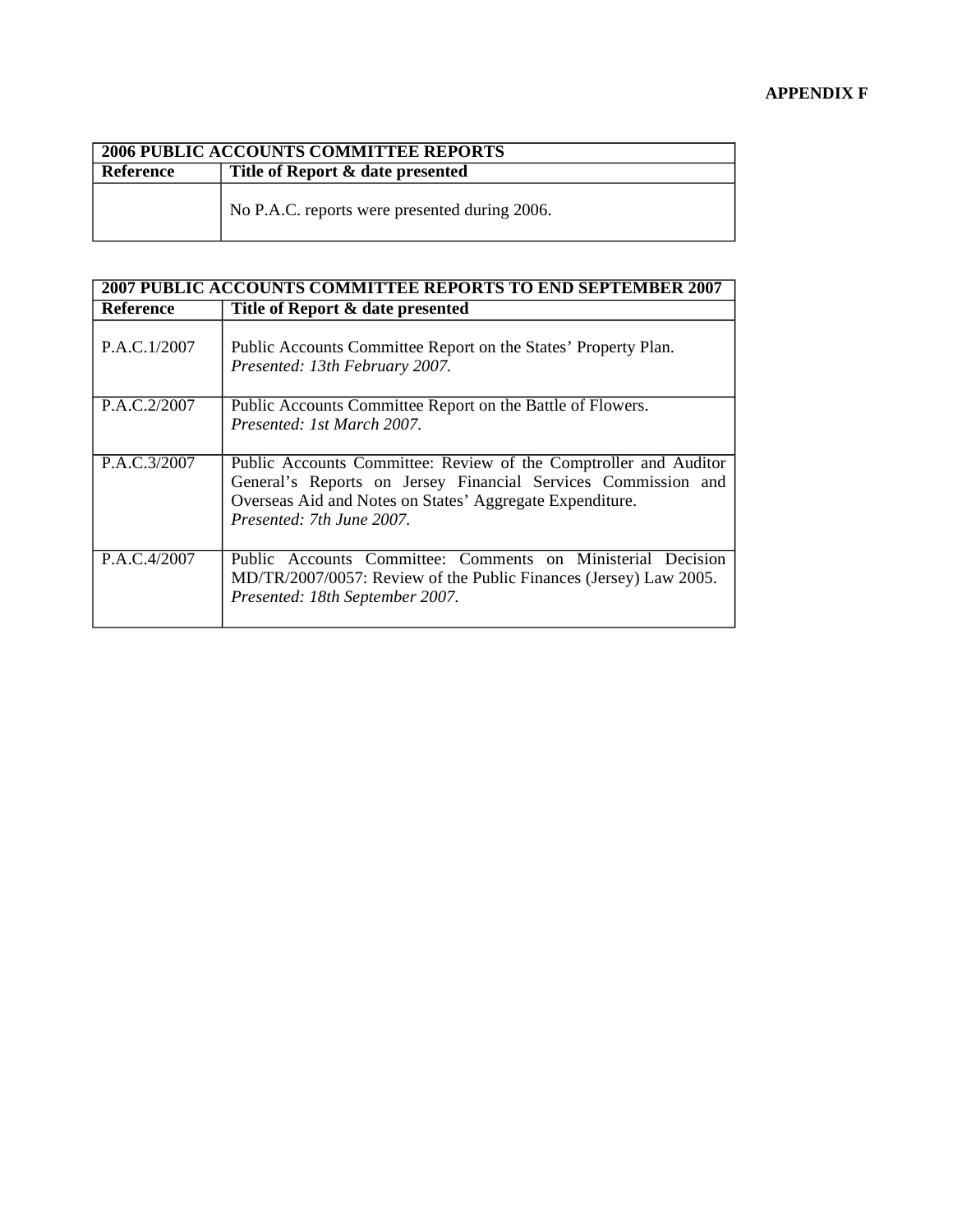| 2006 SCRUTINY REPORTS (no Responses published) |                                                  |                         |
|------------------------------------------------|--------------------------------------------------|-------------------------|
| <b>Reference</b>                               | Title of Report & date presented                 | <b>Presenting Panel</b> |
| S.R.1/2006                                     | <b>Corporate Services Scrutiny Panel Report:</b> | Corporate Services      |
|                                                | Age of Consent Review.                           | <b>Scrutiny Panel</b>   |
|                                                | Presented: 27th March 2006.                      |                         |
| S.R.2/2006                                     | The impact of the fulfillment policy on the      | Economic Affairs        |
|                                                | incorporation of Jersey Post.                    | <b>Scrutiny Panel</b>   |
|                                                | Presented: 23rd May 2006.                        |                         |
| S.R.3/2006                                     | Financial Framework of the Strategic Plan.       | Corporate Services      |
|                                                | Presented: 5th June 2006.                        | <b>Scrutiny Panel</b>   |
| S.R.4/2006                                     | Review of the Zero-Ten Design Proposal.          | Corporate Services      |
|                                                | Presented: 28th September 2006.                  | <b>Scrutiny Panel</b>   |
| S.R.5/2006                                     | Interim Report – Delivery of Income              | <b>Social Affairs</b>   |
|                                                | Support: Structure.                              | <b>Scrutiny Panel</b>   |
|                                                | Presented: 10th October 2006.                    |                         |
| S.R.6/2006                                     | Interim Report - Goods and Services Tax          | Corporate Services      |
|                                                | Review.                                          | <b>Scrutiny Panel</b>   |
|                                                | Presented: 18th October 2006.                    |                         |
| S.R.7/2006                                     | The impact of the fulfilment industry on the     | Economic Affairs        |
|                                                | local economy.                                   | <b>Scrutiny Panel</b>   |
|                                                | Presented: 30th October 2006.                    |                         |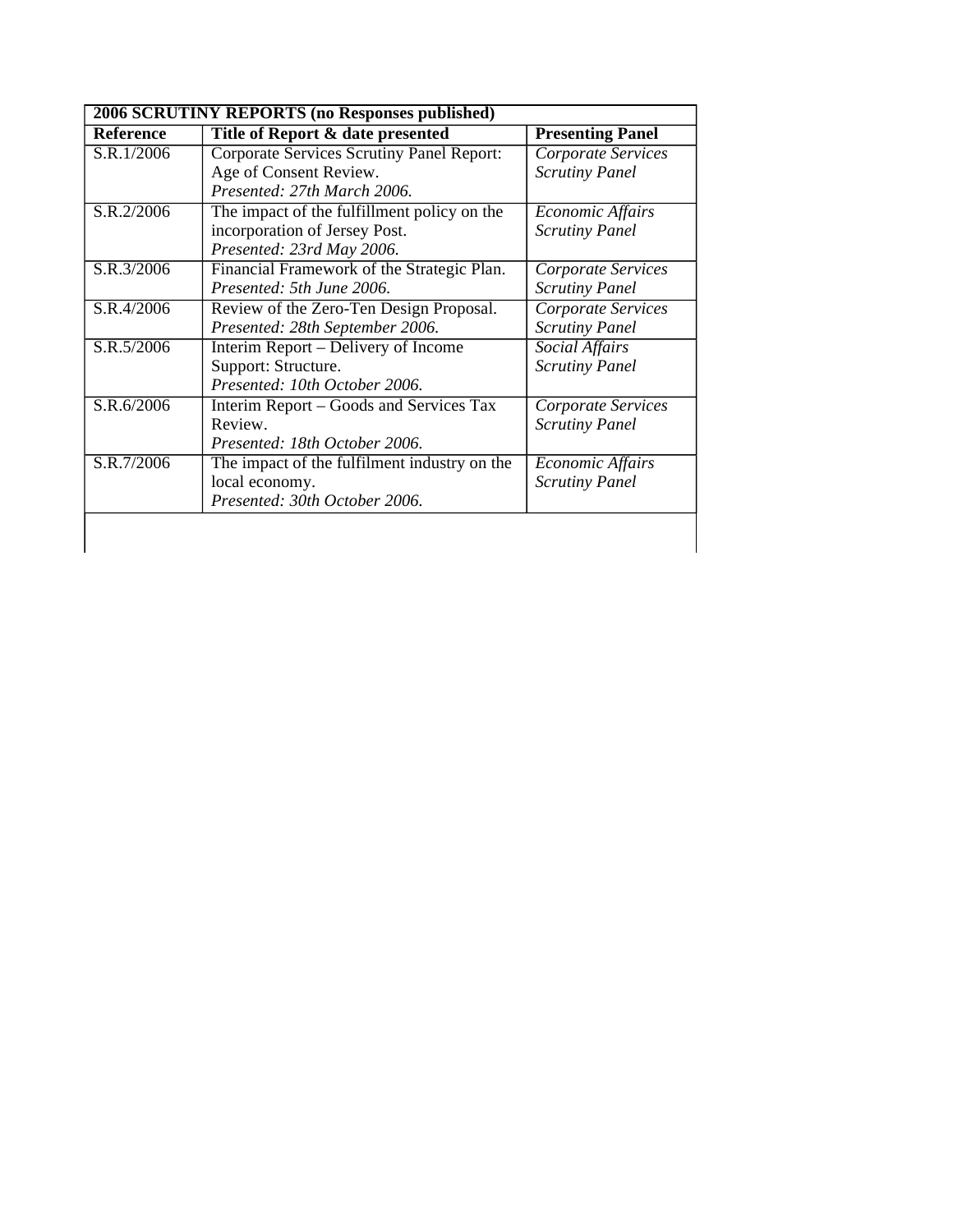| <b>Reference</b> | Title of Report & date presented                          | <b>Presenting Panel</b>                                    |
|------------------|-----------------------------------------------------------|------------------------------------------------------------|
| S.R.1/2007       | Overdale: The Closure of Leoville and<br>McKinstry Wards. | <b>Education and Home</b><br><b>Affairs Scrutiny Panel</b> |
|                  | Presented: 10th January 2007.                             |                                                            |
| S.R.1/2007       | Overdale: The Closure of Leoville and                     | <b>Minister for Health</b>                                 |
| Res.             | McKinstry Wards $(S.R.1/2007)$ – response                 | and Social Services                                        |
|                  | of the Minister for Health and Social                     |                                                            |
|                  | Services.                                                 |                                                            |
|                  | Presented: 17th July 2007.                                |                                                            |
| S.R.2/2007       | The Planning Process.                                     | <b>Environment Scrutiny</b>                                |
|                  | Presented: 16th January 2007.                             | Panel                                                      |
| S.R.2/2007       | The Planning Process $(S.R.2/2007)$ –                     | <b>Minister for Planning</b>                               |
| Res.             | response of the Minister for Planning and                 | and Environment                                            |
|                  | Environment.                                              |                                                            |
|                  | Presented: 15th March 2007.                               |                                                            |
| S.R.3/2007       | Review of the Zero/Ten Tax Design                         | Corporate Services                                         |
|                  | Proposals.                                                | <b>Scrutiny Panel</b>                                      |
|                  | Presented: 23rd January 2007.                             |                                                            |
| S.R.4/2007       | Review of the dairy industry.                             | Economic Affairs                                           |
|                  | Presented: 25thJanuary 2007.                              | <b>Scrutiny Panel</b>                                      |
| S.R.5/2007       | Jersey Telecom - Privatisation                            | <b>Economic Affairs</b>                                    |
|                  | Presented: 6th March 2007.                                | <b>Scrutiny Panel</b>                                      |
| S.R.6/2007       | The GP Co-Operative Out-of-Hours                          | <b>Education and Home</b>                                  |
|                  | Service.                                                  | <b>Affairs Scrutiny Panel</b>                              |
|                  | Presented: 8th March 2007.                                |                                                            |
| S.R.6/2007       | The G.P. Co-Operative Out-of-Hours                        | Minister for Health                                        |
| Res.             | Service $(S.R.6/2007)$ – response of the                  | and Social Services                                        |
|                  | Minister for Health and Social Services.                  |                                                            |
|                  | Presented: 17th July 2007.                                |                                                            |
| S.R.7/2007       | Goods and Services Tax Review: Second                     | Corporate Services                                         |
|                  | Report.                                                   | <b>Scrutiny Panel</b>                                      |
|                  | Presented: 4th April 2007.                                |                                                            |
| S.R.8/2007       | Review into the Perceived Health Effects of               | Health, Social                                             |
|                  | Mobile Phone Masts.                                       | Security and Housing                                       |
|                  | Presented: 20th April 2007.                               | <b>Scrutiny Panel</b>                                      |
| S.R.8/2007       | Review into the Perceived Health Effects of               | Minister for                                               |
| Res.             | Mobile Phone Masts $(S.R.8/2007)$ –                       | Economic                                                   |
|                  | response of the Minister for Economic                     | Development                                                |
|                  | Development.                                              |                                                            |
|                  | Presented: 30th May 2007.                                 |                                                            |
| S.R.8/2007       | Review into the Perceived Health Effects of               | <b>Minister for Planning</b>                               |
| Res.(2)          | Mobile Phone Masts (S.R.8/2007) -                         | and Environment                                            |
|                  | response of the Minister for Planning and                 |                                                            |
|                  | Environment.                                              |                                                            |
|                  | Presented: 7th September 2007.                            |                                                            |
| S.R.9/2007       | Retail Strategy (Interim) Review.                         | Economic Affairs                                           |
|                  | Presented: 27th April 2007.                               | <b>Scrutiny Panel</b>                                      |
| S.R.10/2007      | Review of the proposed sale of the former                 | Corporate Services                                         |
|                  | Jersey College for Girls.                                 | <b>Scrutiny Panel</b>                                      |
|                  | Presented: 22nd May 2007.                                 |                                                            |
| S.R.11/2007      | <b>Corporate Services Scrutiny Panel Report:</b>          | Corporate Services                                         |
|                  | Review of Jersey's Overseas Aid.                          | <b>Scrutiny Panel</b>                                      |
|                  | Presented: 30th May 2007.                                 |                                                            |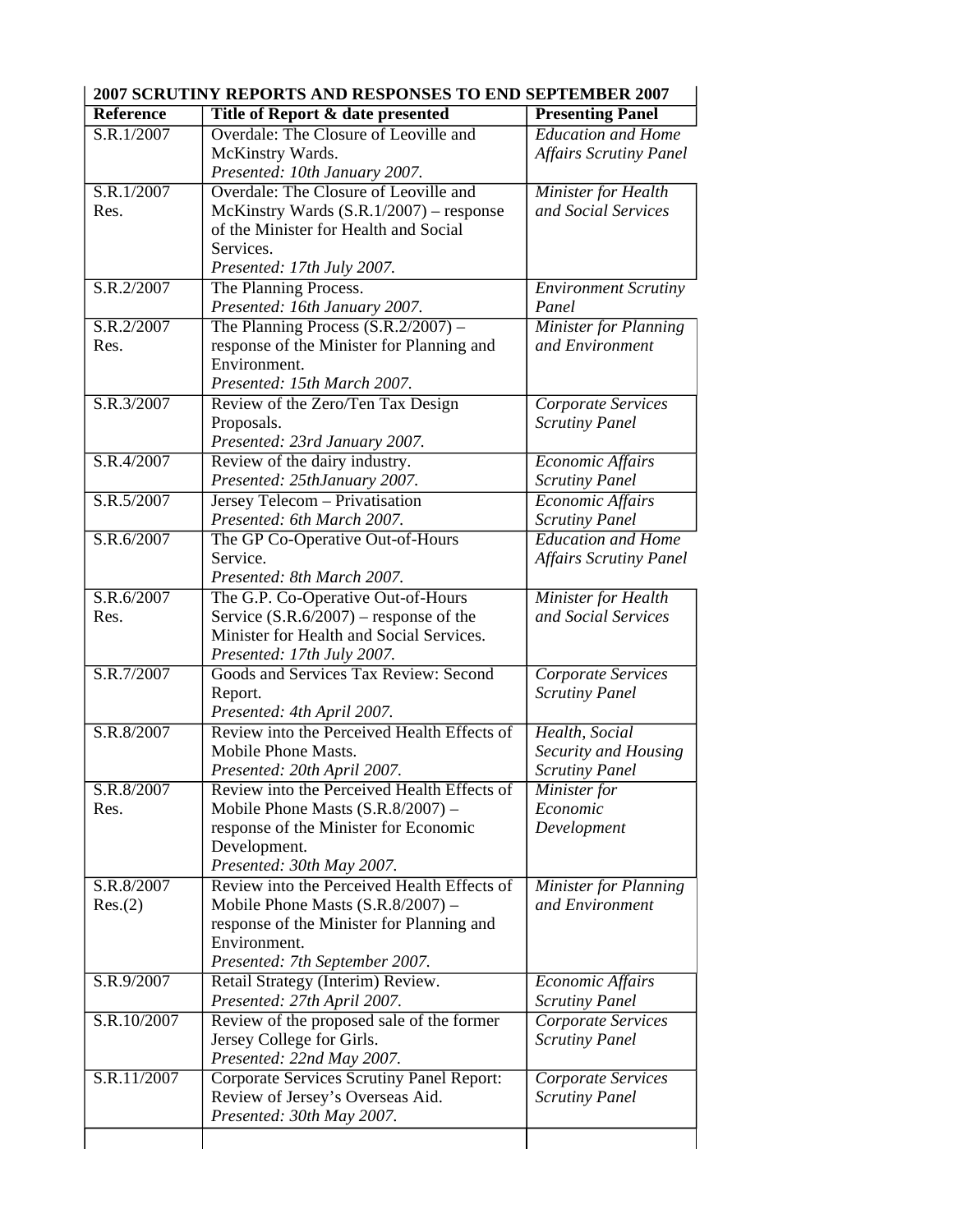| S.R.11/2007<br>Res. | Corporate Services Scrutiny Panel Report:<br>Review of Jersey's Overseas Aid<br>$(S.R.11/2007)$ – response of the Jersey<br>Overseas Aid Commission.<br>Presented: 18th September 2007. | Jersey Overseas Aid<br>Commission |
|---------------------|-----------------------------------------------------------------------------------------------------------------------------------------------------------------------------------------|-----------------------------------|
| S.R.12/2007         | Review of the Social Housing Property Plan                                                                                                                                              | Health, Social                    |
|                     | 2007-2016.                                                                                                                                                                              | Security and Housing              |
|                     | Presented: 18th June 2007.                                                                                                                                                              | <b>Scrutiny Panel</b>             |
| S.R.13/2007         | Waste Recycling.                                                                                                                                                                        | <b>Environment Scrutiny</b>       |
|                     | Presented: 3rd July 2007.                                                                                                                                                               | Panel                             |
| S.R.13/2007         | Waste Recycling $(S.R.13/2007)$ – response                                                                                                                                              | Minister for                      |
| Res.                | of the Minister for Transport and Technical                                                                                                                                             | Transport and                     |
|                     | Services.                                                                                                                                                                               | <b>Technical Services</b>         |
|                     | Presented: 31st July 2007.                                                                                                                                                              |                                   |
| S.R.14/2007         | Review of the Zero/Ten Tax Design                                                                                                                                                       | Corporate Services                |
|                     | Proposals - Taxing Foreign Owned Trading                                                                                                                                                | <b>Scrutiny Panel</b>             |
|                     | Companies.                                                                                                                                                                              |                                   |
|                     | Presented: 4th September 2007.                                                                                                                                                          |                                   |
| S.R.15/2007         | Design of Homes.                                                                                                                                                                        | <b>Environment Scrutiny</b>       |
|                     | Presented: 11th September 2007.                                                                                                                                                         | Panel                             |
| S.R.16/2007         | Review of the Draft Price and Charge                                                                                                                                                    | <b>Economic Affairs</b>           |
|                     | Indicators (Jersey) Law 200-.                                                                                                                                                           | <b>Scrutiny Panel</b>             |
|                     | Presented: 25th September 2007.                                                                                                                                                         |                                   |
| S.R.17/2007         | Review of the Income Support proposals.                                                                                                                                                 | Health, Social                    |
|                     | Presented: 28th September 2007.                                                                                                                                                         | Security and Housing              |
|                     |                                                                                                                                                                                         | <b>Scrutiny Panel</b>             |
| S.R.18/2007         | The Rôle of the Centenier in the                                                                                                                                                        | <b>Education and Home</b>         |
|                     | Magistrate's Court.                                                                                                                                                                     | <b>Affairs Scrutiny Panel</b>     |
|                     | Presented: 28th September 2007.                                                                                                                                                         |                                   |